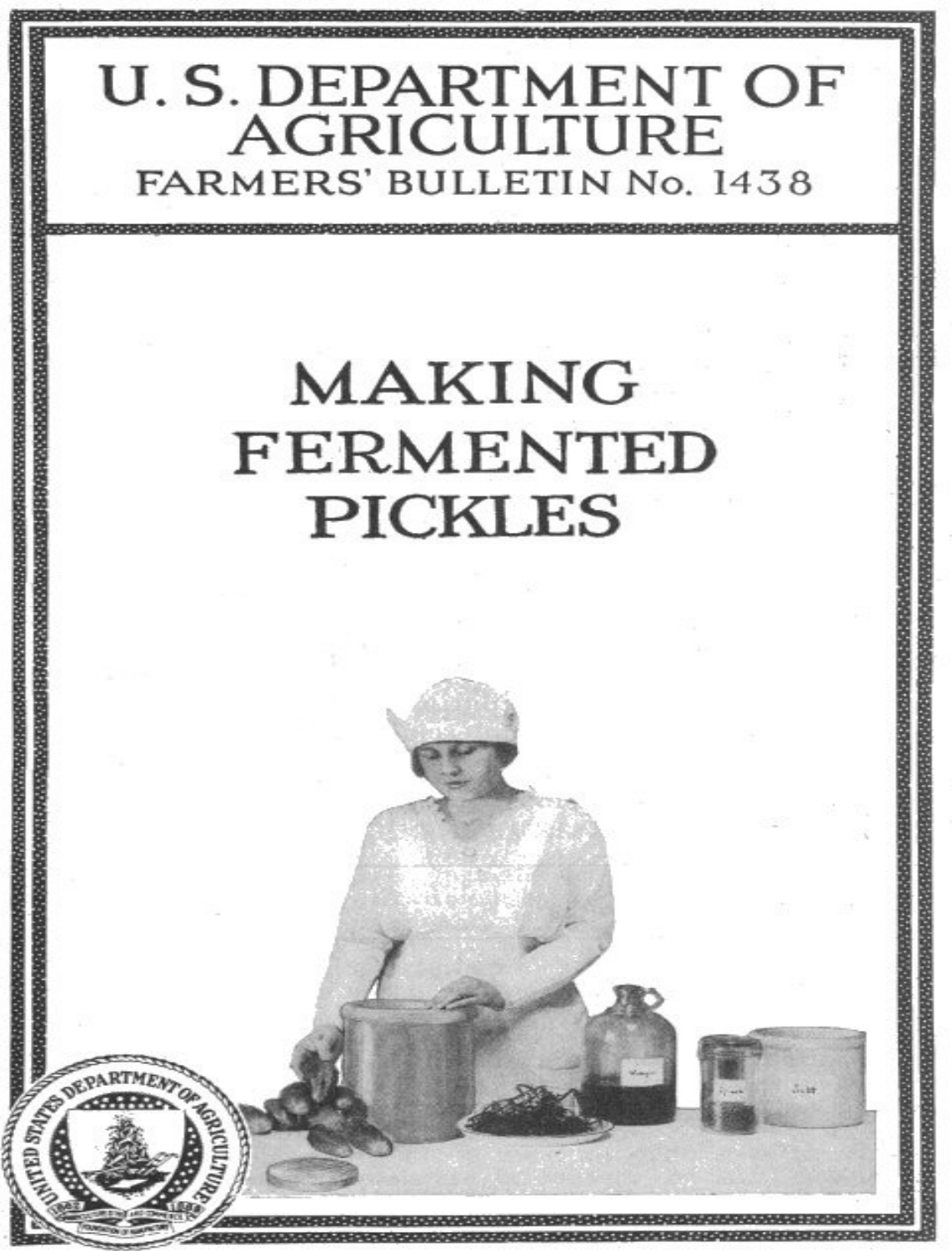The Project Gutenberg EBook of USDA Farmers' Bulletin No. 1438: Making Fermented Pickles, by Edwin LeFevre

This eBook is for the use of anyone anywhere in the United States and most other parts of the world at no cost and with almost no restrictions whatsoever. You may copy it, give it away or re-use it under the terms of the Project Gutenberg License included with this eBook or online at www.gutenberg.org. If you are not located in the United States, you'll have to check the laws of the country where

you are located before using this ebook.

Title: USDA Farmers' Bulletin No. 1438: Making Fermented Pickles

Author: Edwin LeFevre

Release Date: April 17, 2015 [EBook #48722]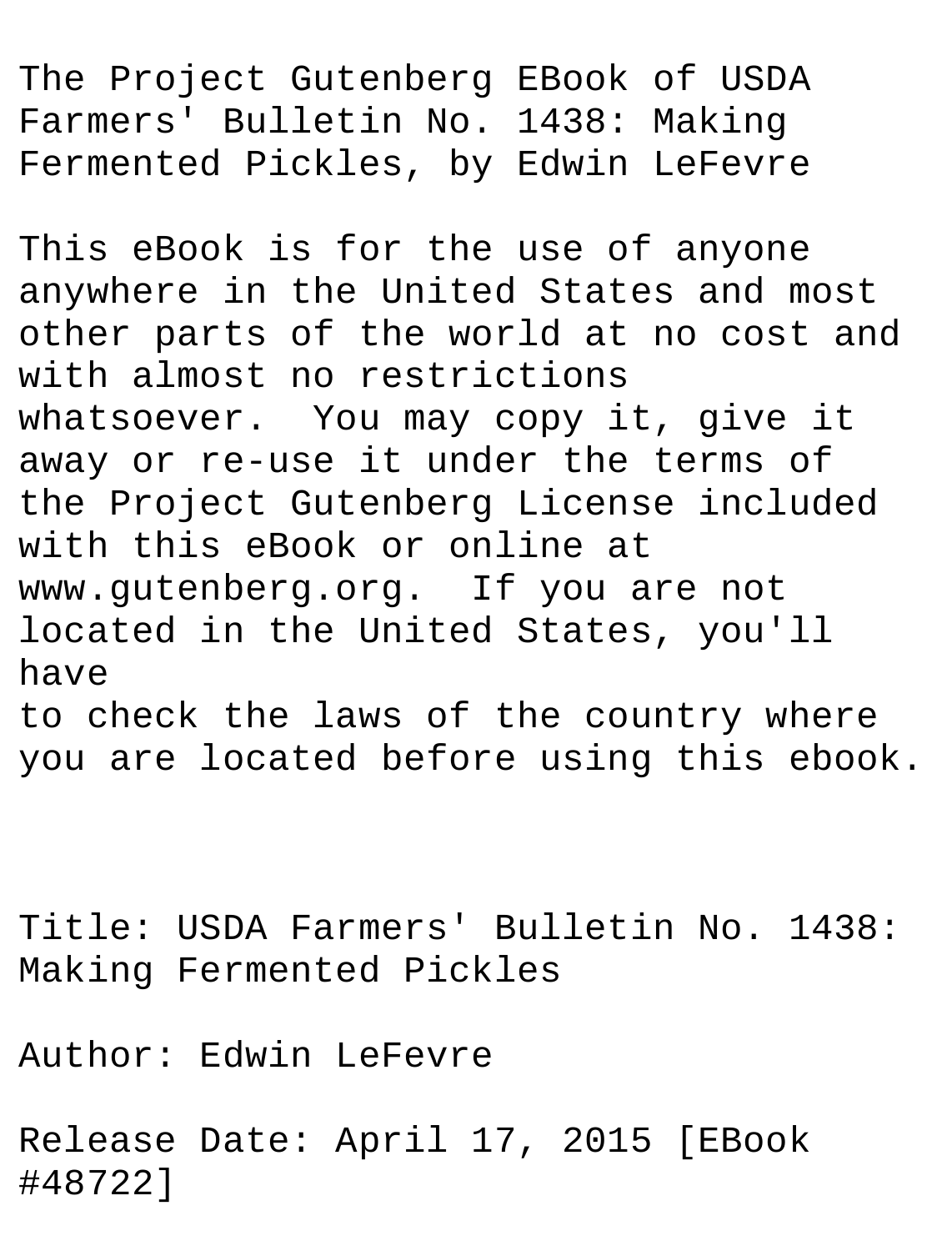Language: English

I

\*\*\* START OF THIS PROJECT GUTENBERG EBOOK USDA FARMERS' BULLETIN \*\*\*

Produced by Tom Cosmas produced from materials made available at The Internet Archive.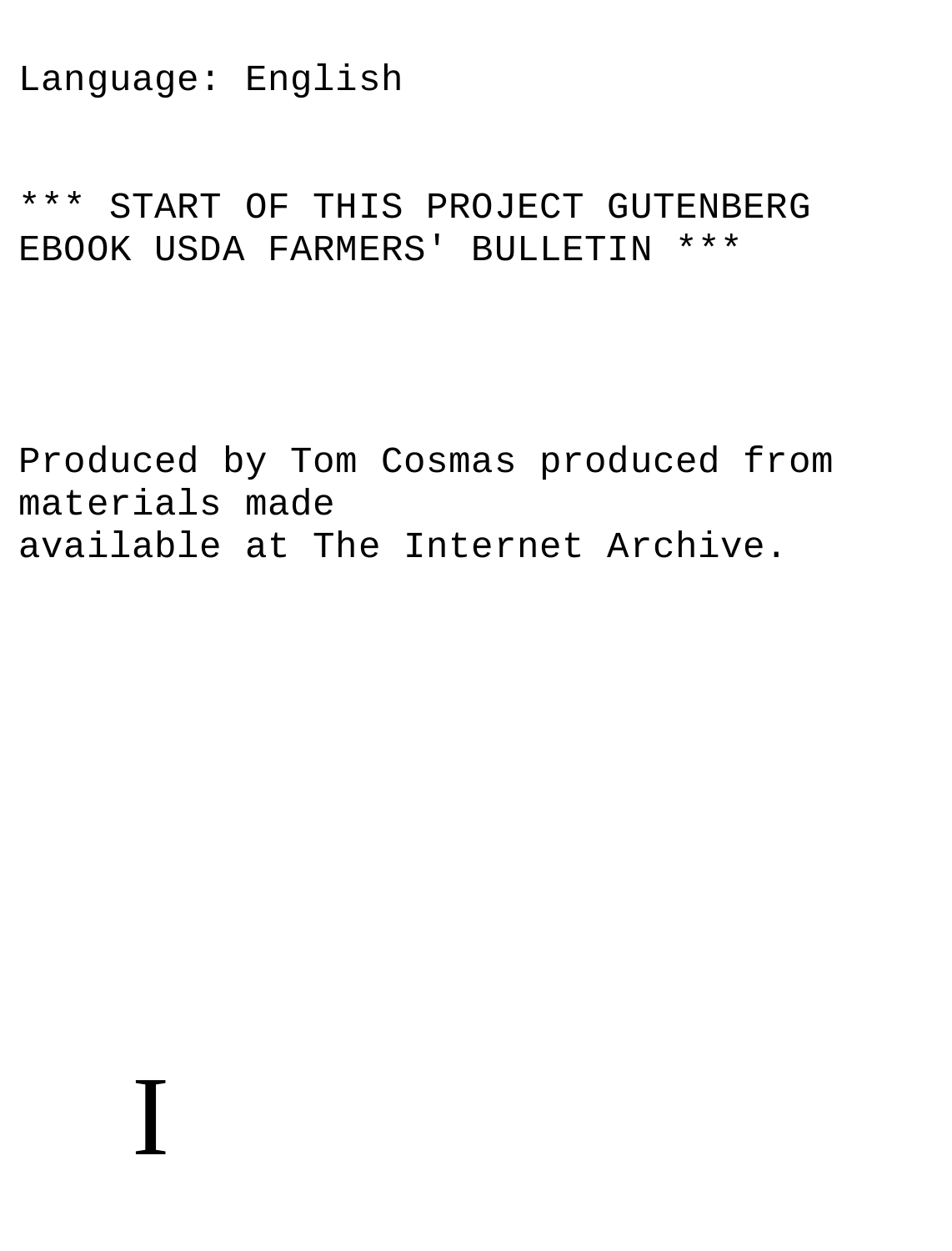NFORMATION AND DIRECTIONS for pickling vegetables in brine have been prepared for the use of housewives and producers of pickles, and to meet the needs of extension workers.

Cucumber (salt, sour, sweet, dill, and mixed) pickles and sauerkraut are given most attention. String beans, green tomatoes, chayotes, mango melons, burr gherkins, cauliflower, corn on the cob, and some fruits, such as peaches and pears, are mentioned.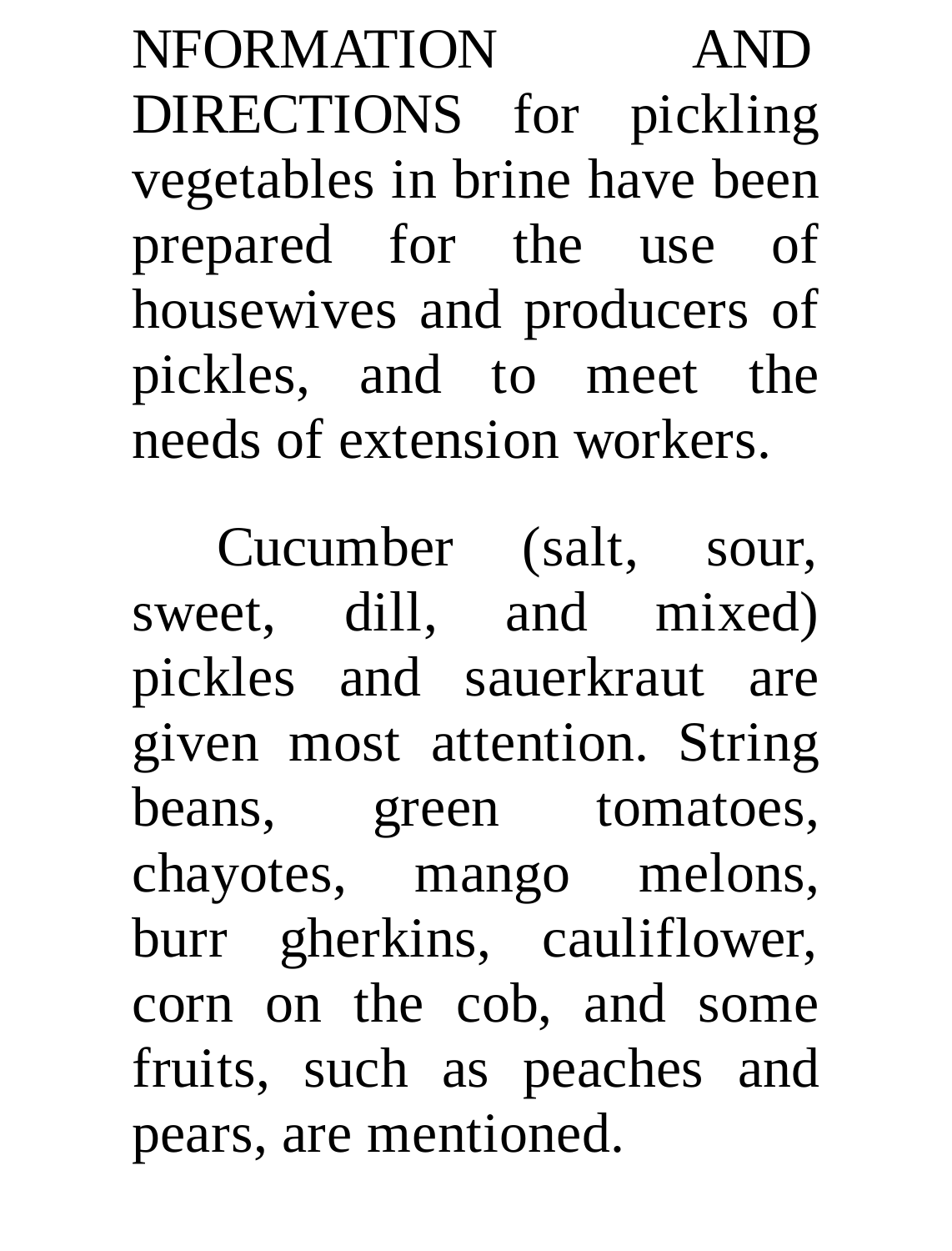Although intended mainly for guidance in putting up pickles on a small scale in the home, this bulletin may be used also in preparing large quantities on a commercial or semicommercial scale.

This bulletin is a revision of, and supersedes, Farmers' Bulletin 1159.

Washington,  $D. C.$ 

Issued August, 1924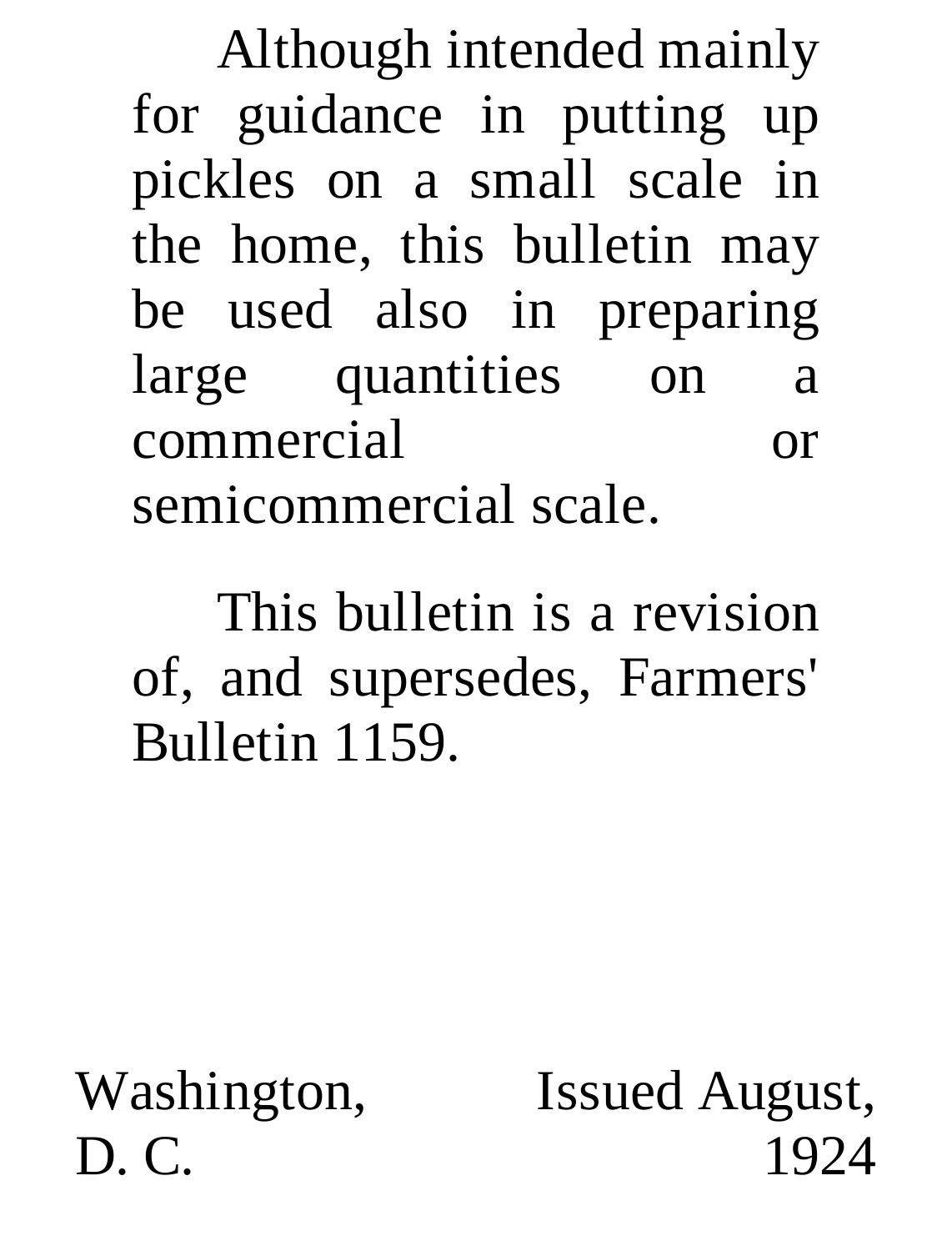# **MAKING FERMENTED PICKLES**

**By EDWIN LEFEVRE,** *Scientific Assistant,*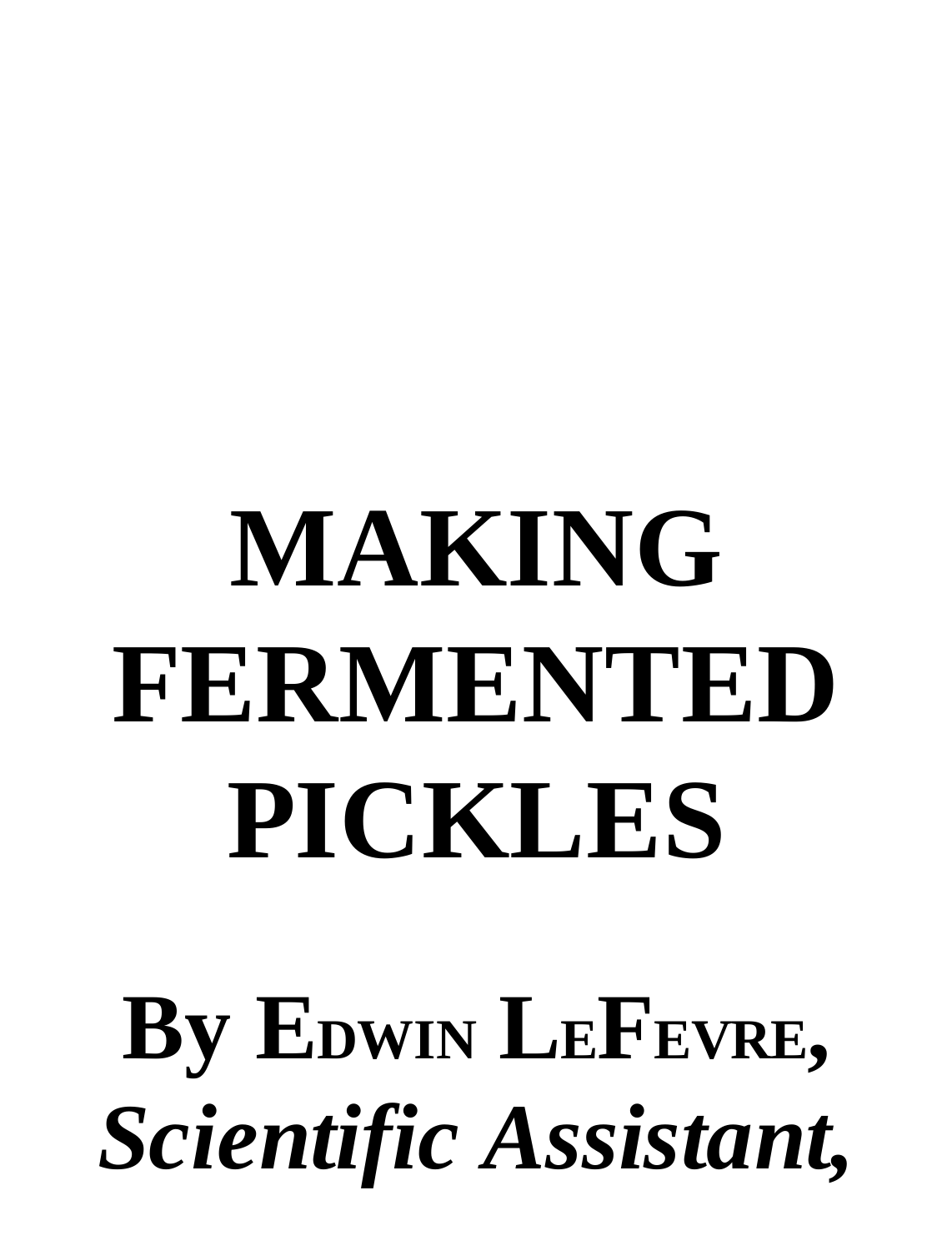### *Microbiological Laboratory, Bureau of Chemistry*

### **CONTENTS**

|                                       | Page |
|---------------------------------------|------|
| How brining preserves vegetables      |      |
| Equipment for brining and<br>pickling |      |
| Supplies for brining and pickling     |      |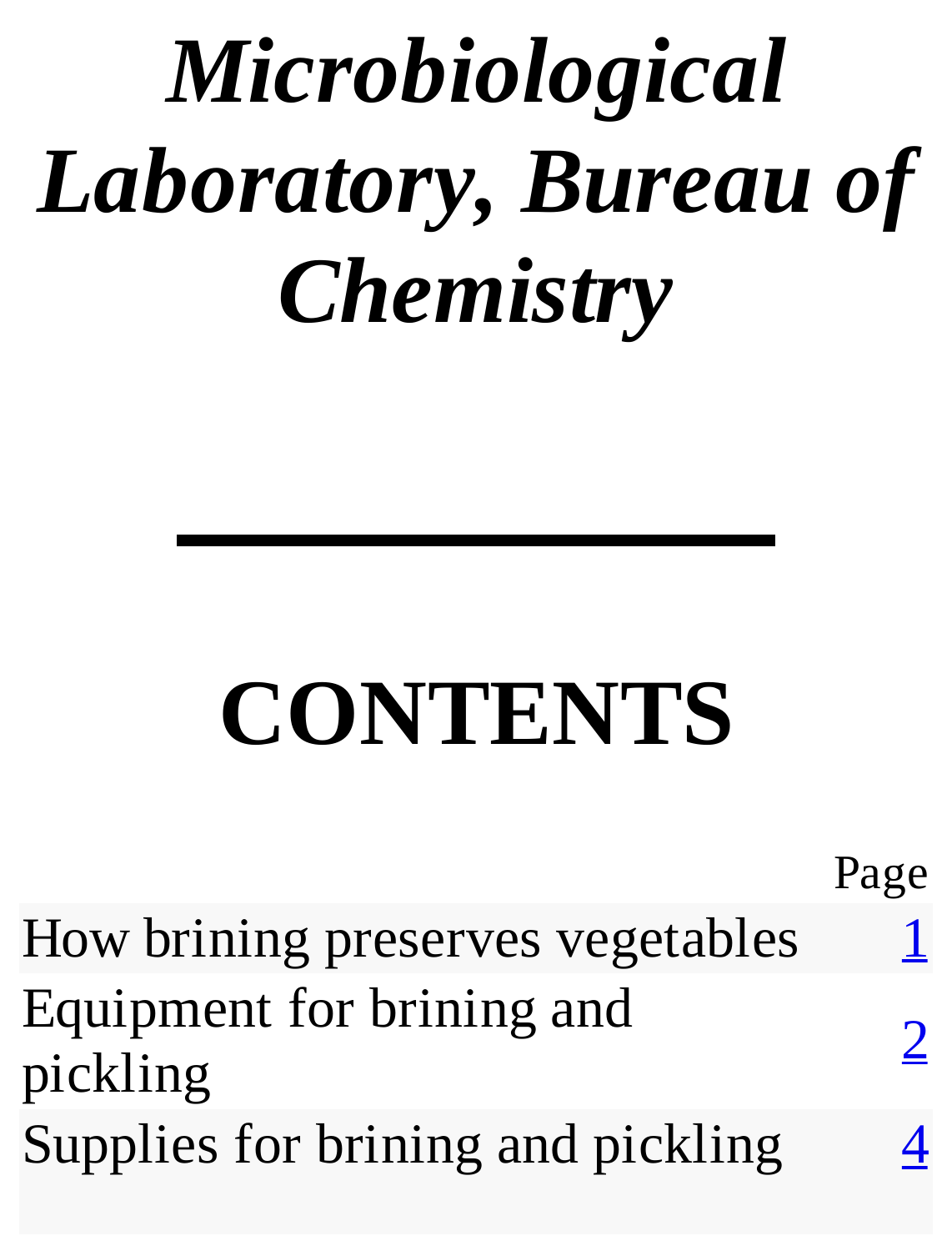| Cucumber pickles                 | <u>5</u>       |
|----------------------------------|----------------|
| Salt pickles                     | $\overline{5}$ |
| Sour pickles                     | $\overline{Z}$ |
| Sweet pickles                    | 8              |
| Dill pickles                     | 8              |
| Mixed pickles                    | <u>10</u>      |
| Sauerkraut                       | <b>10</b>      |
| Fermentation and salting of      |                |
| vegetables other than, cucumbers | 11             |
| and cabbage                      |                |
| Causes of failure                | 12             |
| Coloring and hardening agents    | 14             |
| Tables and tests                 | 14             |
|                                  |                |

## A

LTHOUGH excellent pickles can be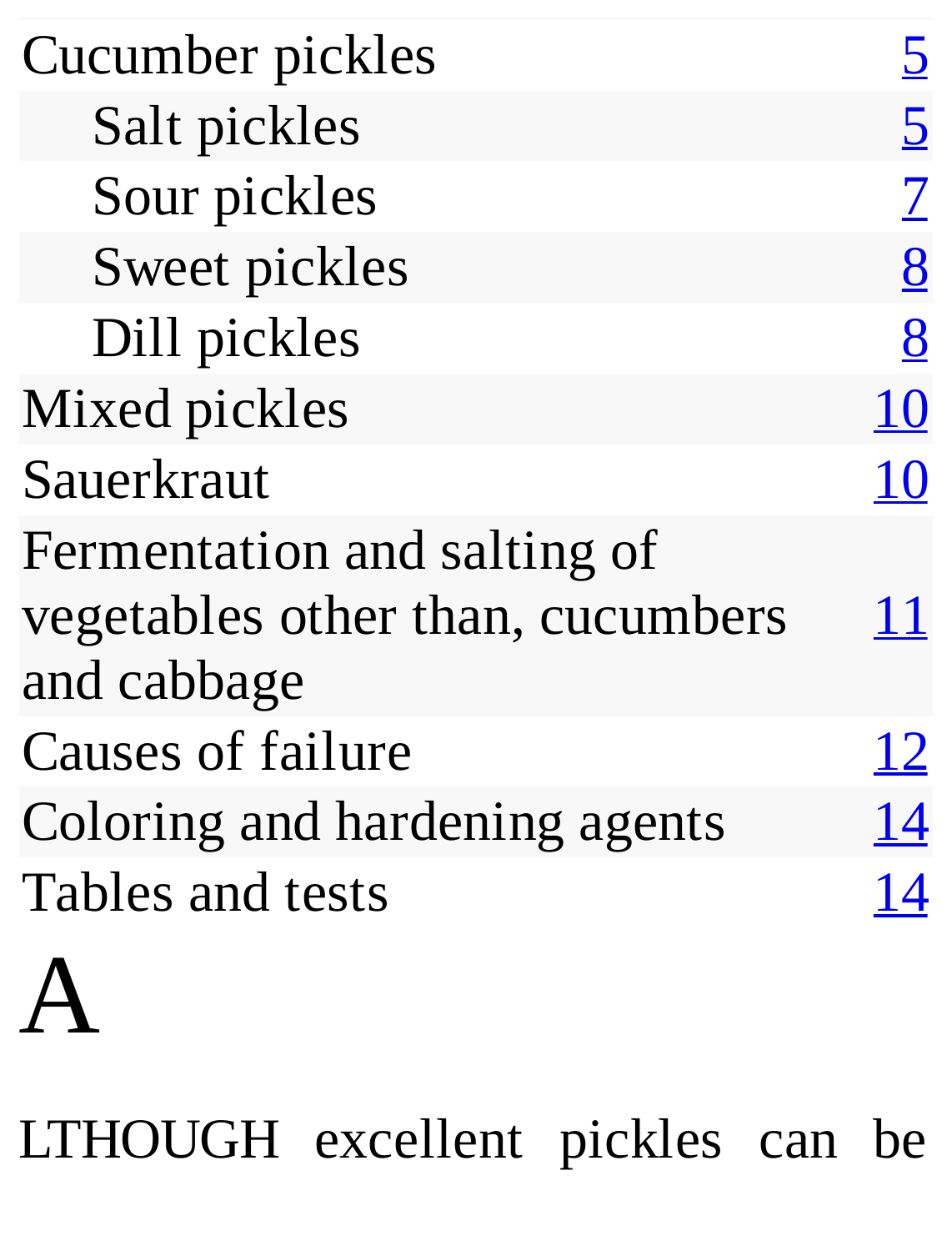bought on the market at all seasons of the year, many housewives prefer to make their own, particularly when their home gardens afford a plentiful supply of cucumbers.

Brining is a good way to save surplus cucumbers that can not be used or readily sold in the fresh state. Instead of letting them go to waste it is very easy to cure them, after which they may be held as long as desired or until they can be sold to advantage, either in local markets or to pickle manufacturers. Thus growers are protected against loss by overproduction or from inability to speedily market a perishable crop, and the pickle market receives the benefit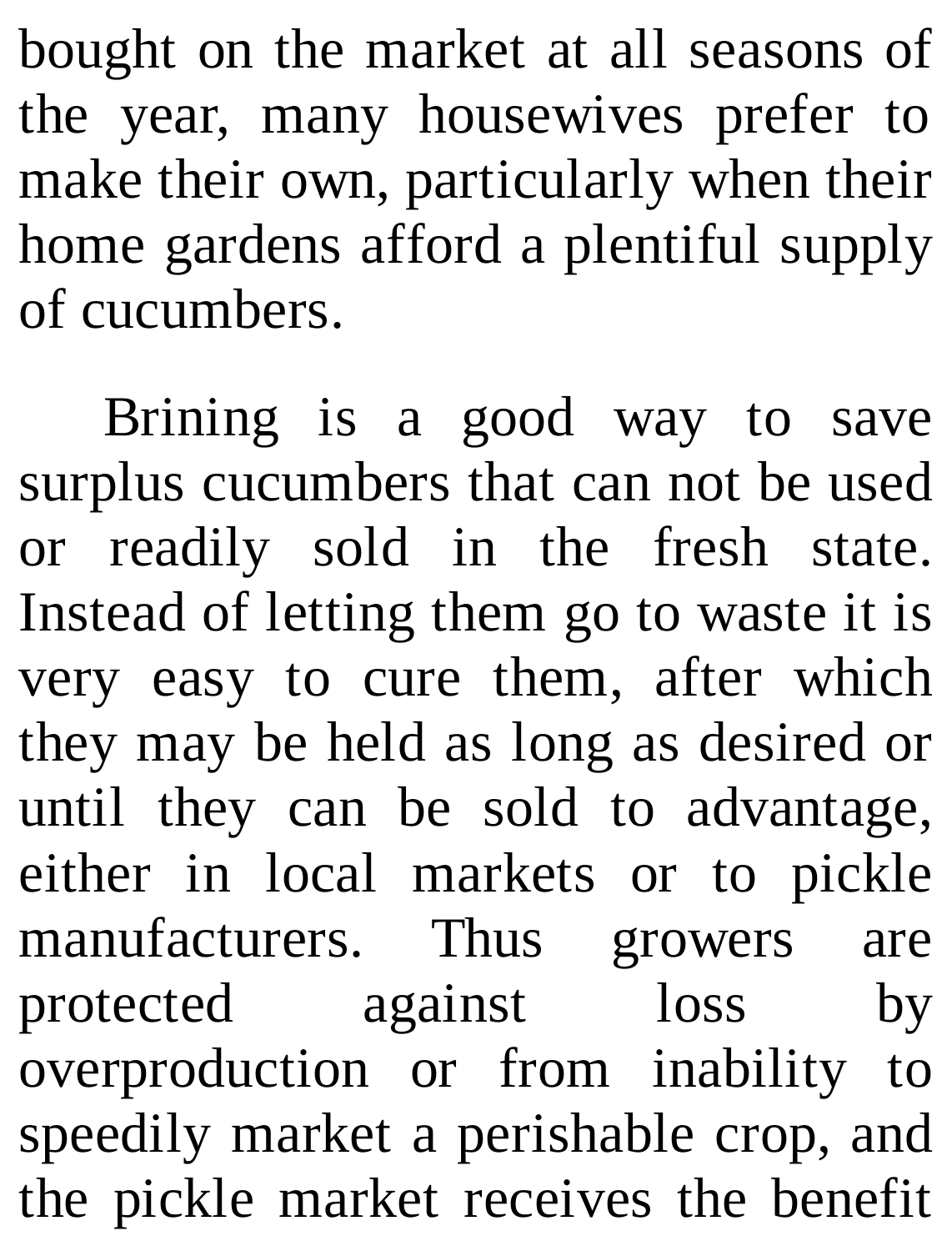of a steady supply.

### **HOW BRINING PRESERVES VEGETABLES**

When vegetables are placed in brine the juices and soluble material contained in them are drawn out by the force known as osmosis.

The fermentable sugar present in all fruits and vegetables, which is one of the soluble substances extracted by osmotic action, serves as food for the lactic-acid bacteria which break it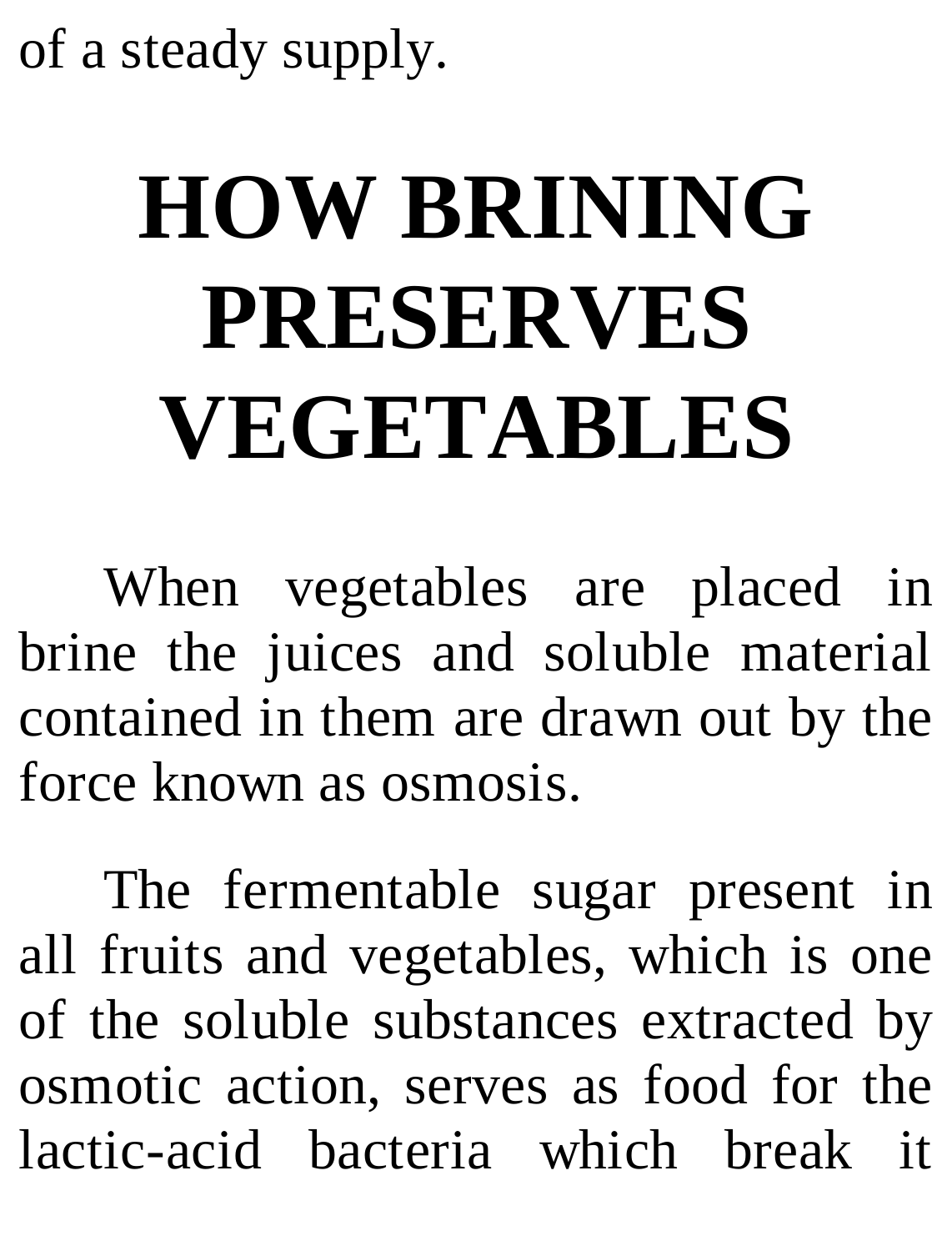down into lactic acid and certain volatile acids. In some vegetables, like cucumbers and cabbage, where the supply of sugar is ample and other conditions are favorable to the growth of the lactic bacteria, a decided acid formation takes place, constituting a distinct fermentation. The acid brine thus formed acts upon the vegetable tissues, bringing about the changes in color, taste, and texture which mark the pickled state.

As a rule, a solution of salt is used, although some vegetables quickly give up enough moisture to convert dry salt into brine. Salt also hardens or makes firm the vegetables placed in brine and checks the action of organisms which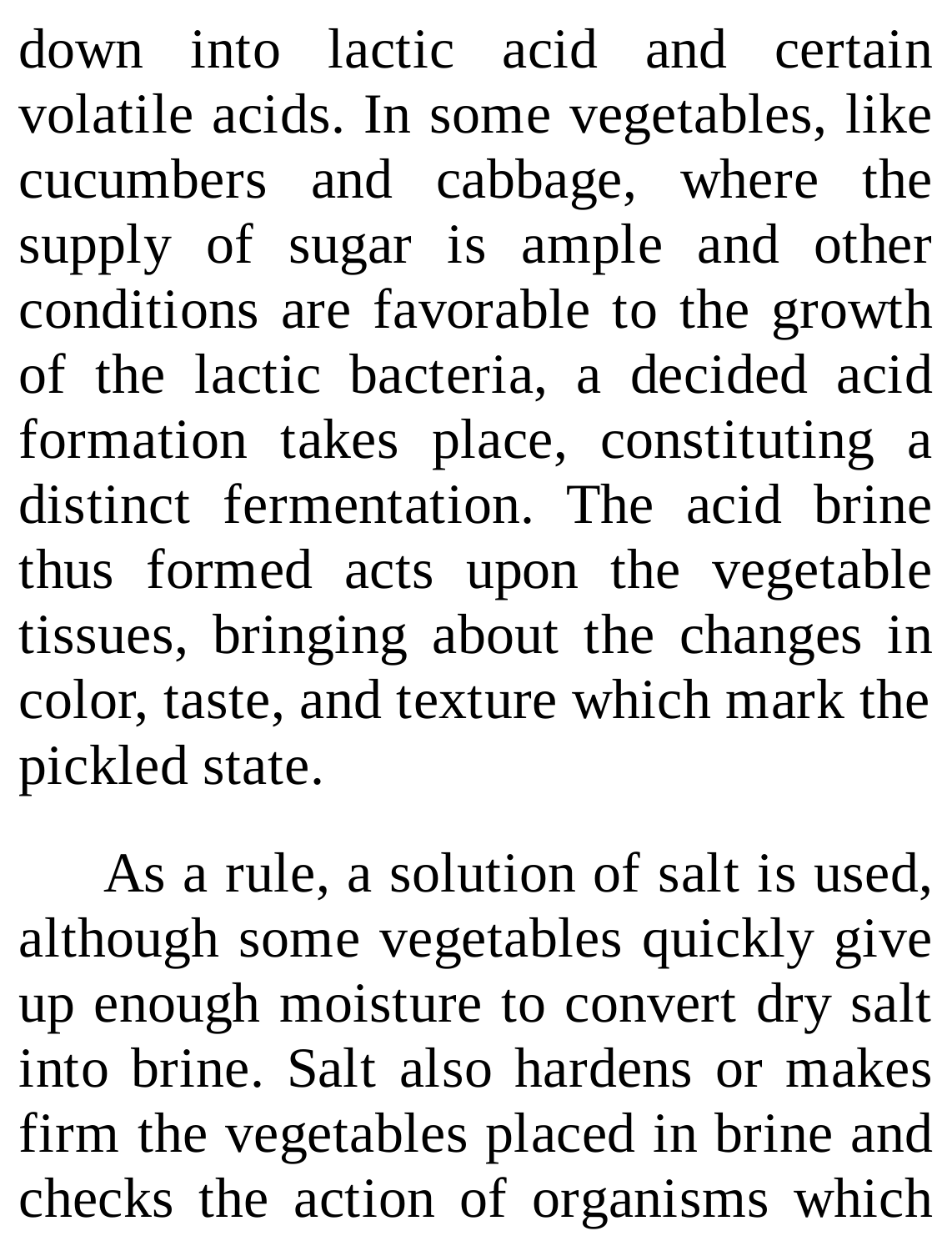might otherwise destroy the plant tissues.

Cabbage is well preserved in its own brine in the form of sauerkraut. Other vegetables and some fruits may, under certain conditions, be economically preserved by brining. As a rule, however, canning is preferable for these products, because food values and natural flavors are better preserved by that method. Lack of time, a shortage of cans, or an oversupply of raw material may justify the preservation of vegetables other than cucumbers and cabbage by curing in brine.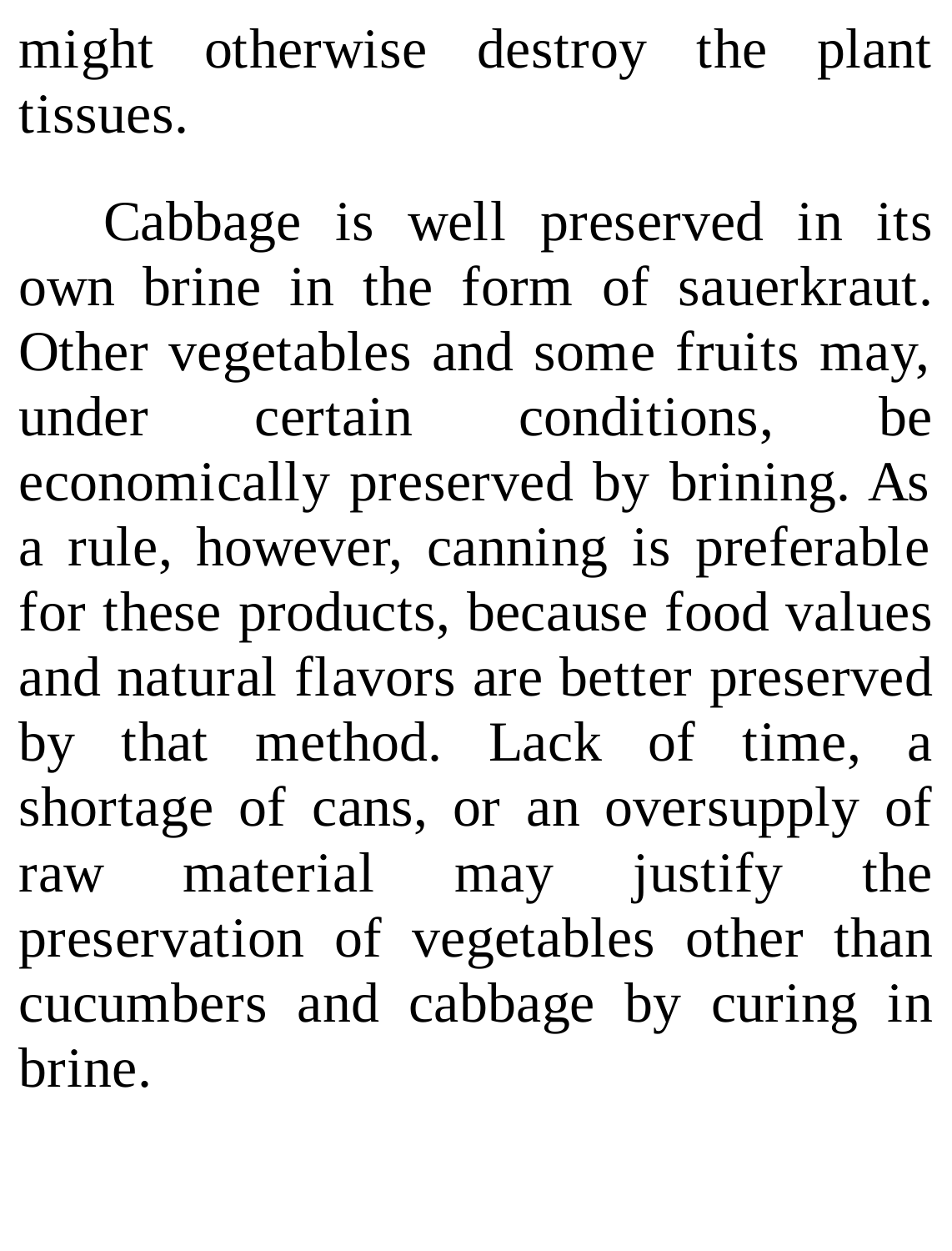### **EQUIPMENT FOR BRINING AND PICKLING**

Stone jars are the most convenient and desirable receptacles  $(f_ig, 1)$  for making small quantities of pickles. Stoneware is much more easily kept clean and absorbs objectionable odors and flavors to a smaller extent than wood. Straight-side, open-top jars, which come in practically all sizes, from 1 to 20 gallons, are best for this purpose. Those used for the directions given in this bulletin are 4-gallon jars which hold about 12 pounds (one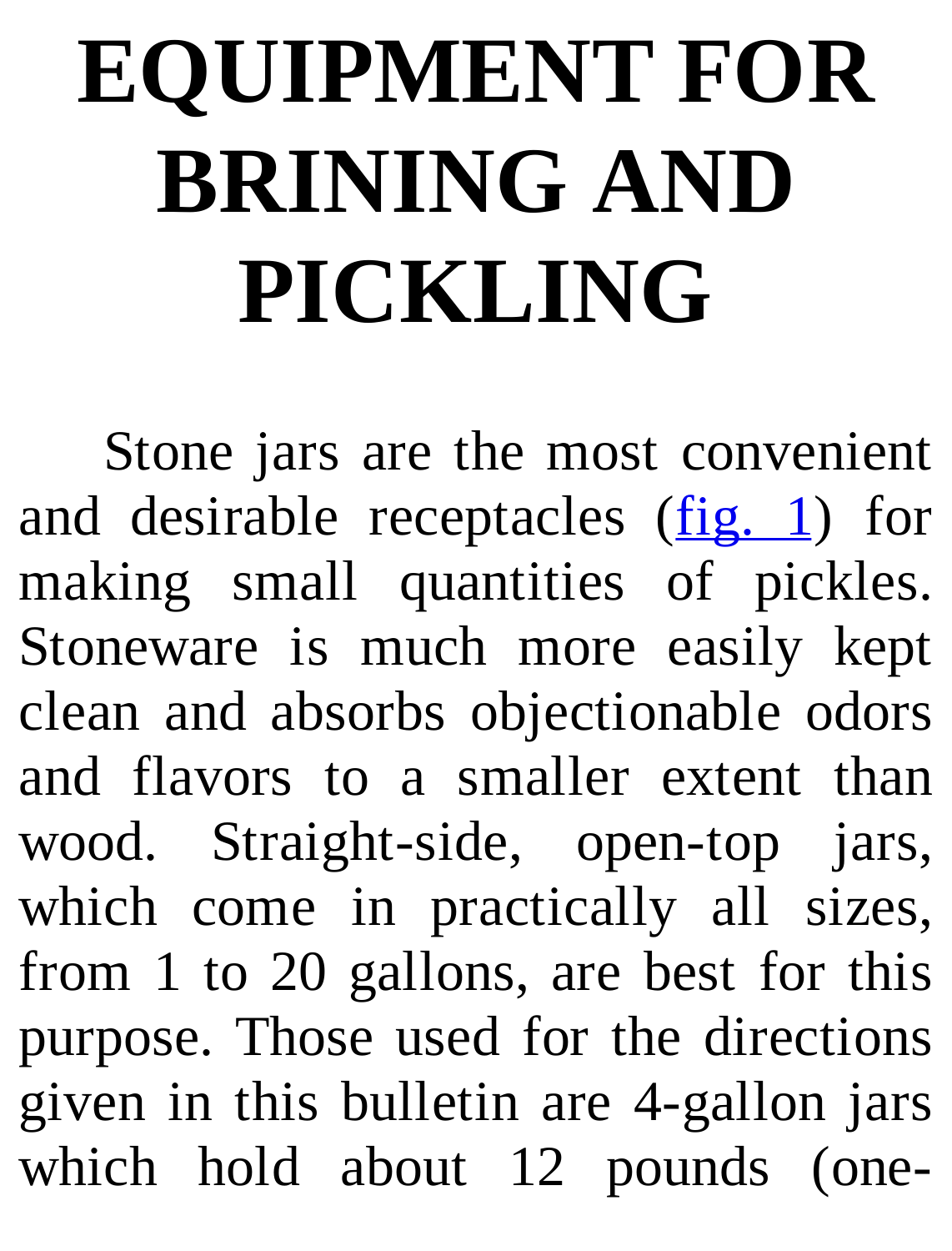fourth bushel) of cucumbers. If only very small quantities of pickles are put up, wide-mouth bottles or glass jars will do.



FIG. 1.—Some suitable containers for home-brined products

Water-tight kegs or barrels are best for making larger quantities of pickles. Those used for the directions given in this bulletin are barrels holding from 40 to 45 gallons. They must first be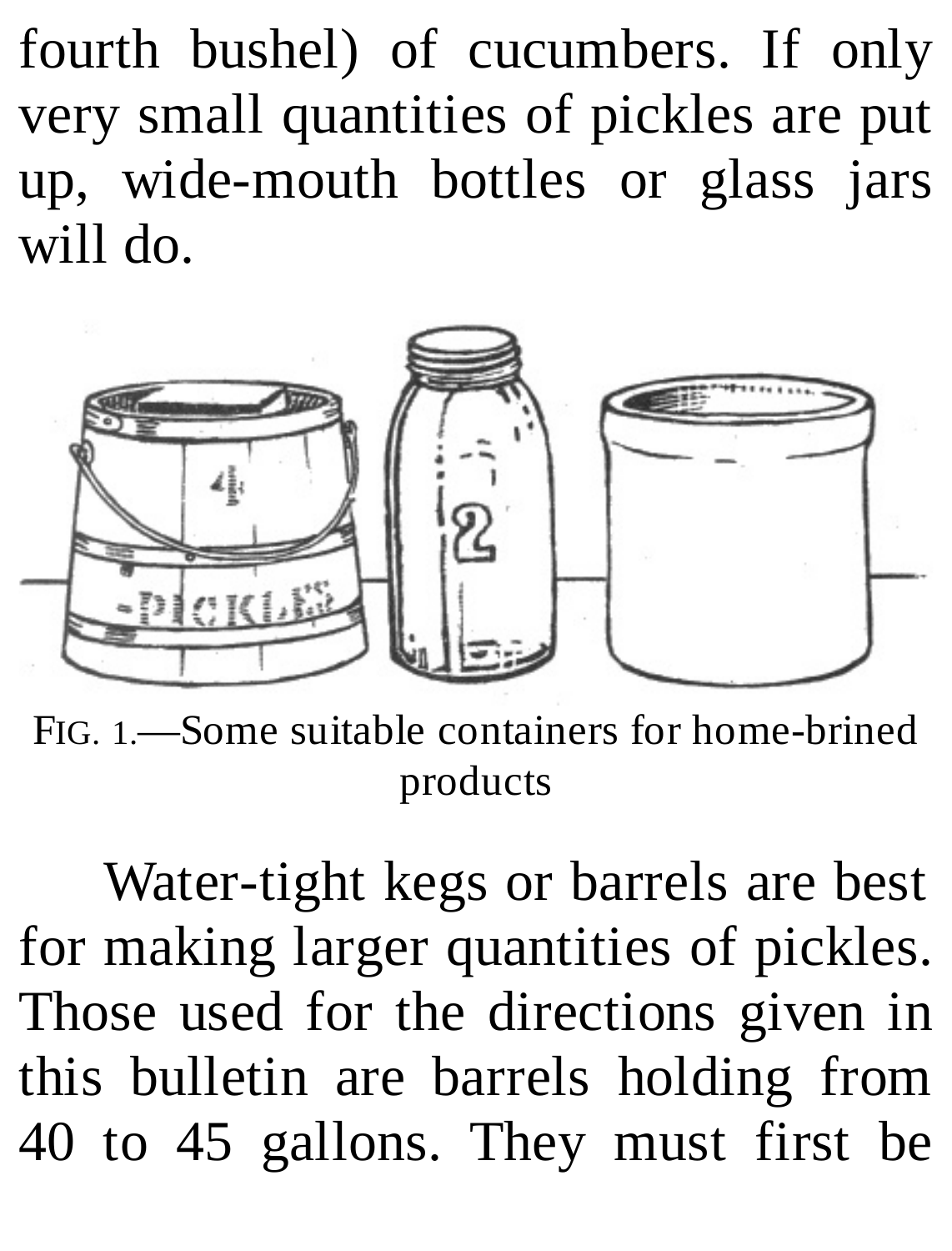washed, or possibly charred, to remove all undesirable odors and flavors. Undesirable flavors may be removed by using solutions of potash or soda lye. A strong solution of lye should remain in the barrel for several clays, after which the barrel should be thoroughly soaked and washed with hot water until the lye is removed.

Boards about an inch thick make the best covers. These may be of any kind of wood, except yellow or pitch pine, which would give the pickles an undesirable flavor. They should be from 1 to 2 inches less in diameter than the inside of the jar or barrel, so that they may be easily removed. Dipping the covers in paraffin and then burning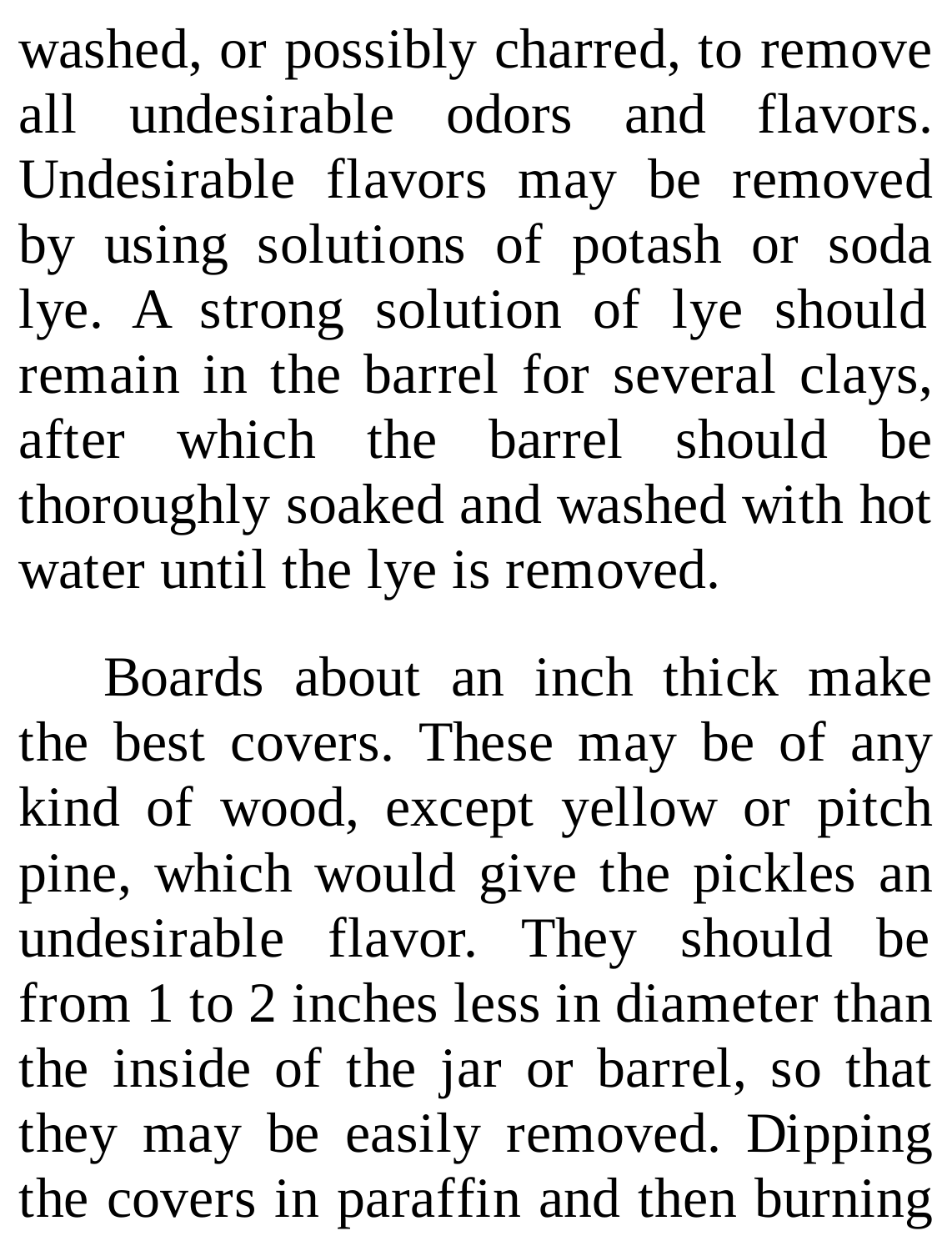them over with a flame fills the pores of the wood, thus making it comparatively easy to keep them clean. Heavy plates of suitable size may be used instead of boards as covers for small containers.

A clean white cloth is often needed to cover the material in the jar or barrel. Two or three thicknesses of cheesecloth or muslin, cut in circular form, and about 6 inches larger in diameter than the inside of the receptacle, makes a suitable covering. Sometimes grape, beet, or cabbage leaves are used for this purpose. Grape leaves are a good covering for dill pickles, and cabbage leaves for sauerkraut.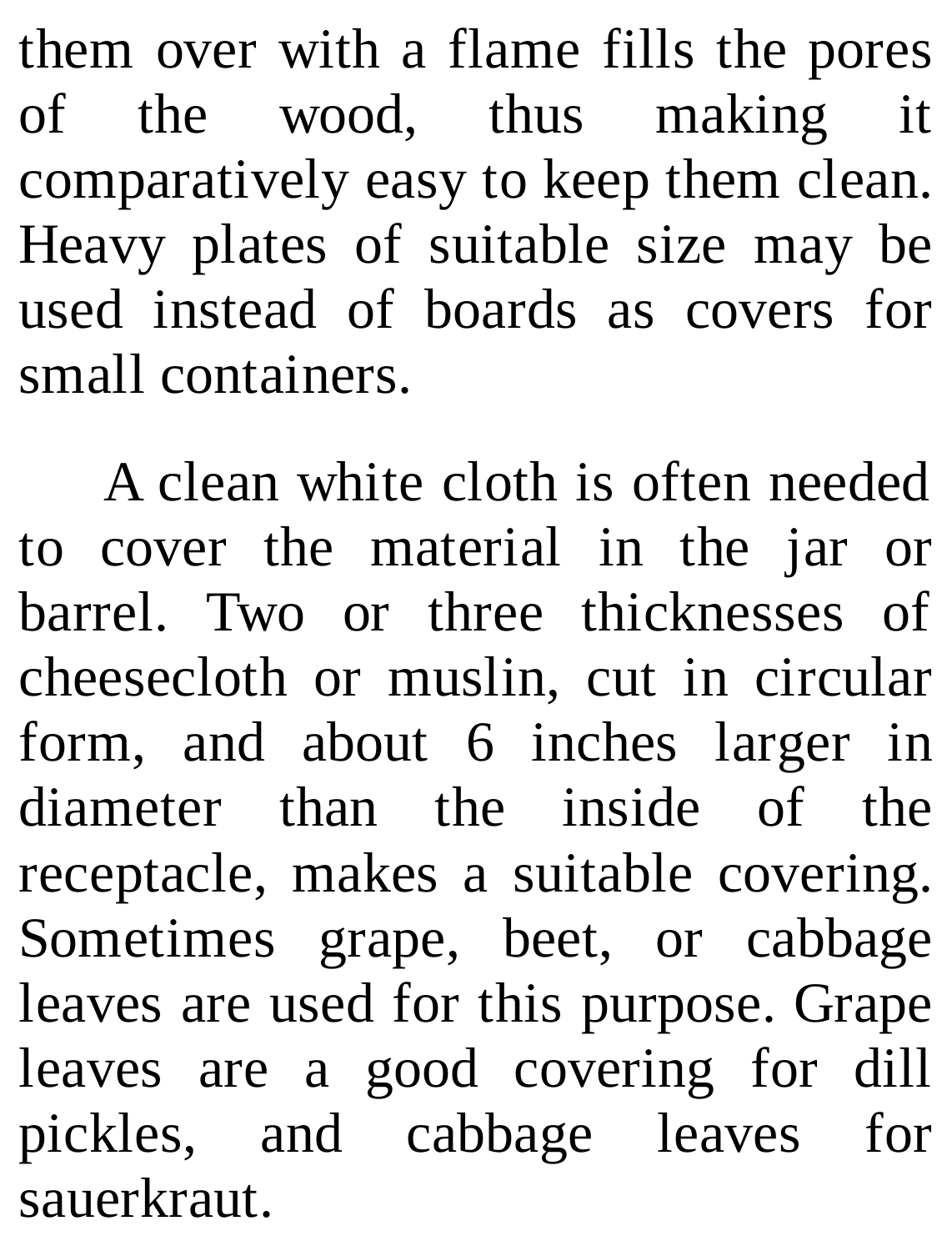In addition to the jars, crocks, or kegs in which the pickles are made, 2 quart glass jars are needed for packing the finished product. If corks are used for sealing such containers, they should first be dipped in hot paraffin.

When vegetables which have been fermented in a weak brine are to be kept for any length of time, air must be excluded from them. This may be done by sealing the containers with paraffin, beeswax, or oil. Paraffin, the cheapest and probably the best of these three substances, is easily handled and readily separated from the pickles when they are removed from the containers. To remove any dirt, the paraffin should be heated and strained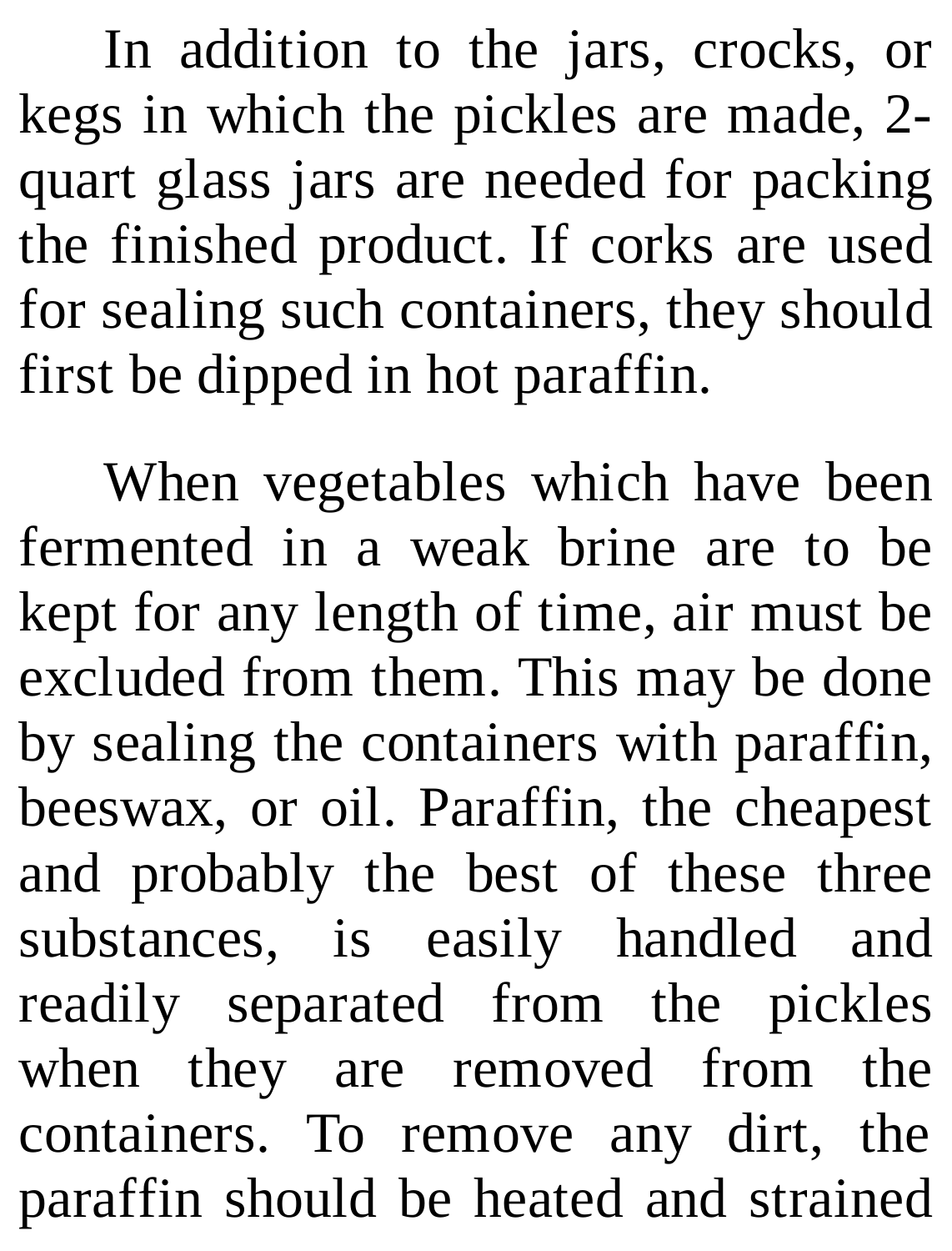through several thicknesses of cheesecloth. Thus the paraffin may be used over and over again. The clean paraffin is melted and poured over the surface of the pickles in quantities sufficient to make, when hardened, a solid coating about half an inch thick. Where there are vermin, lids should be placed over the paraffin in jars and other covers should be placed over the paraffin in kegs. If applied before active fermentation has stopped, the seal may be broken by the formation of gas below the layer, making it necessary to remove the paraffin, heat it again, and once more pour it over the surface.

In many cases a safer and better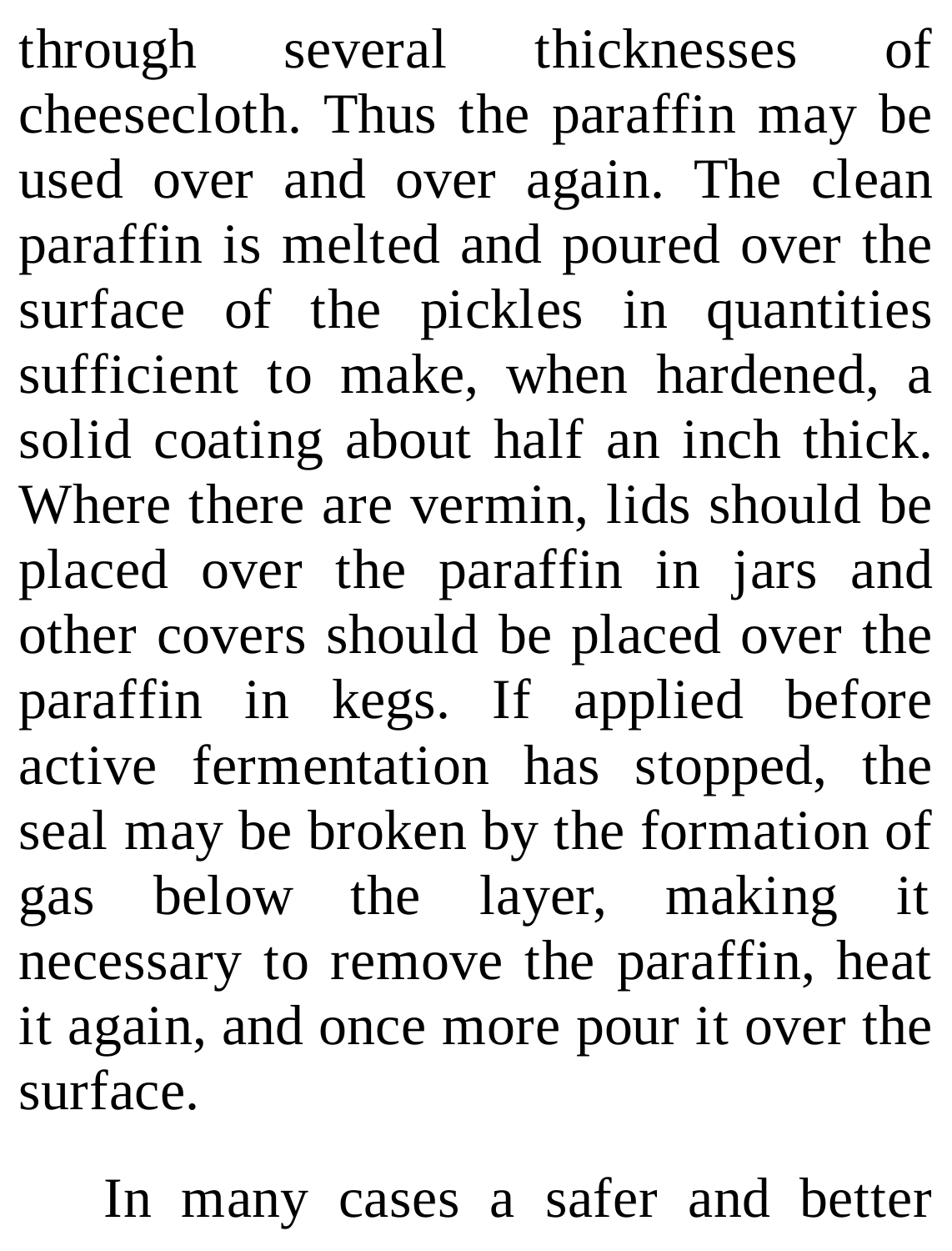plan for preserving vegetables fermented in a weak brine is to transfer the pickled product to glass jars as soon as fermentation is completed and seal tightly.

Almost anything which furnishes the required pressure will serve as a weight to hold the mass down in a jar or keg. Clean stones (except limestone) and bricks are recommended.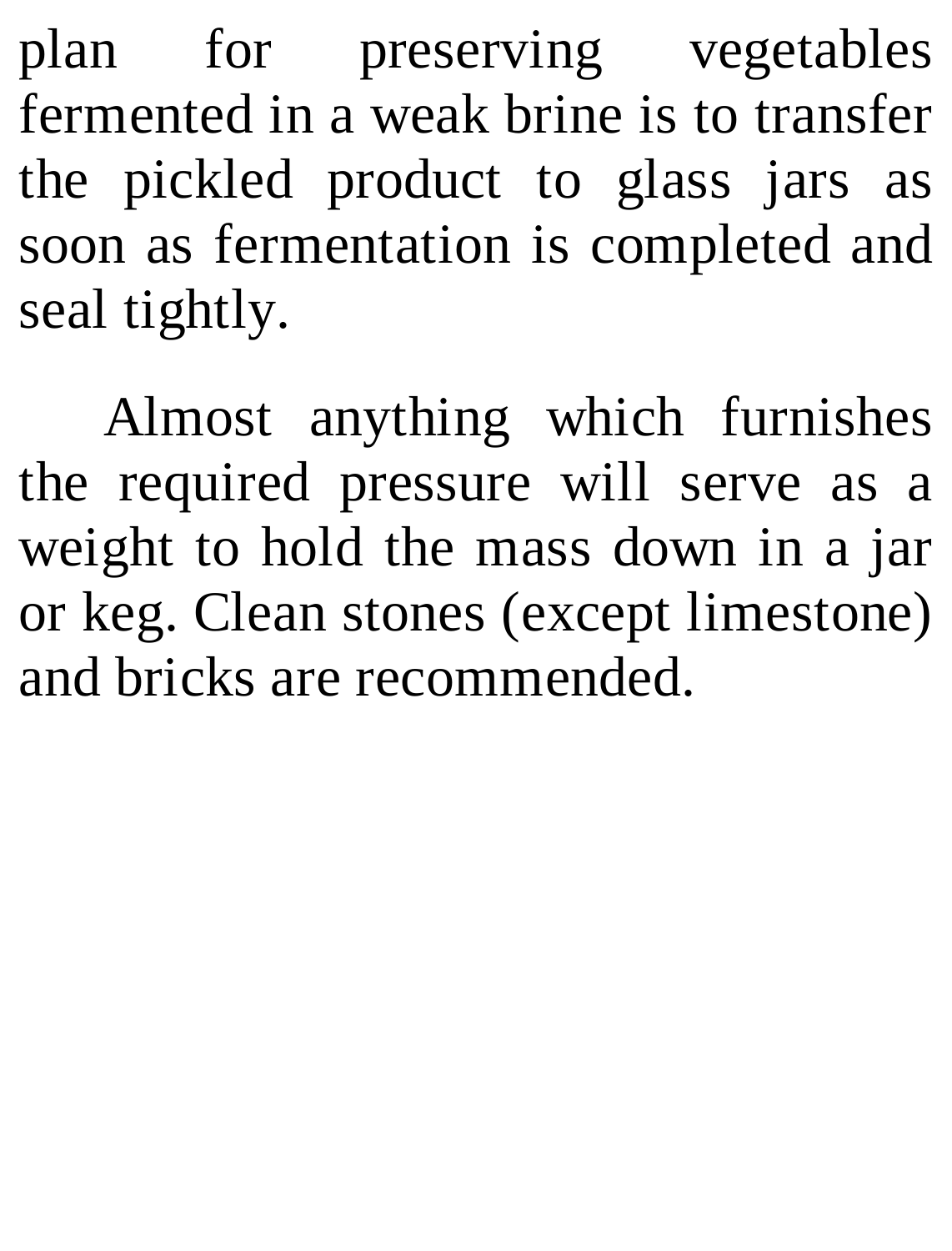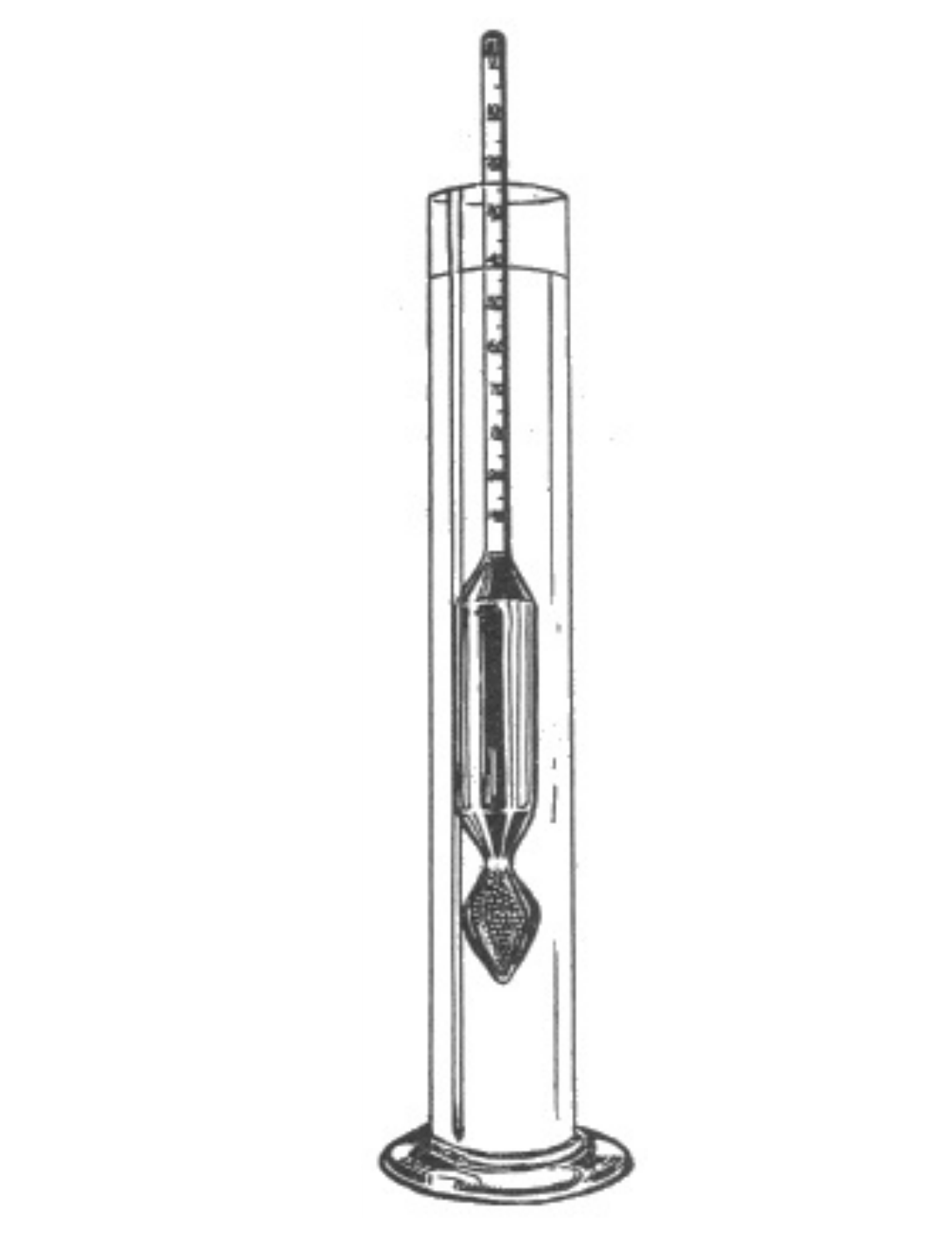FIG. 2.—Salinometer

A pair of kitchen scales and suitable vessels for determining liquid measure are, of course, essential.

The salinometer, an instrument for measuring the salt strength of a brine, is very useful, although not absolutely necessary, in brining  $(fig. 1)$ . By following the directions given here it will be possible to make brines of the required strength without the use of this instrument. Results may be readily checked, however, and any changes in brine strength which occur from time to time may be detected by the use of the salinometer.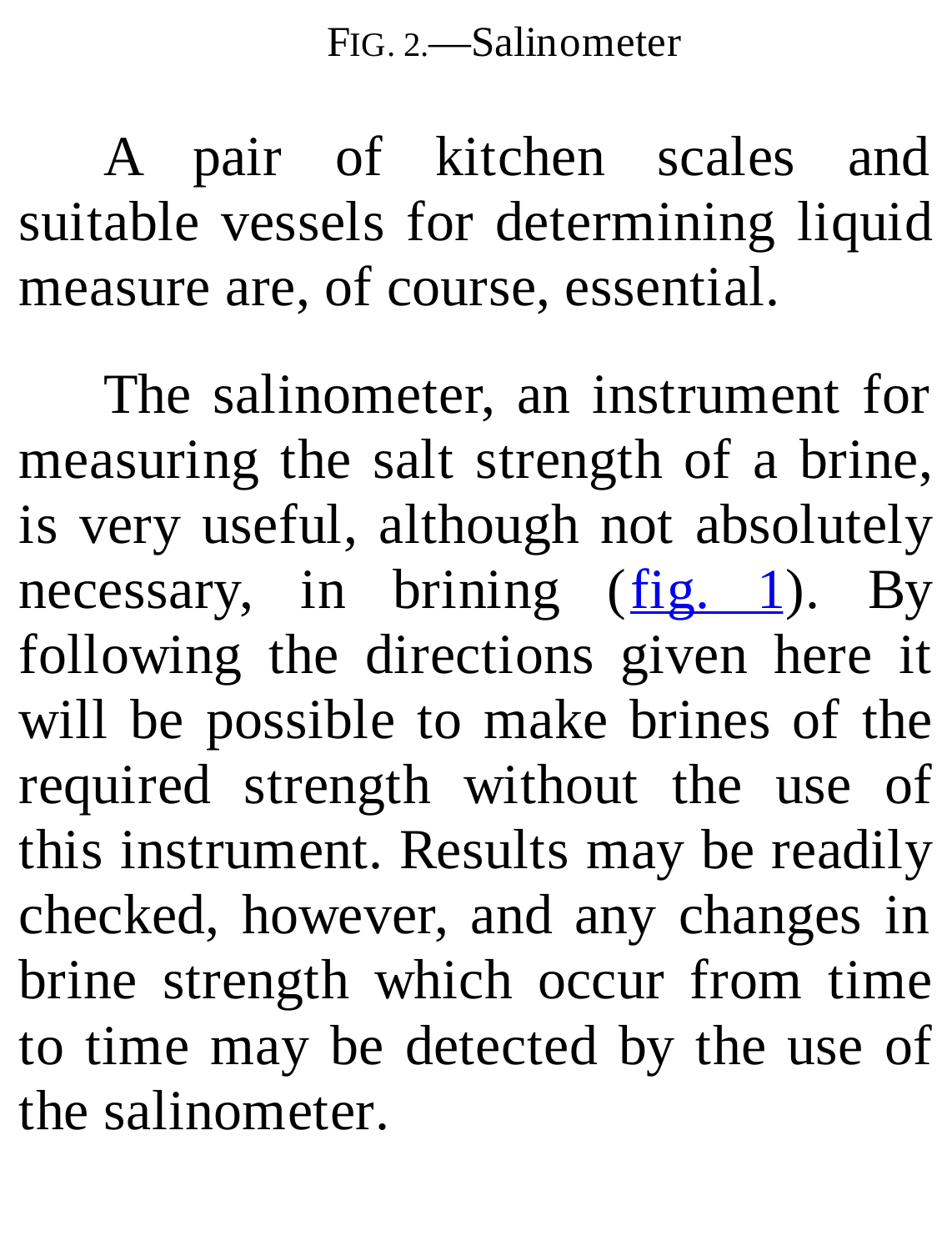The salinometer scale is graduated into 100 degrees, which indicate the range of salt concentration between 0°, the reading for pure water at  $60^{\circ}$  F,; and 100°, which indicates a saturated salt solution (26½ per cent). Table 1 (page 14) shows the relation between salinometer readings and salt percentages.

Salinometers are sold for about \$1 each by firms dealing in chemical apparatus and supplies.

A sugar hydrometer is very useful in all canning and pickling work. Either the Brix or Balling scale may be used. Both read directly in percentages of sugar in a pure sugar solution. A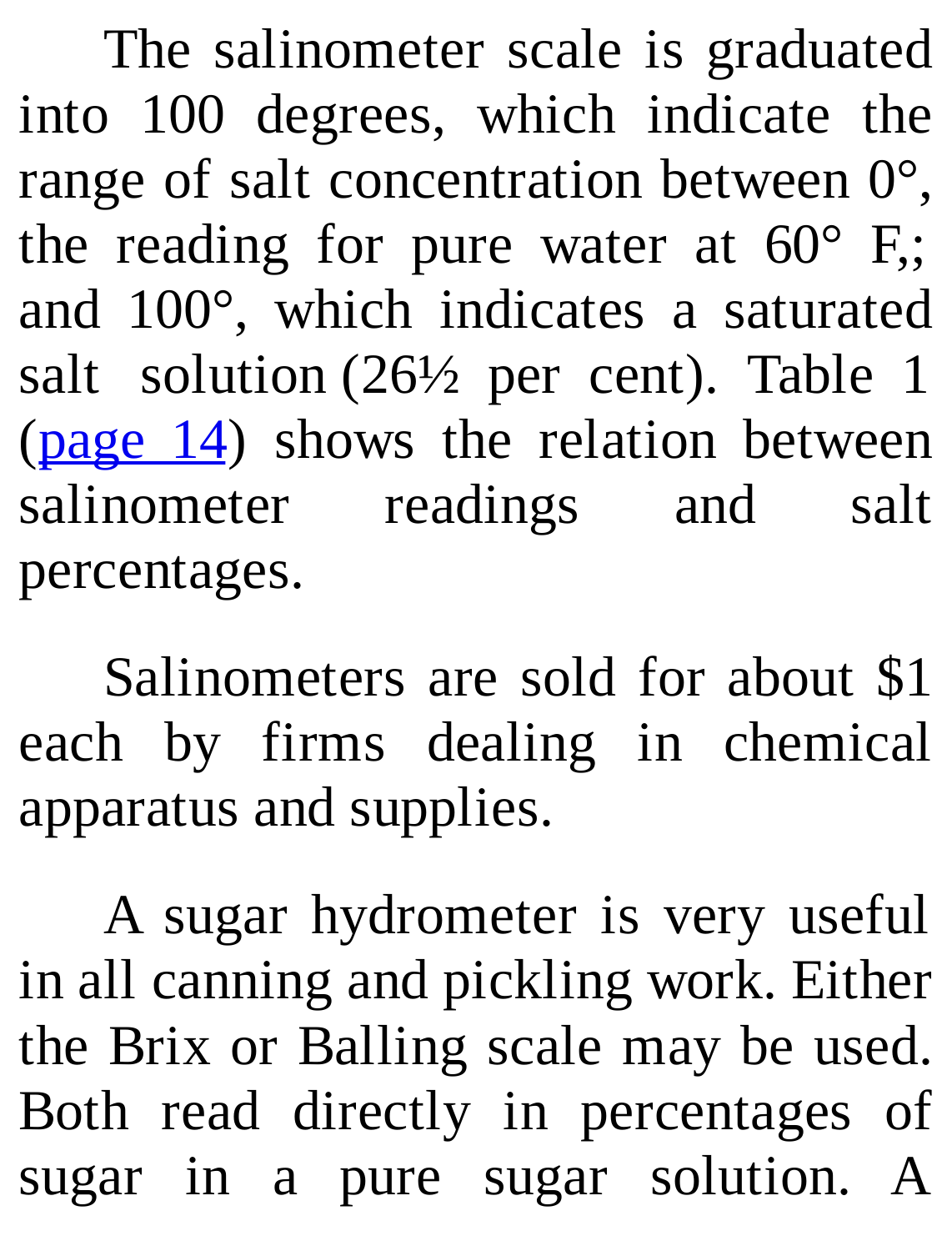Balling hydrometer, graduated from 0° to 70°, is a convenient instrument for the tests indicated in this bulletin.

## **SUPPLIES FOR BRINING AND PICKLING**

### **SALT**

Fine table salt is not necessary. What is known as common fine salt, or even coarser grades, may be used. Caked or lumpy salt can not be equally distributed. Salt to which anything has been added to prevent caking is not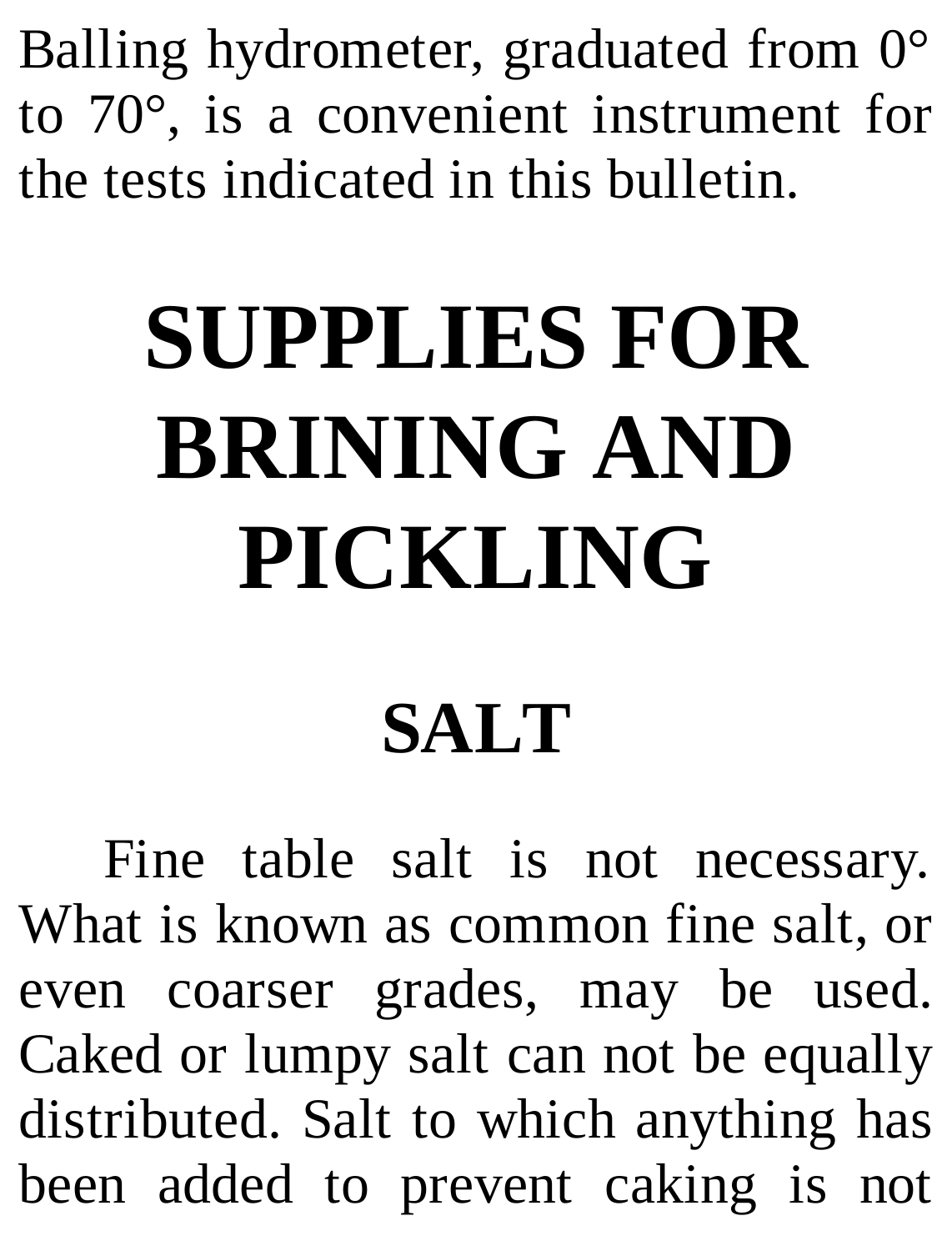recommended for pickling and brining. Alkaline impurities in the salt are especially objectionable. Any noncaking salt which contains less than 1 per cent of the carbonates or bicarbonates of sodium, calcium, or magnesium may be used for this purpose.

#### **VINEGAR**

A good, clear vinegar of 40 to 60 grain strength (4 to 6 per cent acetic acid) is required in making sour, sweet, and mixed pickles, and is sometimes used for dill pickles. Many pickle manufacturers prefer distilled vinegar, as it is colorless and free from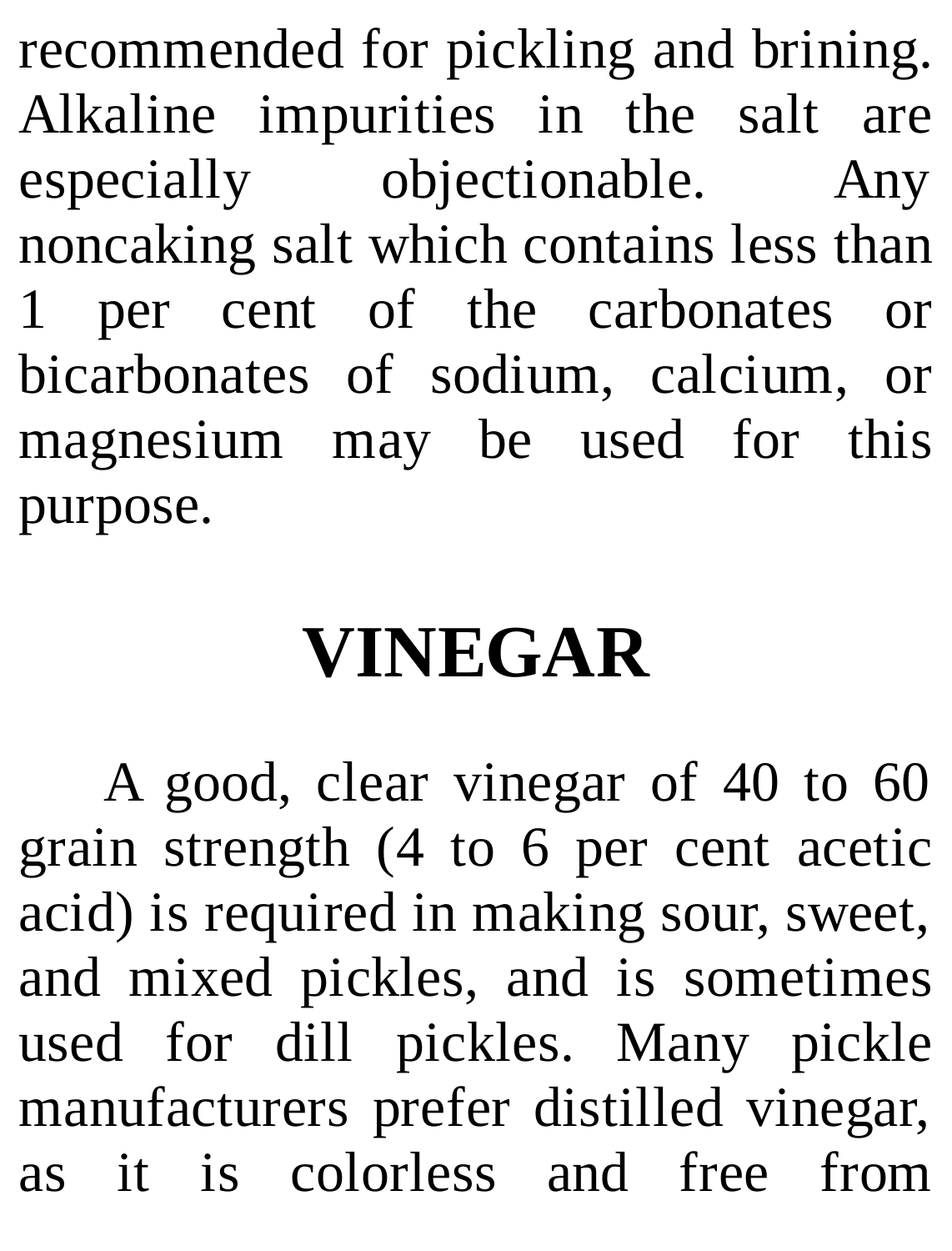sediment. If fruit vinegars are used they should first be filtered to remove all sediment.

#### **SUGAR**

Granulated sugar should be used in making sweet pickles. The quantity of sugar required for each gallon of vinegar in making sweet liquors is shown in Table 3  $(p. 15)$ .

#### **SPICES**

Spices are used to some extent in making nearly all kinds of pickles, but chiefly for sweet, mixed, and dill pickles. Various combinations are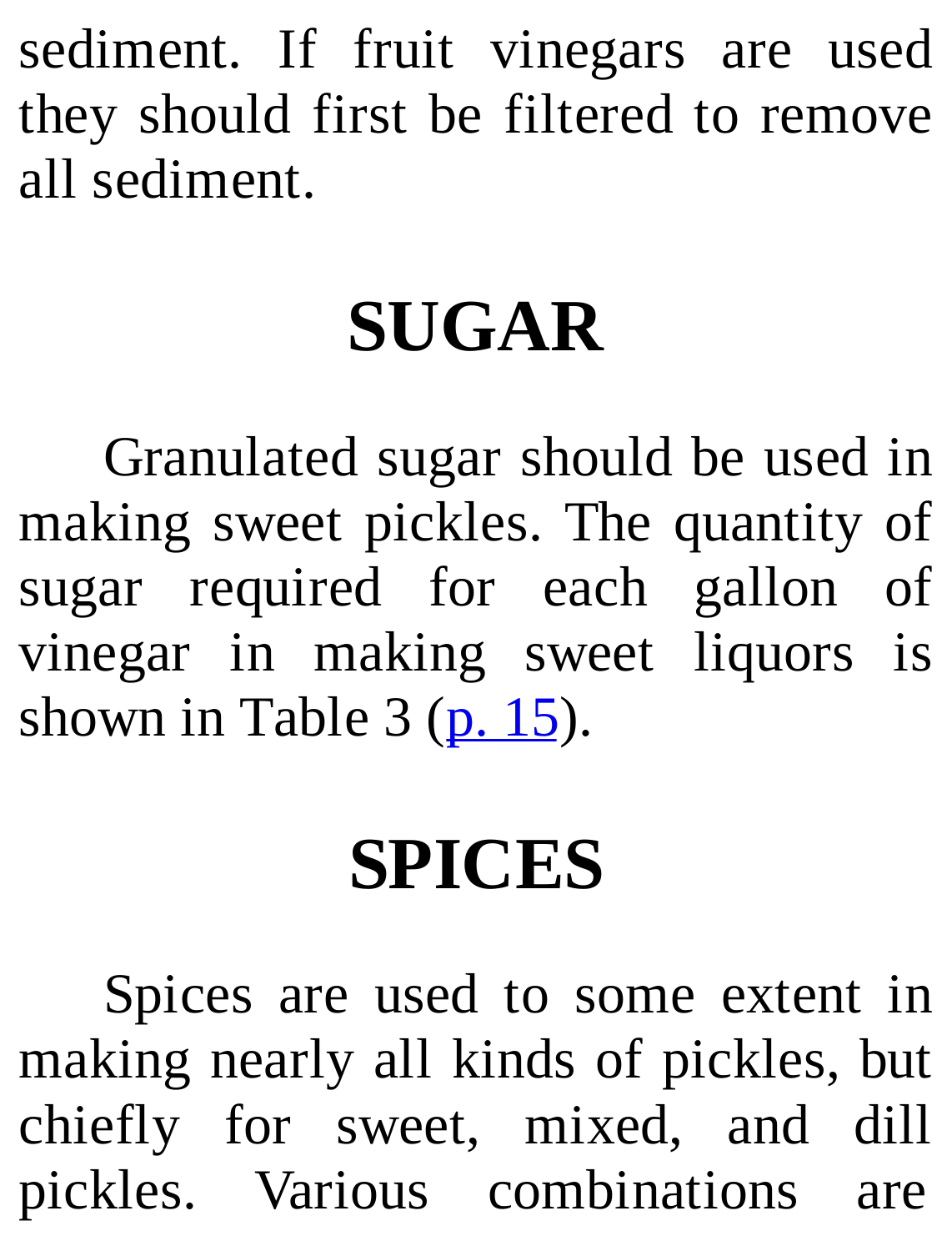used, depending on the kind of pickles to be made and the flavor desired.

Peppers (black and cayenne), cloves, cinnamon, celery seed, caraway, dill herb, mustard (yellow), allspice, cardamom, bay leaves, coriander, turmeric, and mace, are the principal whole spices for this purpose. Ginger and horse-radish root are used sometimes. All of these spices may be purchased in bulk and mixed as desired. Mixed whole spices, specially prepared for pickling purposes, sold in the stores, are, as a rule, satisfactory. Care should be taken to see that they are of proper strength.

Oil spices may be desirable under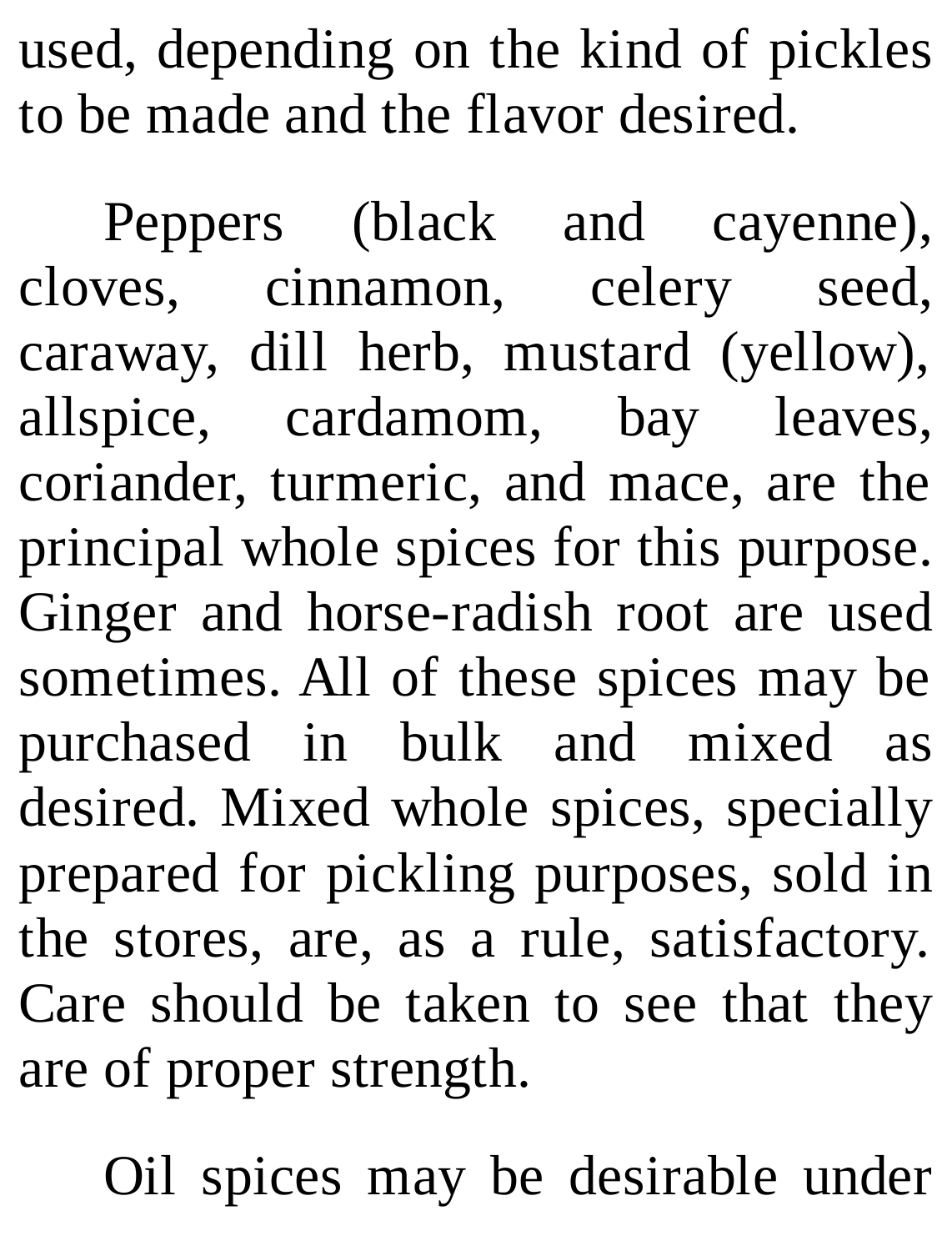some circumstances, but their effect is not so lasting as that of the whole spices.

Turmeric has been much used in both the commercial and household preparation of pickles. While some of its qualities entitle it to be classed among the spices, it does not rank in importance as such with the others named. It is employed largely because of its supposed effect on the color of pickles, which is probably overestimated.

Dill herb is practically always used with cucumbers when they are fermented in a weak brine and often with other vegetables fermented in this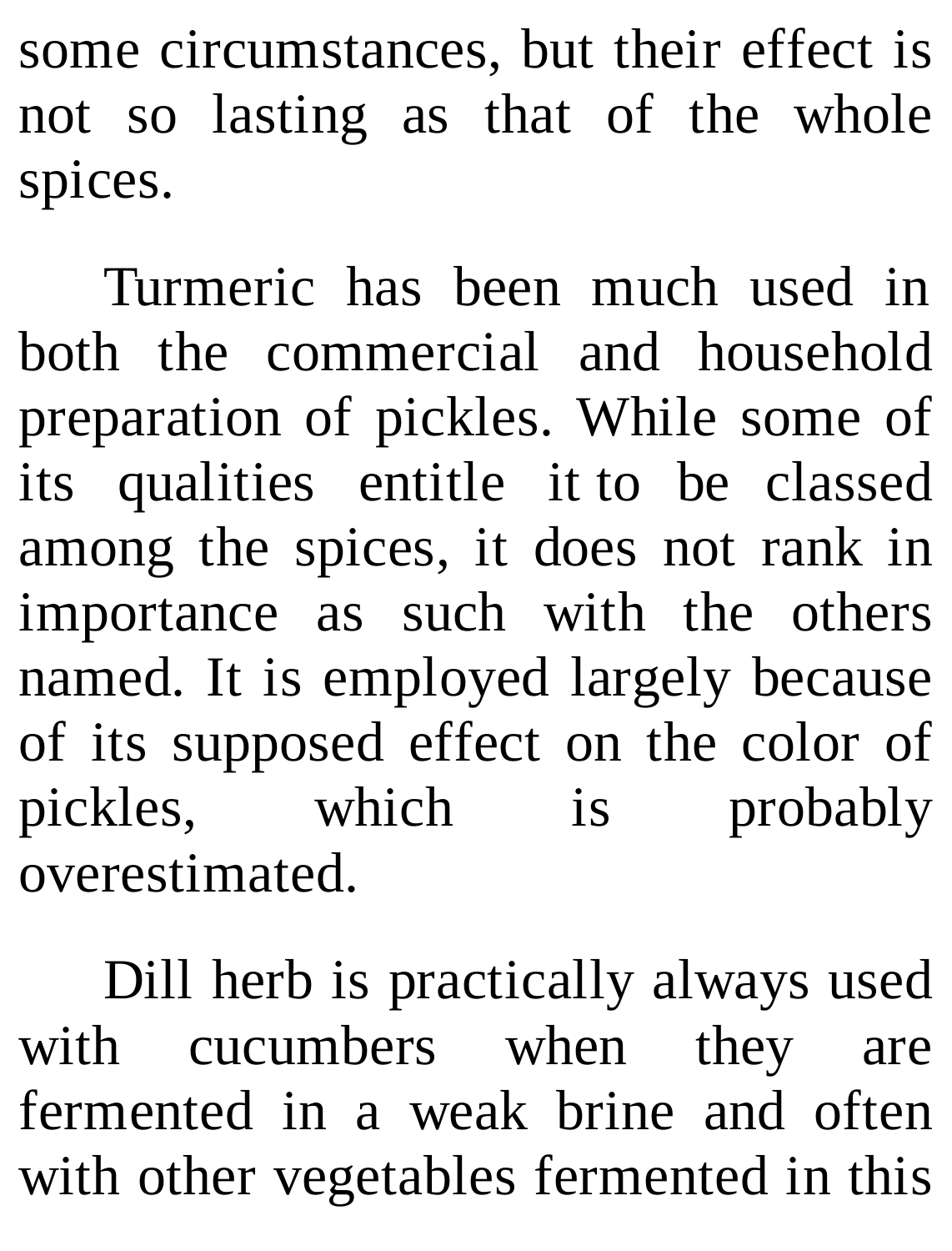way. It gives the pickle a distinct flavor which is very popular. The dill herb, a native of southern Europe, can be grown in nearly all parts of the United States and usually is obtainable in the markets of the larger cities. While the entire stalk of the dill herb is of value for flavoring, the seeds are best suited for imparting the desired flavor. For this reason the crop should be harvested only after the seeds have become fully mature but are not so ripe that they fall off. The herb may be used green, dried, or brined. When green or brined dill is used, twice as much by weight as would be required if the dried herb were used is taken. Dill retains its flavor for a long time when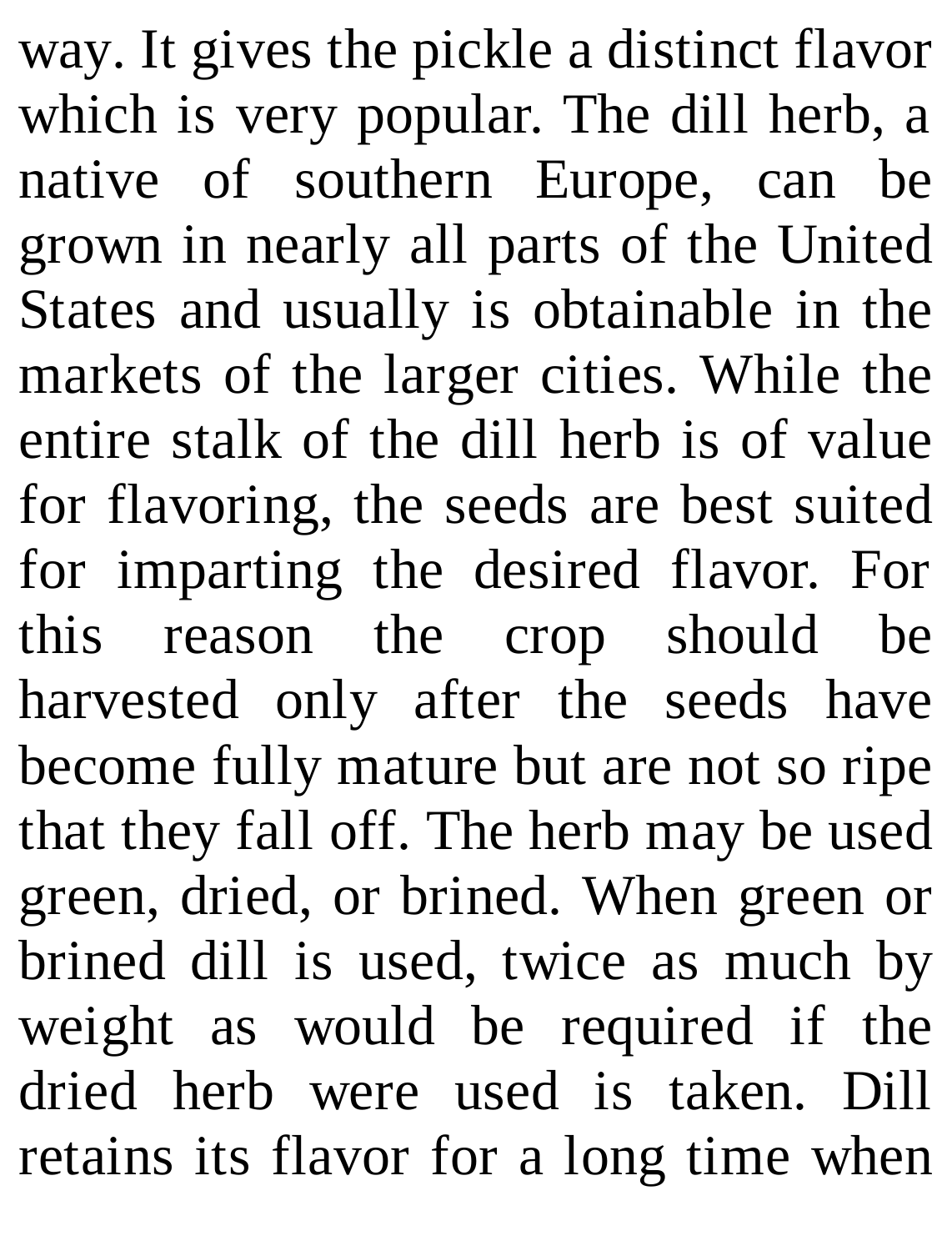brined. To preserve it in this way it should be packed in a 60° brine, or in an 80° brine if it is to be kept for a long time. Dill brine is as good as the herb for flavoring.

## **CUCUMBER PICKLES**

Because of their shape, firmness, or keeping quality some varieties of cucumbers are better adapted for making pickles than others. Among the best of the pickling varieties are the Chicago Pickling, Boston Pickling, and Snow's Perfection. Cucumbers of practically all varieties, sizes, and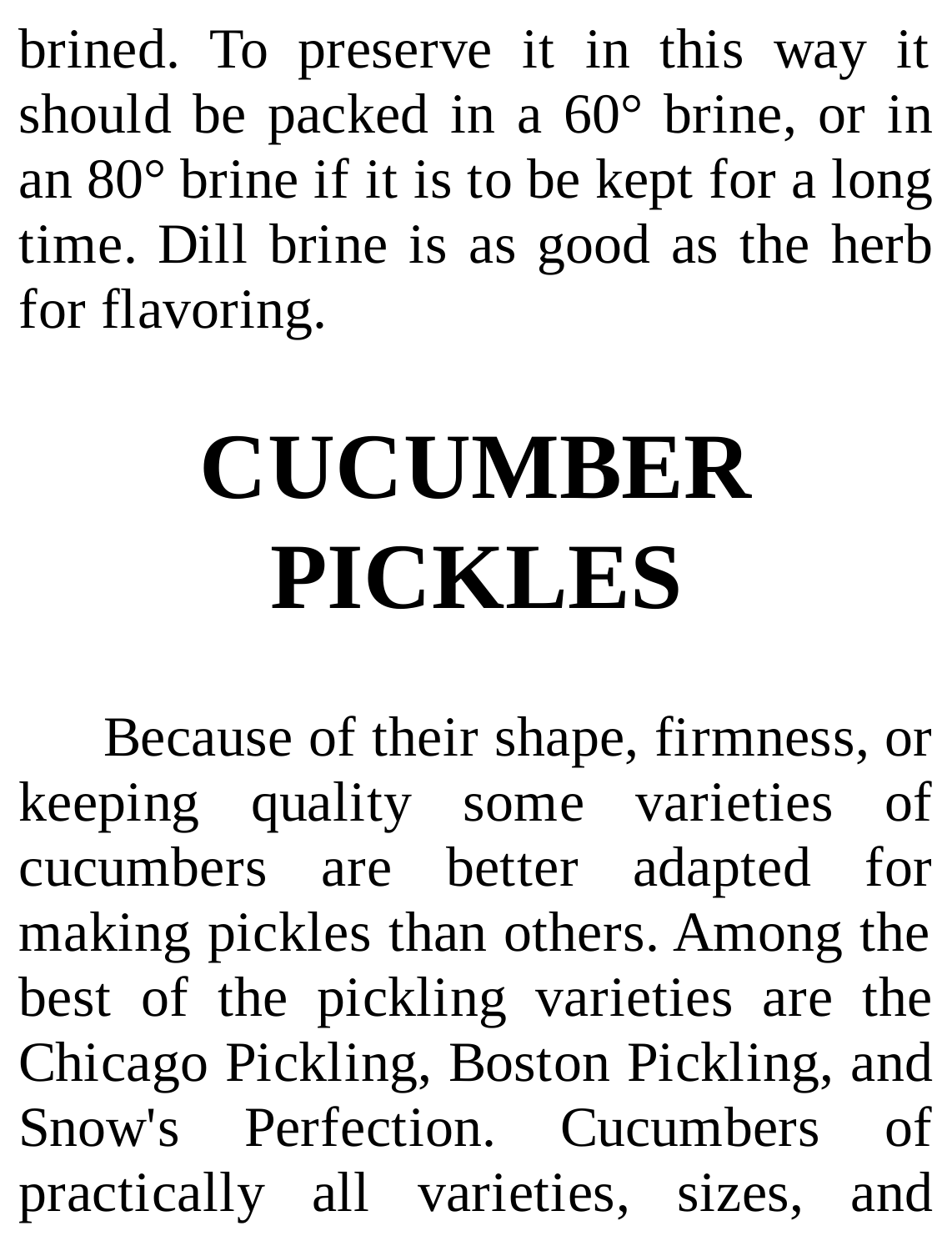shapes, however, make good pickles. $^{\text{\tiny{\textsf{[1]}}}}$ 

[1] Information on the cultivation of cucumbers, and the diseases and enemies which attack them, may be obtained from the United States Department of Agriculture.

Cucumbers to be pickled should retain from one-eighth to one-fourth inch of their stems, and they should not be bruised. If dirty they should be washed before brining. They should be placed in brine not later than 24 hours after they have been gathered.

Cucumbers contain approximately 90 per cent of water. As this large water content reduces materially the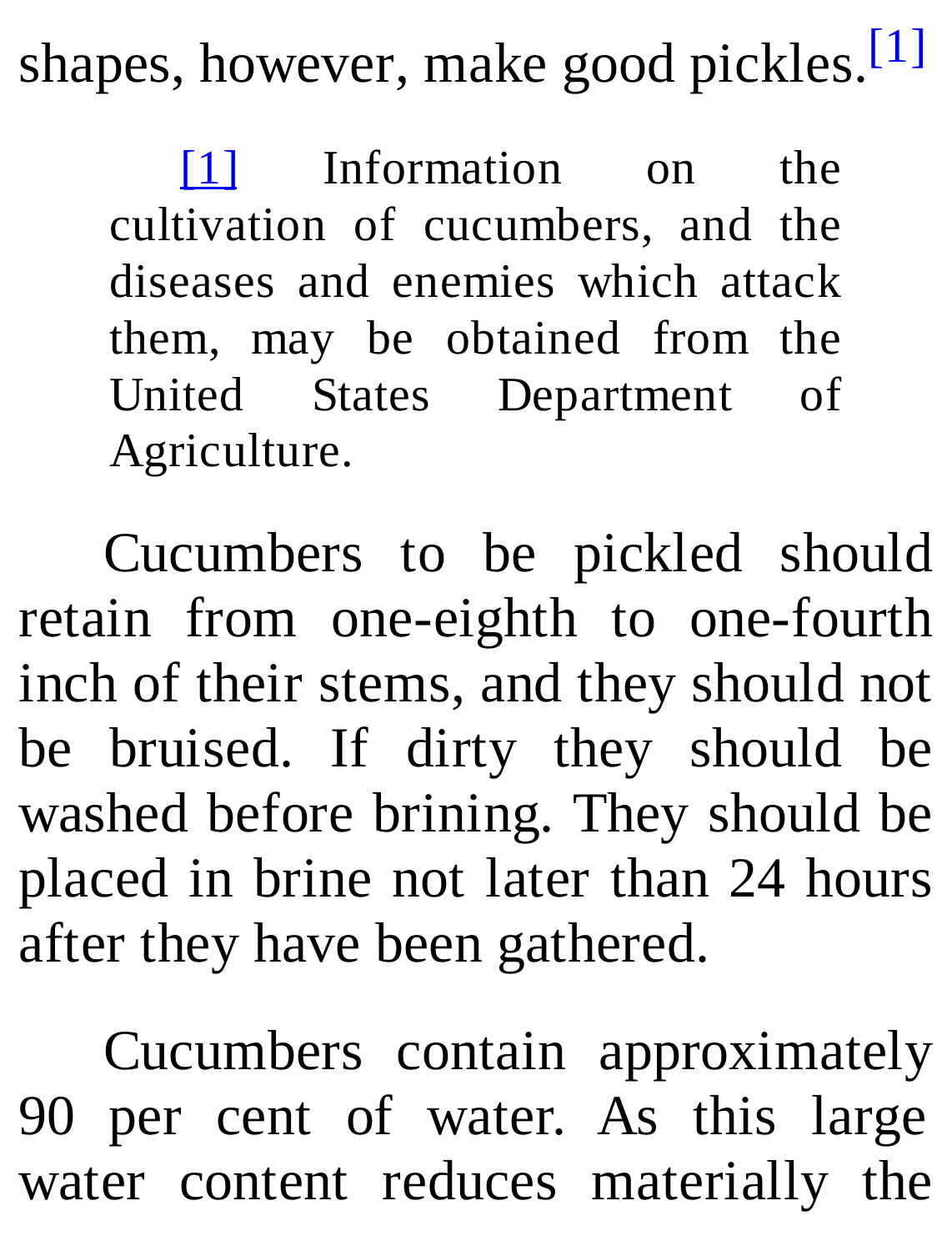salt concentration of any brine in which they are fermented, it is necessary to add an excess of salt at the beginning of a fermentation in the proportion of 1 pound for every 10 pounds of cucumbers.

The active stage of cucumber fermentation continues for 10 to 30 days, depending largely on the temperature at which it is conducted. The most favorable temperature is 86° F.

Practically all the sugar withdrawn from the cucumbers is utilized during the stage of active fermentation, at the end of which the brine reaches its highest degree of acidity. During this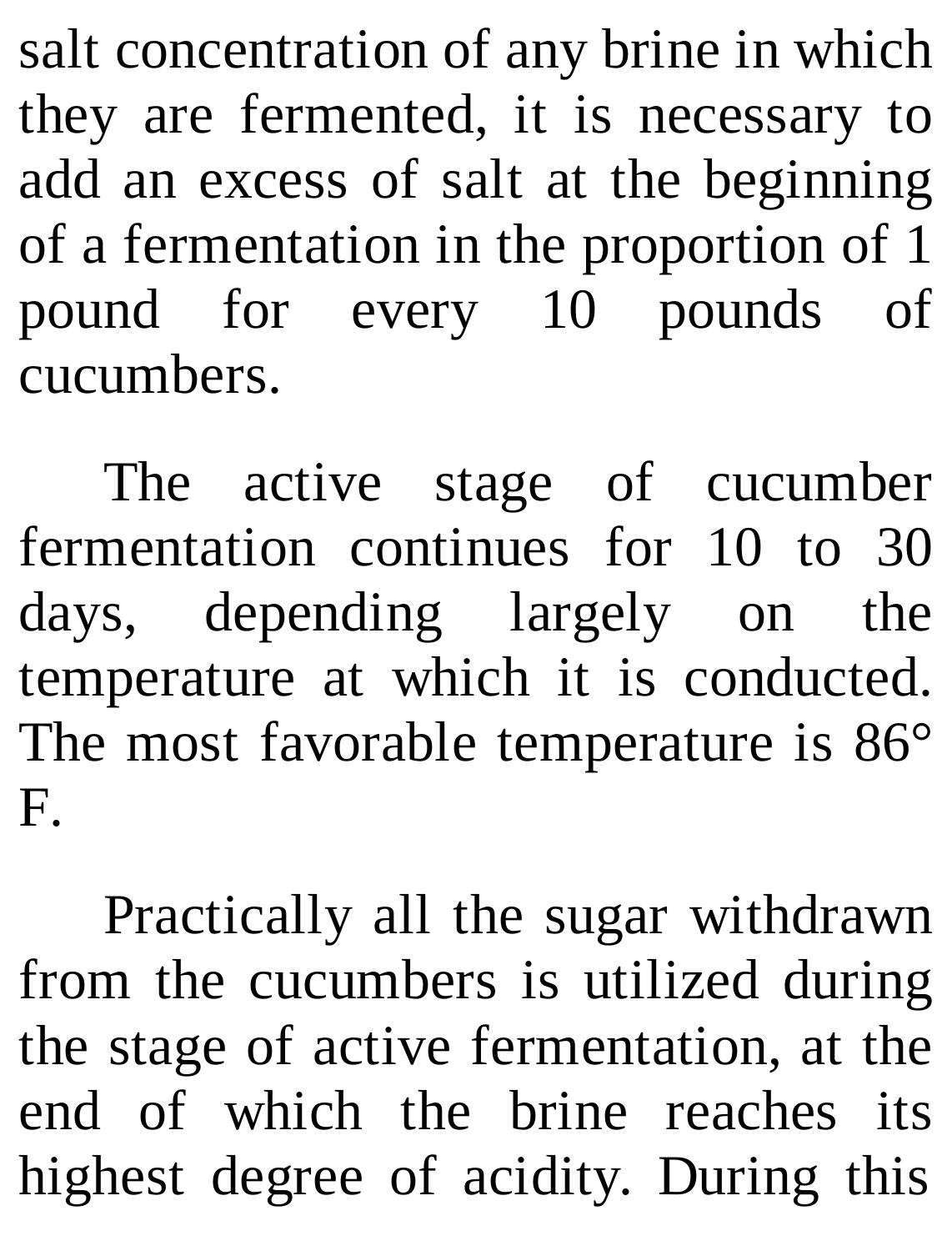period the salt concentration should not be materially increased: for, although the lactic bacteria are fairly tolerant of salt, there is a limit to their tolerance. The addition of a large quantity of salt at this time would reduce their acidforming power just when this is essential to a successful fermentation. Salt, therefore, should be added gradually over a period of weeks.

#### **SALT PICKLES**

Salt pickles, or salt stock, are made by curing cucumbers in a brine which should contain not less than 9.5 per cent of salt (approximately 36° on the salinometer scale) at the start. Not only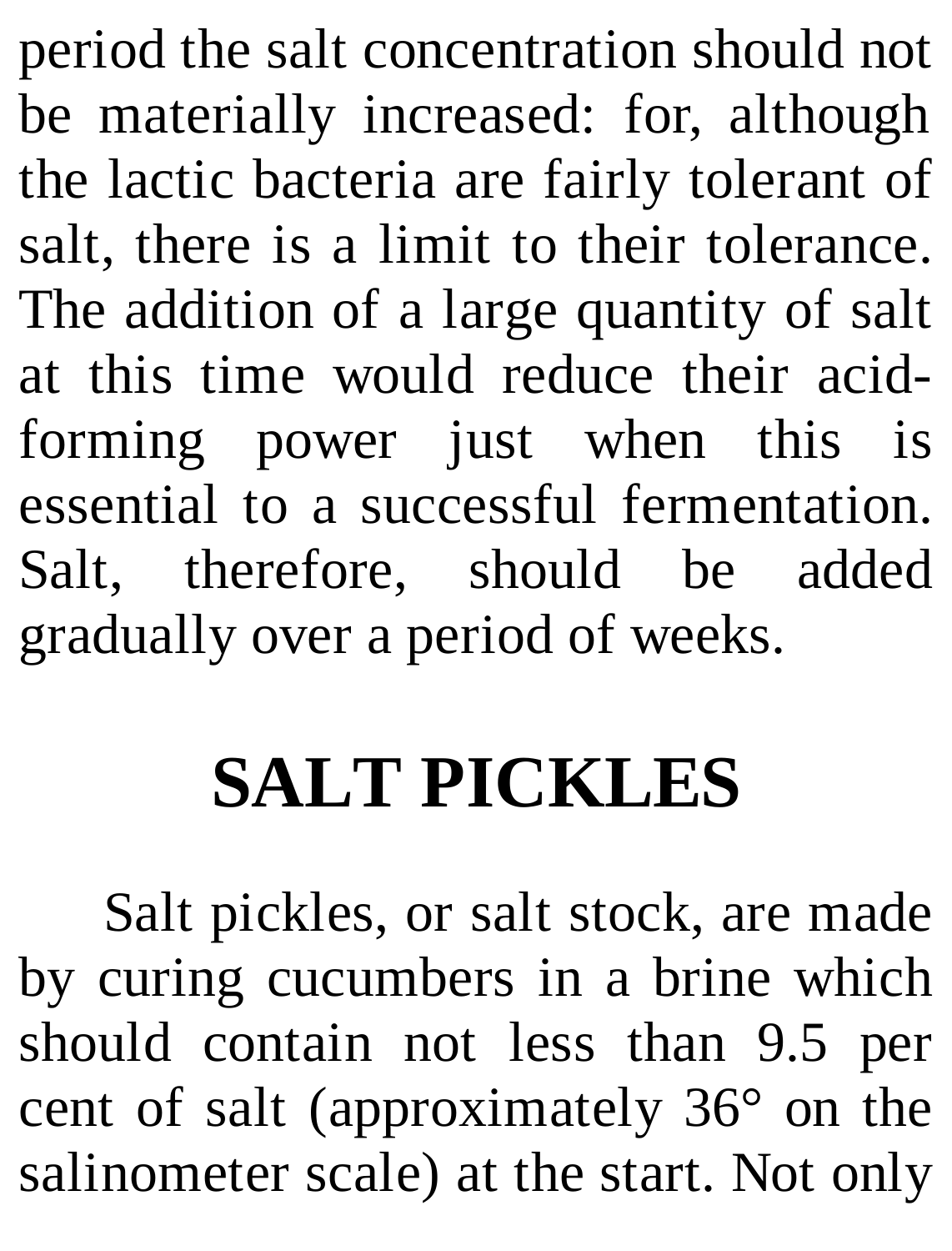must the brine be kept at this strength, but salt should be added until it has a concentration of about 15 per cent (60° on the salinometer scale). If well covered with a brine of this strength, the surface of which is kept clean, pickles will keep indefinitely.

Proper curing of cucumbers requires from six weeks to two months, or possibly longer, according to the temperature at which the process is carried out and the size and variety of the cucumbers. Attempts to use short cuts or to make pickles overnight, as is sometimes advised, are based on a mistaken idea of what really constitutes a pickle.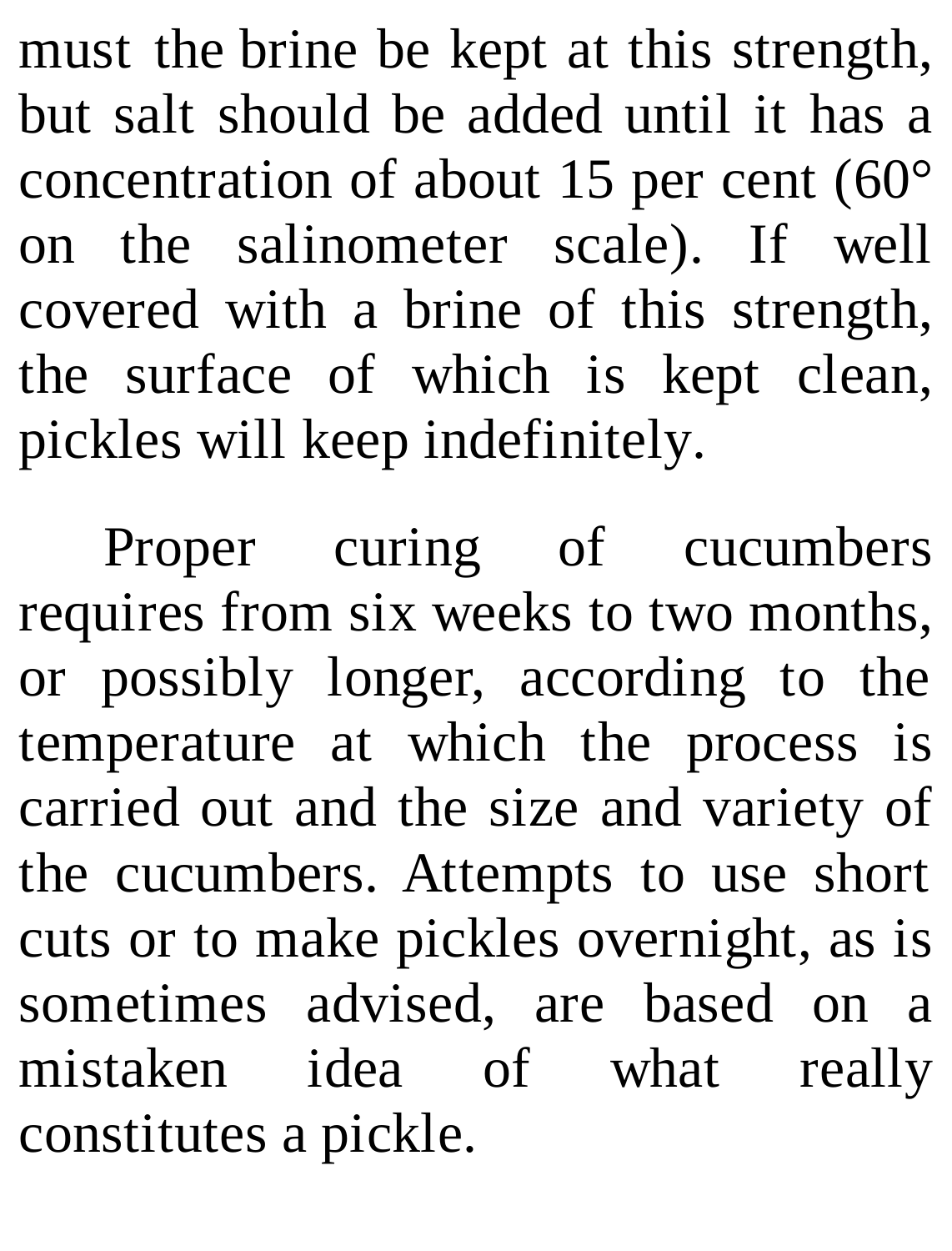Curing of cucumbers is marked by an increased firmness, a greater degree of translucency, and a change in color from pale green to dark or olive green. These changes are uniform throughout the perfectly cured specimen. So long as any portion of a pickle is whitish or opaque it is not perfectly cured.

After proper processing in water, salt pickles may be eaten as such or they may be converted into sour pickles  $(p. 7)$ , sweet pickles  $(p. 8)$ , or mixed pickles (p. 10).

#### **SMALL QUANTITIES**

Pack the cucumbers in a 4-gallon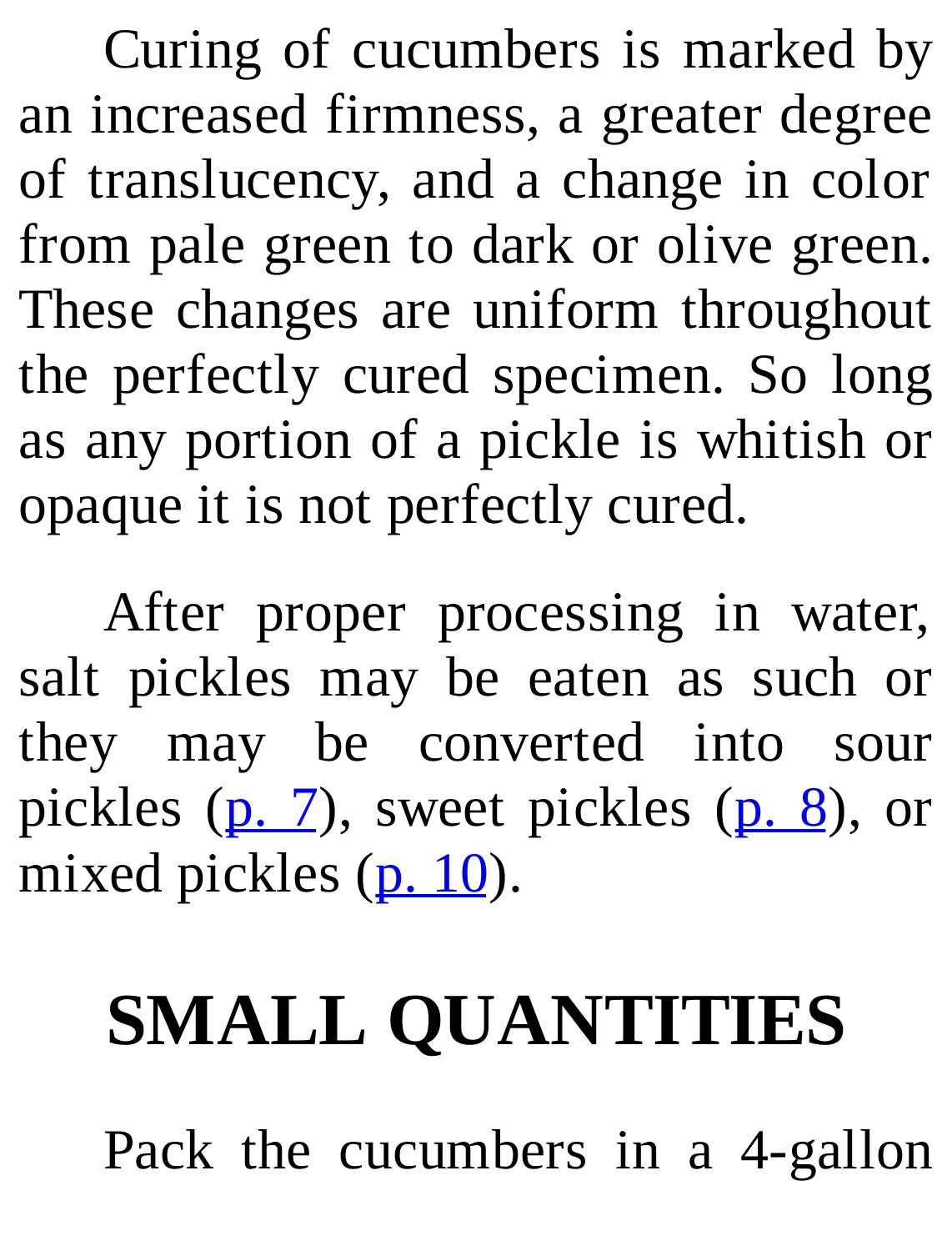jar and cover with 6 quarts of a 10 per cent brine (40° on salinometer scale). At the time of making up the brine, or not later than the following day, add more salt at the rate of 1 pound for every 10 pounds of cucumbers used in this case 1 pound and 3 ounces. This is necessary to maintain the strength of the brine.

Cover with a round board or plate that will go inside the jar, and on top of this place a weight heavy enough to keep the cucumbers well below the surface of the brine.

At the end of the first week, and at the end of each succeeding week for five weeks, add one-fourth pound of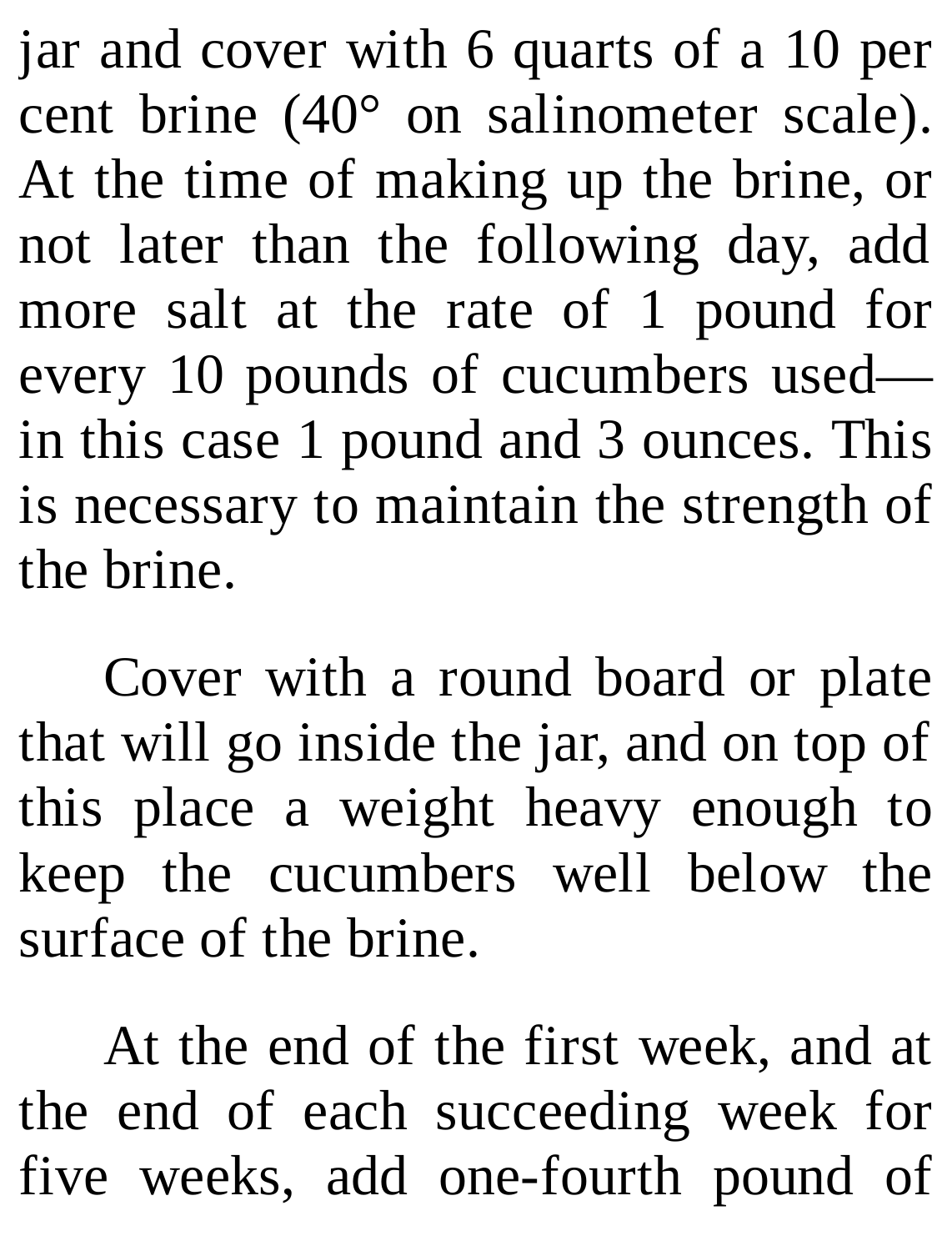salt. In adding salt always place it on the cover. If it is added directly to the brine, it may sink, as a result of which the salt solution at the bottom will be very strong, while that near the surface may be so weak that the pickles will spoil.

A scum, made up usually of wild yeasts and molds, forms on the surface. As this may prove injurious by destroying the acidity of the brine, remove it by skimming.

### **LARGE QUANTITIES**

Put into a barrel 5 to 6 inches of a  $40^\circ$  brine (Table 1, p. 14) and add 1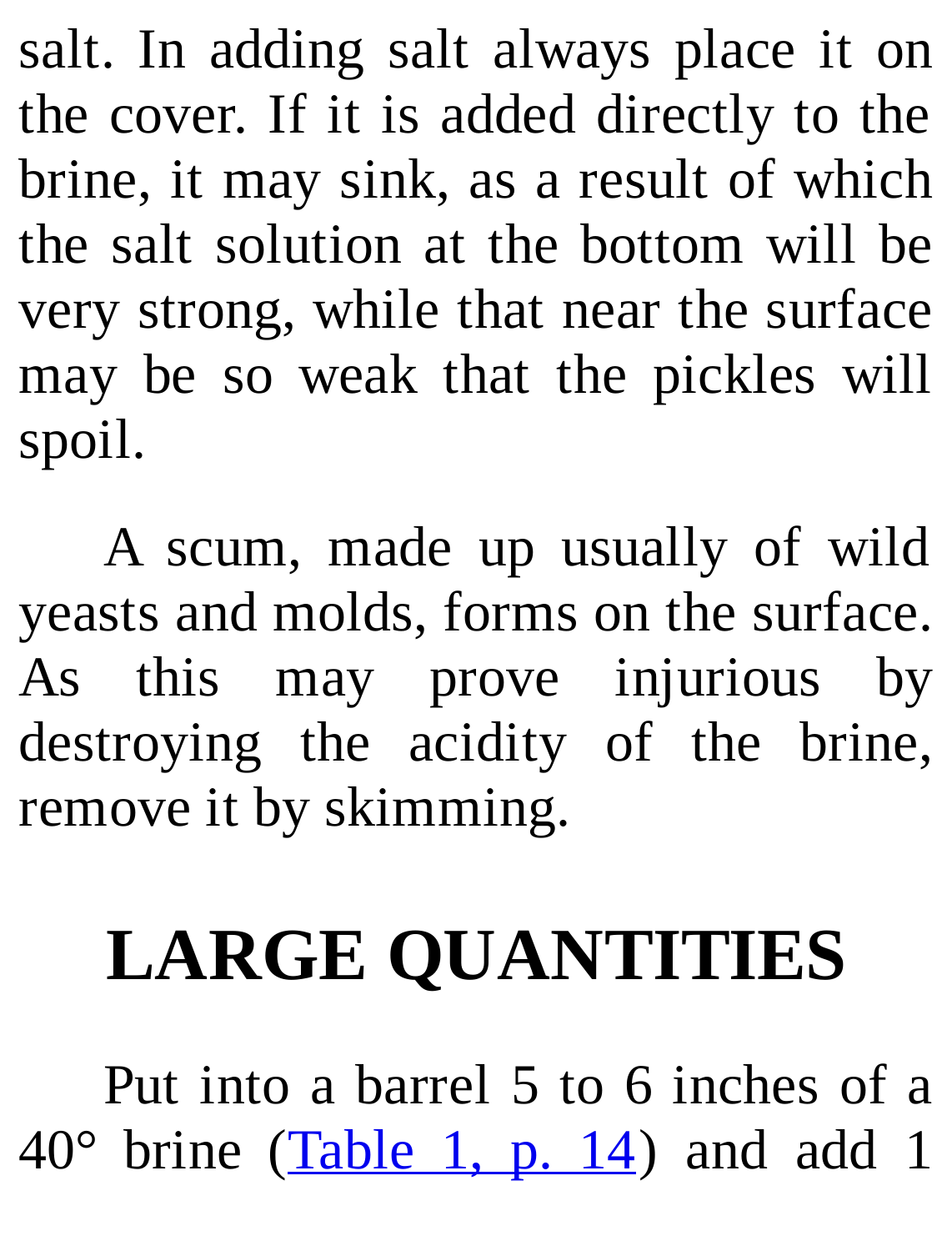quart of good vinegar. In this brine place the cucumbers as they are gathered. Weigh the cucumbers each time before they are added. Put a loosefitting wooden cover over the cucumbers and weight it down with a stone heavy enough to bring the brine over the cover. After the cover and stone have been replaced add to the brine over the cover 1 pound of salt for every 10 pounds of cucumbers.

Unless the cucumbers are added too rapidly, it will be unnecessary to add more brine, for when a sufficient weight is maintained on the cover the cucumbers make their own brine. If, however, the cucumbers are added rapidly, or if the barrel is filled at once,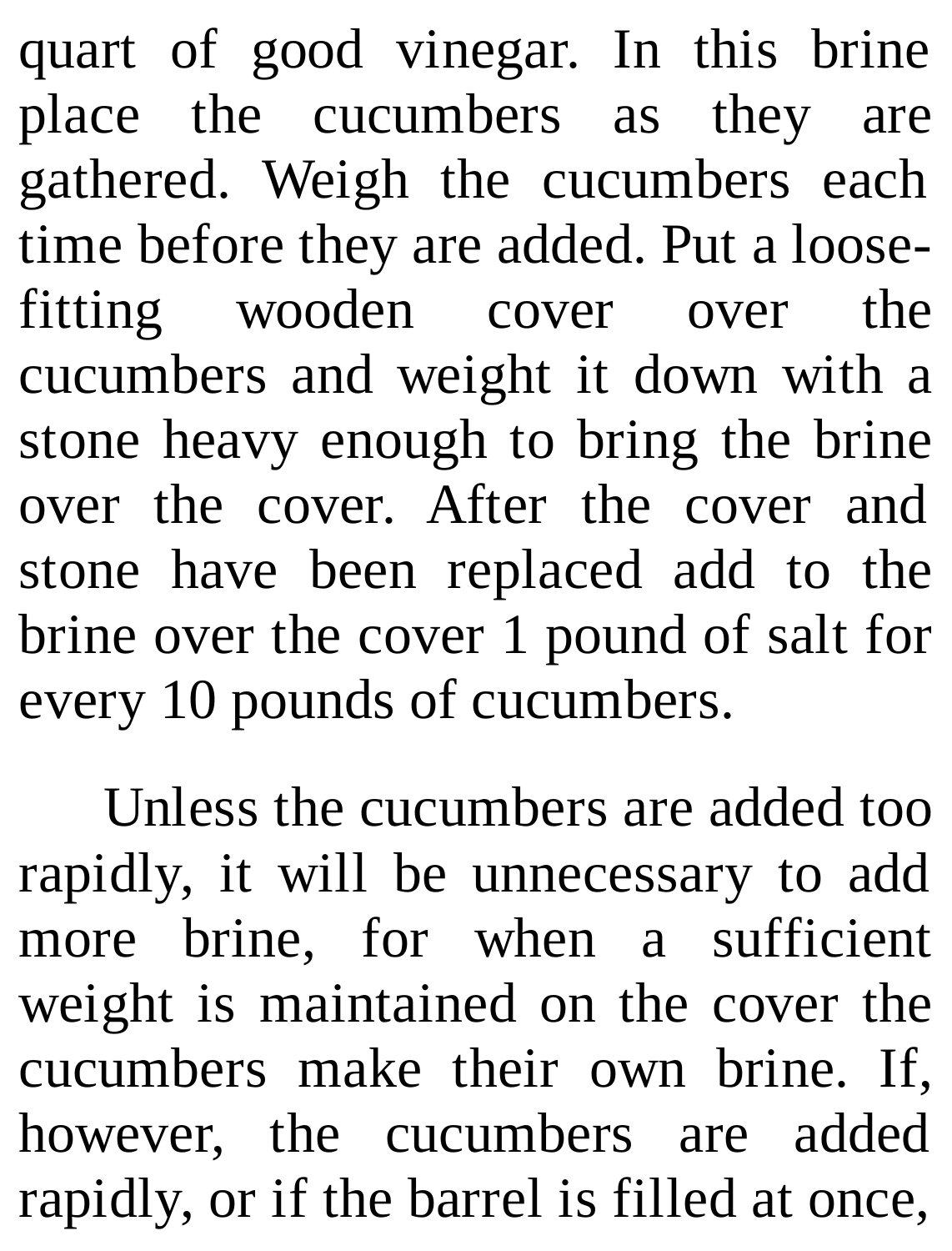more brine may be required. In such a case, add enough of the 40° brine to cover the cucumbers.

When the barrel is full, add 3 pounds of salt each week for five weeks (15 pounds to a 45-gallon barrel). In adding the salt, place it on the cover. Added in this way it goes into solution slowly, insuring a brine of uniform strength throughout and a gradually increasing salt concentration. Thus, shriveling of the pickles is prevented to a great extent and the growth and activity of the lactic bacteria are not seriously checked.

Stirring or agitation of the brine may be harmful for the reason that the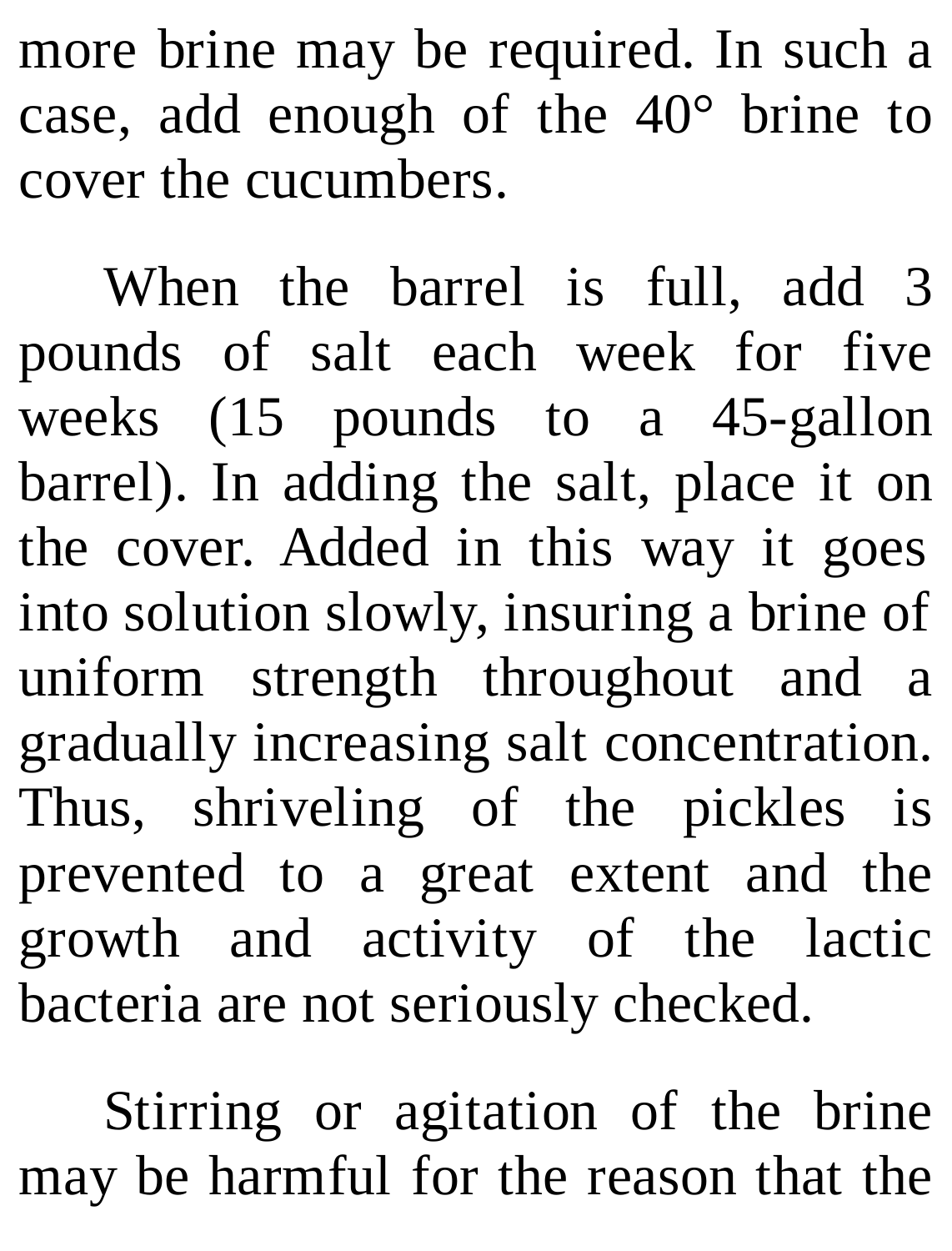introduction of air bubbles is conducive to the growth of spoilage bacteria.

From time to time remove the scum which forms on the surface.

Where cucumbers are grown extensively for the production of pickles, curing is done in large tanks at salting stations. While it involves certain details of procedure not required in barrel quantities, this method of curing is essentially the same.

# **PROCESSING**

After being cured in brine, pickles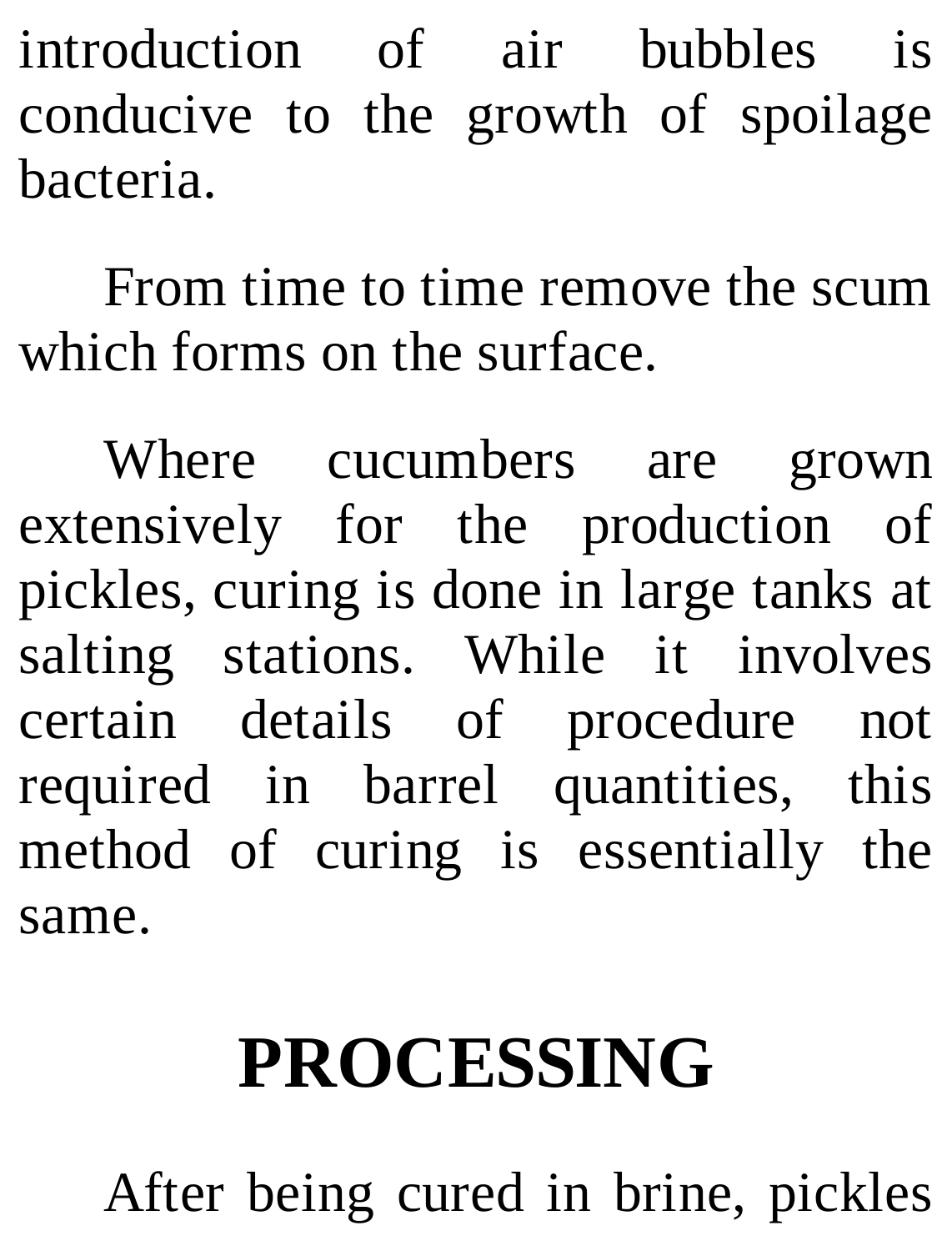must receive a processing in water to remove the excess of salt. If they are to be used as salt pickles, only a partial processing is required. If, however, they are to be made into sour, sweet, or mixed pickles, the salt should be largely, but not completely, removed. Pickles keep better when the salt is not entirely soaked out.

Under factory conditions, processing is accomplished by placing the pickles in tanks, which are then filled with water and subjected to a current of steam, the pickles being agitated meanwhile. In most homes, however, the equipment for such treatment is not available.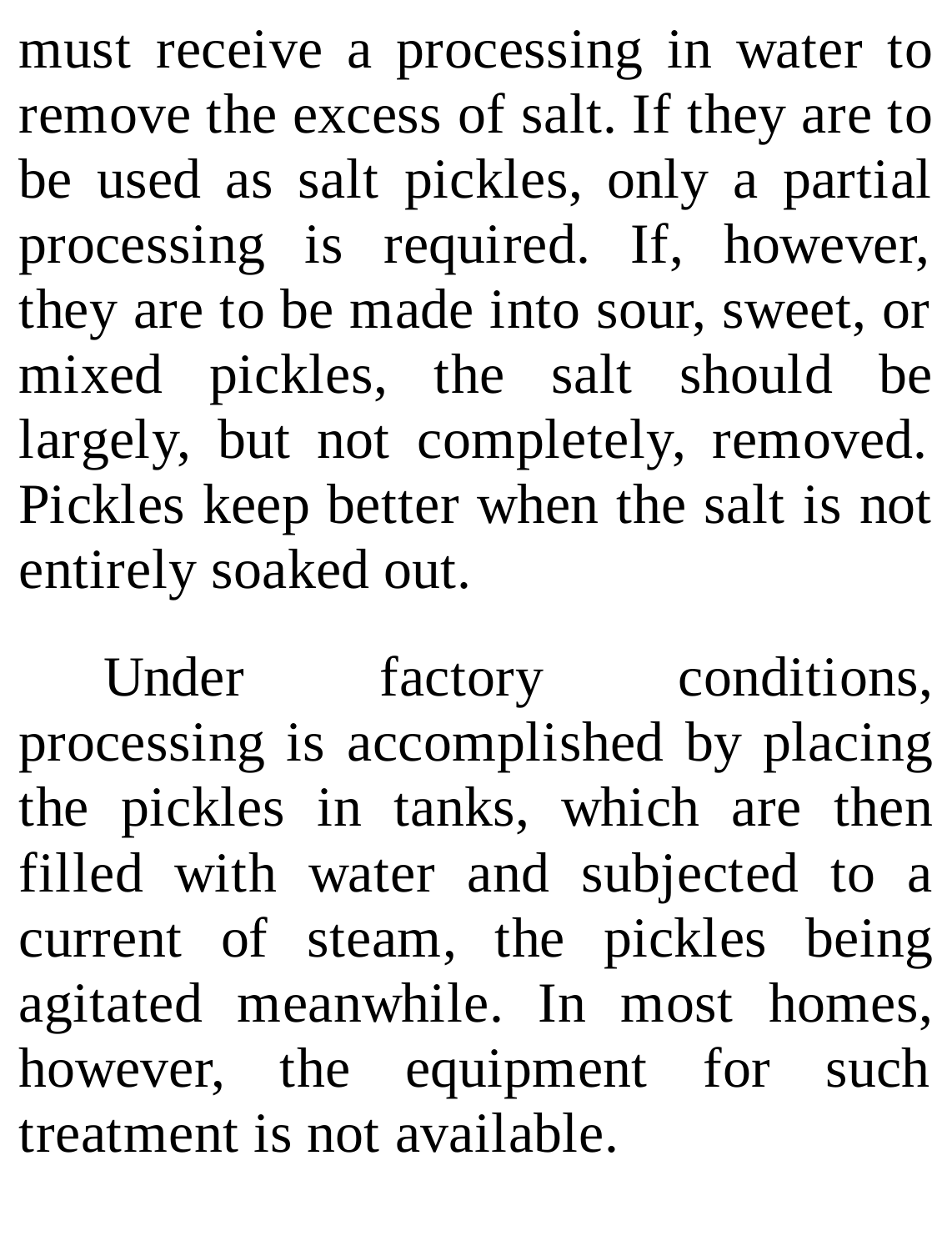The best that can be done in the home is to place the pickles in a suitable vessel, cover them with water, and heat them slowly to about 120° F., at which temperature they should be held for from 10 to 12 hours, being stirred frequently. The water is then poured off, and the process is repeated, if necessary, until the pickles have only a slightly salty taste.

#### **SORTING**

After processing, the pickles should be sorted. To secure the most attractive product, pickles should be as nearly as possible of uniform size. At least three sizes are recognized—small (2 to 3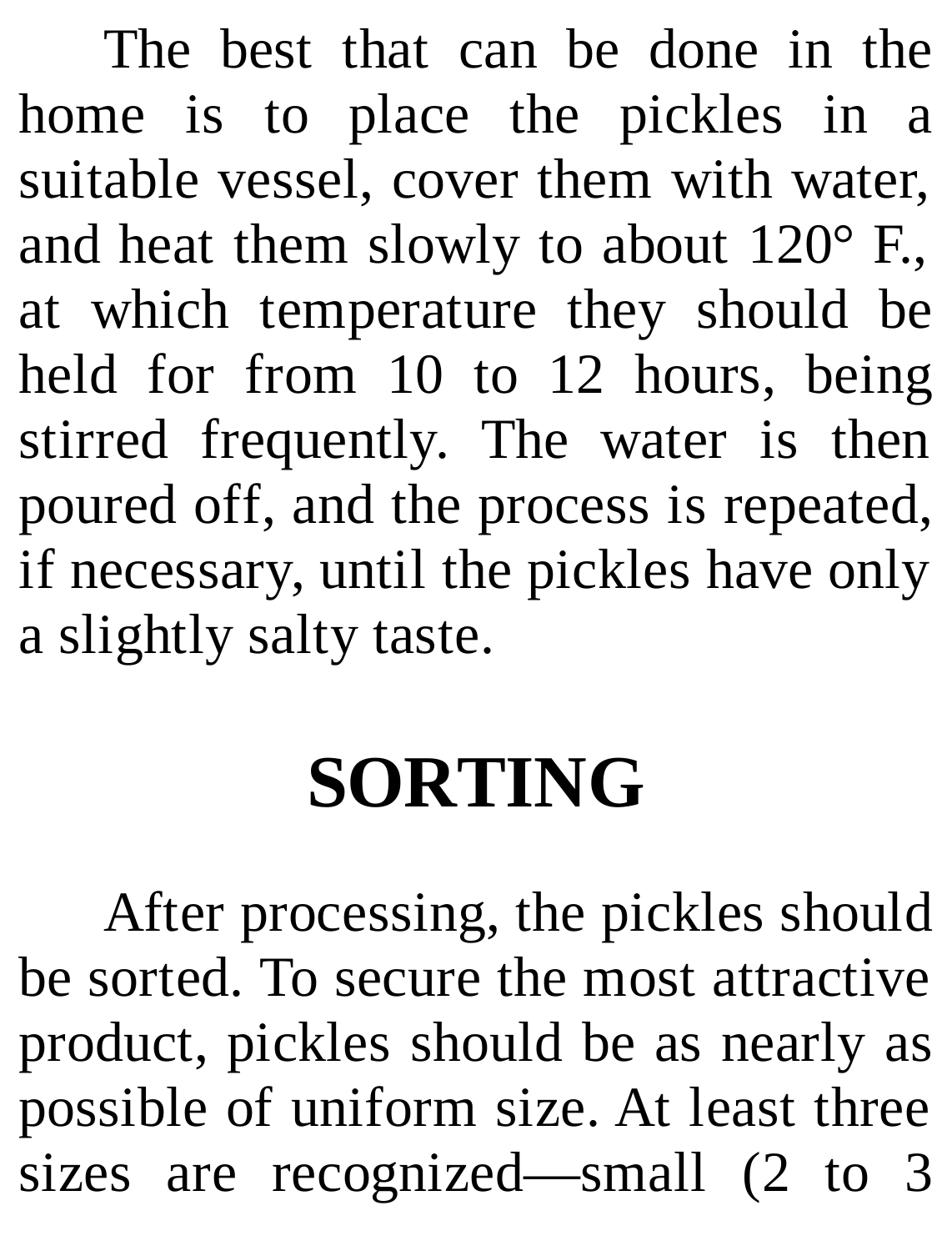inches long) , medium (3 to 4 inches long), and large (4 inches or longer). Only the small sizes are selected for bottling. Fairly small and mediumlarge cucumbers are well adapted to the making of sweet pickles. The larger sizes may be used for sour and dill pickles. Imperfectly formed pickles, the so-called crooks and nubs, can be cut up and added to mixed pickles or other combinations of which cucumbers form a part. The number of pickles of various sizes required to make a gallon is shown in  $Table 4$ , page 16.

#### **SOUR PICKLES**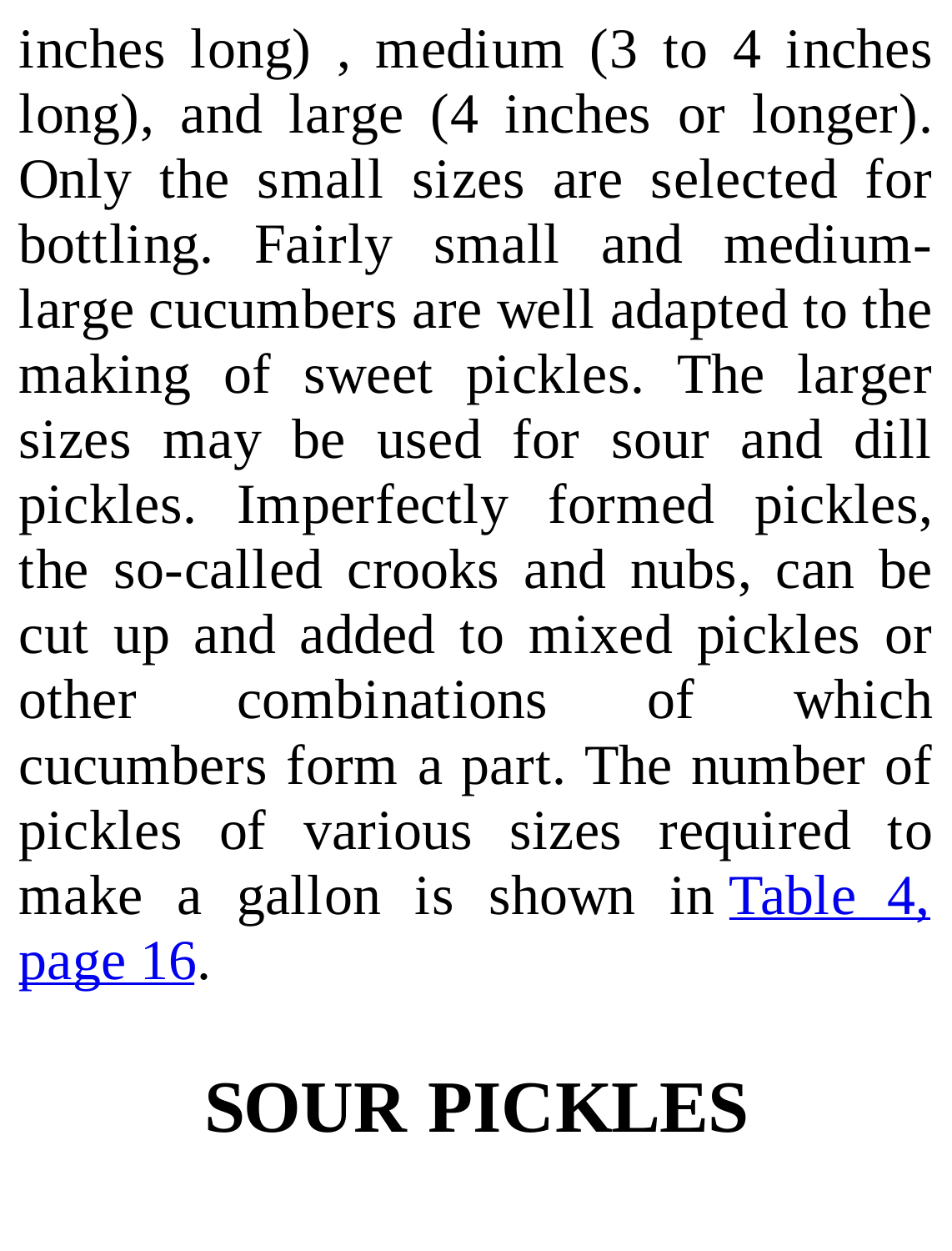After pickles have been processed sufficiently, drain them well and cover them at once with vinegar. A 45 or 50 grain vinegar usually gives all the sourness that is desirable. If, however, very sour pickles are preferred, it would be well to use at first a 45-grain vinegar, and after a week or 10 days transfer the pickles to a vinegar of the strength desired. As the first vinegar used will in all cases be greatly reduced in strength by dilution with the brine contained in the pickles, it will be necessary to renew the vinegar after a few weeks. If this is not done and the pickles are held for any length of time they may spoil.

The best containers for sour pickles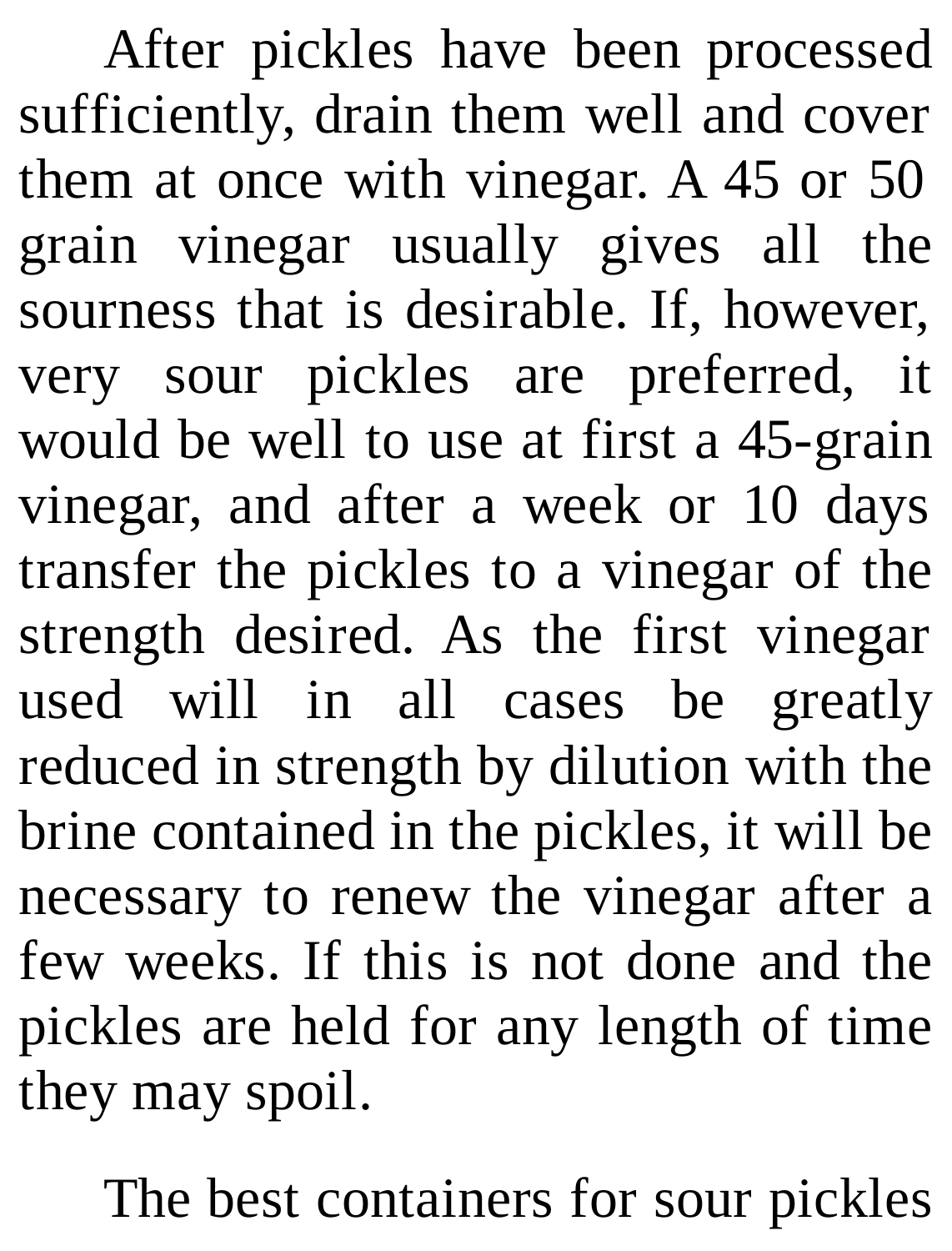are stone jars, or, for large quantities, kegs or barrels. Covered with a vinegar of the proper strength, pickles should keep indefinitely.

#### **SWEET PICKLES**

Cover the cured and processed cucumbers with a sweet liquor made by dissolving sugar in vinegar, usually with the addition of spices. Depending upon the degree of sweetness desired, the quantity of sugar may vary from 4 to 10 pounds to the gallon of vinegar, 6 pounds to the gallon usually giving satisfactory results. The chief difficulty in making sweet pickles is their tendency to become shriveled and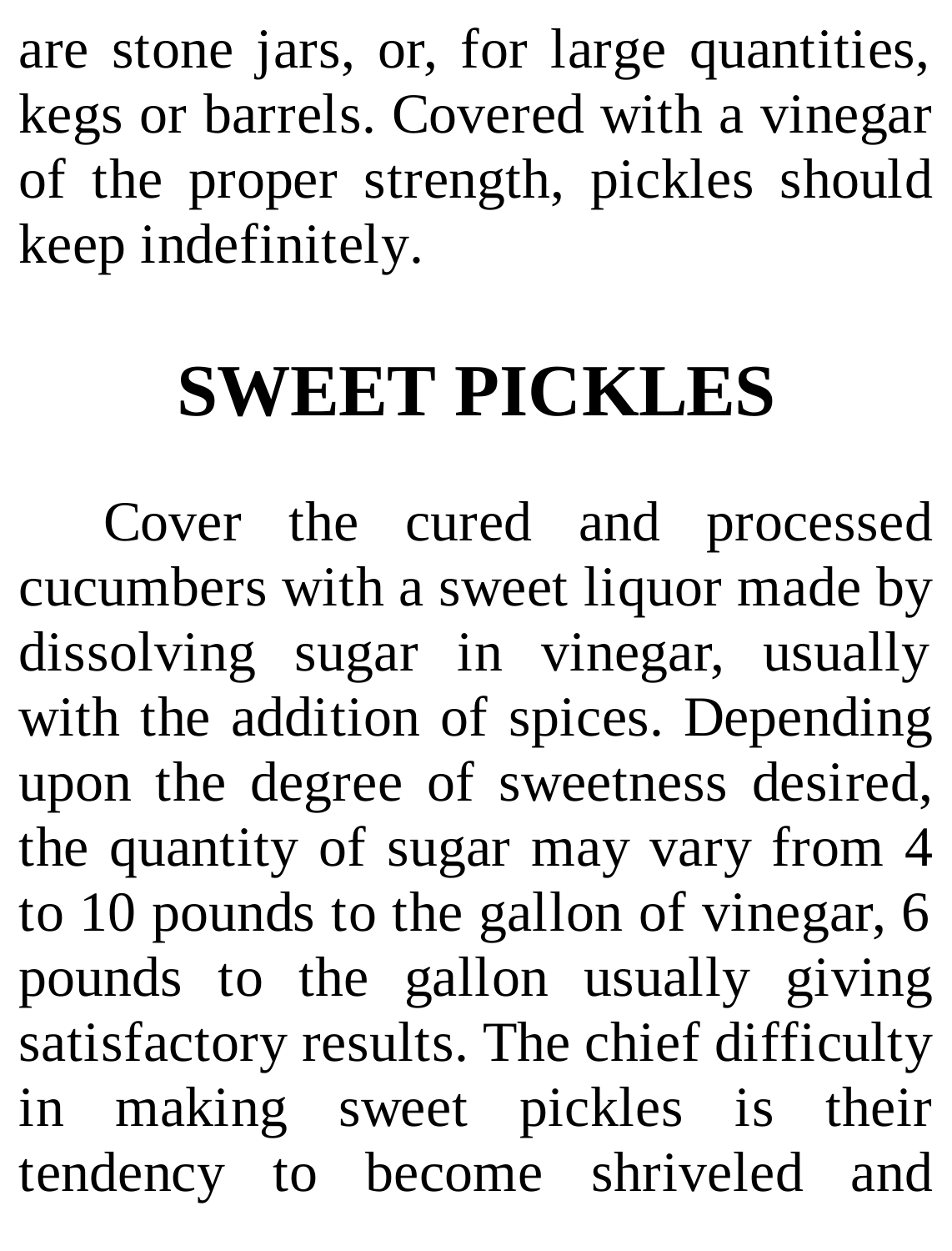tough, which increases with the sugar concentration of the liquor. This danger can usually be avoided by covering the pickles first with a plain 45 to 50 grain vinegar. After one week discard this vinegar, which in all probability has become greatly reduced in strength, and cover with a liquor made by adding 4 pounds of sugar to the gallon of vinegar. It is very important that the acidity of the liquor used on pickles be kept as high as possible. A decrease in acidity much below a 30-grain strength may permit the growth of yeasts, with resulting fermentation and spoilage.

If a liquor containing more than 4 pounds of sugar to the gallon is desired, it would be best not to .exceed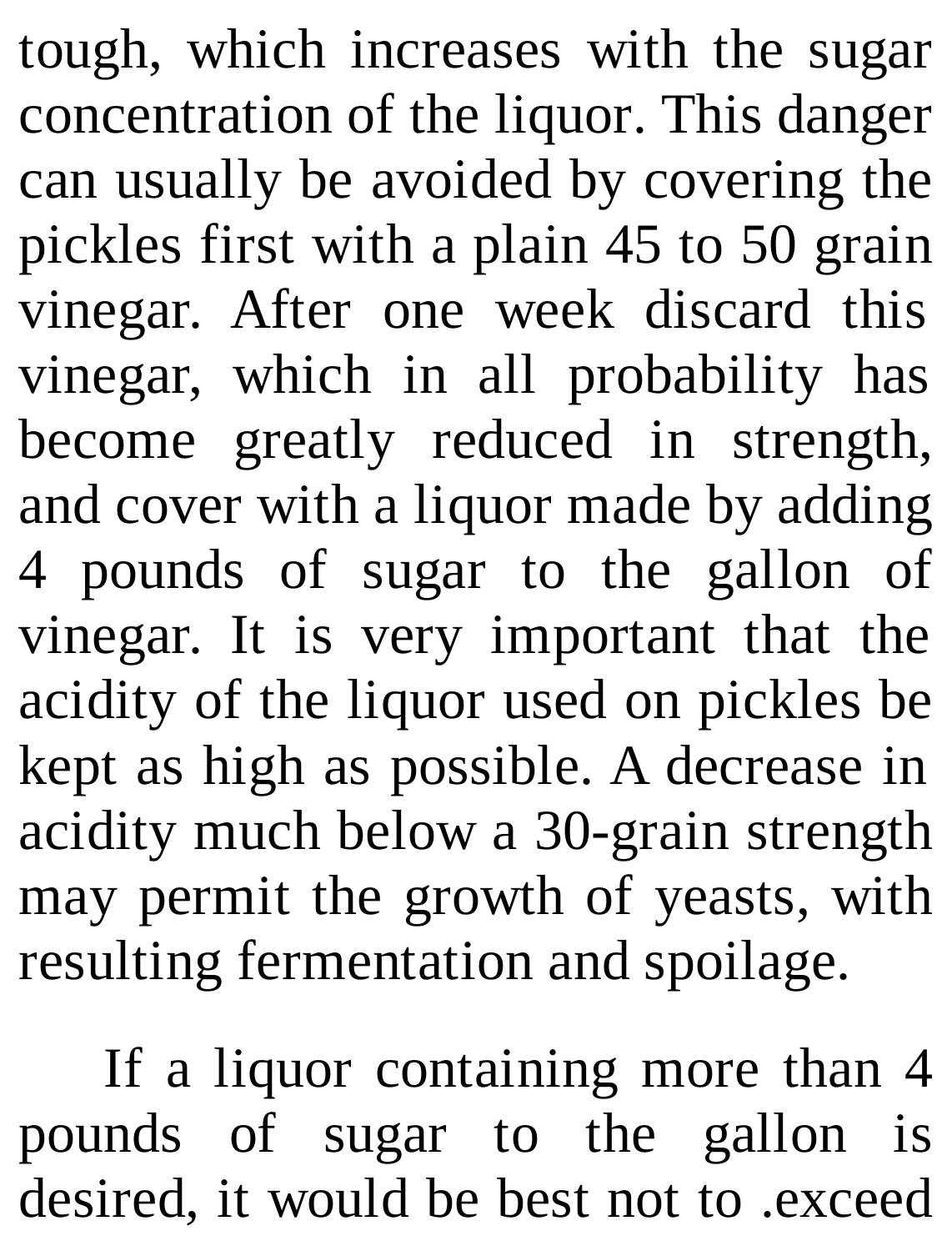that quantity at first, but gradually add sugar until the desired concentration is obtained. A sugar hydrometer readily and accurately indicates the sugar concentration ( $\underline{p. 4}$ ). A reading of 42 $\circ$ (Brix or Balling) would indicate a concentration of approximately 6 pounds of sugar to the gallon of vinegar. (Table 3, p. 15.)

Spices are practically always added in making sweet pickles. The effect of too much spice, especially the stronger kinds, like peppers and cloves, however, is injurious. One ounce of whole mixed spices to 4 gallons of pickles is enough. As spices may cause cloudiness of the vinegar, they should be removed after the desired flavor has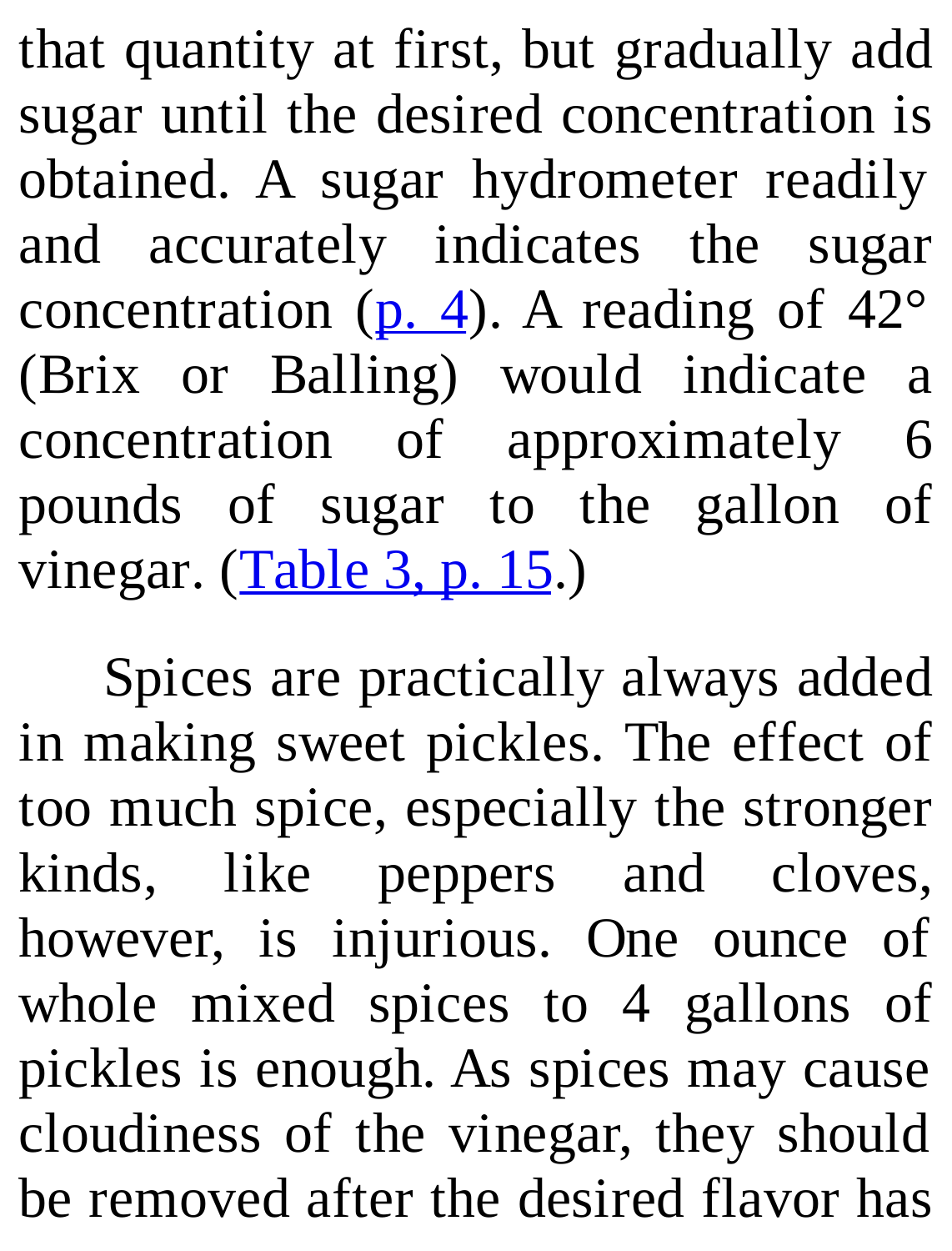been obtained. Heating is an aid to a better utilization of the spice. Add the required quantity of spice, in a cheesecloth bag, to the vinegar and hold at the boiling point for not longer than half an hour. Heating too long causes the vinegar to darken. If considered desirable, add sugar at this time, and pour at once over the pickles.

If the pickles are to be packed in bottles or jars, after such preliminary treatment as may be required, transfer them to these containers and cover them with a liquor made as desired.

### **DILL PICKLES**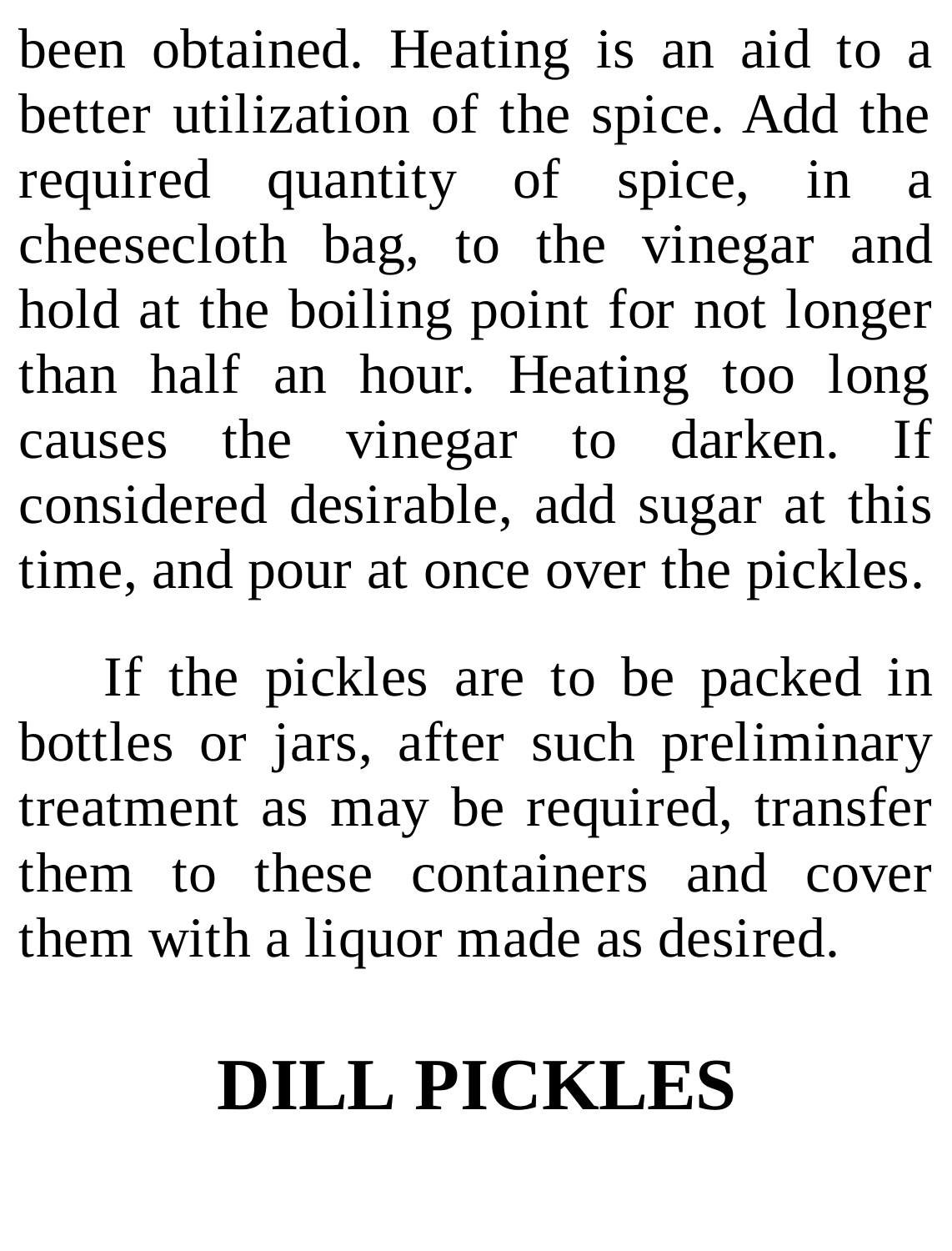The method for making dill pickles differs from that for making salt pickles in two important particulars. A much weaker brine is used, and spices, chiefly dill, are added.

Because of the weaker salt concentration, a much more rapid curing takes place. As a result they can be made ready for use in about half the time required for ordinary brined pickles. This shortening of the period of preparation, however, is gained at the expense of the keeping quality of the product. For this reason it is necessary to resort to measures which will prevent spoilage.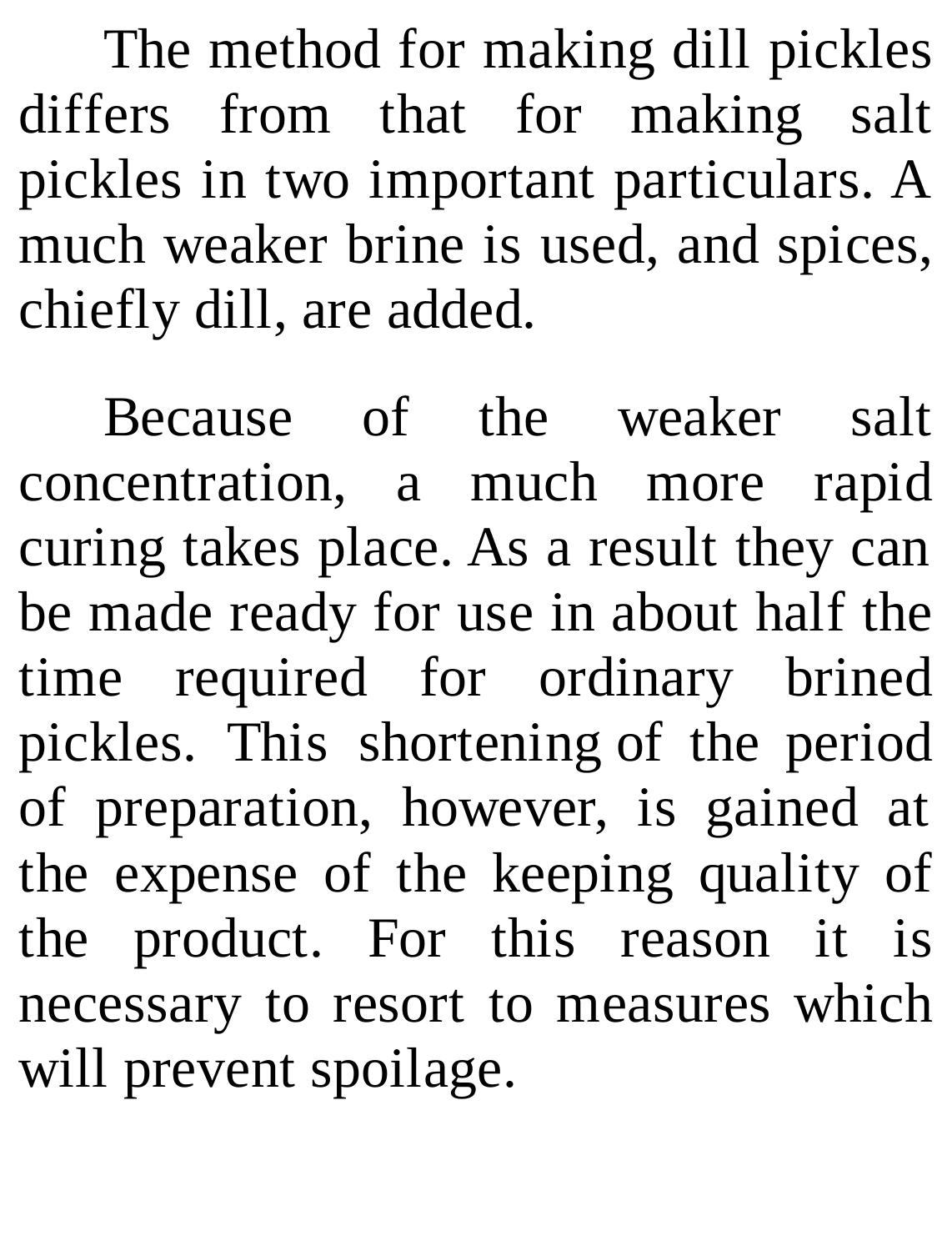# **SMALL QUANTITIES**

Place in the bottom of the jar a layer of dill and one-half ounce of mixed spice. Then fill the jar, to within 2 or 3 inches of the top, with washed cucumbers of as nearly the same size as practicable. Add another half ounce of spice and layer of dill. It is a good plan to place over the top a layer of grape leaves. In fact, it would be well to place these at both the bottom and top. They make a very suitable covering and have a greening effect on the pickles.

Pour over the pickles a brine made as follows: Salt, 1 pound; vinegar, 1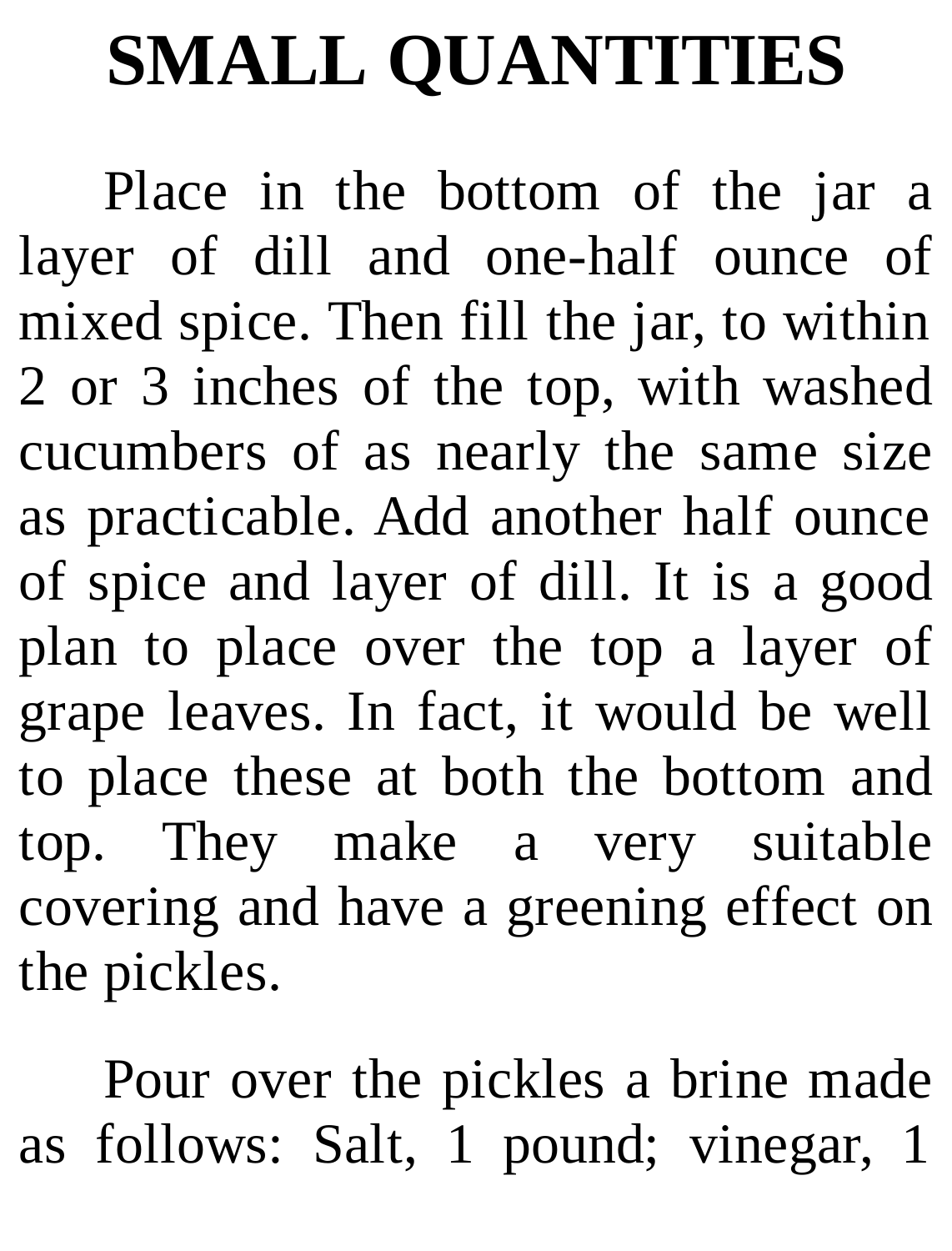pint ; water, 2 gallons. Never use a hot brine at the beginning of a fermentation. The chances are that it would kill the organisms present, thus preventing fermentation.

Cover with a board cover or plate with sufficient weight on top to hold the cucumbers well below the brine.

If the cucumbers are packed at a temperature around 86° F., an active fermentation will at once set in. This should be completed in 10 days to 2 weeks, if a temperature of about 86° F. is maintained. The scum which soon forms on the surface and which consists usually of wild yeasts, but often contains molds and bacteria,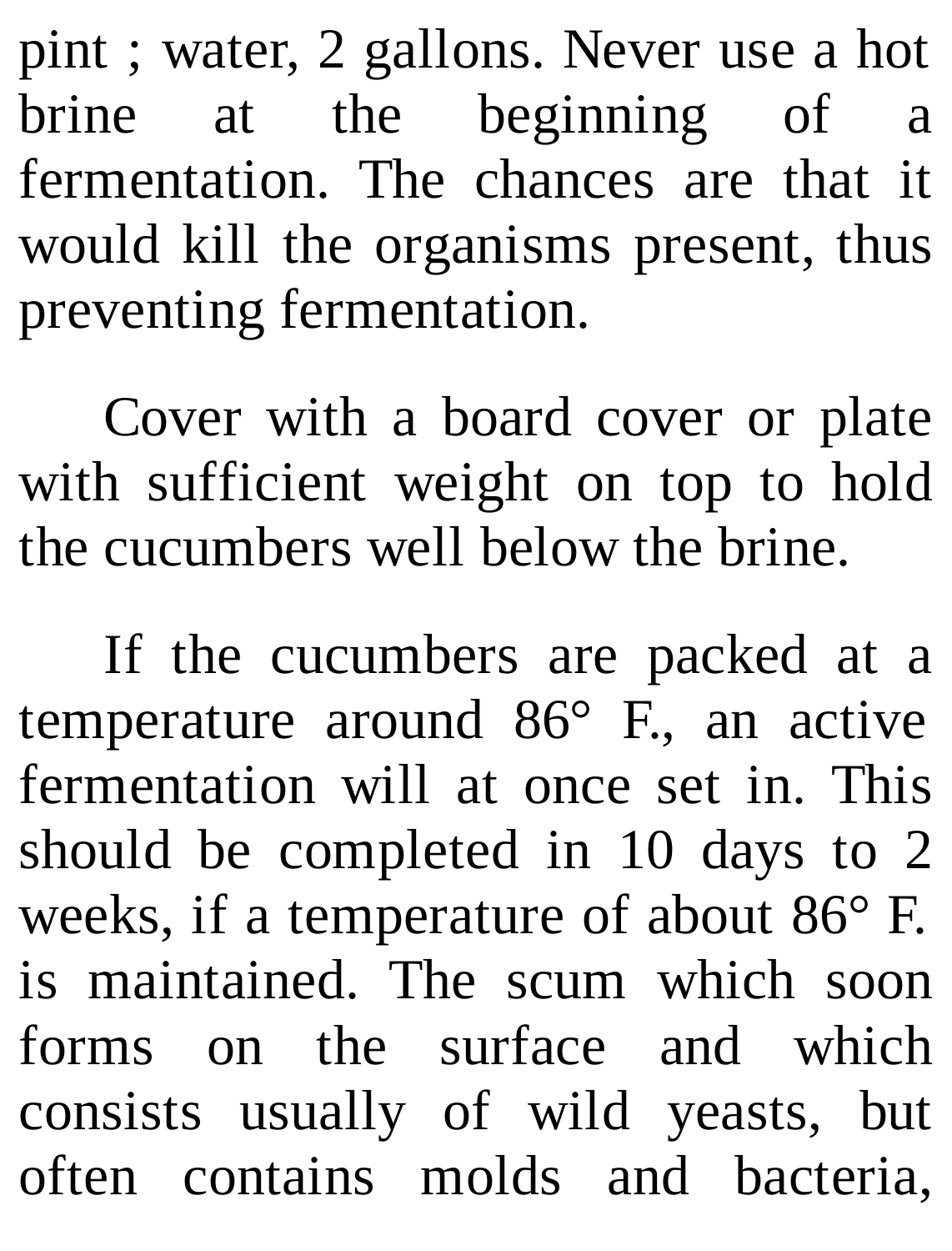should be skimmed off.

After active fermentation has stopped, it is necessary to protect the pickles against spoilage. This may be done in one of two ways:

(1) Cover with a layer of paraffin. This should be poured while hot over the surface of the brine or as much of it as is exposed around the edges of the board cover. When cooled this forms a solid coating which effectually seals the pickles.

(2) Seal the pickles in glass jars or cans. As soon as they are sufficiently cured, which may be determined by their agreeable flavor and dark-green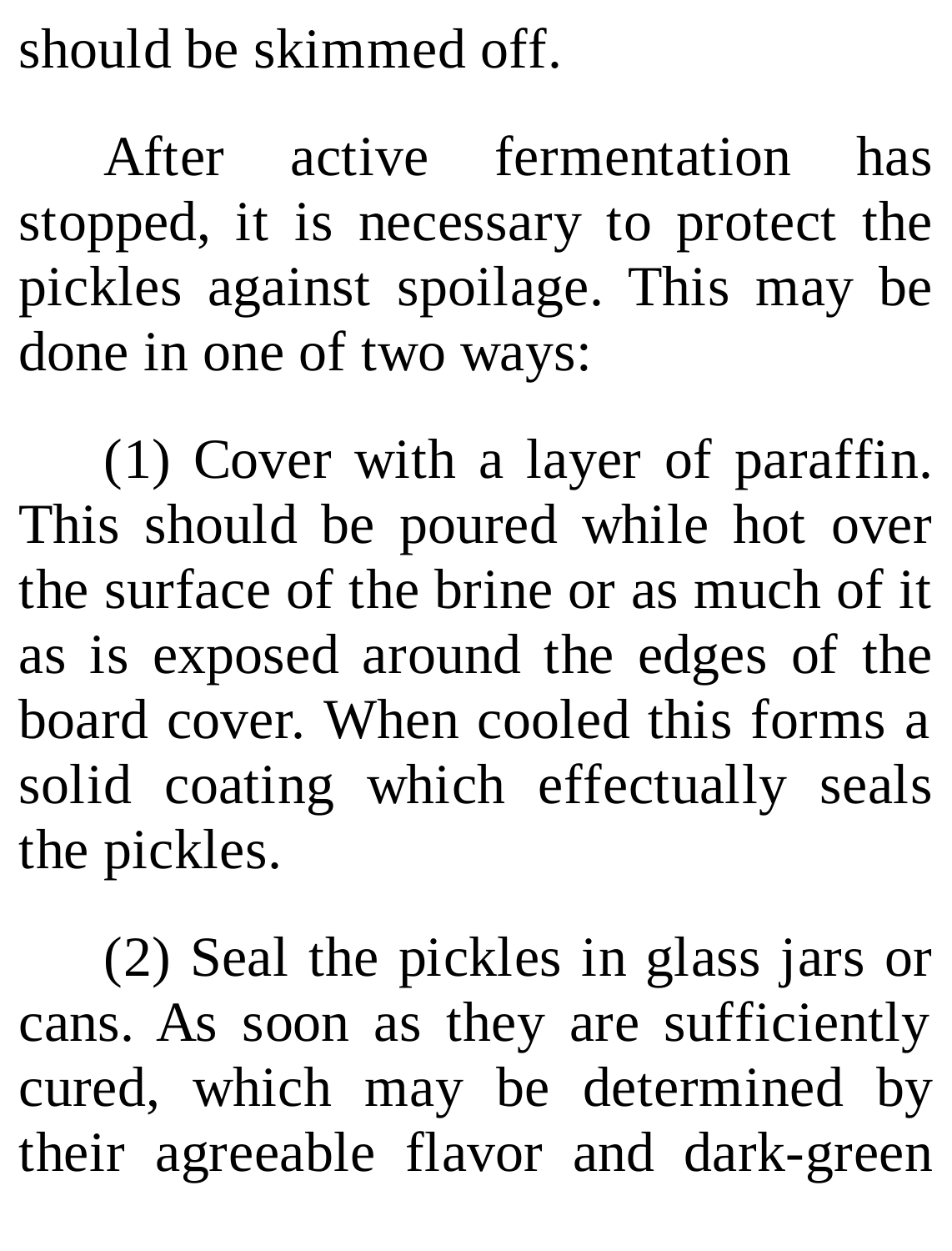color, transfer them to glass jars, and fill either with their own brine or with a fresh brine made as directed. Add a small quantity of dill and spice. Bring the brine to a boil, and, after cooling to about 160° F., pour it over the pickles, filling the jars full. Seal the jars tight.

The plan of preserving dill pickles by sealing in jars has the merit of permitting the use of a small quantity without the necessity of opening and resealing a large bulk, as is the case when pickles are packed in large containers and sealed with paraffin.

#### **LARGE QUANTITIES**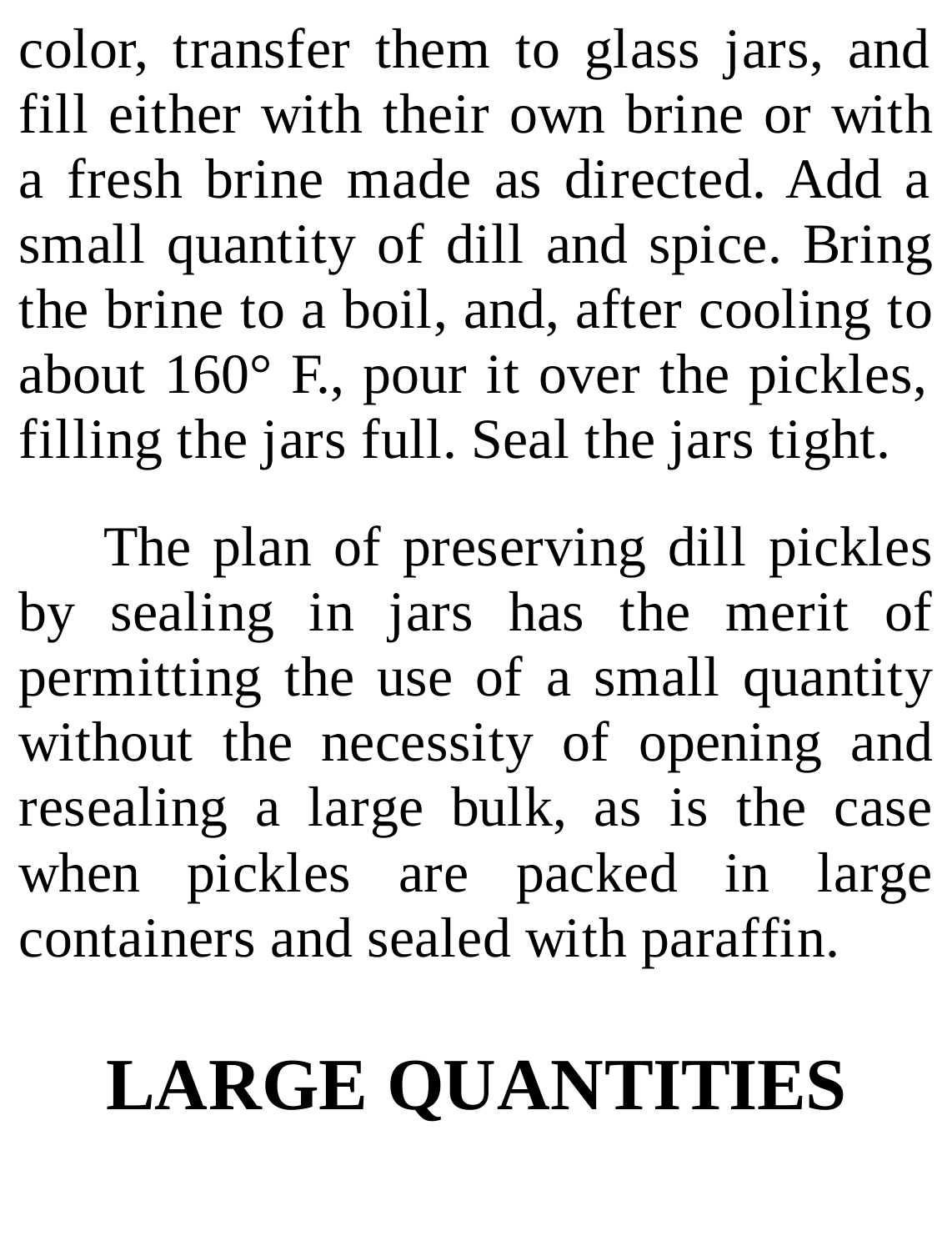Fill a barrel with cucumbers. Add 6 to 8 pounds of green or brined dill, or half that quantity of dry dill, and 1 quart of mixed spices. If brined dill is used, it is well to add about 2 quarts of the dill brine. The dill and spices should be evenly distributed at the bottom, middle, and top of the barrel. Also add 1 gallon of good vinegar.<sup>[2]</sup>

> [2] This addition of vinegar is not essential, and many prefer not to use it. In the proportion indicated, however, it is favorable to the growth of the lactic bacteria and helps to prevent the growth of spoilage organisms. Its use, therefore, is to be regarded with favor. Some prefer to omit the mixed spices for the reason that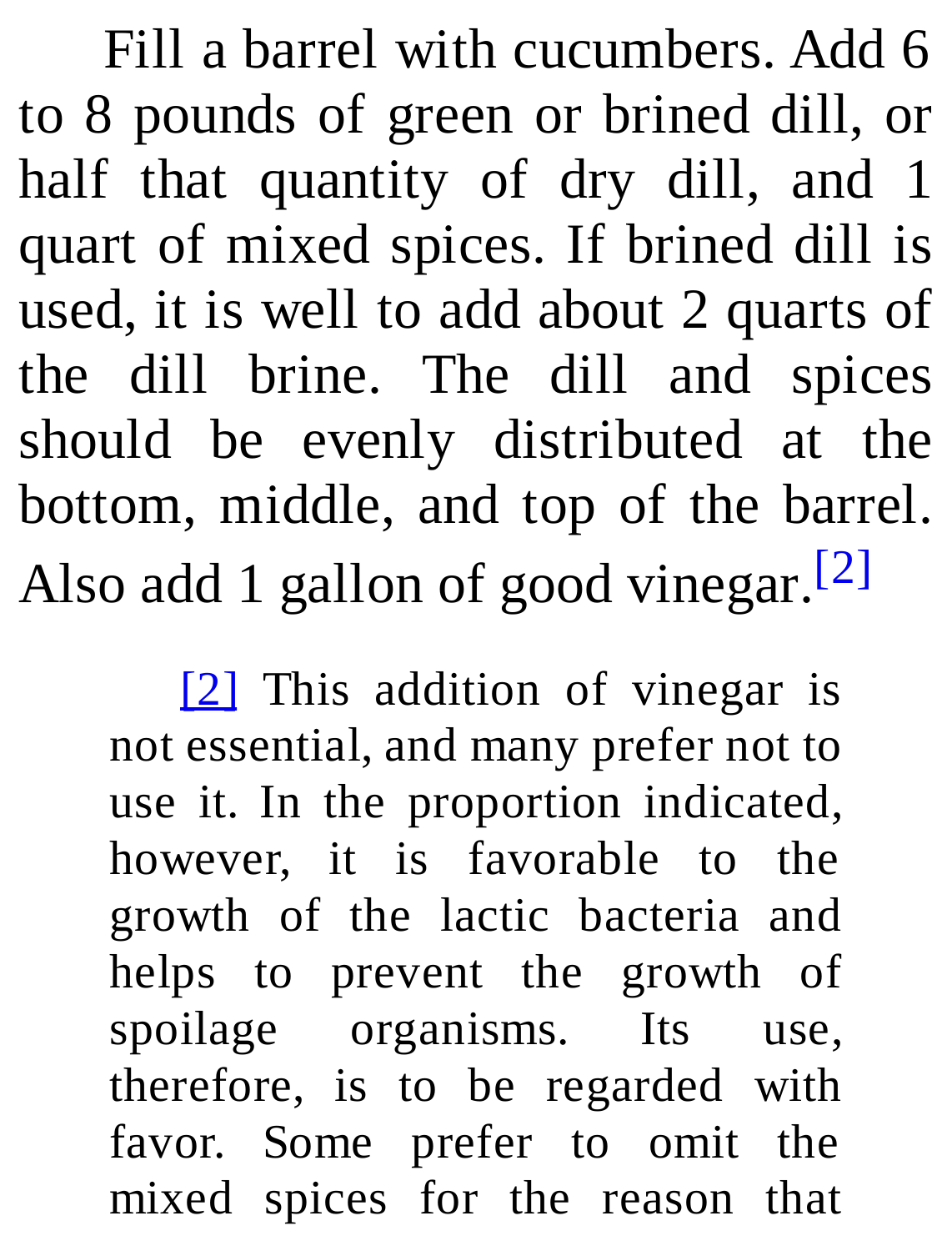they interfere with the distinctive flavor of the dill herb.

Head up tight and, through a hole bored in the head, fill the barrel with a brine made in the proportion of onehalf pound of salt to a gallon of water. Add brine until it flows over the head and is level with the top of the chime. Maintain this level by adding brine from time to time. Remove the scum which soon forms on the surface.

During the period of active fermentation, keep the barrel in a warm place and leave the hole in the head open to allow gas to escape. When active fermentation is over, as indicated by the cessation of bubbling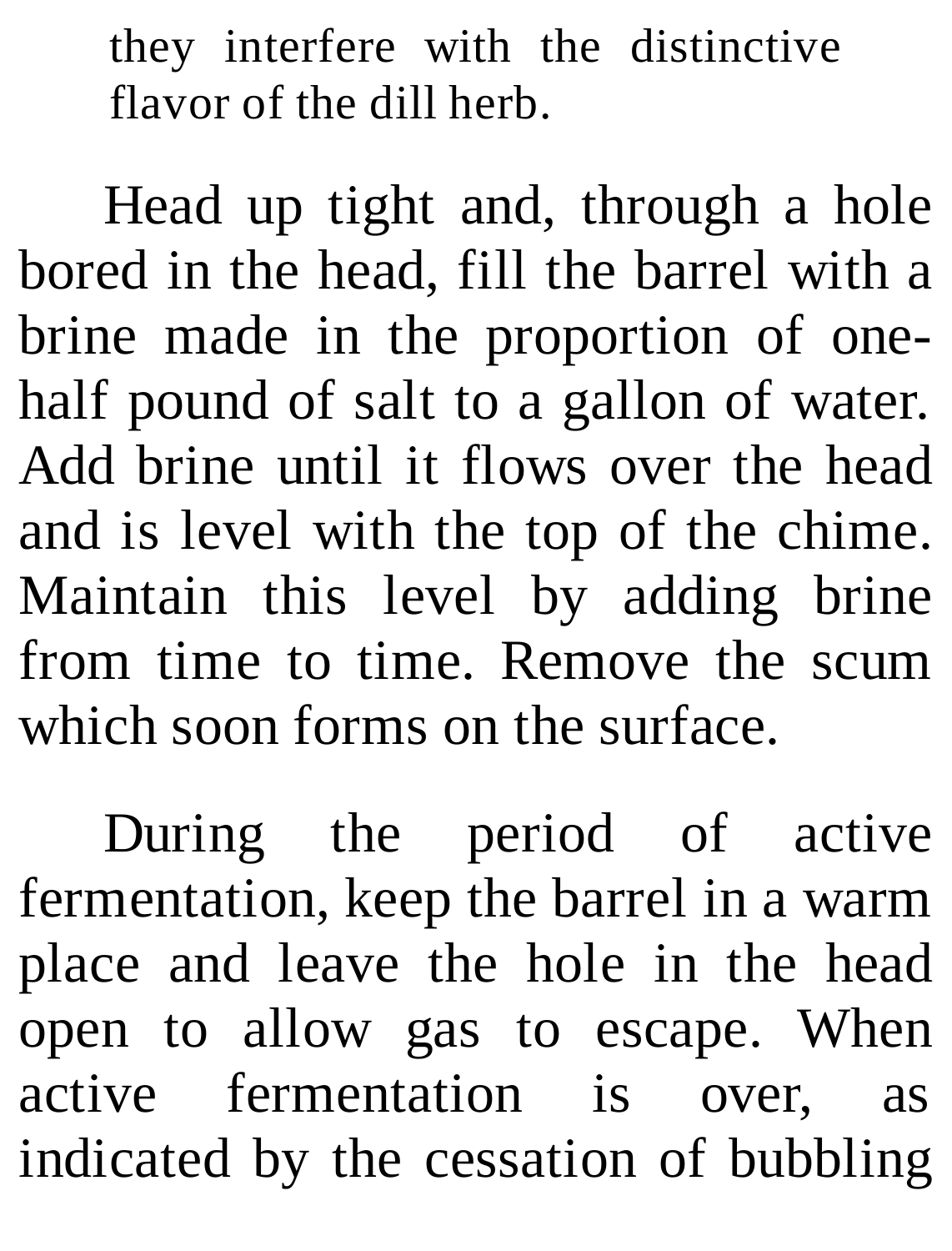and frothing on the surface, the barrel may be plugged tight and placed in storage, preferably in a cool place. Leakage and other conditions may cause the brine in a barrel of pickles to recede at any time. The barrels should be inspected occasionally, and more brine added if necessary. Pickles put up in this way should be ready for use within about six weeks.

When pickles are to be held in storage a long time, a 28° brine, made by adding 10 ounces of salt to a gallon of water, should be used. Pickles packed in a brine of this strength will keep a year, if the barrels are kept filled and in a cool place. The important factor in preserving pickles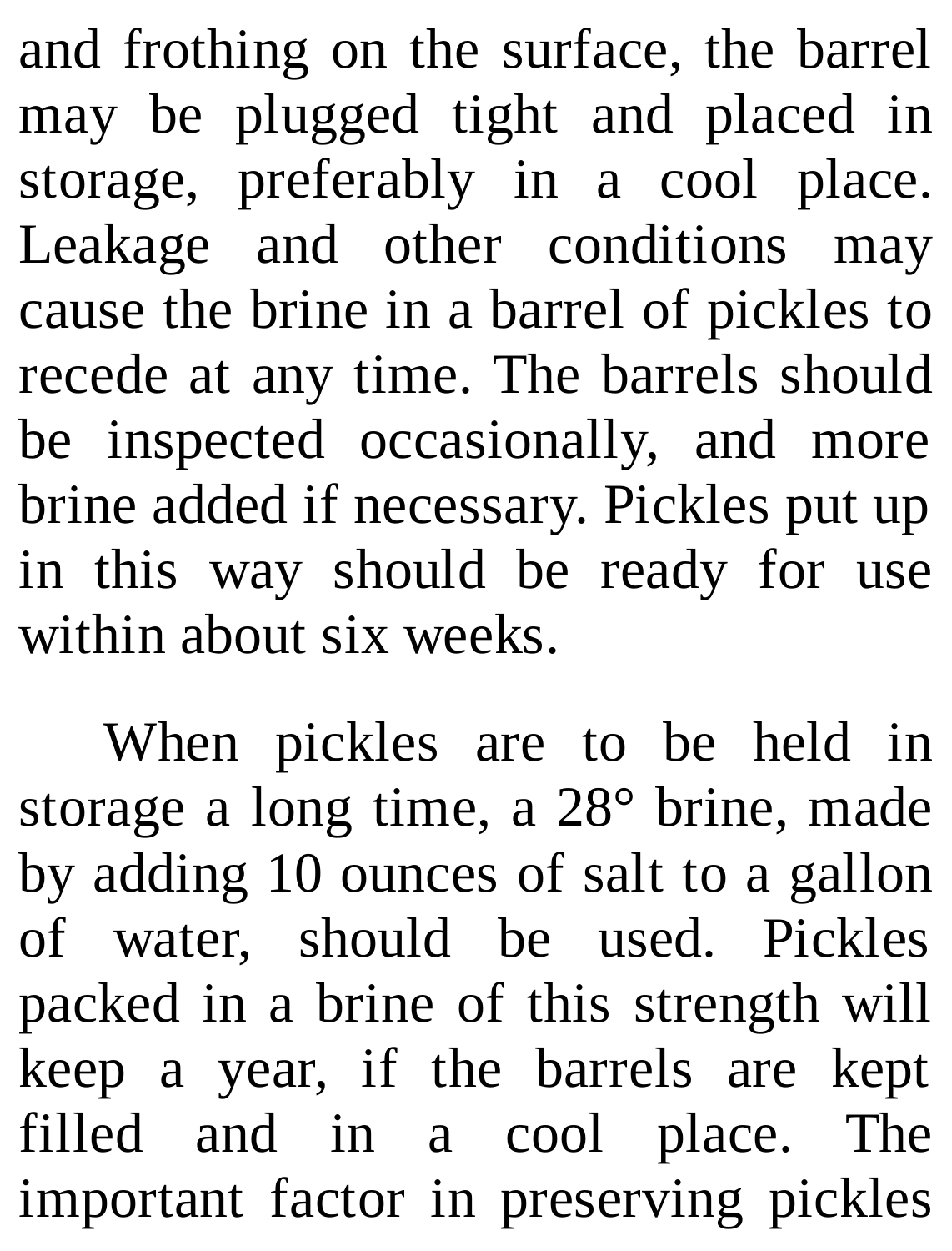put up in a weak brine, such as is ordinarily used for dill pickles, is the exclusion of air. When put up in tight barrels this is accomplished by keeping the barrels entirely filled with brine.

# **MIXED PICKLES**

Onions, cauliflower, green peppers, tomatoes, and beans, as well as cucumbers, are used for making mixed pickles. All vegetables should first be cured in brine.

For making mixed pickles, very small vegetables are much to be preferred. If larger ones must be used, first cut them into pieces of a desirable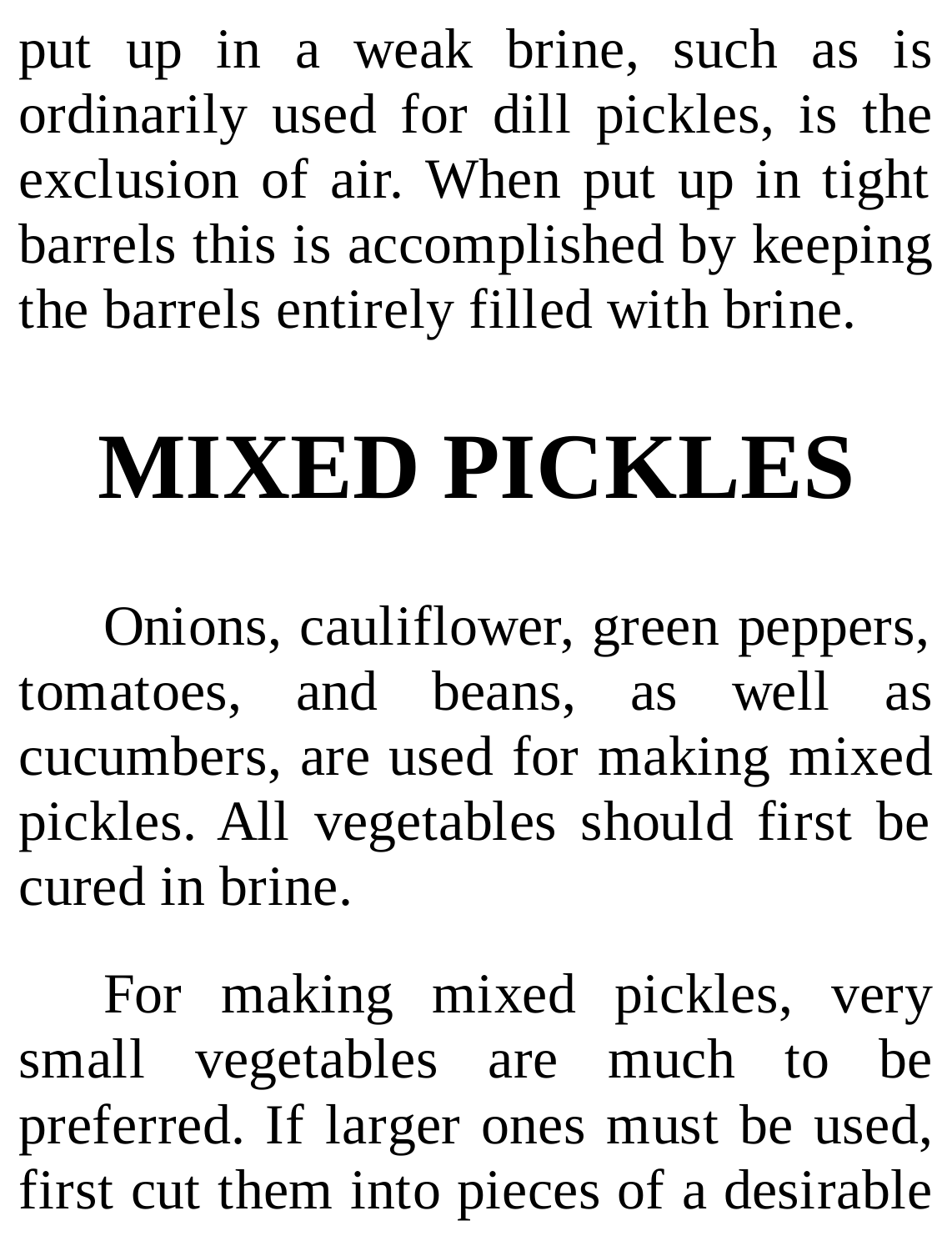and uniform shape and size. Place in the bottom of each wide-mouth bottle or jar a little mixed spice. In filling the bottle arrange the various kinds of pickles in as neat and orderly a manner as possible. The appearance of the finished product depends largely upon the manner in which they are packed in the bottle. Do not completely fill the bottles.

If sour pickles are desired, fill the bottles completely with a 45-grain vinegar. If sweet ones are wanted, fill with a liquor made by dissolving 4 to 6 pounds of sugar in a gallon of vinegar.

Seal tight, and label properly.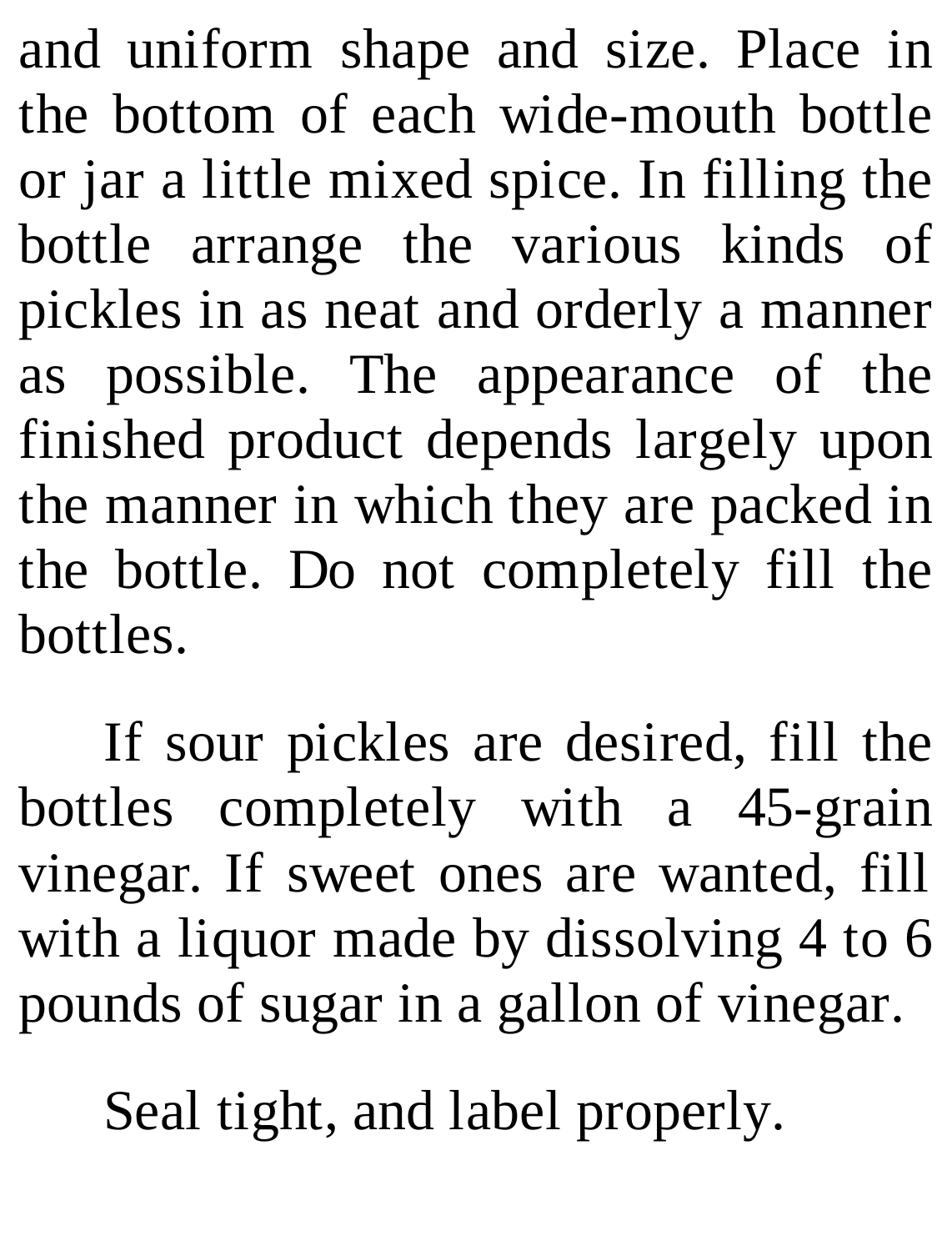#### **SAUERKRAUT**

For making sauerkraut in the home, 4 or 6 gallon stone jars are considered the best containers, unless large quantities are desired, in which case kegs or barrels may be used.

Select only mature, sound heads of cabbage. After removing all decayed or dirty leaves, quarter the heads and slice off the core portion. For shredding, one of the hand-shredding machines which can be obtained on the market is much the best, although an ordinary slaw cutter or a large knife will do.

In making sauerkraut the fermentation is carried out in a brine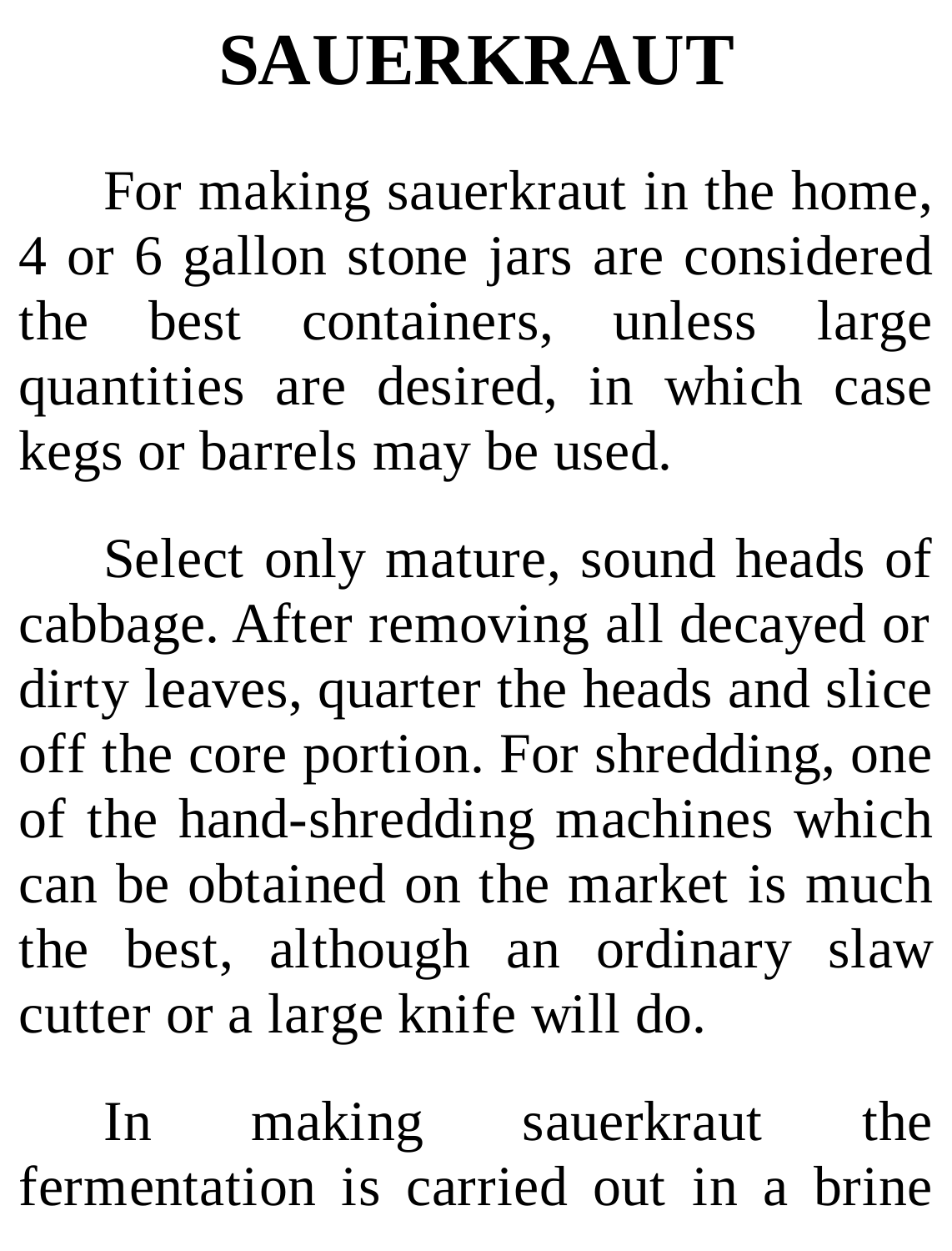made from the juice of the cabbage which is drawn out by the salt. One pound of salt for every 40 pounds of cabbage makes the proper strength of brine to produce the best results. The salt may be distributed as the cabbage is packed in the jar or it may be mixed with the shredded cabbage before being packed. The distribution of 2 ounces of salt with every 5 pounds of cabbage probably is the best way to get an even distribution.

Pack the cabbage firmly, but not too tightly, in the jar or keg. When full, cover with a clean cloth and a board or plate. On the cover place a weight heavy enough to cause the brine to come up to the cover.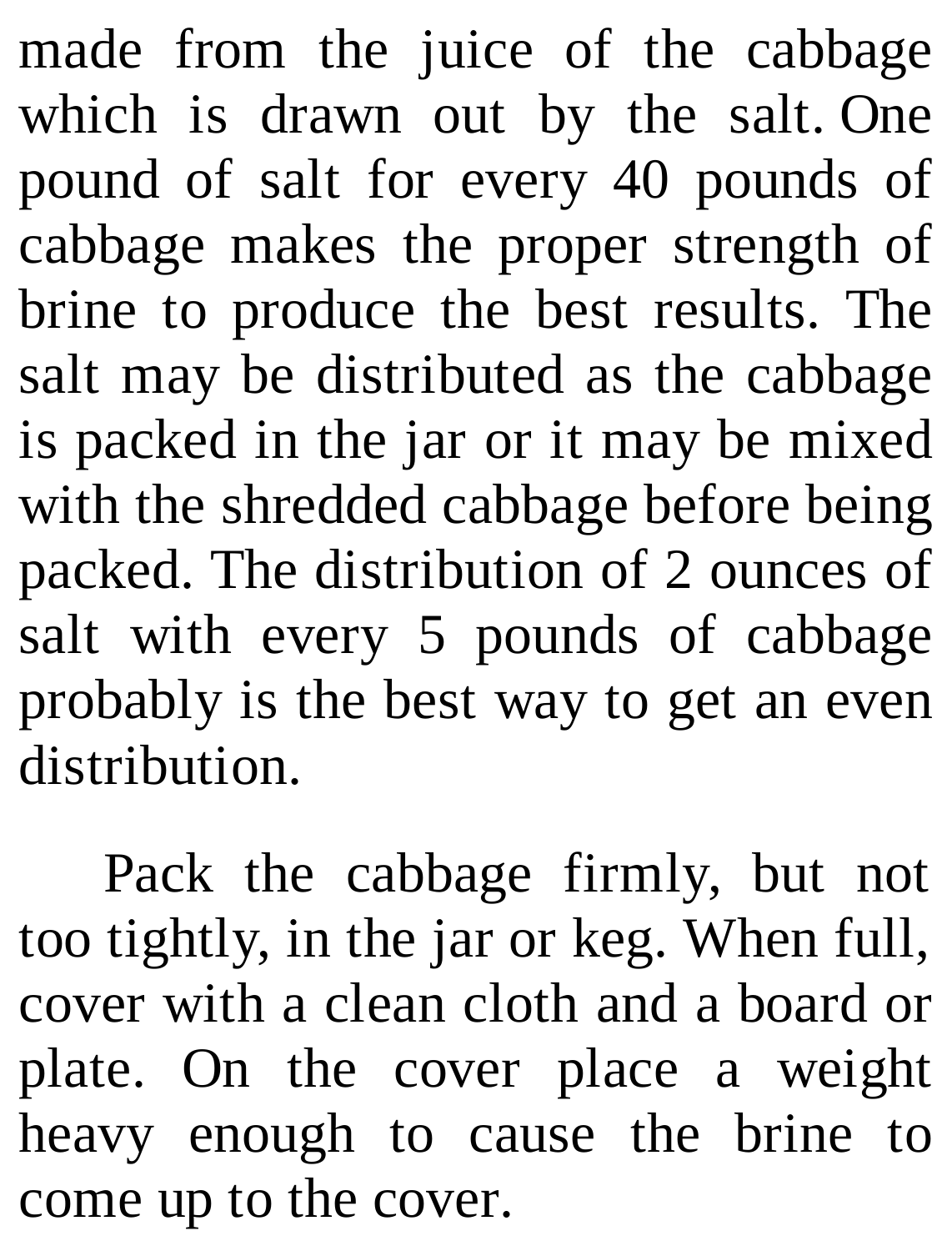If the jar is kept at a temperature of about 86° F., fermentation will start promptly. A scum soon forms on the surface of the brine. As this scum tends to destroy the acidity and may affect the cabbage, it should be skimmed off from time to time.

If kept at 86° F., the fermentation should be completed in six to eight days.

A well-fermented sauerkraut should show a normal acidity of approximately +20, or a lactic acid percentage of  $1.8$  ( $p. 16$ ).

After fermentation is complete, set the sauerkraut in a cool place. If the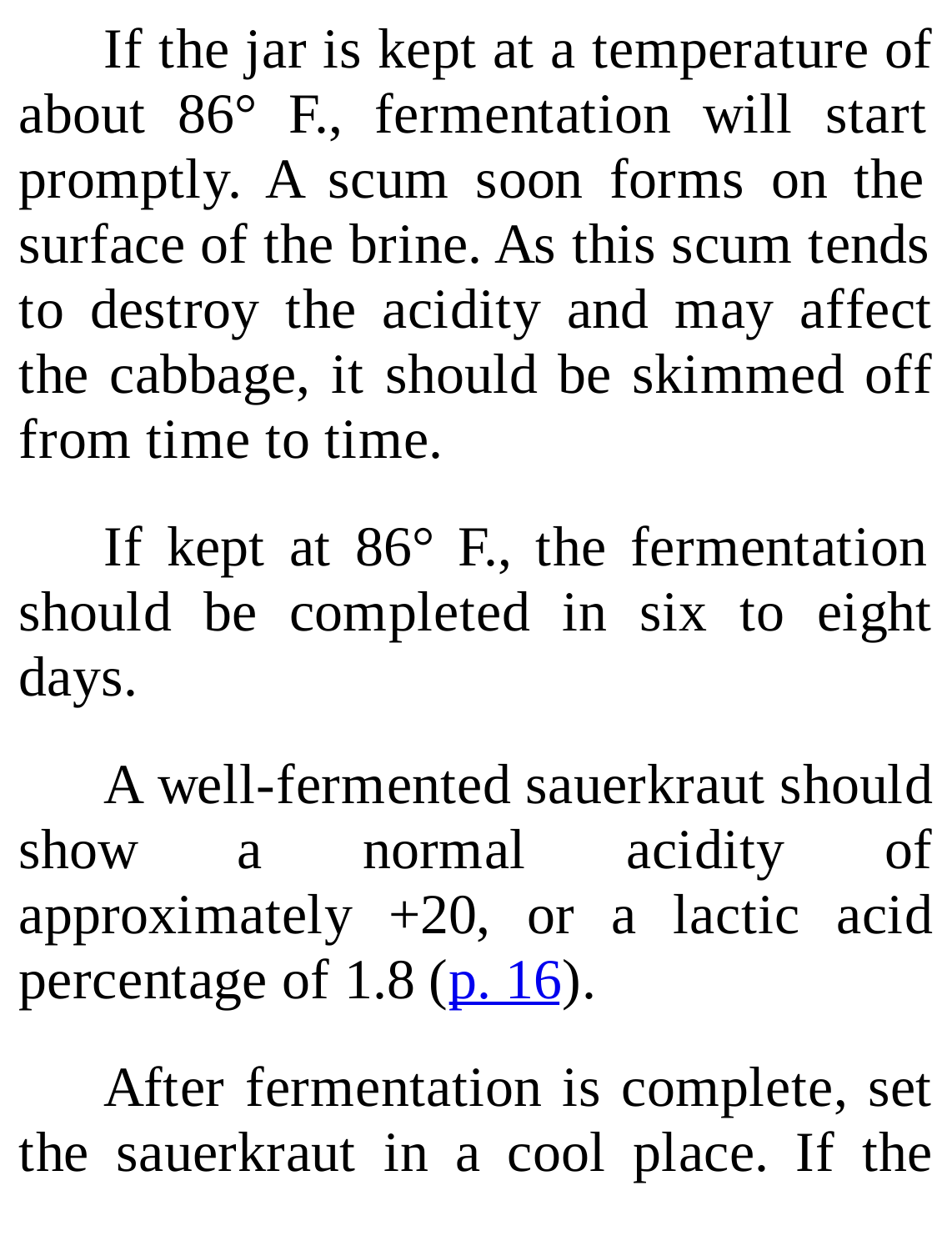cabbage is fermented late in the fall, or if it can be stored in a very cool place, it may not be necessary to do more than keep the surface skimmed and protected from insects, etc.; otherwise it will be necessary to resort to one of the following measures to prevent spoilage:

(1) Pour a layer of hot paraffin over the surface, or as much of it as is exposed around the cover. Properly applied to a clean surface, this effectually seals the jar and protects the contents from contamination.

(2) After the fermentation is complete, pack the sauerkraut in glass jars, adding enough of the "kraut"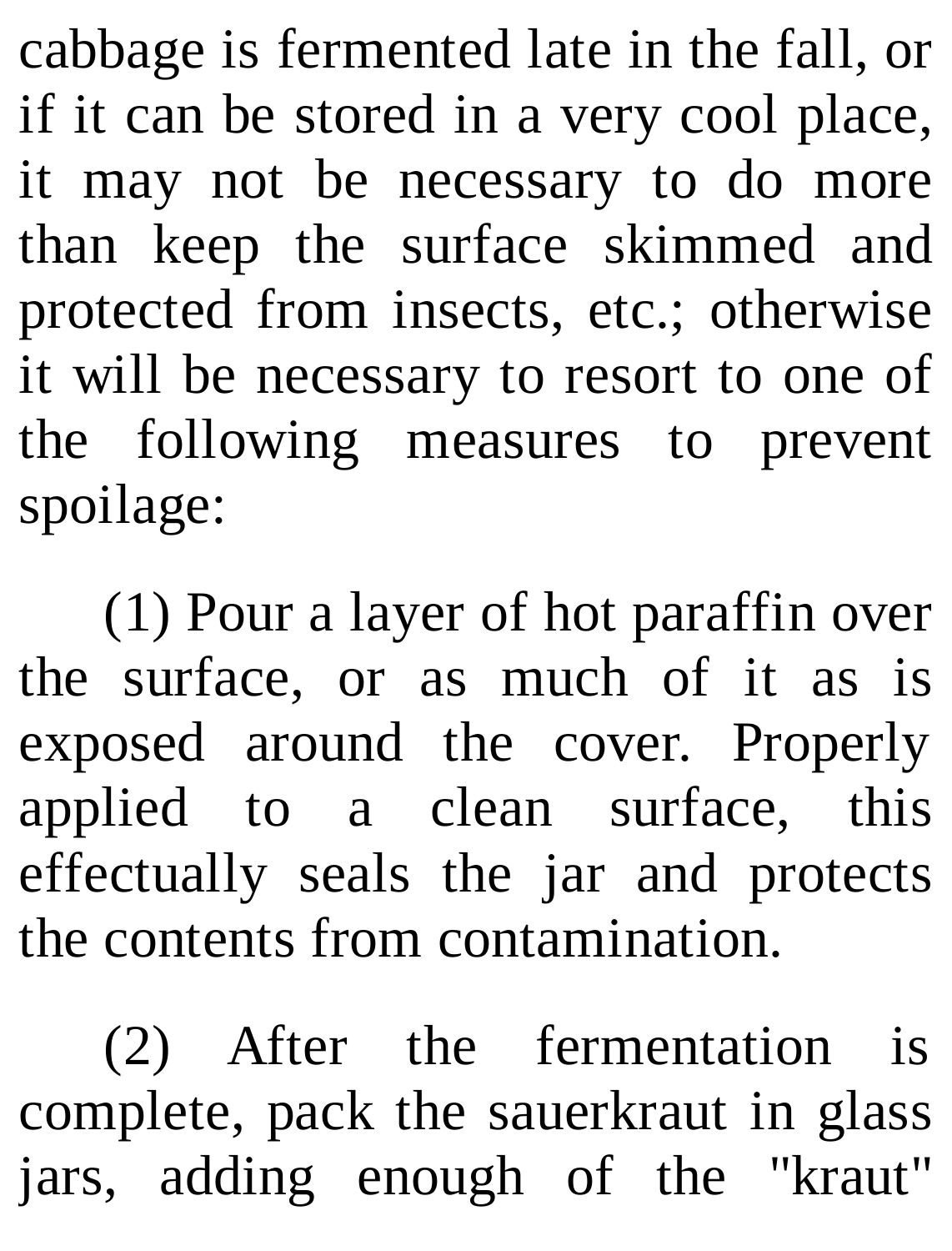brine, or a weak brine made by adding an ounce of salt to a quart of water, to completely fill the jars. Seal the jars tight, and set them away in a cool place.

The second method is much to be p referred to the first. Sauerkraut properly fermented and stored in this way has kept throughout a season in good condition. Placing the jars before sealing in a water bath and heating until the center of the jar shows a temperature of about 160° F. gives an additional assurance of good-keeping quality of the "kraut."

In the commercial canning of sauerkraut, where conditions and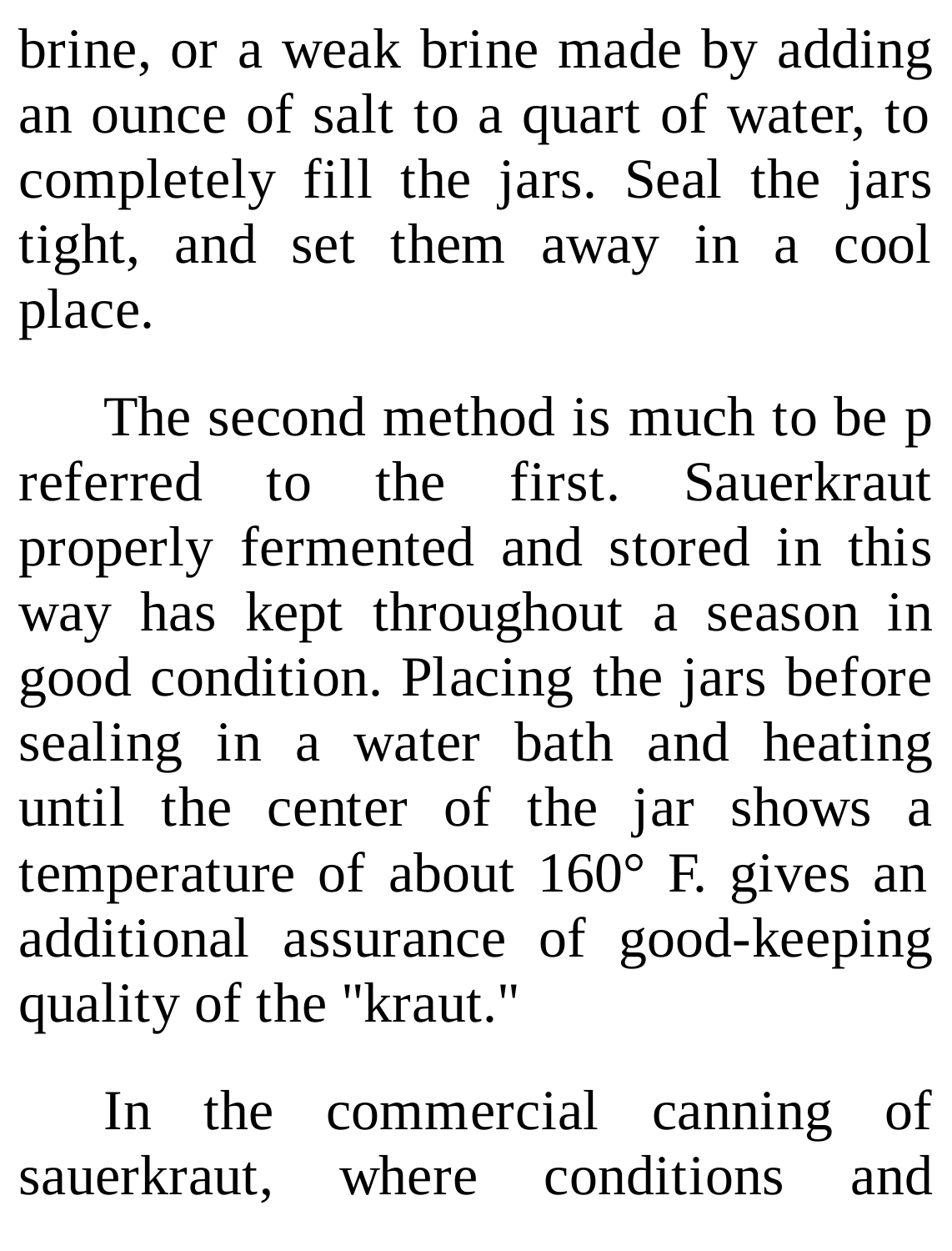length of storage can not be controlled, heat must always be used.

# **FERMENTATION AND SALTING OF VEGETABLES OTHER THAN CUCUMBERS AND CABBAGE**

There are three methods of preserving vegetables by the use of salt: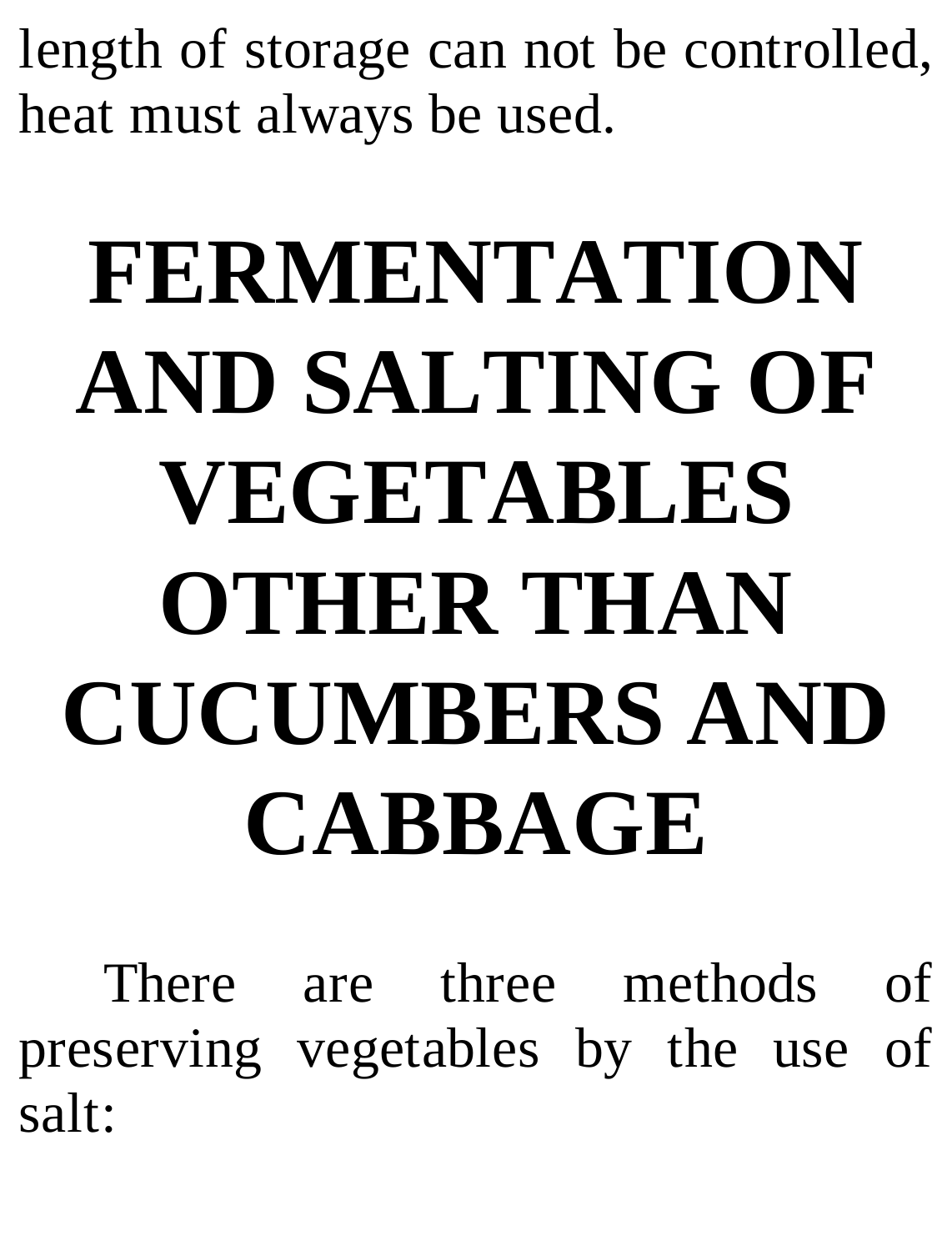# **FERMENTATION IN AN ADDED BRINE**

Experiments have shown that string beans, green tomatoes, beets, chayotes, mango melons, burr gherkins, cauliflower, and corn (on cob) may be well preserved in a 10 per cent brine (40° on the salinometer scale) for several months. Peppers and onions are better preserved in an 80° brine. The brine must be maintained at its original strength by the addition of salt, and the surface of the brine must be kept free from scum. Some of the vegetables listed, notably string beans and green tomatoes, are well adapted to fermentation in a weak brine (5 per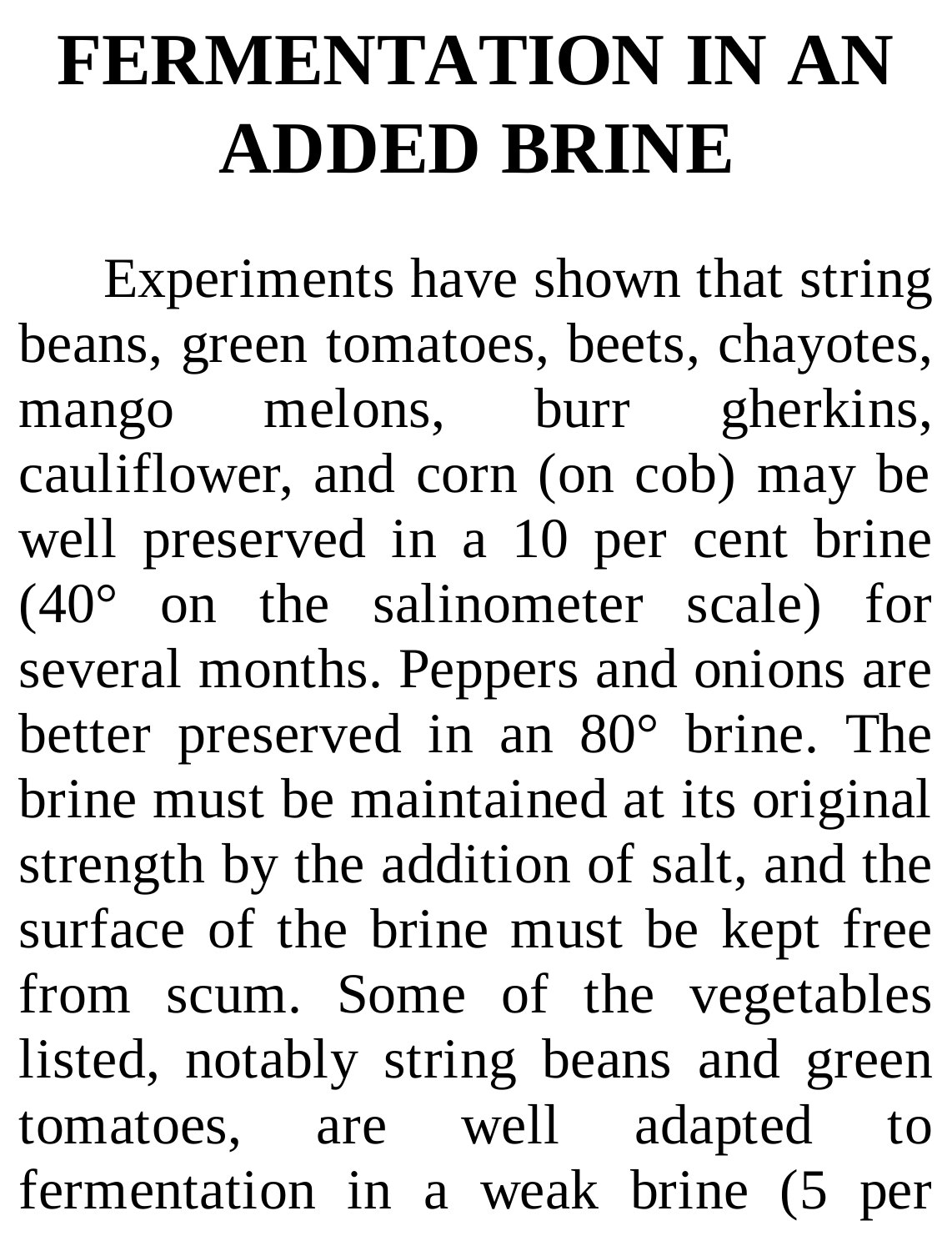cent salt), in which case dill and other spices may be added. The general directions given for dill pickles  $(p, 8)$ should be followed.

#### **FERMENTATION IN BRINE PRODUCED BY DRY SALTING**

This method, of course, can be used only for vegetables which contain enough water to make their own brine. String beans, if young and tender, may be preserved in this way. Remove tips and strings, and, if the pods are large, break them in two. Older beans, and doubtless other vegetables, could be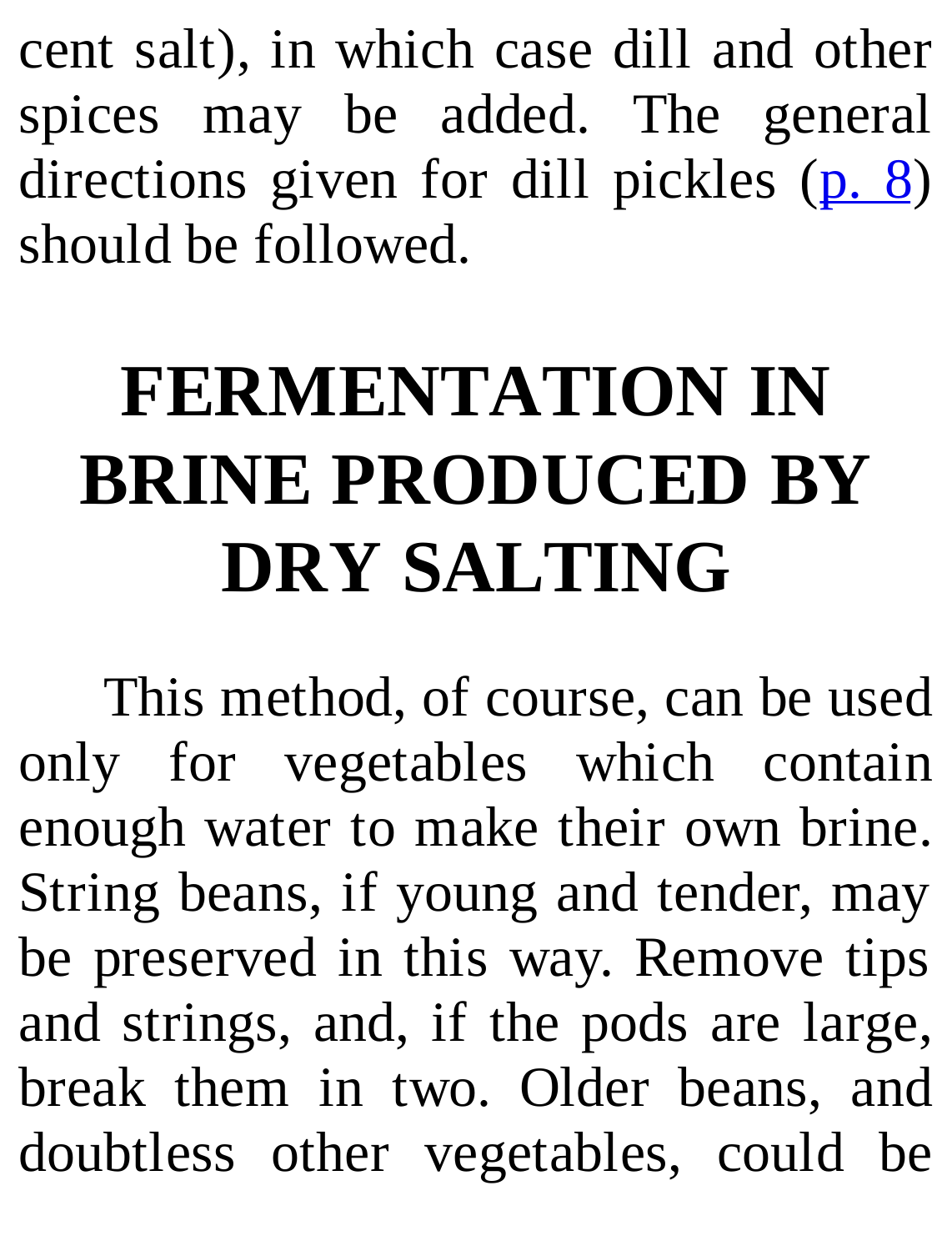preserved by this method if first shredded in the same manner as cabbage  $(p. 10)$ . Use salt equal to 3 per cent of the weight of the vegetables (1 ounce salt to about 2 pounds vegetables).

#### **SALTING WITHOUT FERMENTATION**

Enough salt to prevent all bacterial action must be added. Wash and weigh the vegetables. Mix with them thoroughly one-fourth their weight of salt. If after the addition of pressure there is not enough brine to cover the product, add brine made by dissolving 1 pound of salt in 2 quarts of water. As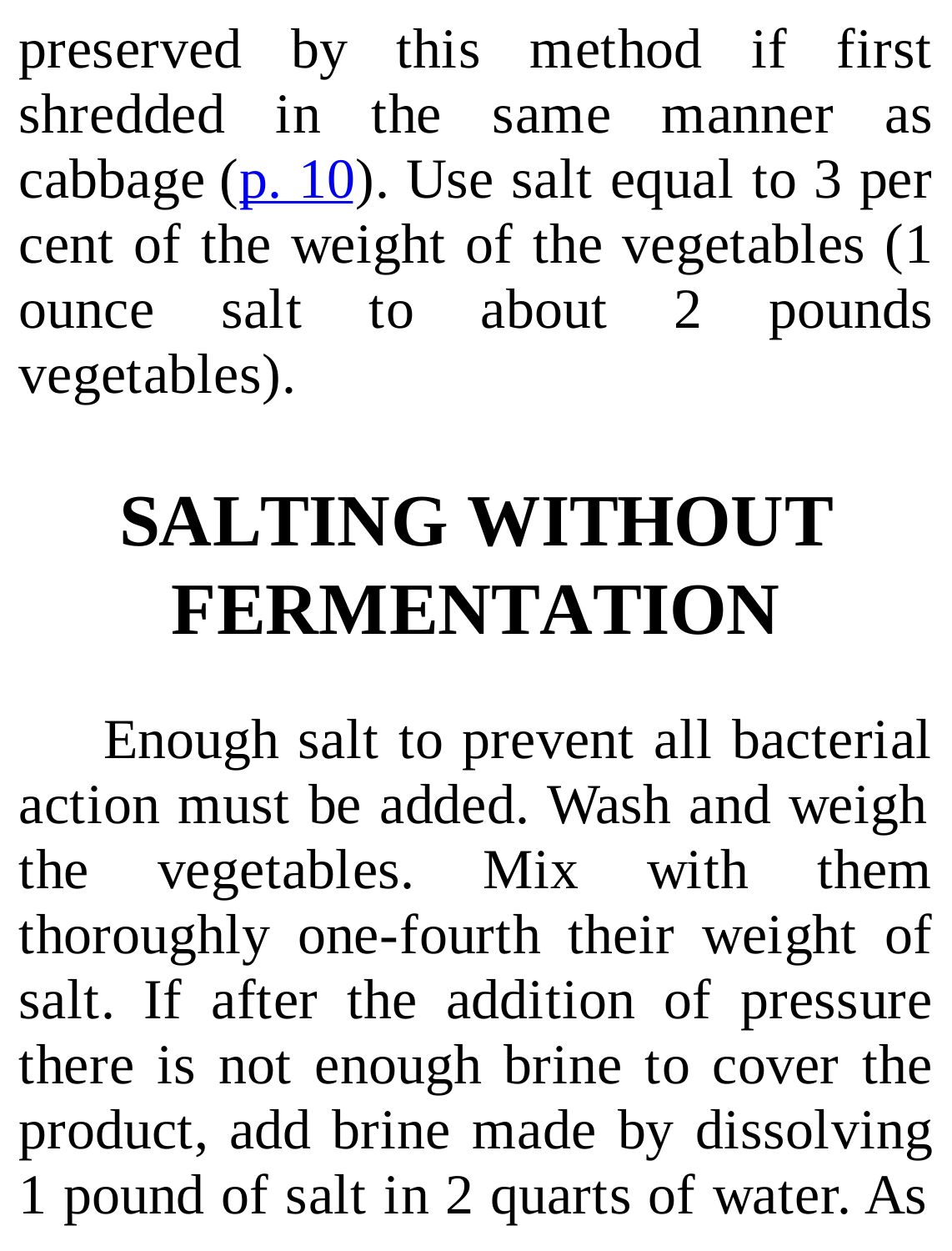soon as bubbling ceases, protect the surface by covering with paraffin. This method is especially well adapted to vegetables in which the sugar content is too low to produce a successful fermentation, such as chard, spinach, and dandelions. Corn can also be well preserved in this way. Husk it and remove the silk. Cook it in boiling water for 10 minutes, to set the milk. Then cut the corn from the cob with a sharp knife, weigh it, and pack it in layers, with one-fourth its weight of fine salt.

The methods of preservation outlined are not limited to vegetables. Solid fruits, like clingstone peaches and Kieffer pears, can be preserved in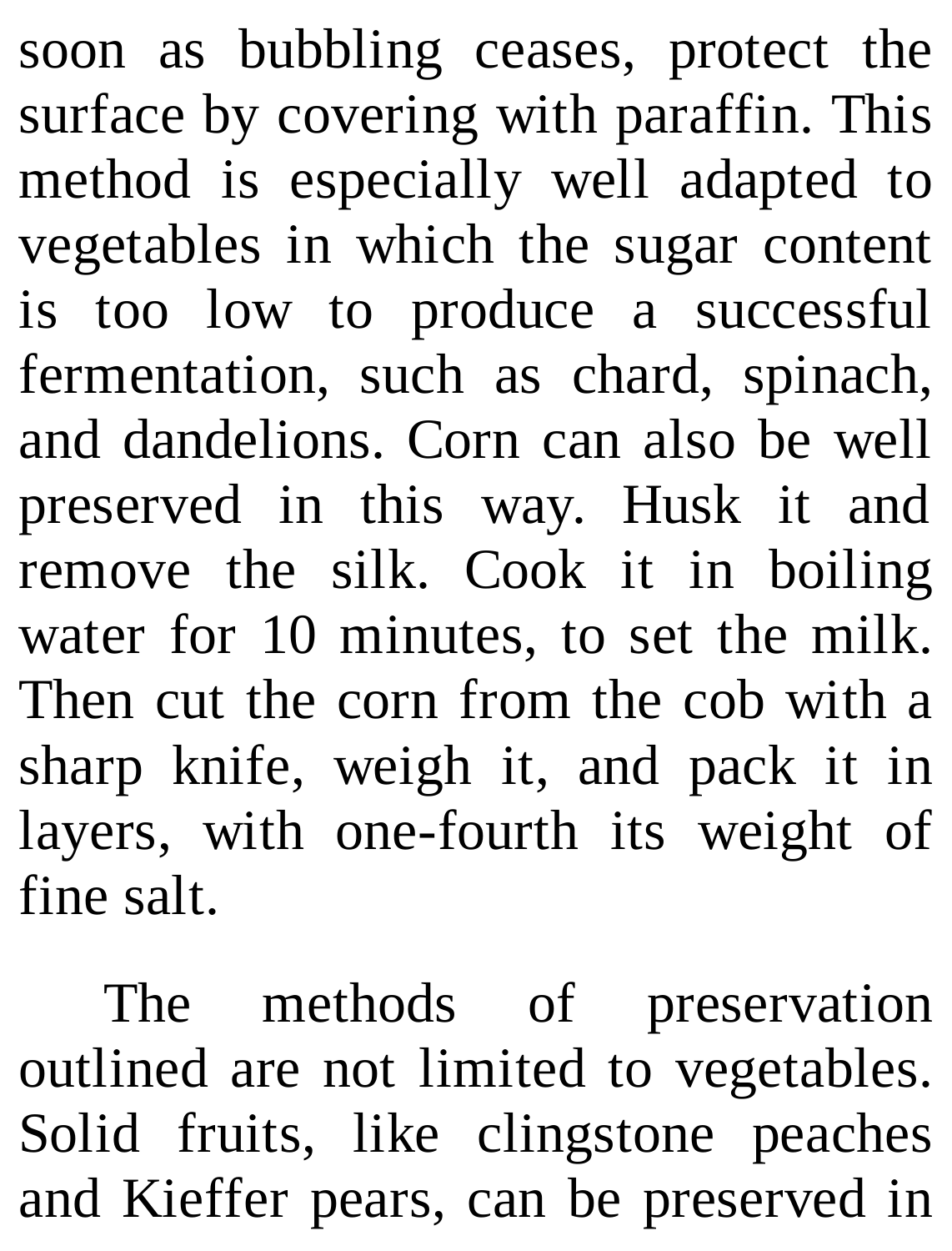an 80° brine for as long as six months. After the salt has been soaked out, they may be worked up into desirable products by the use of spices, vinegar, sugar, etc. Soft fruits, like Elberta peaches and Bartlett pears, are best preserved in weak vinegar (2 per cent acetic acid).<sup>[3]</sup>

[3] Report of an investigation in the Bureau of Chemistry on the utilization of brined products, by Rhea C. Scott, 1919.

# **CAUSES OF FAILURE**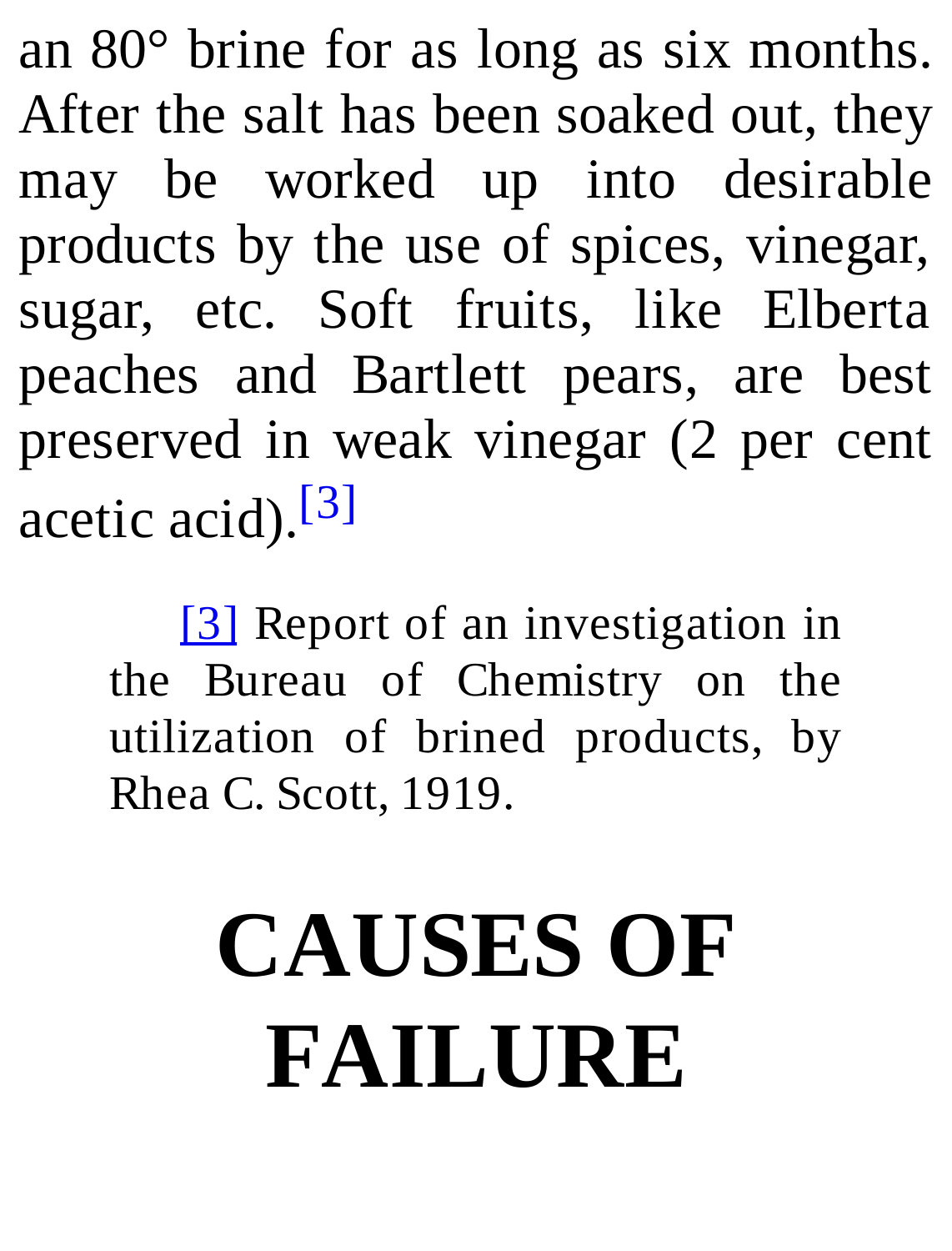### **SOFT OR SLIPPERY PICKLES**

A soft or slippery condition, one of the most common forms of spoilage in making pickles, is the result of bacterial action. It always occurs when pickles are exposed above the brine and very often when the brine is too weak to prevent the growth of spoilage organisms. To prevent it keep the pickles well below the brine and the brine at the proper strength. To keep pickles for more than a very few weeks a brine should contain 10 per cent of salt. Once pickles have become soft or slippery as a result of bacterial action no treatment will restore them to a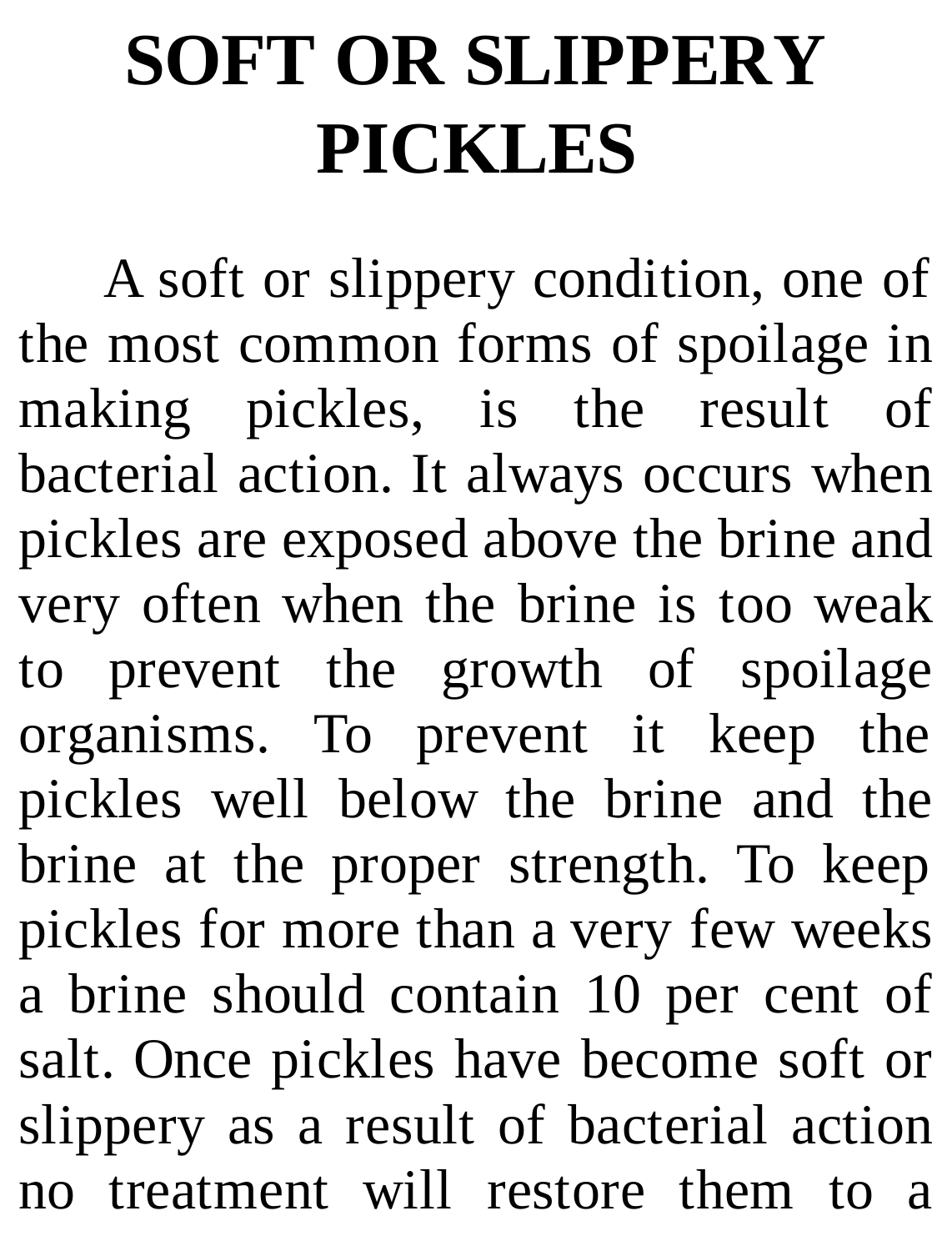#### normal condition.

### **HOLLOW PICKLES**

Hollow pickles may occur during the process of curing. This condition, however, does not mean a total loss, for hollow pickles may be utilized in making mixed pickles or certain forms of relish. While there are good reasons to believe that hollow pickles are the result of a faulty development or nutrition of the cucumber, there is also a strong probability that incorrect methods may contribute to their formation. One of these is allowing too long a time to intervene between gathering and brining. This period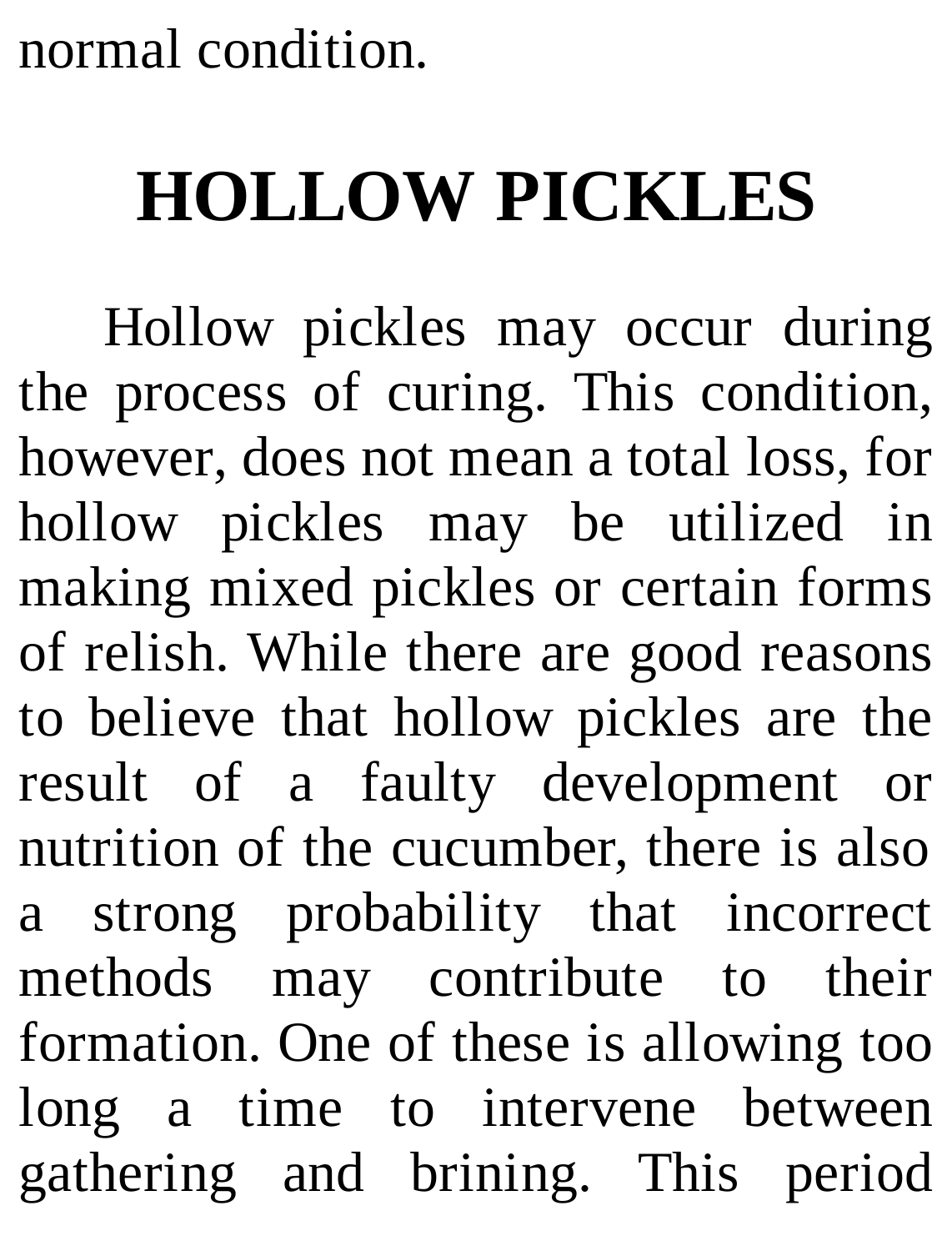should not exceed 21 hours.

Hollow pickles frequently become floaters. Sound cucumbers properly cured do not float, but any condition which operates to lower their relative weight, such as gaseous distention, may cause them to rise to the surface.

# **EFFECT OF HARD WATER**

So-called hard waters should not be used in making a brine. The presence of large quantities of calcium salts and possibly other salts found in many natural waters may prevent the proper acid formation, thus interfering with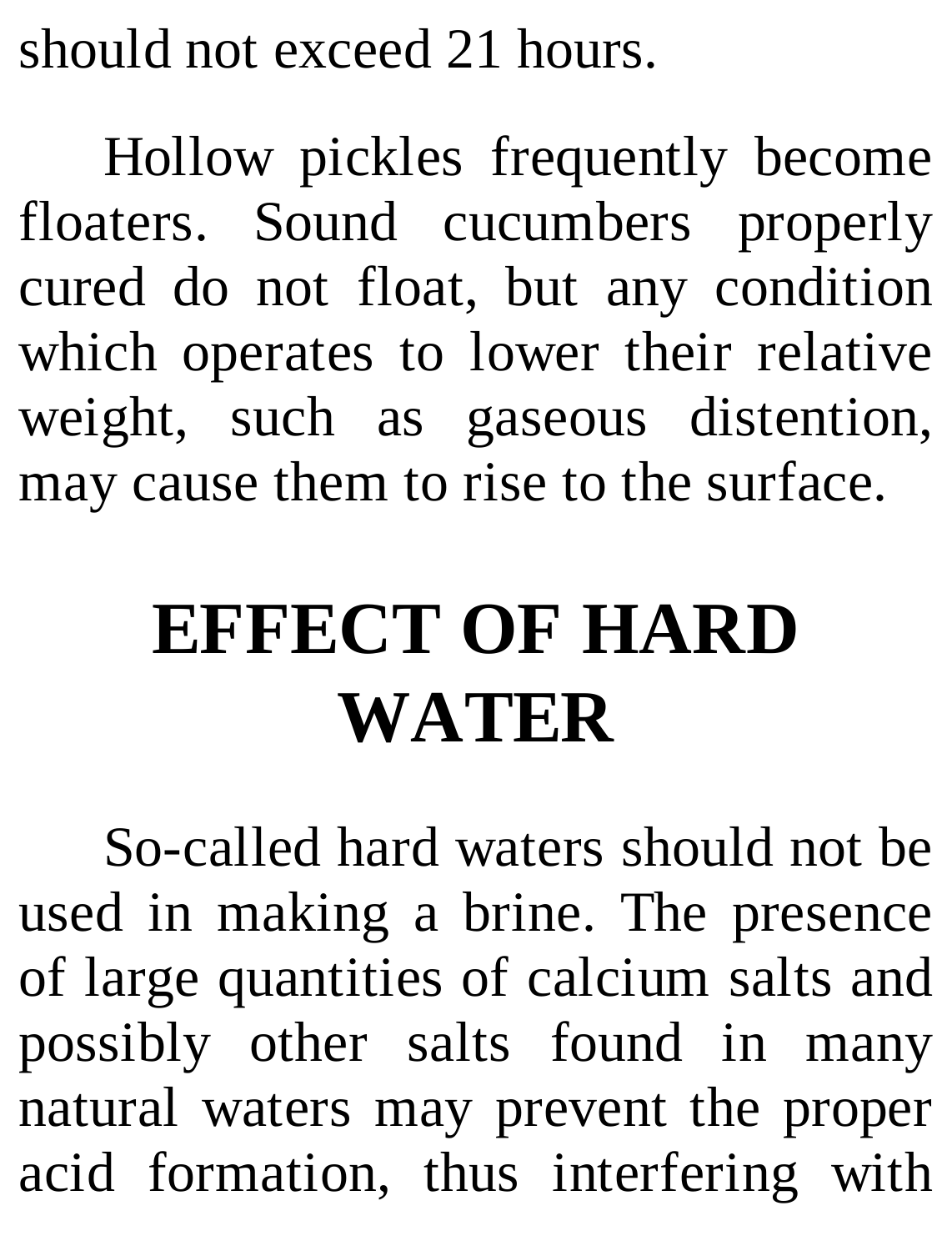normal curing. The addition of a small quantity of vinegar serves to overcome alkalinity when hard water must be used. If present in any appreciable quantity, iron is objectionable, causing a blackening of the pickles under some conditions.

#### **SHRIVELING**

Shriveling of pickles often occurs when they have been placed at once in very strong salt or sugar solutions, or even in very strong vinegars. For this reason avoid such solutions so far as possible. When a strong solution is desirable the pickles should first be given a preliminary treatment in a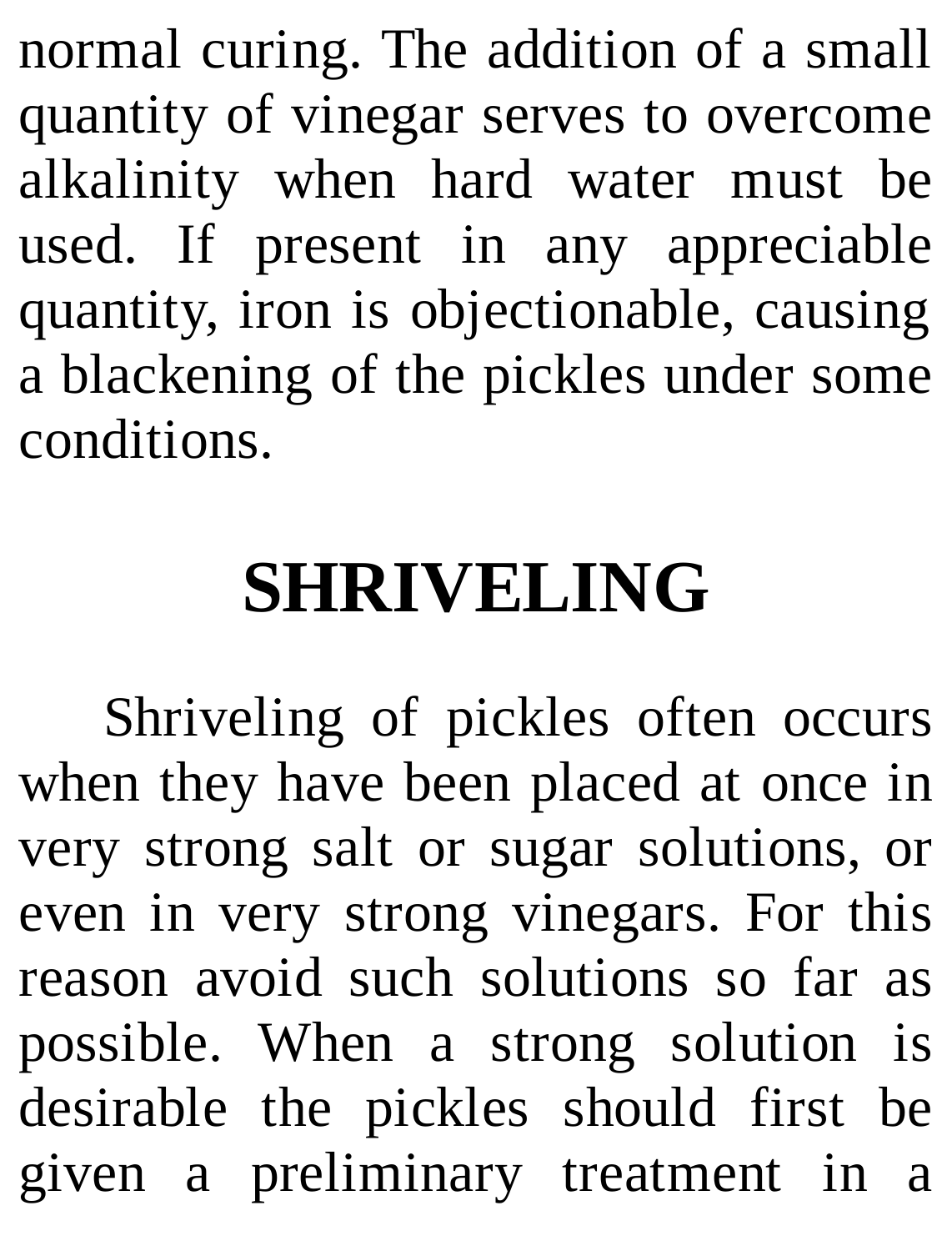weaker solution. This difficulty is most often encountered in making sweet pickles. The presence of sugar in high concentrations is certain to cause shriveling unless

## **EFFECT OF TOO MUCH SALT ON SAUERKRAUT**

Perhaps the most common cause of failure in making sauerkraut is the use of too much salt. The proper quantity is 2| per cent by weight of the cabbage packed. When cabbage is to be fermented in very warm weather it may be well to use a little more salt. As a rule, however, this should not exceed 3 per cent. In applying the salt see that it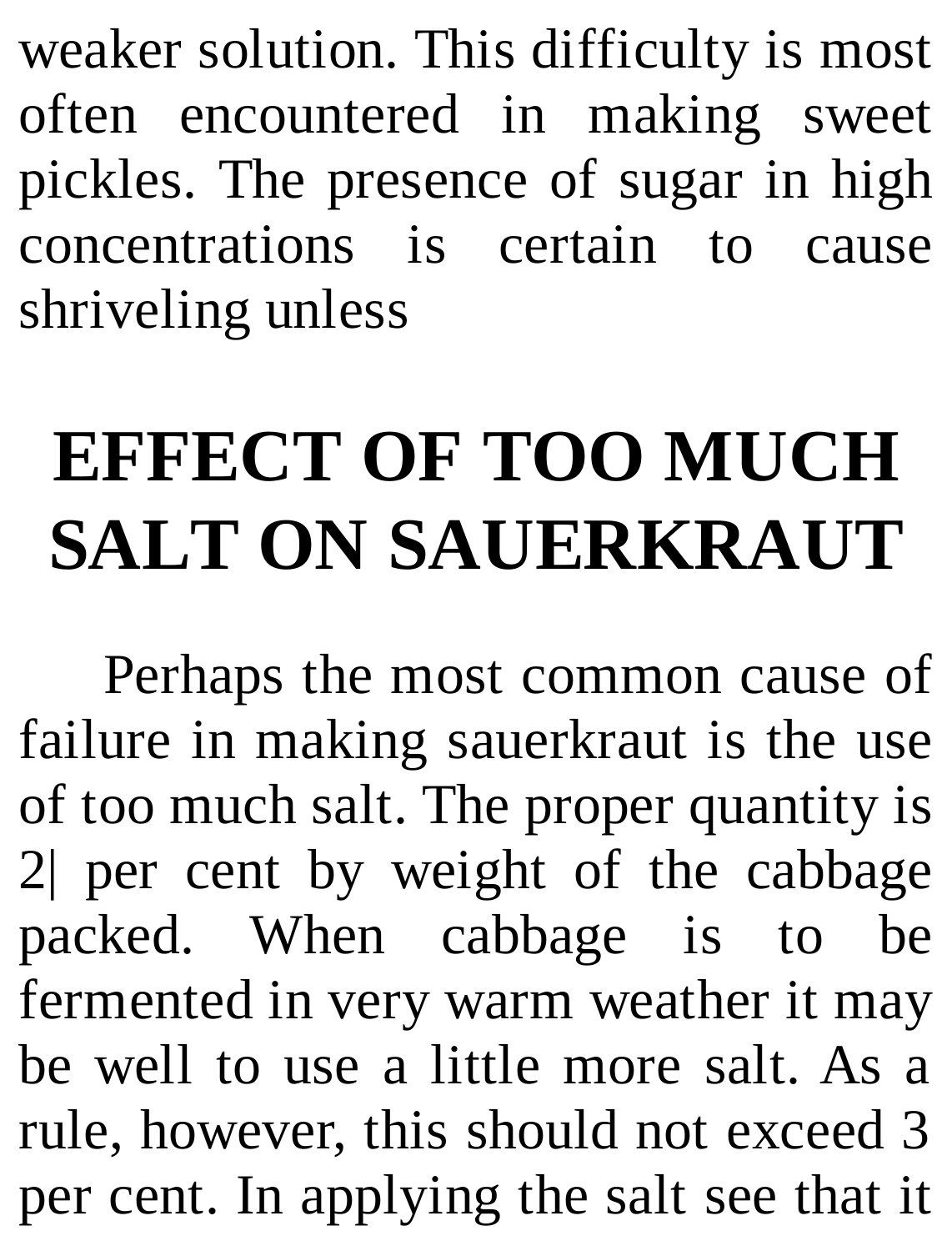is evenly distributed. The red streaks which are sometimes seen in sauerkraut are believed to be due to uneven distribution of salt.

## **EFFECT OF SCUM**

Spoilage of the top layers of vegetables fermented in brine is sure to occur unless the scum which forms on the surface is frequently removed. This scum is made up of wild yeasts, molds, and bacteria, which, if allowed to remain, attack and break down the vegetables beneath. They may also weaken the acidity of the brine, in which way they may cause spoilage. The fact that the top layers have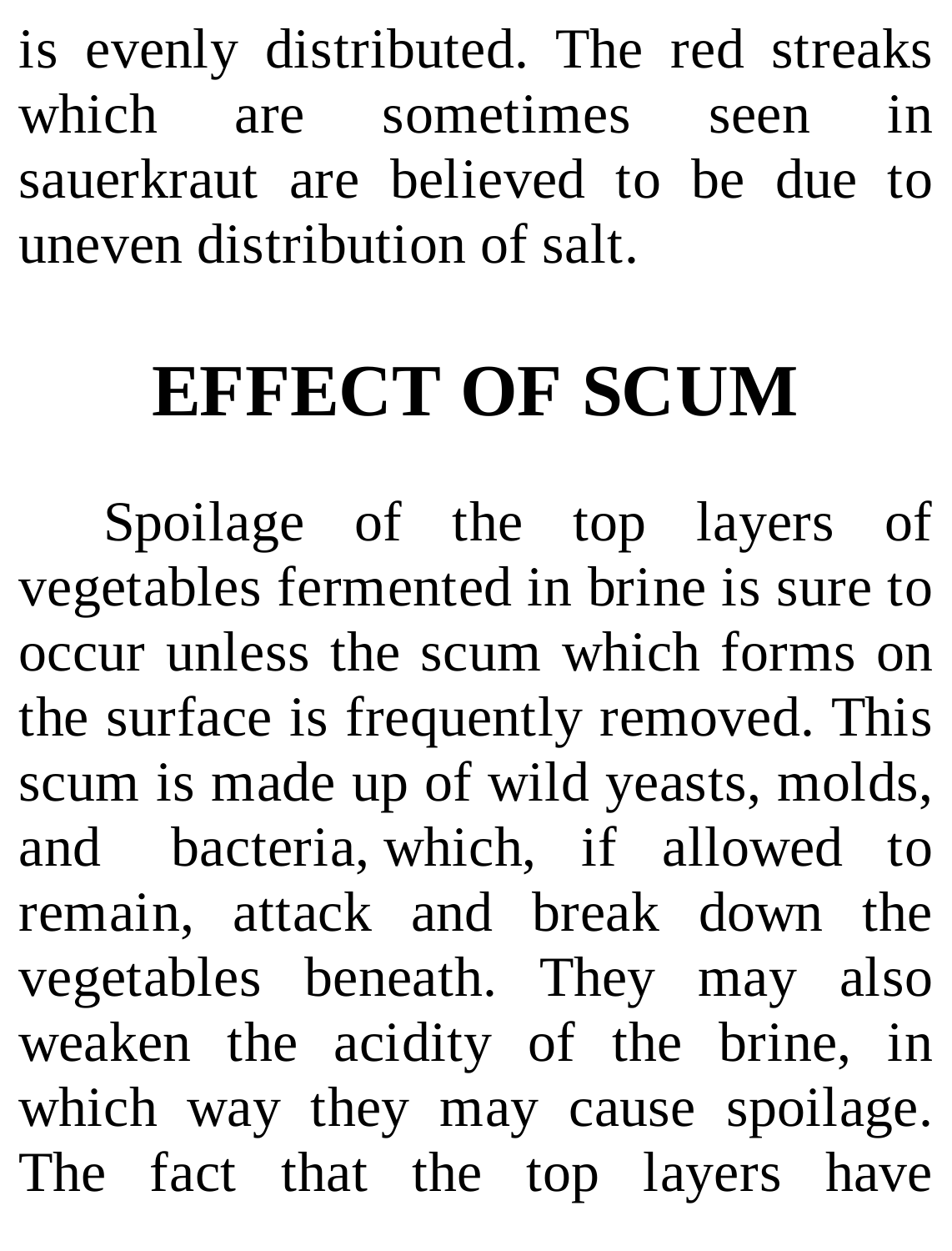spoiled, does not necessarily mean, however, that all in the container are spoiled. The molds and other organisms which cause the spoilage do not quickly get down to the lower layers. The part found in good condition often may be saved by carefully removing the spoiled part from the top, adding a little fresh brine, and pouring hot paraffin over the surface.

## **EFFECT OF TEMPERATURE**

Temperature has an important bearing on the success of a lactic fermentation. The bacteria which are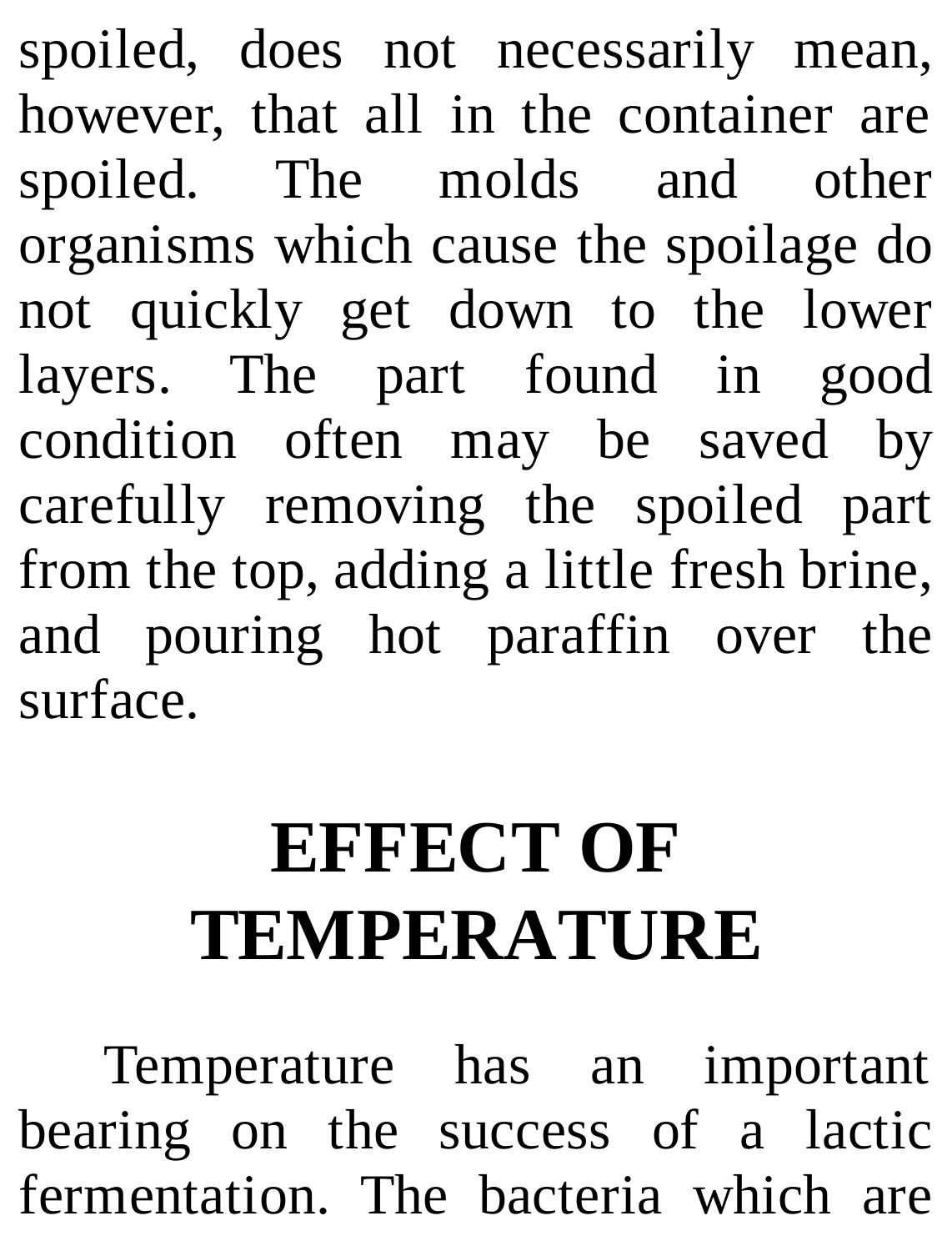essential in the fermentation of vegetable foods are most active at a temperature of approximately 86° F., and as the temperature falls below this point their activity correspondingly diminishes. It is essential, therefore, that the foods be kept as close as possible to 86° F. at the start and during the active stages of a fermentation. This is especially important in the production of sauerkraut, which is often made in the late fall or winter. The fermentation may be greatly retarded or even stopped by too low a temperature.

After the active stages of a fermentation have passed, store the food in a cool place. Low temperatures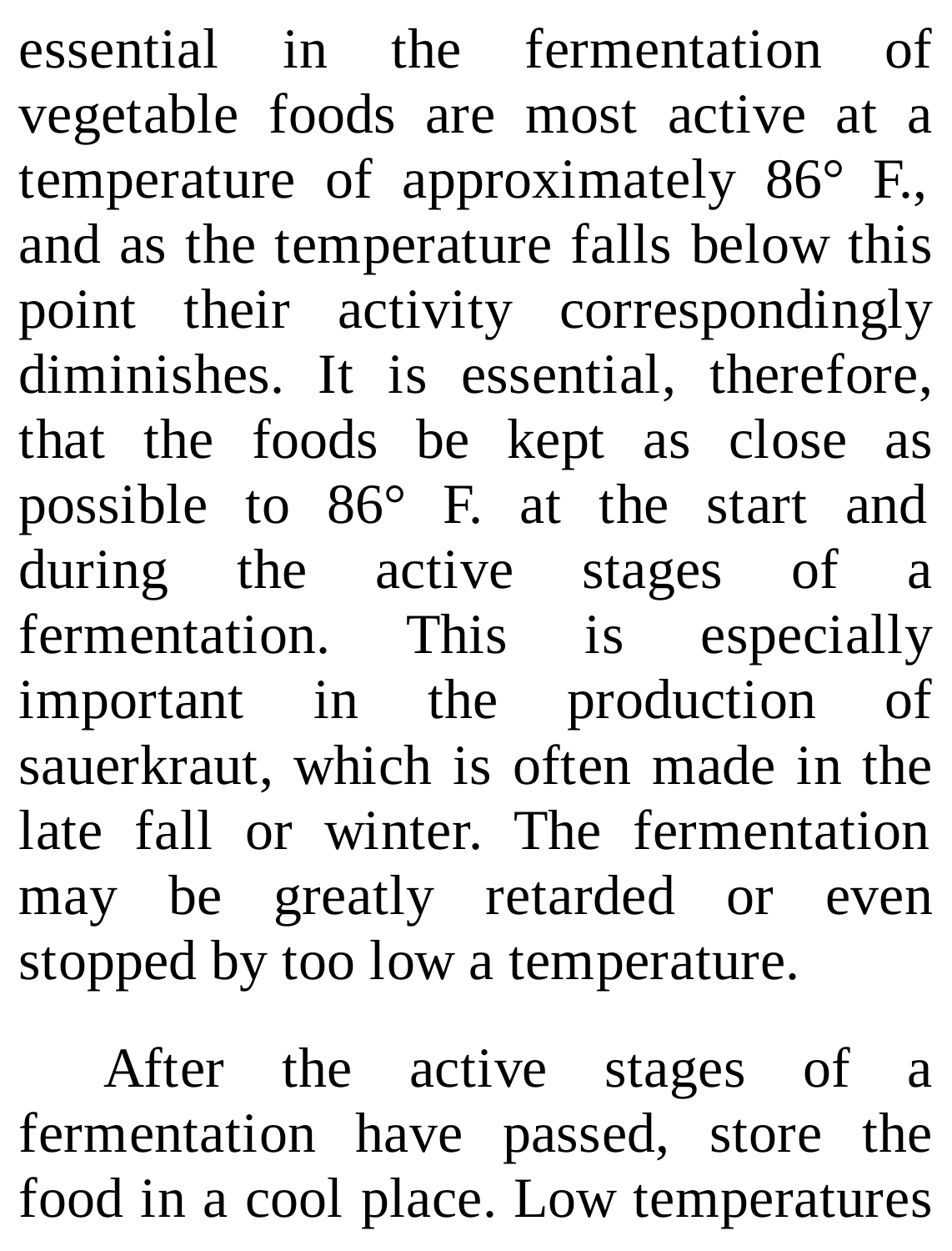are always an aid in the preservation of food products.

# **COLORING AND HARDENING AGENTS**

To make what is thought to be a better looking product, it is the practice in some households to "green" pickles by heating them with vinegar in a copper vessel. Experiments have shown that in this treatment copper acetate is formed, and that the pickles take up very appreciable quantities of it. *Copper acetate is poisonous.*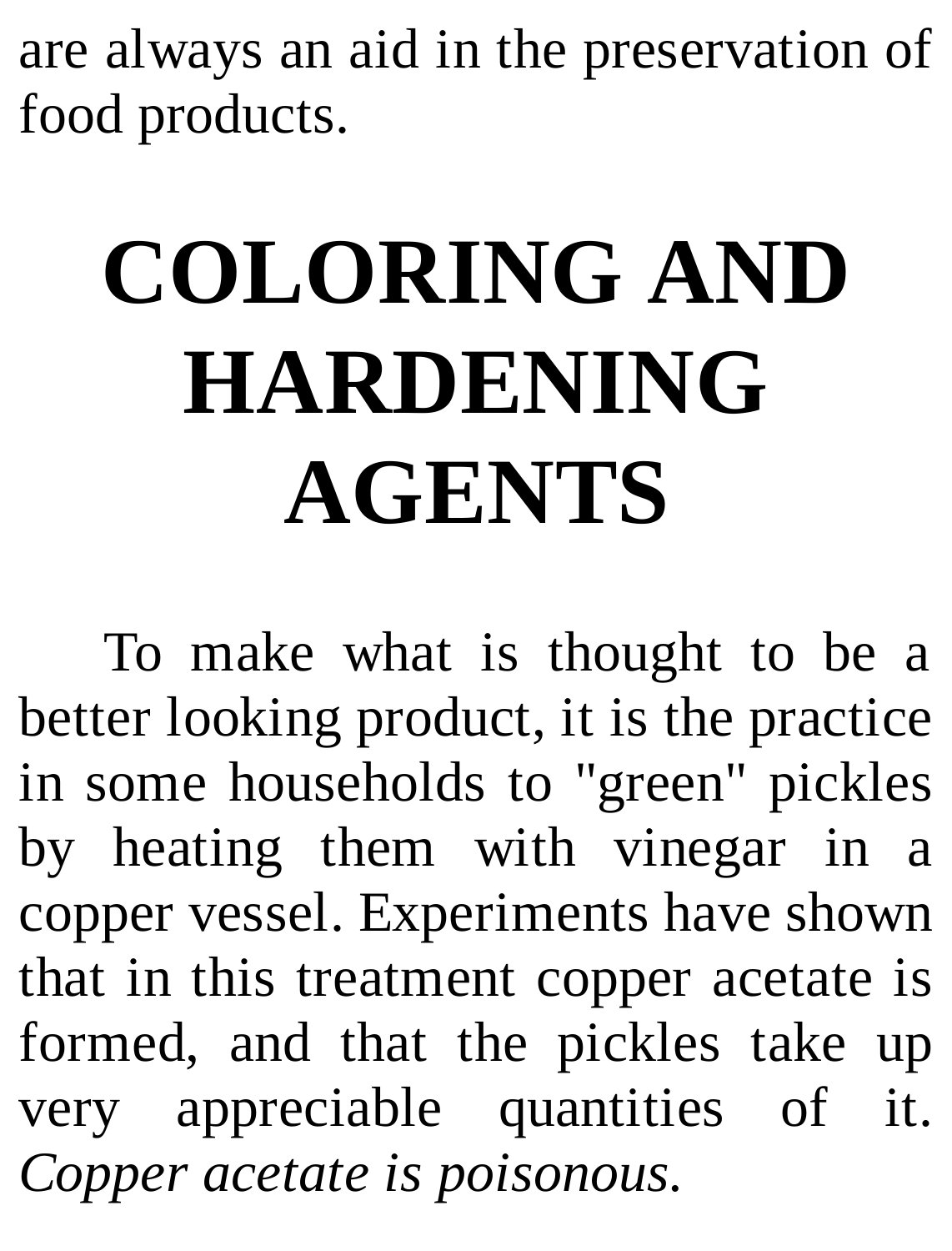By a ruling of the Secretary of Agriculture, made July 12, 1912, foods greened with copper salts, all of which are poisonous, will be regarded as adulterated.

Alum is often used for the purpose presumably of making pickles firm. The use of alum in connection with food products is of doubtful expediency, to say the least. If the right methods are followed in pickling, the salt and acids in the brine will give the desired firmness. The use of alum, or any other hardening agent, is unnecessary.

# **TABLES AND TESTS**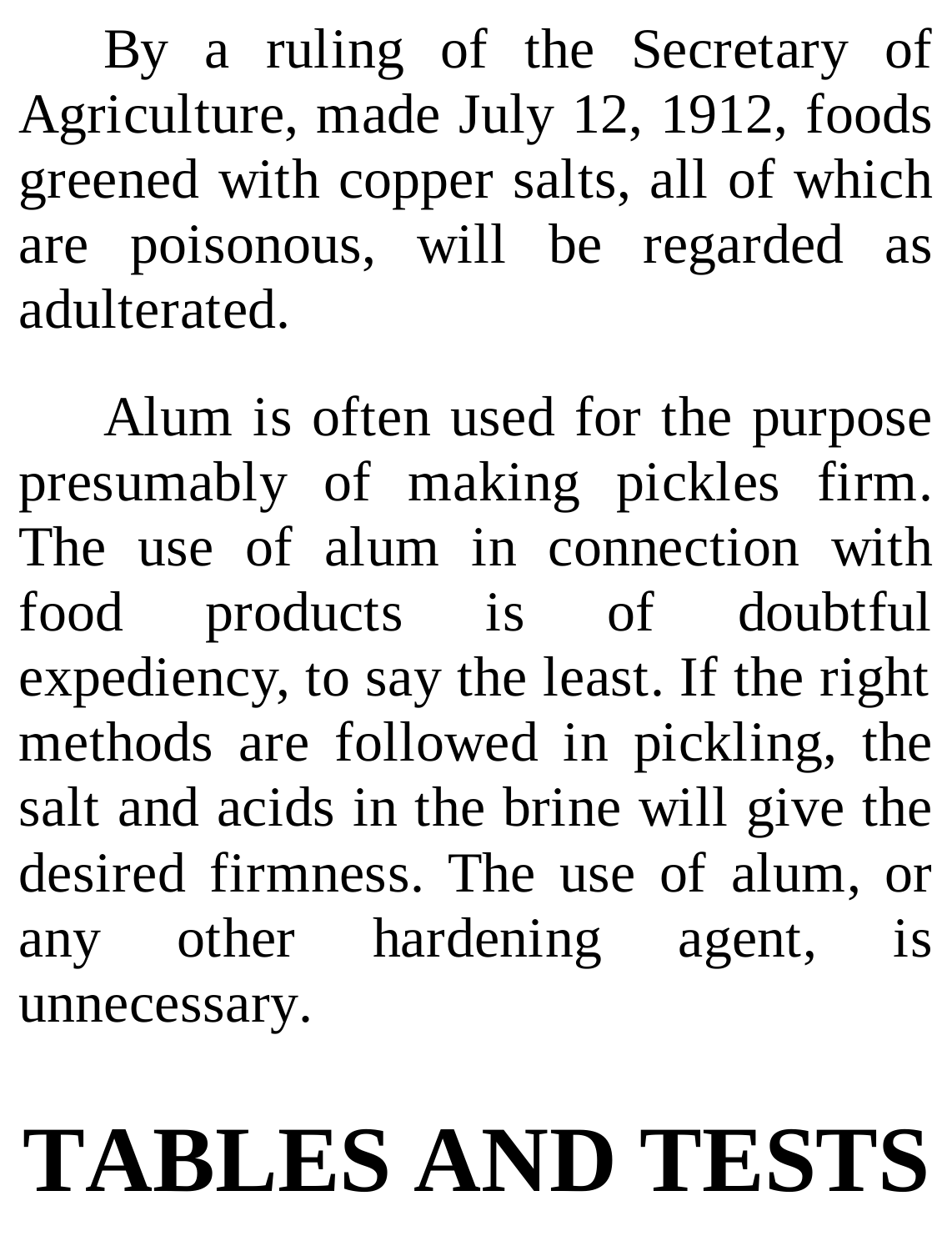| TABLE 1.—Salt percentages,              |                                |                                          |  |  |  |
|-----------------------------------------|--------------------------------|------------------------------------------|--|--|--|
| corresponding salinometer readings,     |                                |                                          |  |  |  |
| and quantity of salt required to make 6 |                                |                                          |  |  |  |
| quarts of brine                         |                                |                                          |  |  |  |
| solution                                | Salt in Salinometer<br>reading | Salt in 6 quarts<br>of finished<br>brine |  |  |  |
| Per cent                                | Degrees                        | <b>Ounces</b>                            |  |  |  |
| 1.06                                    | 4                              | $\overline{2}$                           |  |  |  |
| 2.12                                    | 8                              | $4\frac{1}{4}$                           |  |  |  |
| 3.18                                    | 12                             | $6\frac{1}{2}$                           |  |  |  |
| 4.24                                    | 16                             | $8\frac{1}{2}$                           |  |  |  |
| 5.3                                     | 20                             | 11                                       |  |  |  |
| 7.42                                    | 28                             | $14\frac{1}{2}$                          |  |  |  |
| 8.48                                    | 32                             | 18                                       |  |  |  |
| 9.54                                    | 36                             | 20                                       |  |  |  |
| 10.6                                    | 40                             | 22½                                      |  |  |  |
|                                         |                                |                                          |  |  |  |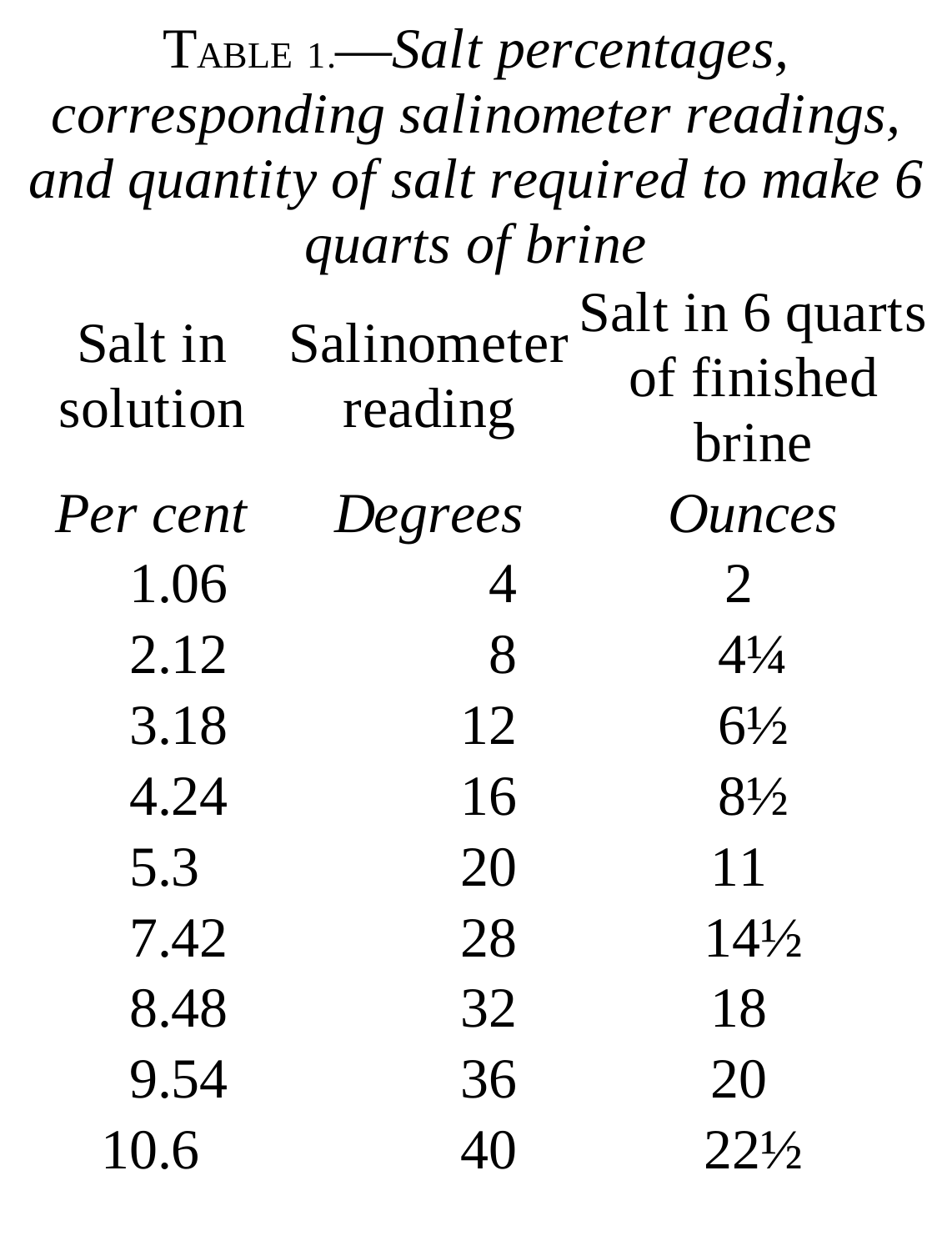| 15.9 | 60  | -35 |
|------|-----|-----|
| 21.2 | 80  | 48  |
| 26.5 | 100 | 64  |

The figures given in the first two columns of  $Table 1$  are correct. Those in the last column are correct within the possibilities of ordinary household methods. To make up a brine from this table, the required quantity of salt is dissolved in a smaller volume of water and water is added to make up as nearly as possible to the required 6 quarts.

One pound of salt dissolved in 9 pints of water makes a solution with a salinometer reading of 40°, or approximately a 10 per cent brine. In a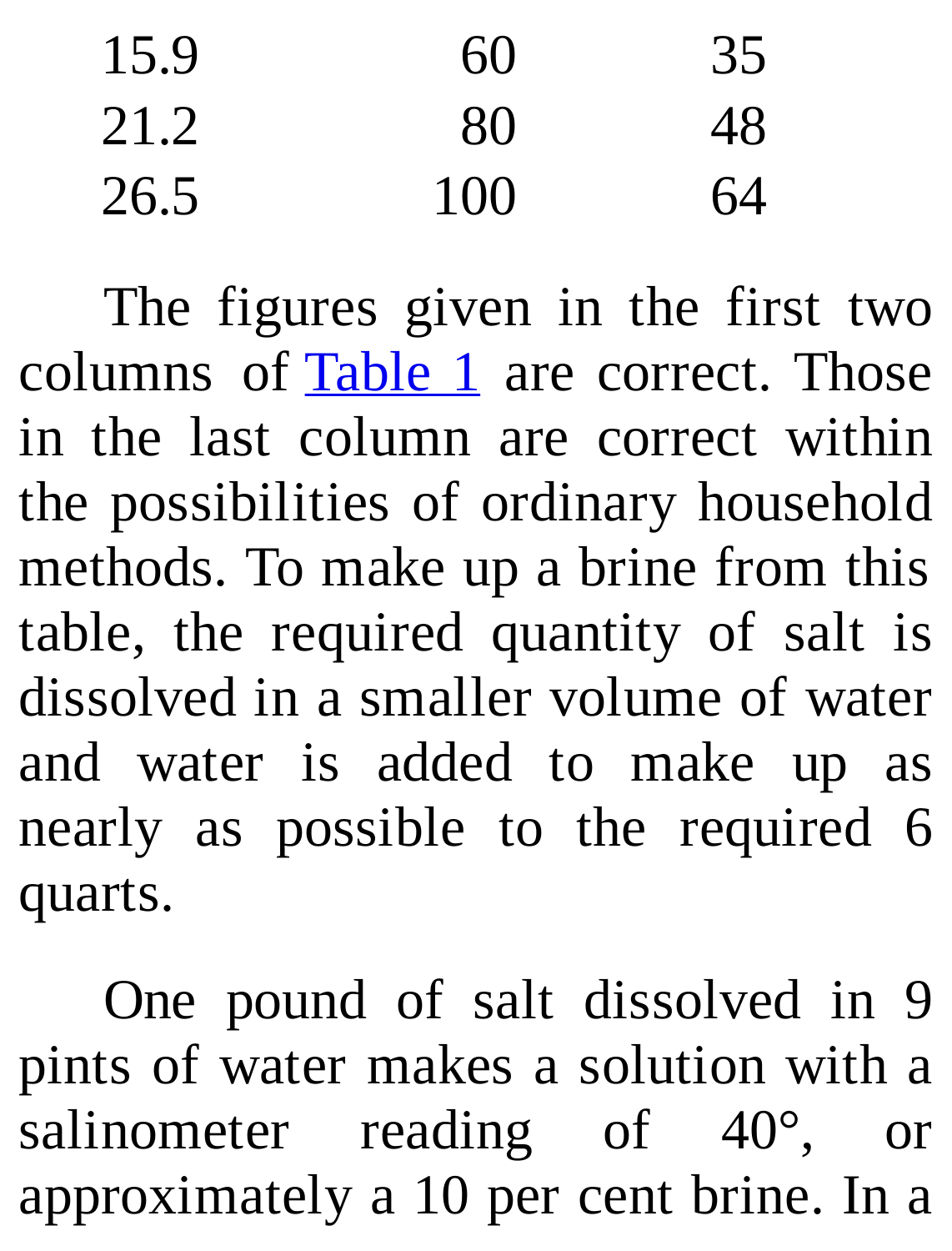brine of this strength, fermentation proceeds somewhat slowly. Pickles kept in a brine maintained at this strength will not spoil. One-half pound of salt dissolved in 9 pints of water makes approximately a 5 per cent brine, with a salinometer reading of 20°. A brine of this strength permits a rapid fermentation, but vegetables kept in such a brine will spoil within a few weeks if air is not excluded.

A brine in which a fresh egg just floats is approximately a 10 per cent solution.

Fermentation takes place fairly well in brines of 40° strength, and will, to some extent at least, up to 60°. At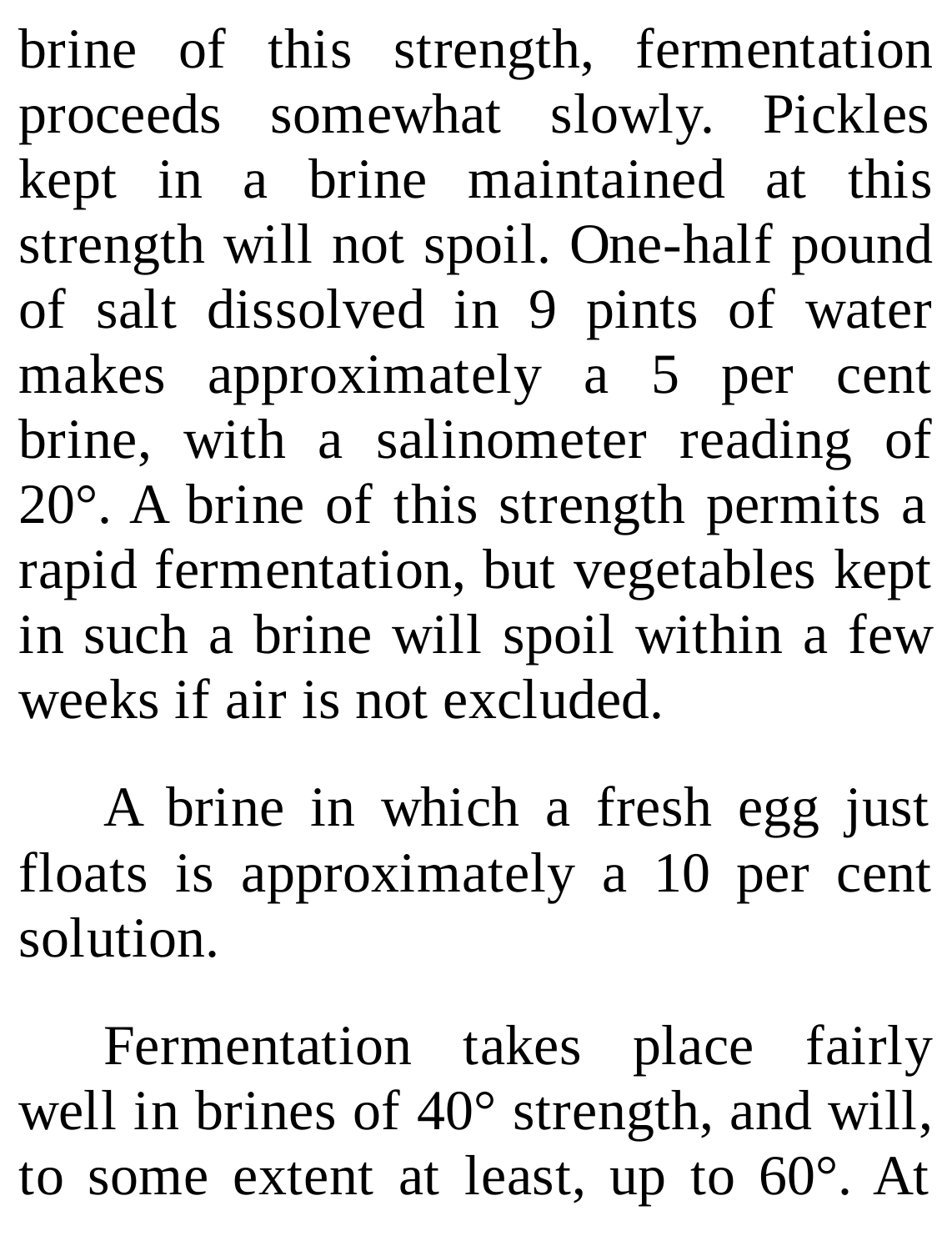80° all fermentation stops.

The volume of brine necessary to cover vegetables is about half the volume of the material to be fermented. For example, if a 5-gallon keg is to be packed, 2½ gallons of brine is required.

TABLE 2.—*Freezing point of brine at different salt concentrations* Salt Salinometer Freezing reading temperature *Per cent Degrees* °*F* 5 20 25.2 10 40 18.7 15 60 12.2 20 80 6.1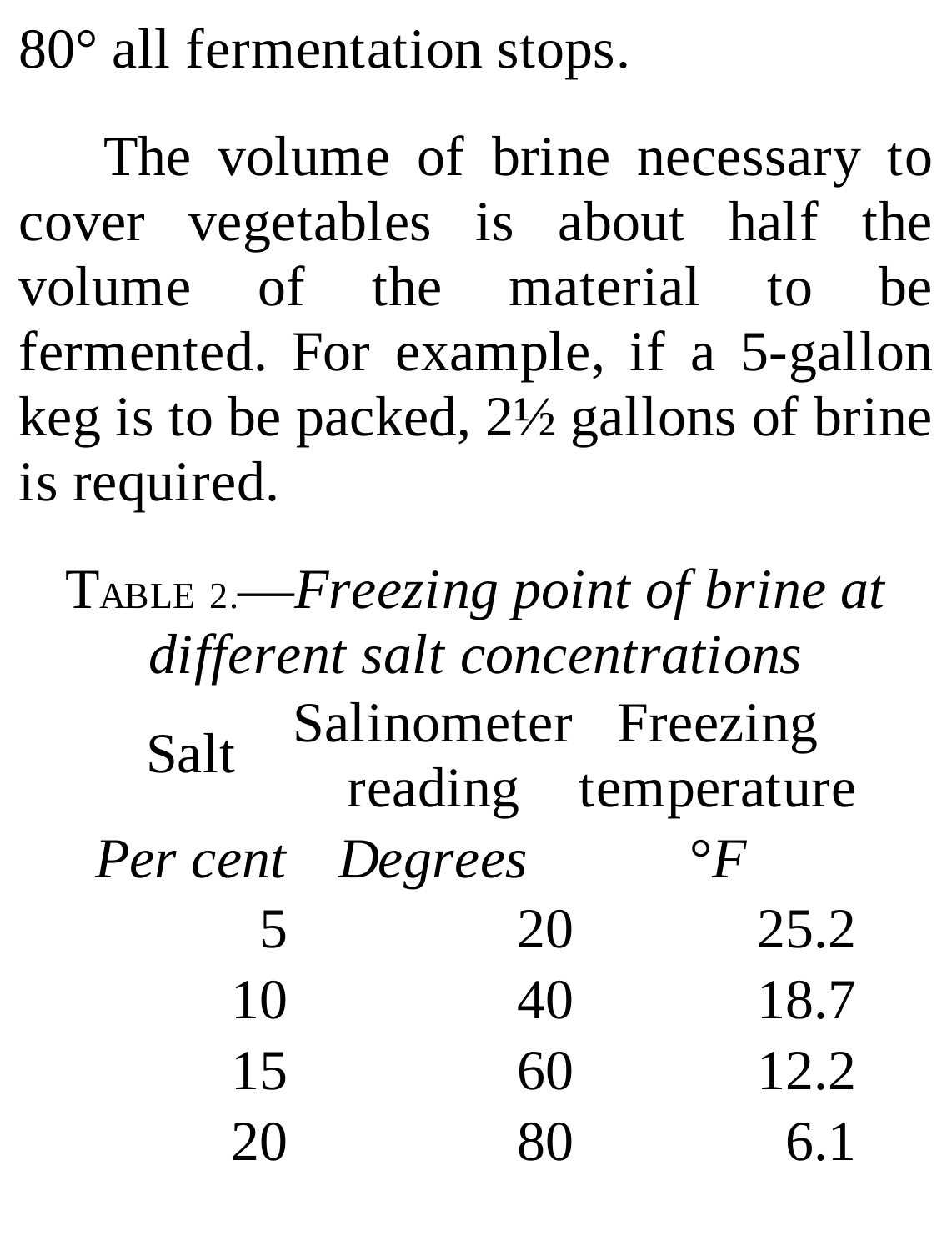25 100 0.5

TABLE 3.—*Density of sugar sirup* Density Quantity of sugar for each gallon of water<sup>[4]</sup> *Degrees Brix or Balling Lbs. Ozs.* 5 7 10 14.8 15 1 7.5 20 1 14.75 25 2 12.5 30 3 9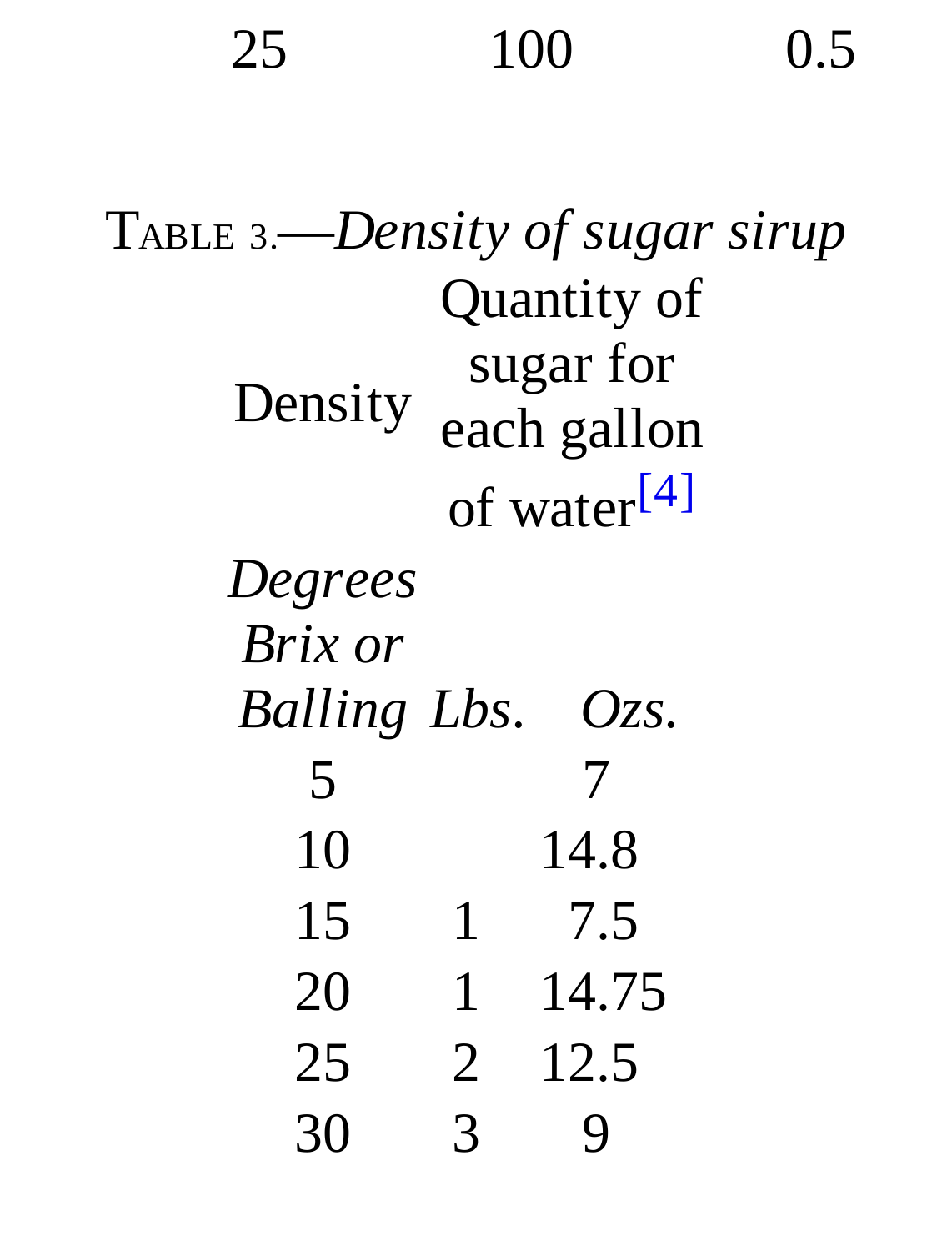| 40 | 5  | 8.75 |
|----|----|------|
| 45 | 6  | 13   |
| 50 | 8  | 5.25 |
| 55 | 10 | 4    |
| 60 | 12 | 8    |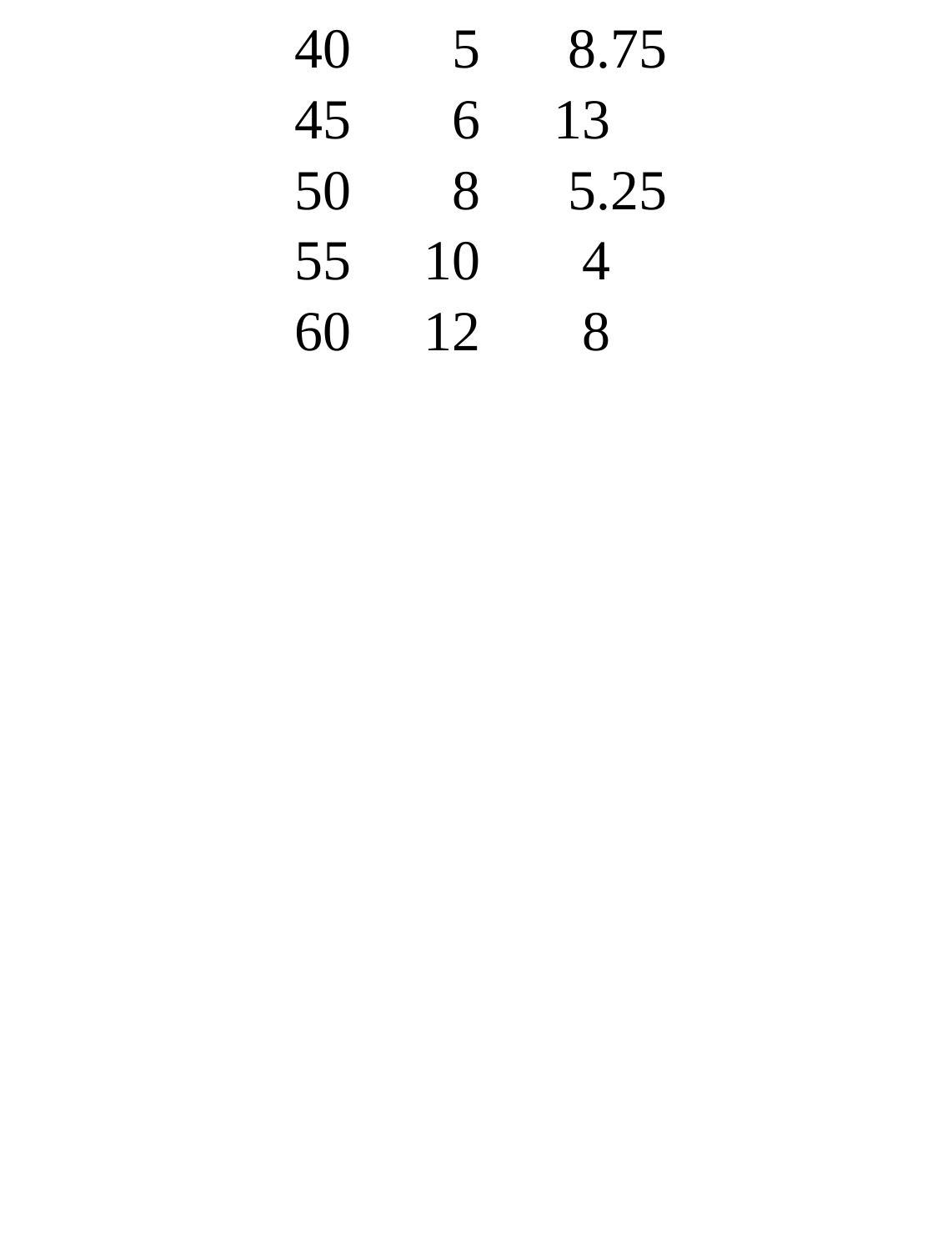[4] When vinegar is used, the equivalent sugar hydrometer reading would be about 2 degrees higher than that indicated in the table.

### TABLE 4.—*Number of cucumbers of various sizes required to make a gallon of pickles*

| <b>Size</b>                  | Variety                            | Number to<br>a gallon |
|------------------------------|------------------------------------|-----------------------|
| 1 to 2 inches<br>long        | Gherkins <sup>[5]</sup> 250 to 650 |                       |
| 2 to 3 inches<br>long        | Small pickles 130 to 250           |                       |
| 3 to 4 inches Medium<br>long | pickles                            | 40 to 130             |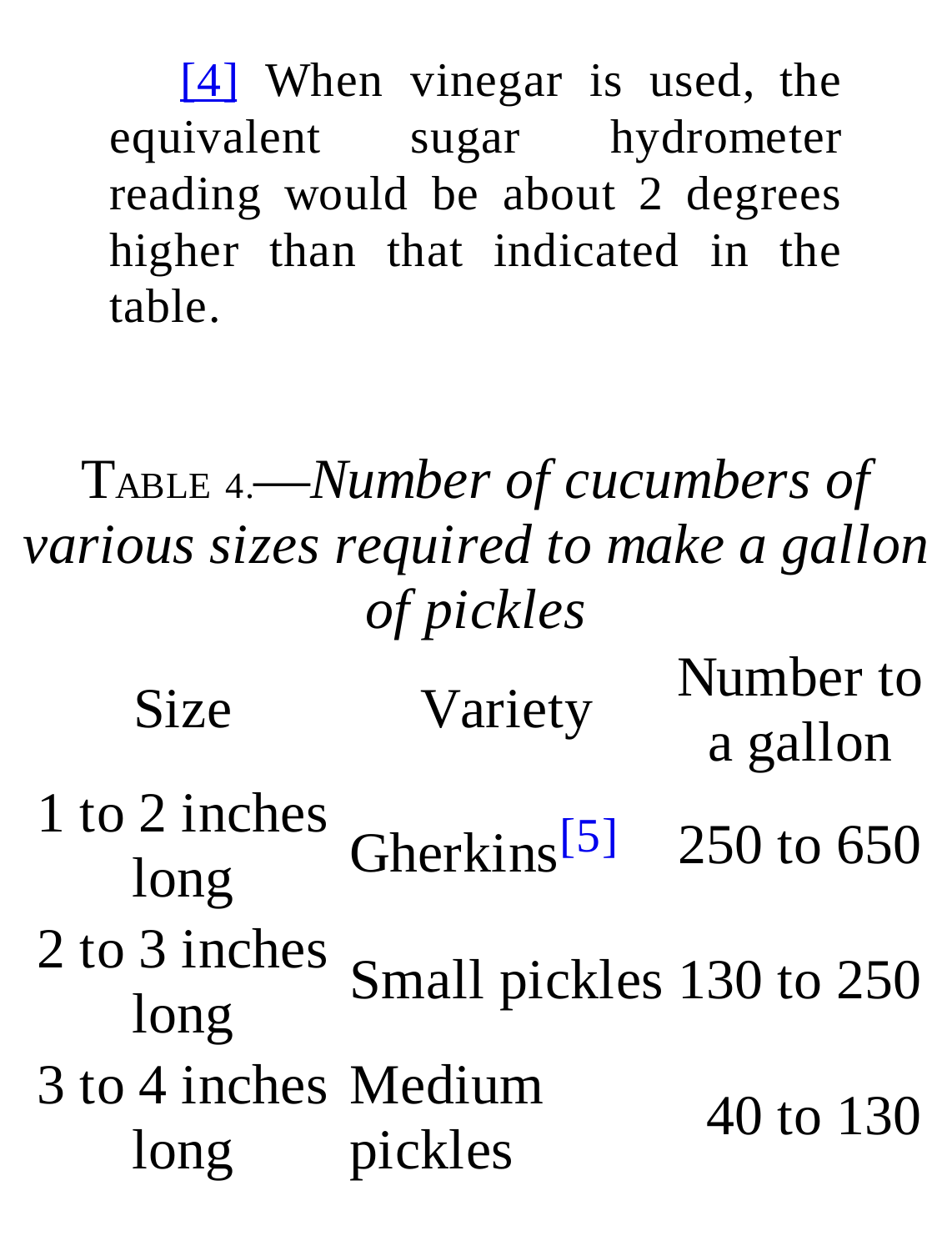#### 4 inches and Large pickles 12 to 40 longer

[5] Small pickles are usually designated as gherkins. Those of very small size are sometimes called midgets.

The maximum acidity formed by a lactic fermentation of vegetables in brine varies from 0.25 to 2 per cent. The maximum is reached at or soon after the close of the active stage of fermentation. After this the acidity usually decreases slowly. The stage of active fermentation continues for from one to three weeks, depending upon the temperature, strength of brine, etc. During this period gas is formed and froth appears on the surface, owing to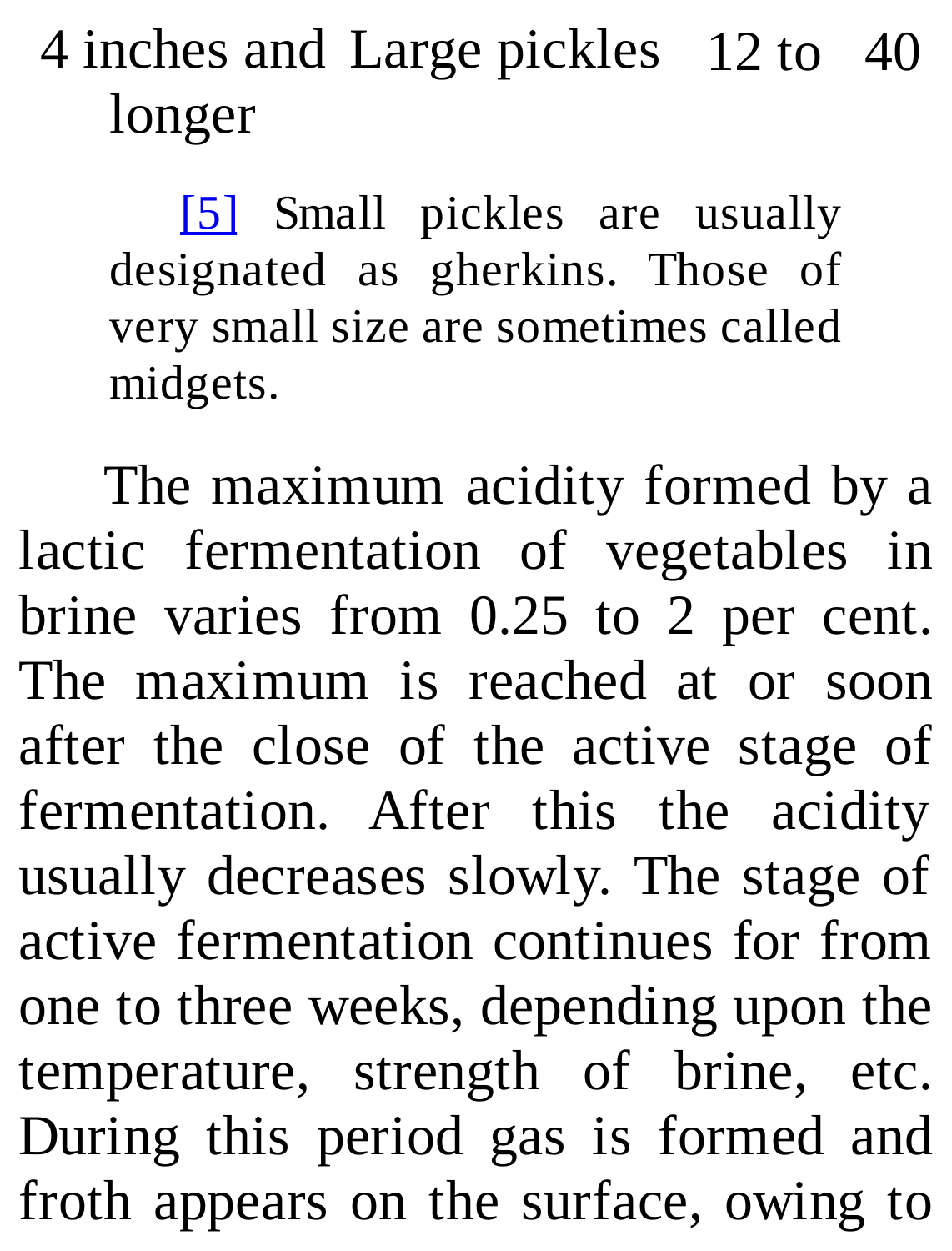the rising of gas bubbles. At the close of this period the brine becomes "still."

The quantity of acid formed depends primarily upon the sugar content of the vegetables fermented, but it may be influenced by other factors.

Dipping a piece of blue litmus paper (obtainable at drug stores) in the brine will show whether the brine is acid. If the paper turns pinkish or red, the brine is acid, but the litmus paper does not give a definite indication of the degree of acidity.

For those who want to know accurately what the degree of acidity is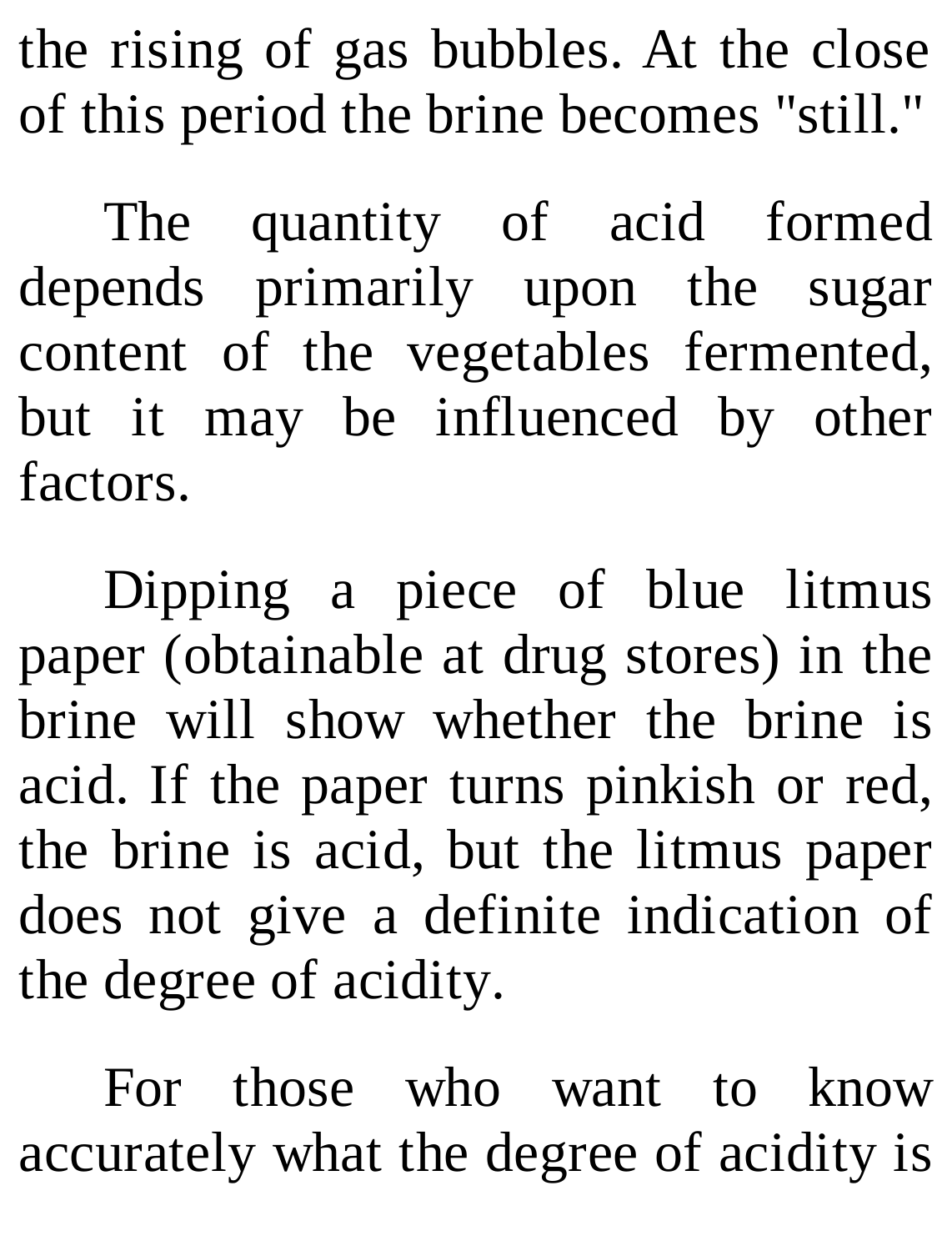the following method is outlined:

With a pipette transfer exactly 5 cubic centimeters of the brine to a small evaporating dish. To this add 45 cubic centimeters of distilled water and 1 cubic centimeter of a 0.5 per cent solution of phenolphthalein in 50 per cent alcohol. Then run in slowly a onetwentieth normal sodium hydrate solution. This is best done by using a 25 cubic centimeter burette, graduated in tenths. As the sodium hydrate is being added stir constantly, and note carefully when the entire liquid shows a faint pink tint. This indicates that the neutral point has been reached. Read off carefully the exact quantity of sodium hydrate required to neutralize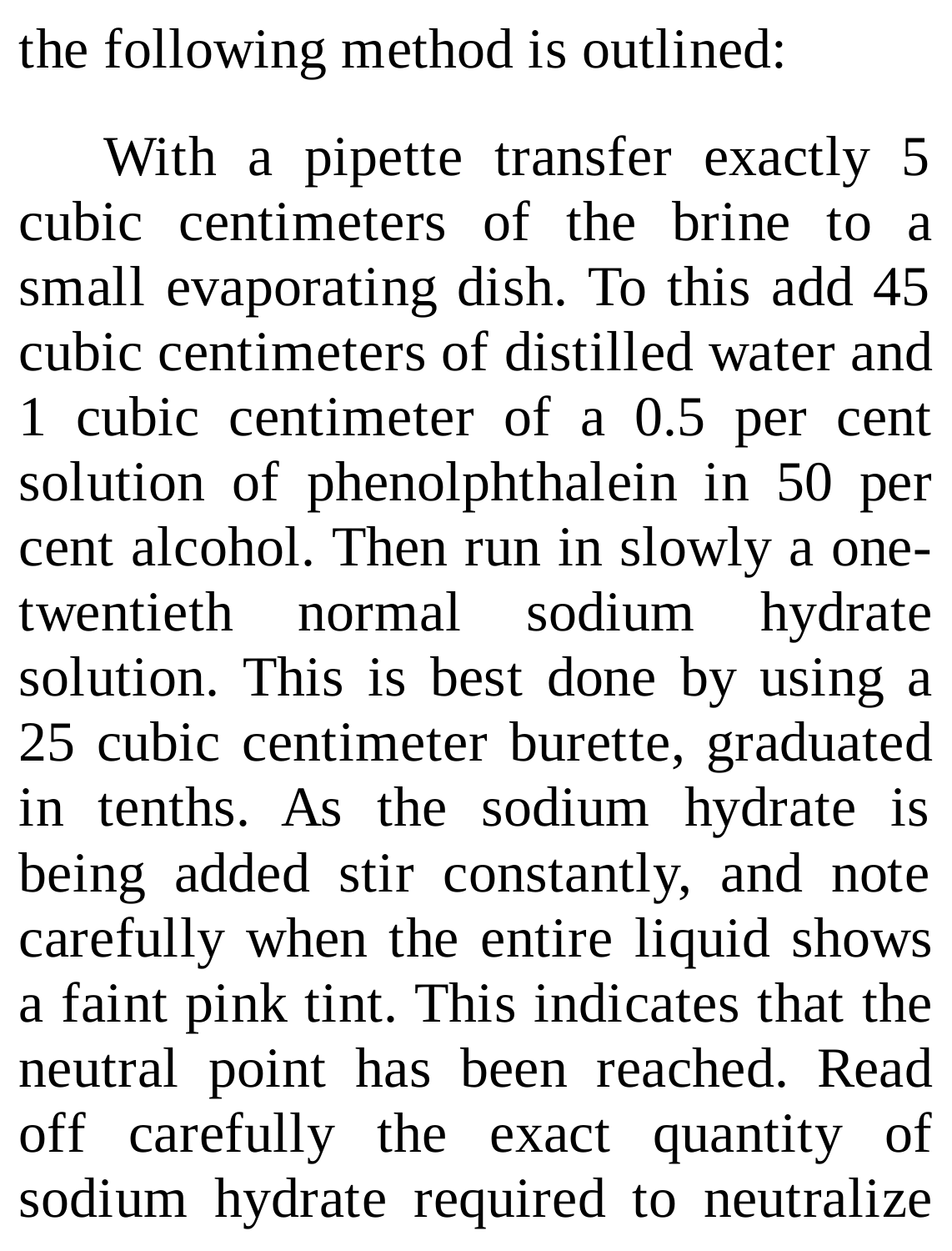the mixture in the dish. This number multiplied by 0.09 gives the number of grams of acid per 100 cubic centimeters, calculated as lactic, present in the brine.

This method can be used to determine the acid strength of vinegars. Multiply by 0.06 to ascertain the number of grams of acetic acid per 100 cubic centimeters present in the vinegar.

The apparatus and chemicals needed for this test can be obtained from any firm dealing in chemical apparatus and supplies.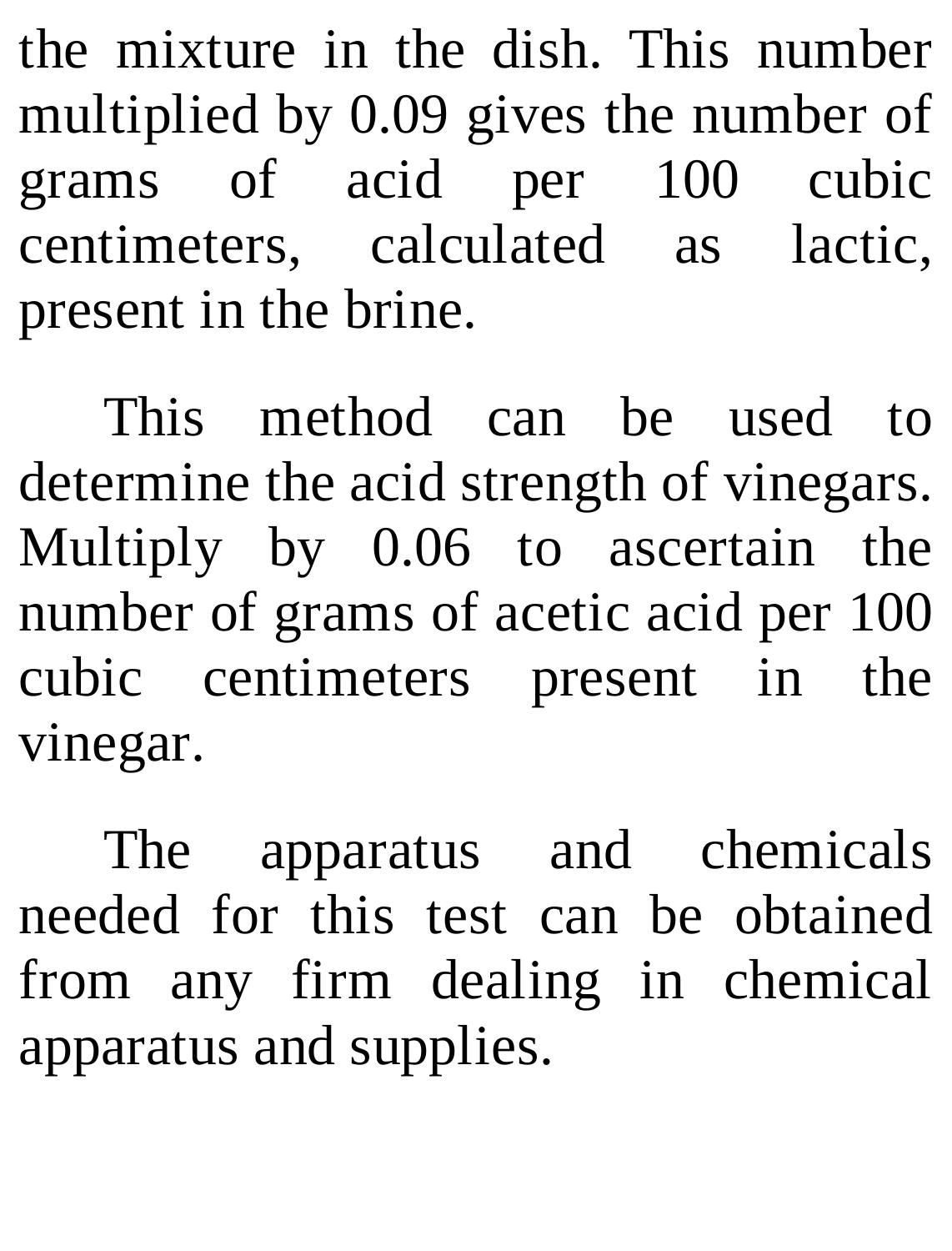## **ORGANIZATION OF TH UNITED STATES DEPARTMENT OF AGRICULTURE**

*Secretary of Agriculture Assistant Secretary Director of Scientific Director of Regulatory Work* <sup>W</sup>ALTER <sup>G</sup>. <sup>C</sup>AMPBELL. *Director of Extension Work*

HENRY C. WALLACE.

HOWARD M. GORE.

WORK E. D. BALL.

C. W. WARBURTON.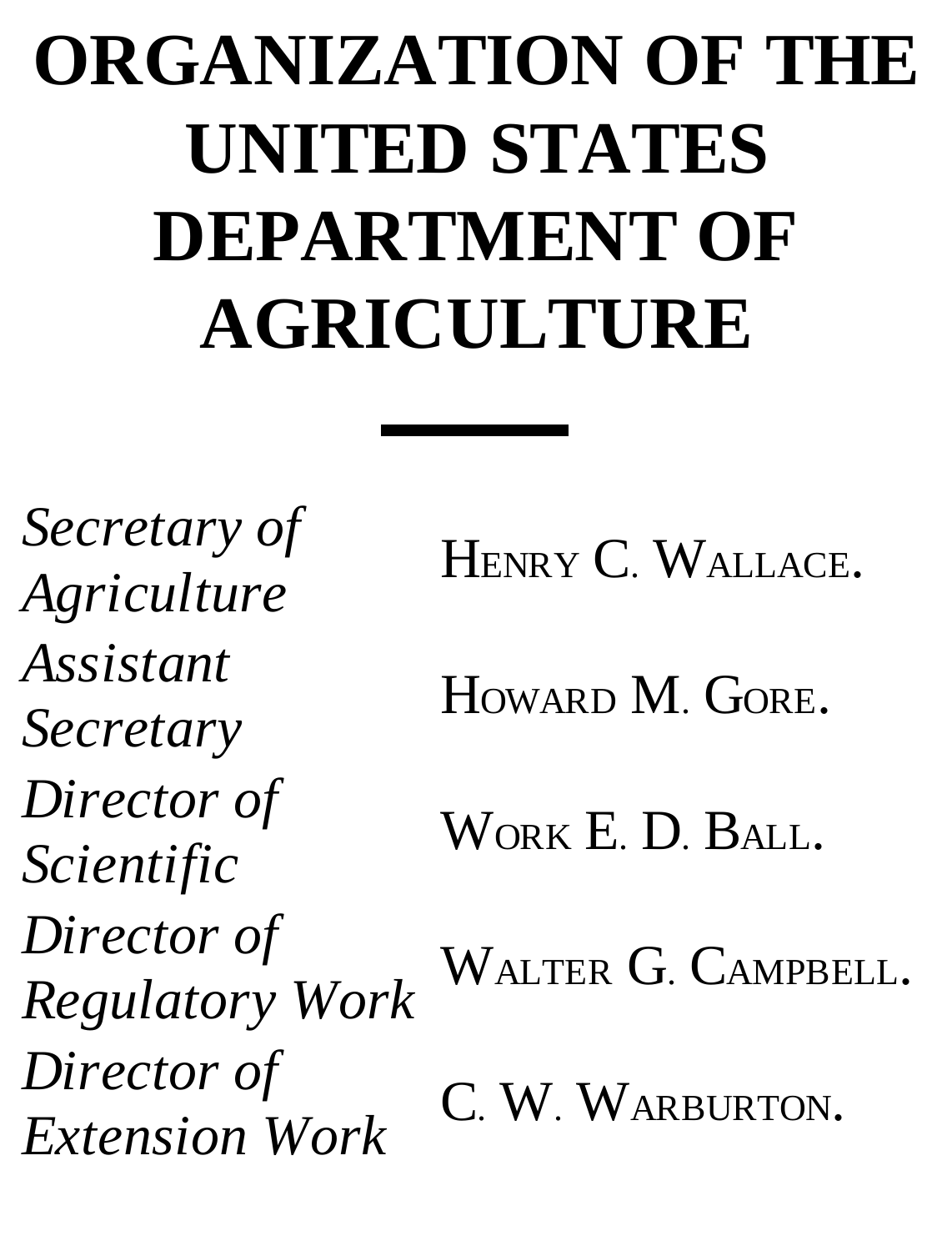*Solicitor* R. W. WILLIAMS. *Weather Bureau Bureau of Agricultural Economics Bureau of Animal* JOHN R. MOHLER, *Industry Bureau of Plant Industry Bureau of Chemistry Bureau of Soils Bureau of Entomology*

CHARLES F. MARVIN, *Chief*. HENRY C. TAYLOR, *Chief*. *Chief*. WILLIAM A. TAYLOR, *Chief*. *Forest Service* W. B. GREELEY. *Chief*. C. A. BROWNE, *Chief*. MILTON WHITNEY. *Chief*. L. O. HOWARD, *Chief*.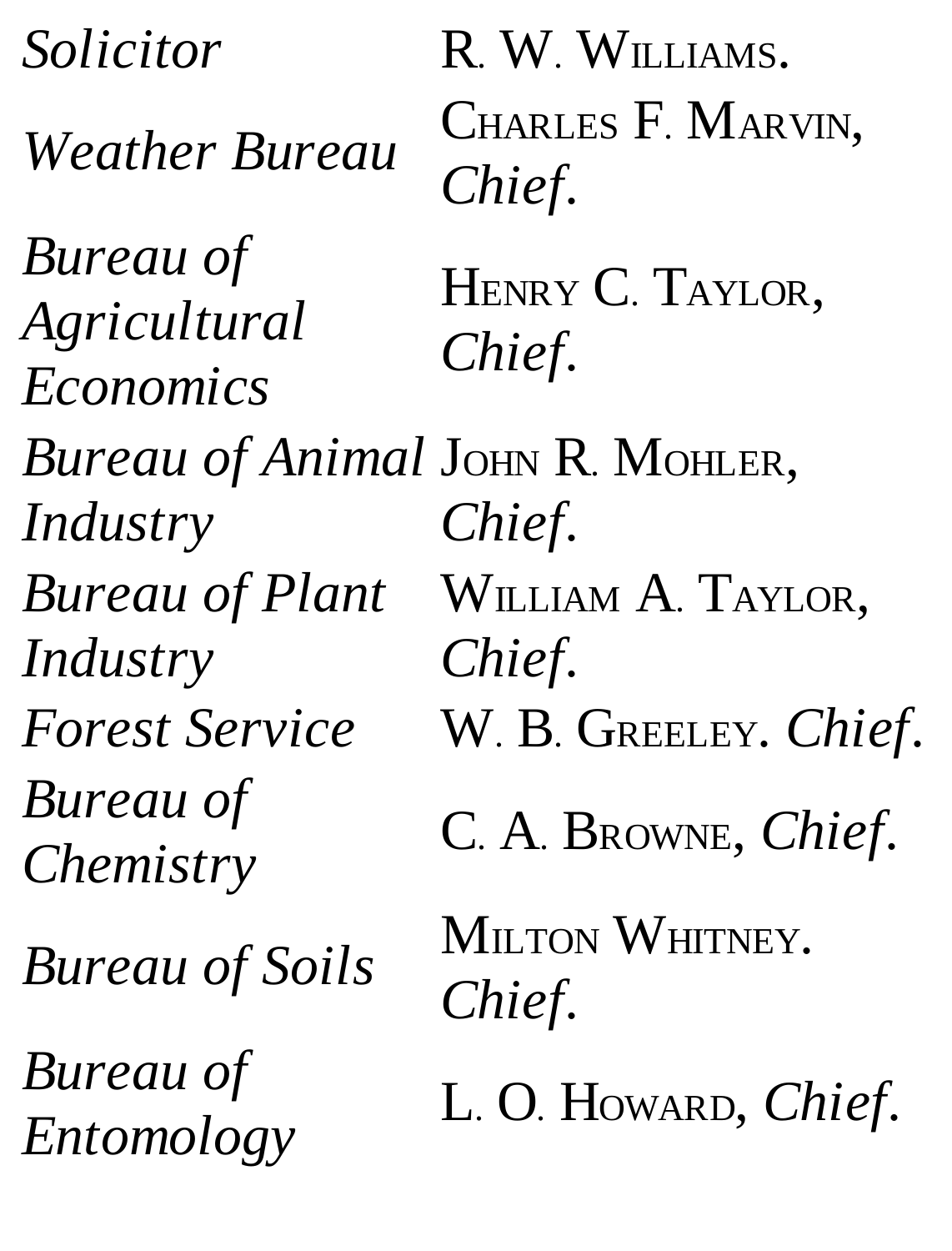*Bureau of Biological Surrey* E. W. NELSON, *Chief*.  $B$ ureau of Public Тномаѕ Н. *Roads* MACDONALD, *Chief*. *Bureau of Home* LOUISE STANLEY. *Economics Chief*. *Bureau of Dairying Office of Experiment Stations Fixed Nitrogen Research Laboratory Director*. *Publications*

*Library*

C. W. LARSON, *Chief*. E. W. ALLEN. *Chief*. F. G. COTTRELL, L. J. HAYNES, *In Charge*.

CLARIBEL R. BARNETT. *Librarian*.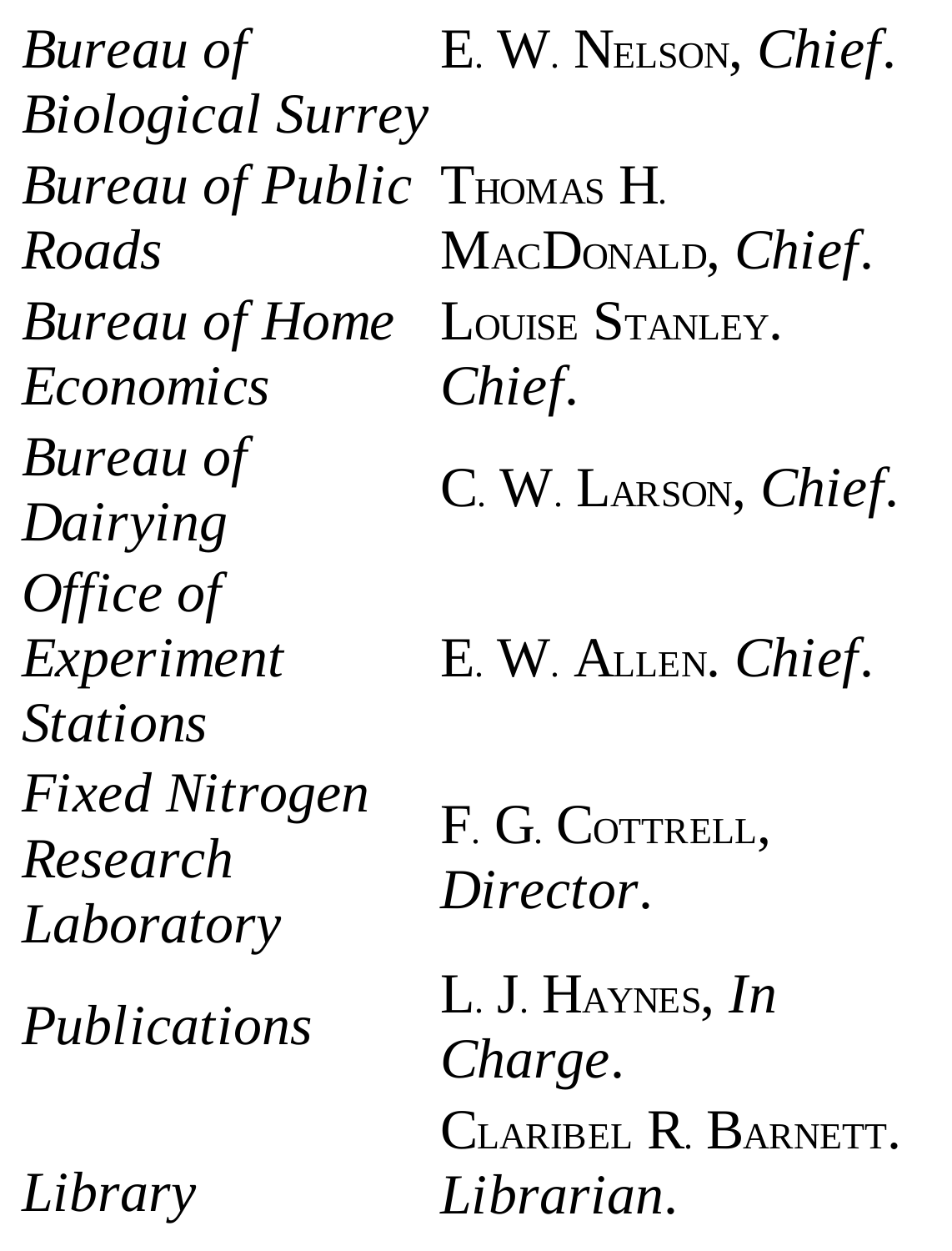*Federal Horticultural Board Insecticide and Fungicide Board Packers and Stockyards Administration* **}** *Assistant t Grain Futures Secretary. Grain Futures Secretary*. *Administration*

C. L. MARLATT, *Chairman*.

J. K. HAYWOOD. *Chairman*.



This bulletin is a contribution from *Bureau of Chemistry* C. A. BROWNE, *Chief*. *Microbiological Laboratory*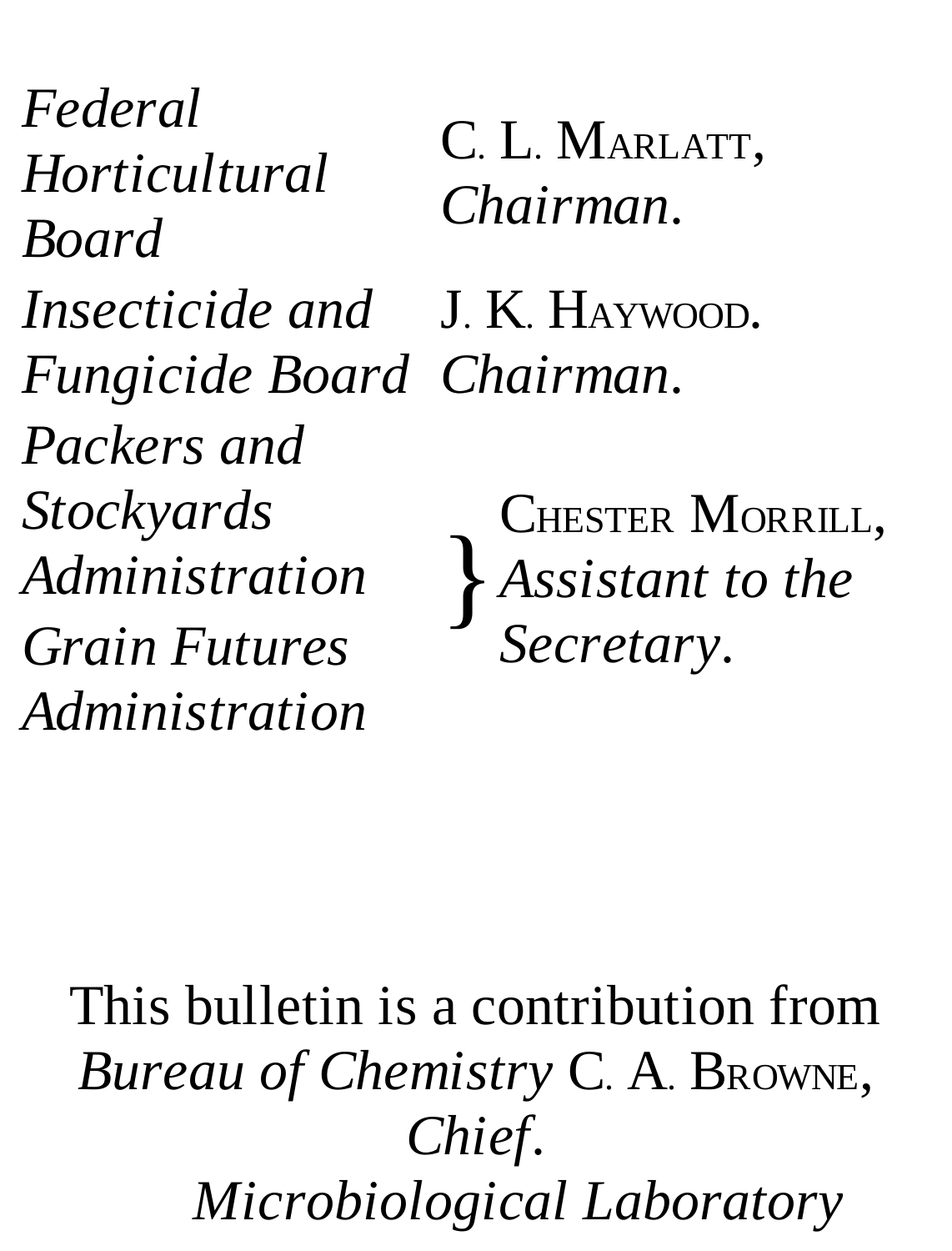CHARLES THOU, *Mycologist in Charge*.

### ADDITIONAL COPIES OF THIS PUBLICATION MAY BE PROCURED FROM THE SUPERINTENDENT OF **DOCUMENTS** GOVERNMENT PRINTING OFFICE WASHINGTON, D. C. AT

### 5 CENTS PER COPY ▽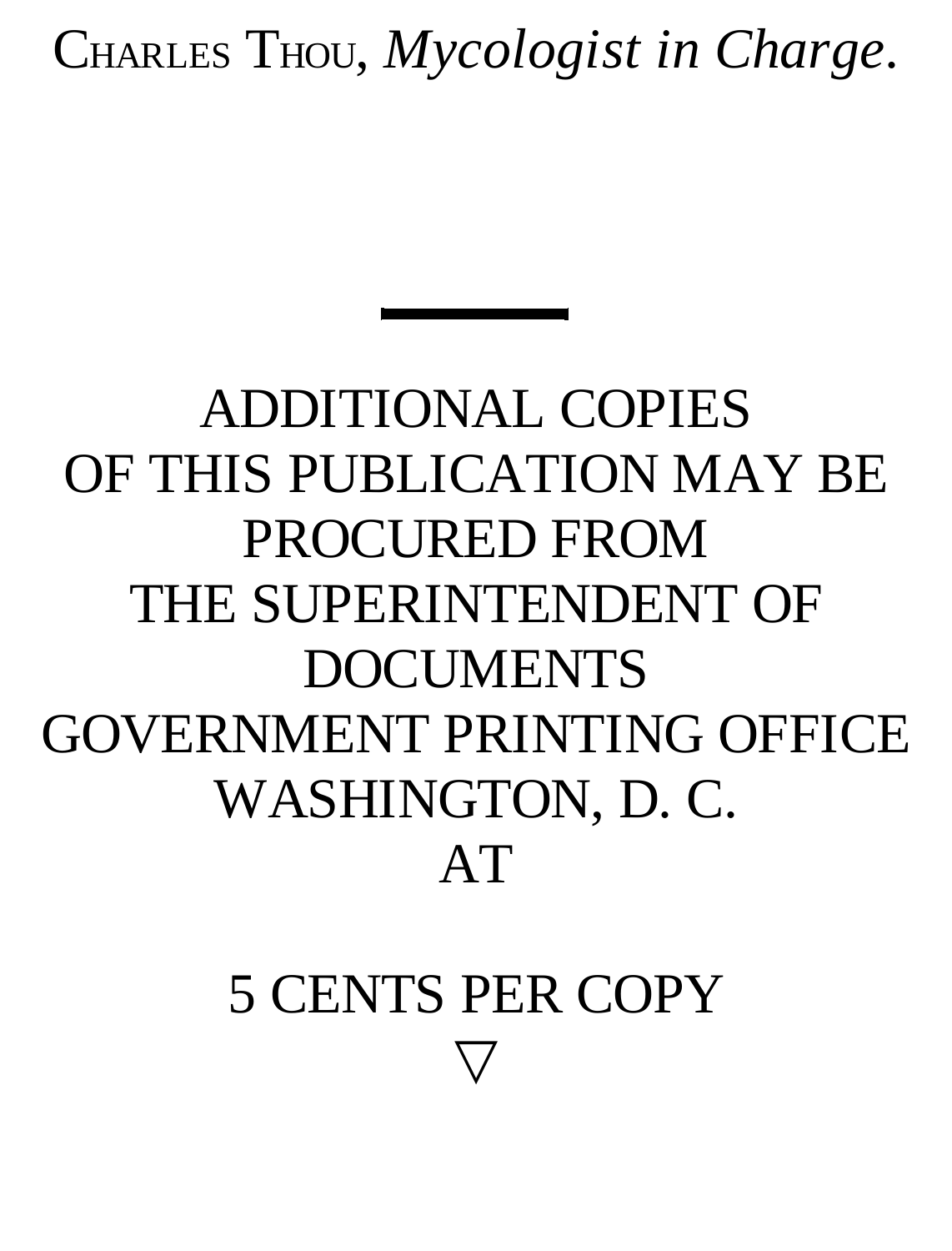# **Transcriber Notes**

Figure 1 was moved so that it would not split a paragraph.

End of the Project Gutenberg EBook of USDA Farmers' Bulletin No. 1438: Making Fermented Pickles, by Edwin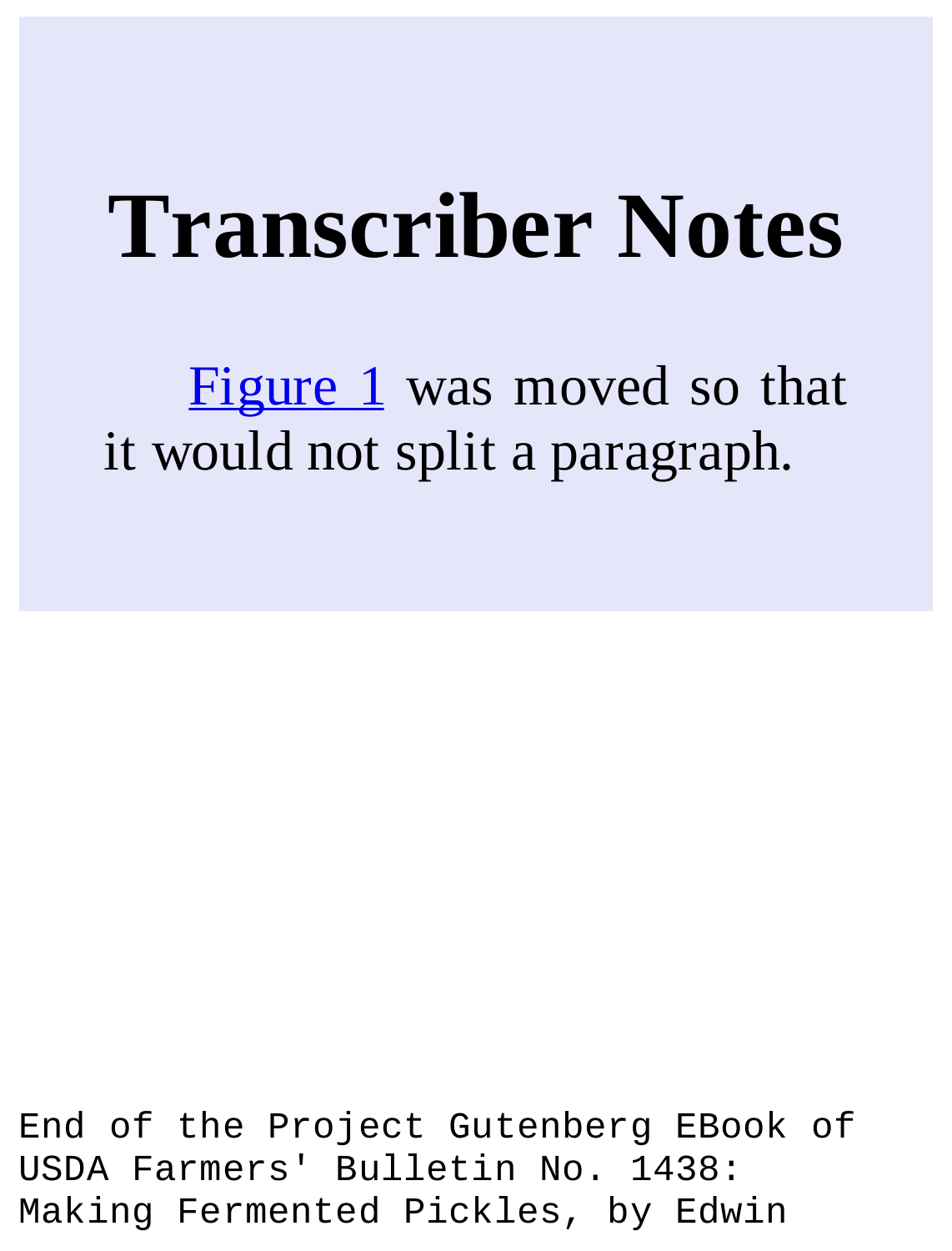LeFevre

\*\*\* END OF THIS PROJECT GUTENBERG EBOOK USDA FARMERS' BULLETIN \*\*\*

\*\*\*\*\* This file should be named 48722 h.htm or 48722-h.zip \*\*\*\*\* This and all associated files of various formats will be found in:

http://www.gutenberg.org/4/8/7/2/48722/

Produced by Tom Cosmas produced from materials made available at The Internet Archive.

Updated editions will replace the previous one--the old editions will be renamed.

Creating the works from public domain print editions means that no one owns a United States copyright in these works, so the Foundation (and you!) can copy and distribute it in the United States without permission and without paying copyright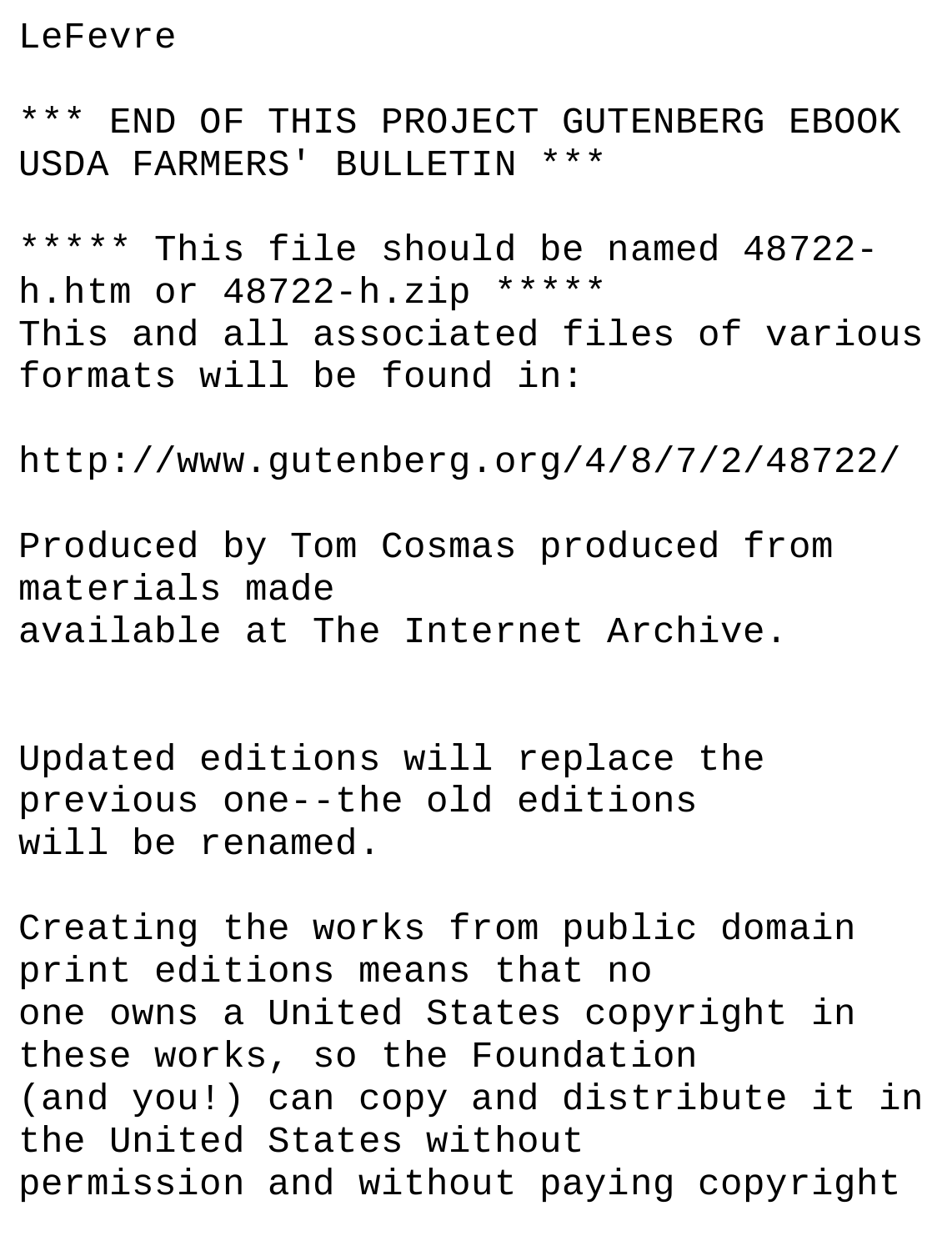royalties. Special rules, set forth in the General Terms of Use part of this license, apply to copying and distributing Project Gutenberg-tm electronic works to protect the PROJECT GUTENBERG-tm concept and trademark. Project Gutenberg is a registered trademark, and may not be used if you charge for the eBooks, unless you receive specific permission. If you do not charge anything for copies of this eBook, complying with the rules is very easy. You may use this eBook for nearly any purpose such as creation of derivative works, reports, performances and research. They may be modified and printed and given away--you may do practically ANYTHING with public domain eBooks. Redistribution is subject to the trademark license, especially commercial redistribution.

\*\*\* START: FULL LICENSE \*\*\*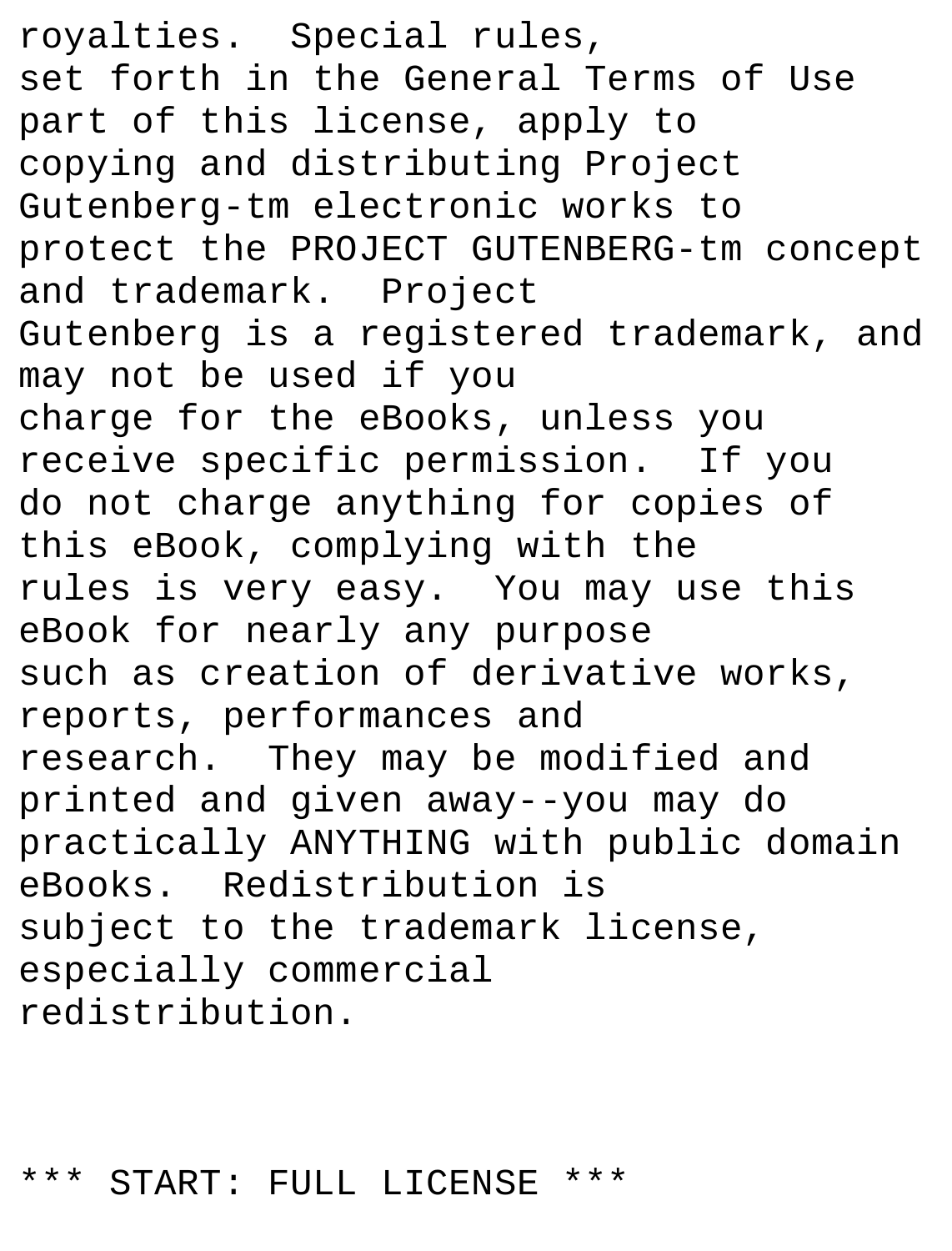THE FULL PROJECT GUTENBERG LICENSE PLEASE READ THIS BEFORE YOU DISTRIBUTE OR USE THIS WORK

To protect the Project Gutenberg-tm mission of promoting the free distribution of electronic works, by using or distributing this work (or any other work associated in any way with the phrase "Project Gutenberg"), you agree to comply with all the terms of the Full Project Gutenberg-tm License available with this file or online at

www.gutenberg.org/license.

Section 1. General Terms of Use and Redistributing Project Gutenberg-tm electronic works

1.A. By reading or using any part of this Project Gutenberg-tm electronic work, you indicate that you have read, understand, agree to and accept all the terms of this license and intellectual property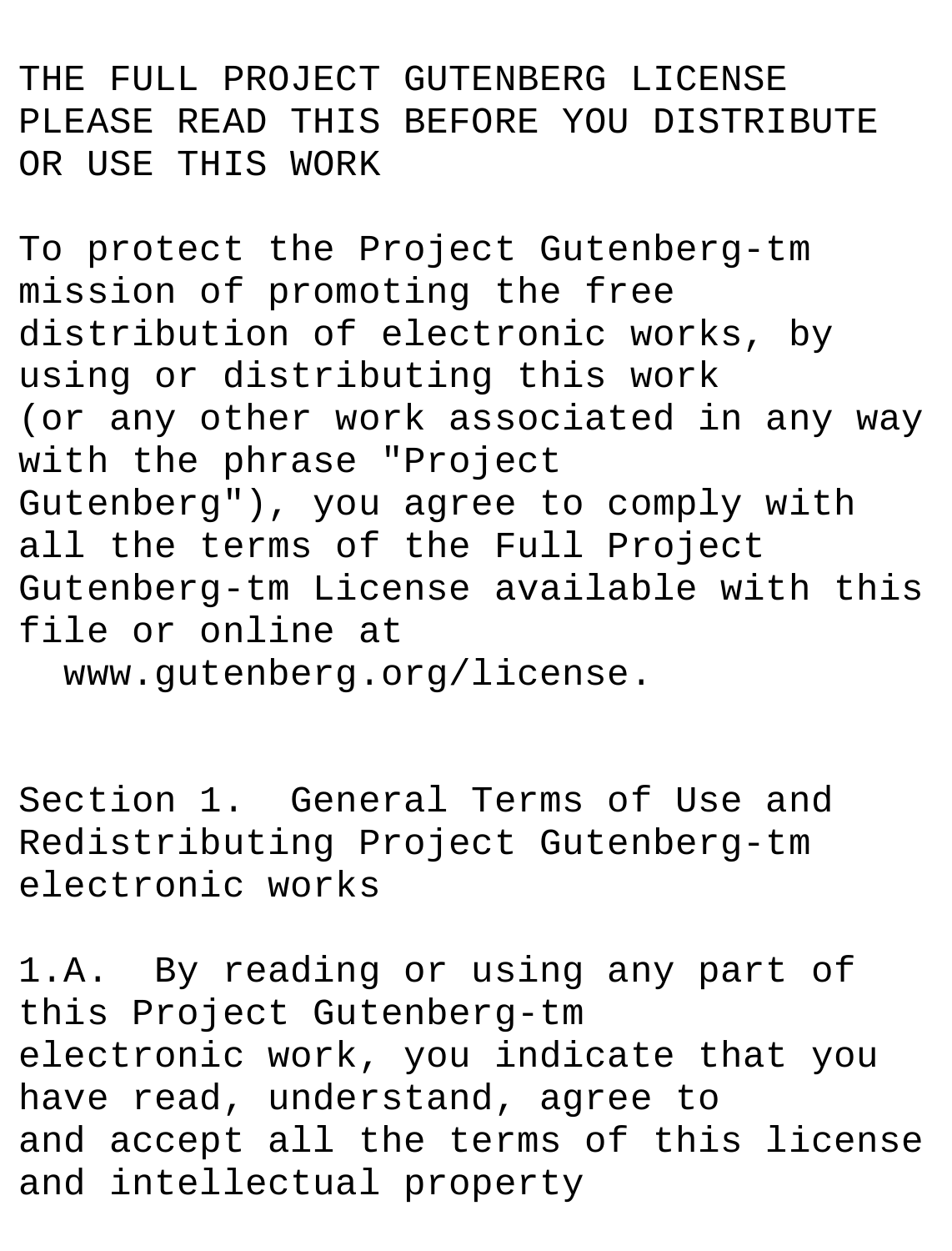(trademark/copyright) agreement. If you do not agree to abide by all the terms of this agreement, you must cease using and return or destroy all copies of Project Gutenberg-tm electronic works in your possession. If you paid a fee for obtaining a copy of or access to a Project Gutenberg-tm electronic work and you do not agree to be bound by the terms of this agreement, you may obtain a refund from the person or entity to whom you paid the fee as set forth in paragraph 1.E.8.

1.B. "Project Gutenberg" is a registered trademark. It may only be used on or associated in any way with an electronic work by people who agree to be bound by the terms of this agreement. There are a few things that you can do with most Project Gutenberg-tm electronic works even without complying with the full terms of this agreement. See paragraph 1.C below. There are a lot of things you can do with Project Gutenberg-tm electronic works if you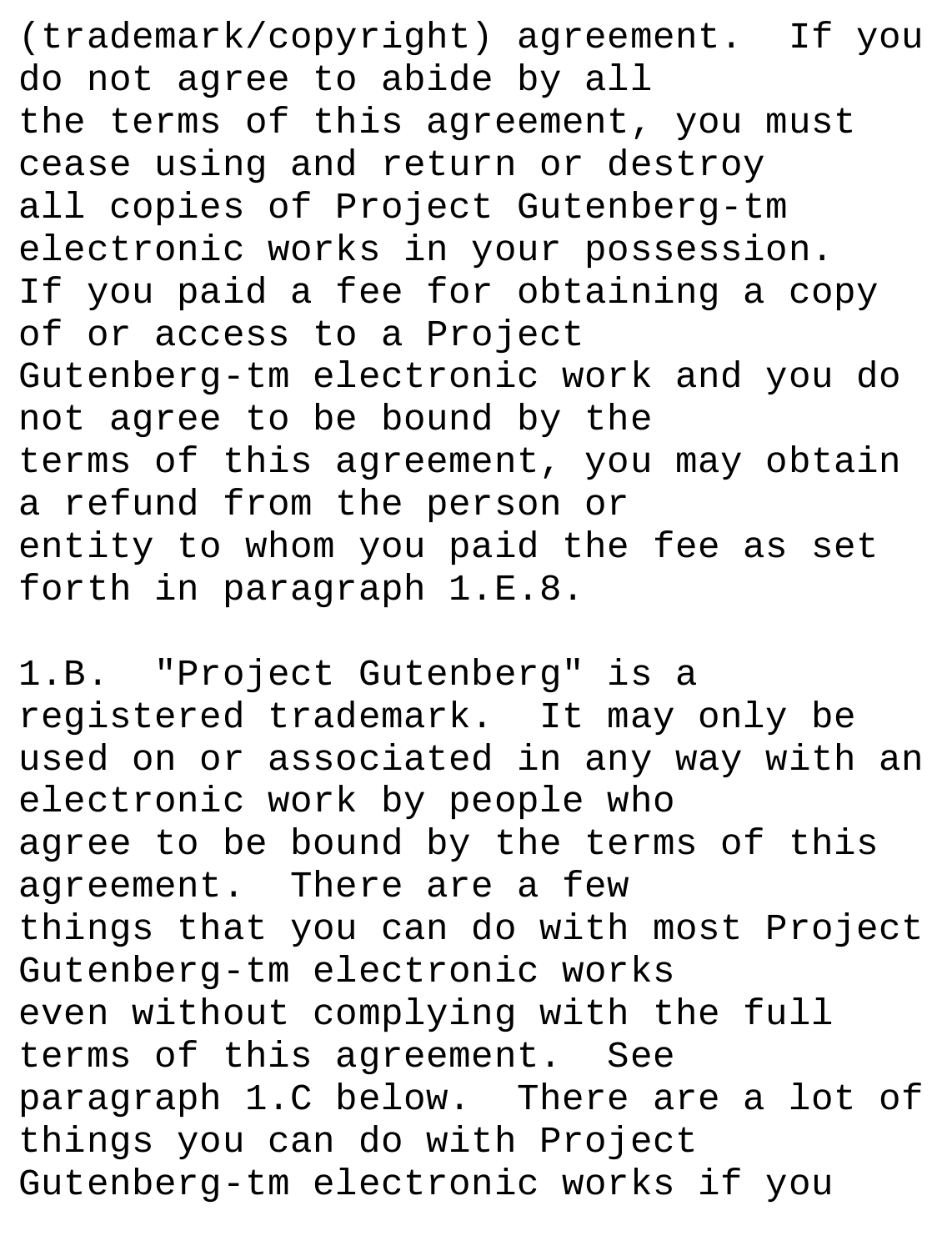follow the terms of this agreement and help preserve free future access to Project Gutenberg-tm electronic works. See paragraph 1.E below.

1.C. The Project Gutenberg Literary Archive Foundation ("the Foundation" or PGLAF), owns a compilation copyright in the collection of Project Gutenberg-tm electronic works. Nearly all the individual works in the collection are in the public domain in the United States. If an individual work is in the public domain in the United States and you are located in the United States, we do not claim a right to prevent you from copying, distributing, performing, displaying or creating derivative works based on the work as long as all references to Project Gutenberg are removed. Of course, we hope that you will support the Project Gutenberg-tm mission of promoting free access to electronic works by freely sharing Project Gutenberg-tm works in compliance with the terms of this agreement for keeping the Project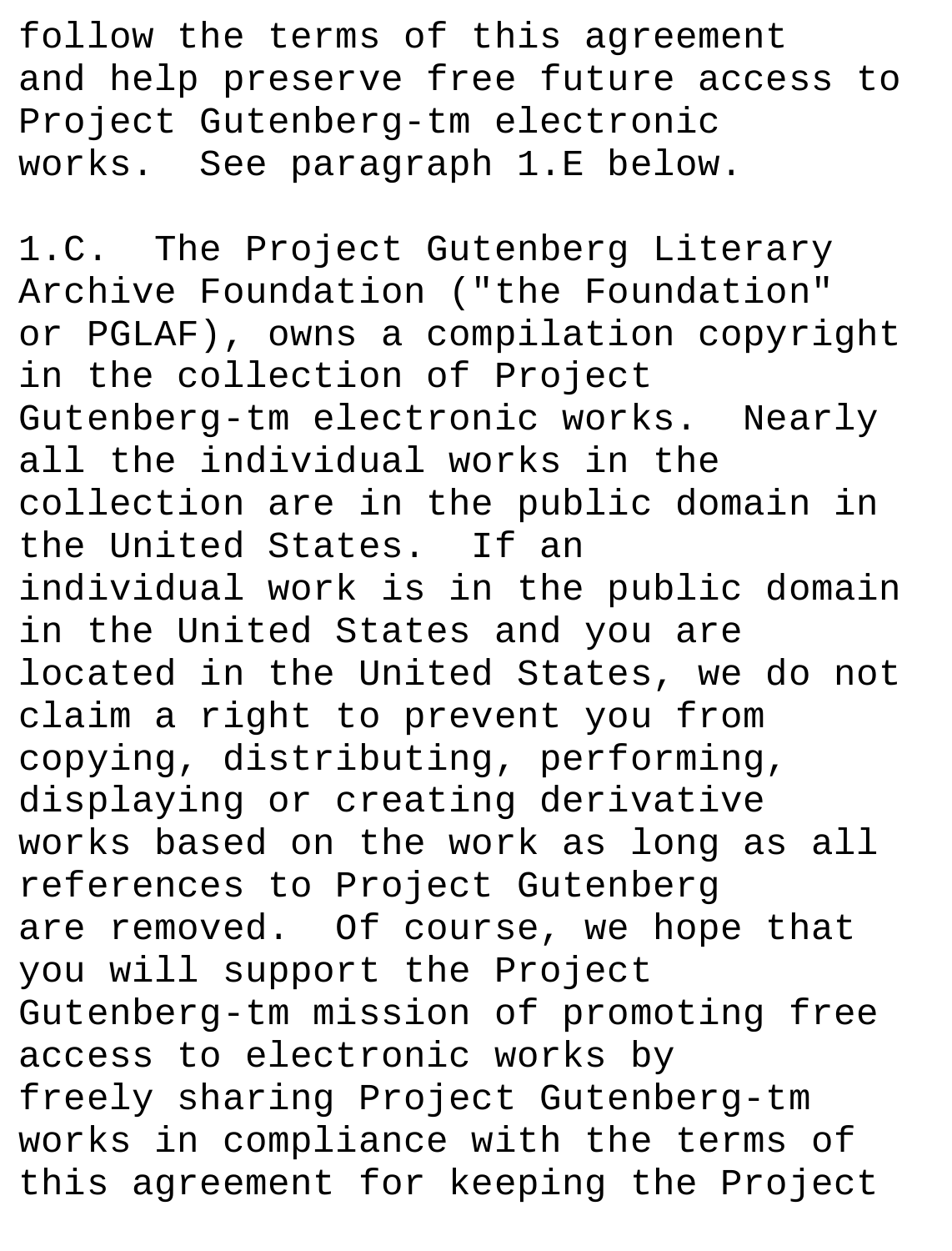Gutenberg-tm name associated with the work. You can easily comply with the terms of this agreement by keeping this work in the same format with its attached full Project Gutenberg-tm License when you share it without charge with others.

1.D. The copyright laws of the place where you are located also govern what you can do with this work. Copyright laws in most countries are in a constant state of change. If you are outside the United States, check the laws of your country in addition to the terms of this agreement before downloading, copying, displaying, performing, distributing or creating derivative works based on this work or any other Project Gutenberg-tm work. The Foundation makes no representations concerning the copyright status of any work in any country outside the United States.

1.E. Unless you have removed all references to Project Gutenberg: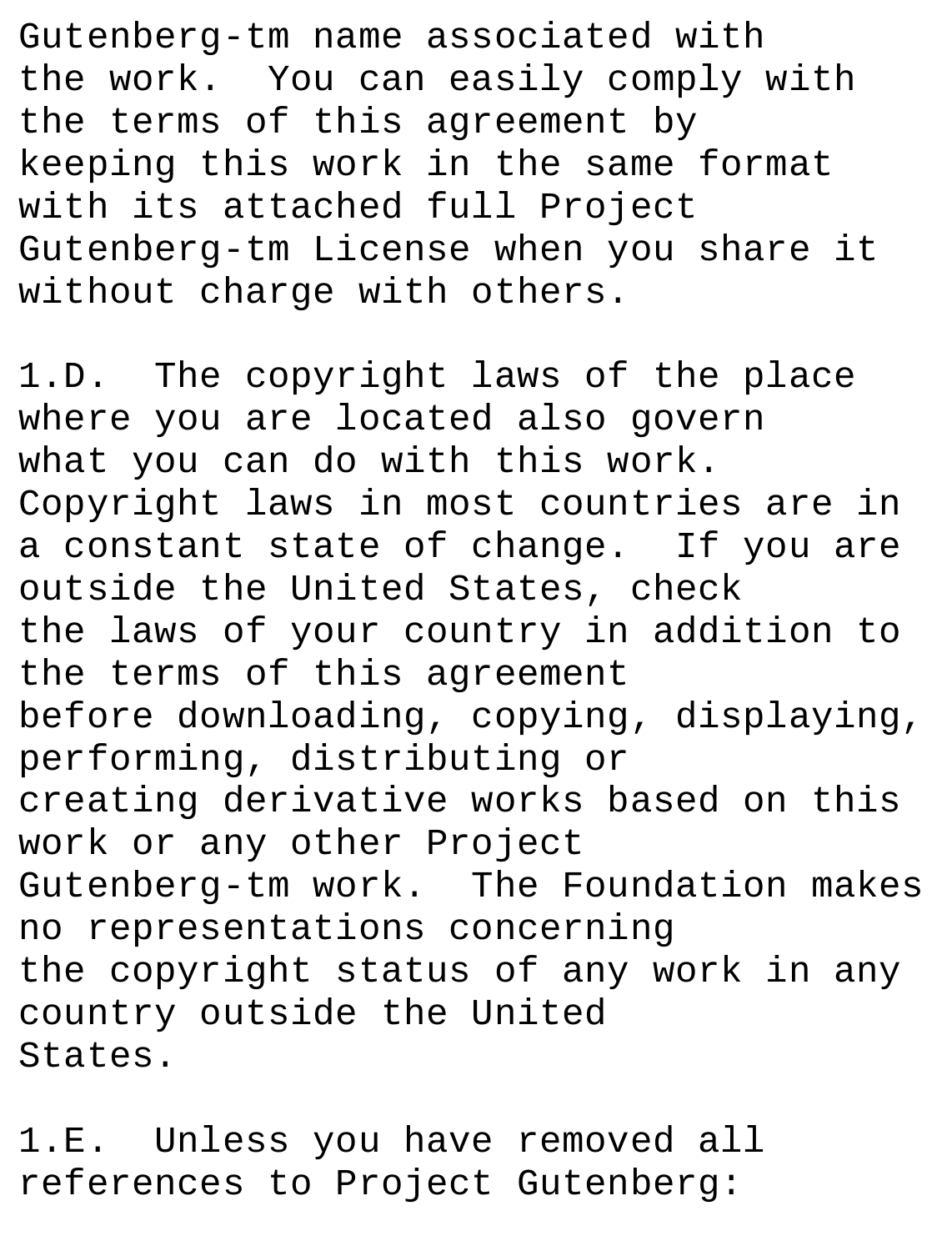1.E.1. The following sentence, with active links to, or other immediate access to, the full Project Gutenberg-tm License must appear prominently whenever any copy of a Project Gutenberg-tm work (any work on which the phrase "Project Gutenberg" appears, or with which the phrase "Project Gutenberg" is associated) is accessed, displayed, performed, viewed, copied or distributed:

This eBook is for the use of anyone anywhere at no cost and with almost no restrictions whatsoever. You may copy it, give it away or re-use it under the terms of the Project Gutenberg License included with this eBook or online at www.gutenberg.org

1.E.2. If an individual Project Gutenberg-tm electronic work is derived from the public domain (does not contain a notice indicating that it is posted with permission of the copyright holder), the work can be copied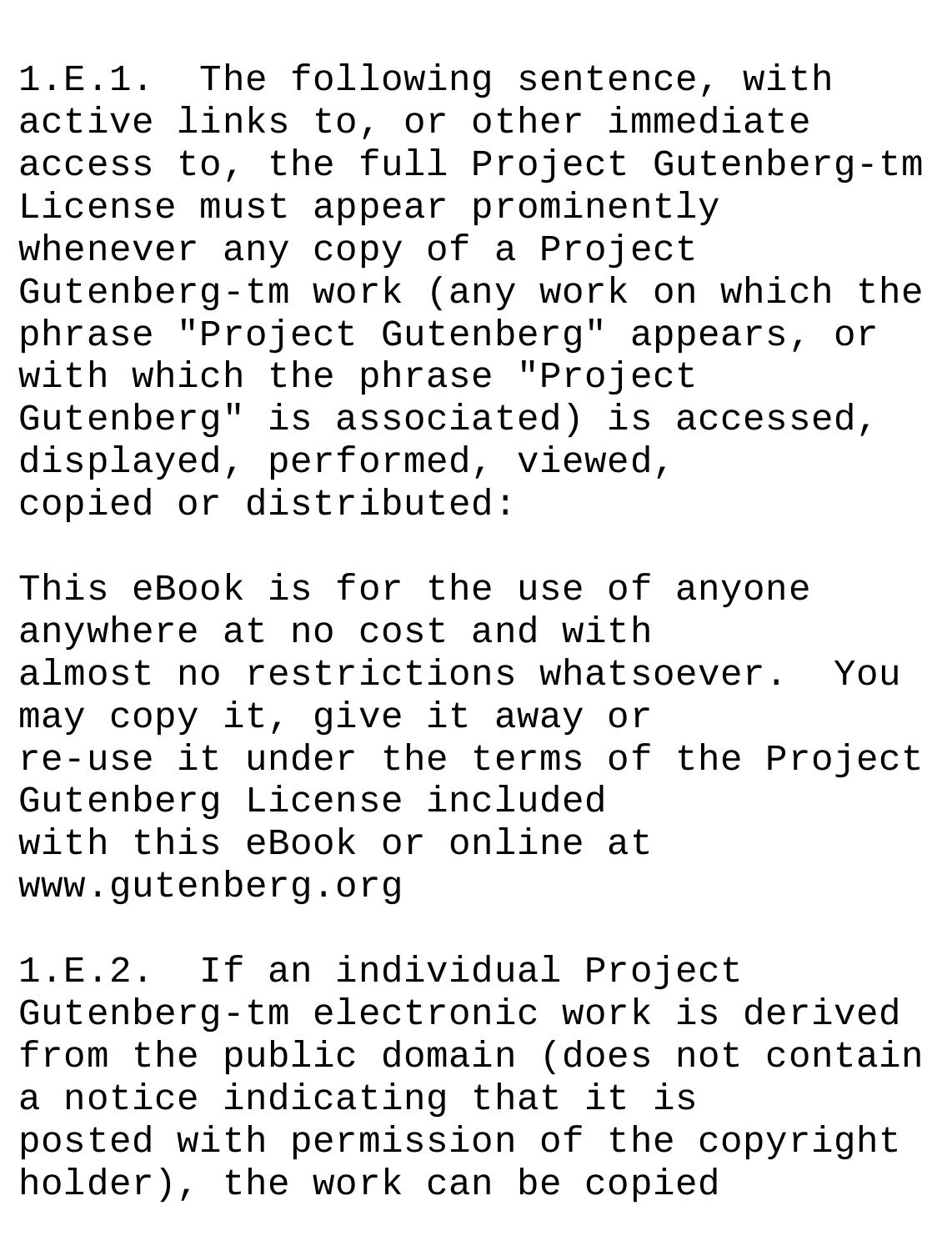and distributed to anyone in the United States without paying any fees or charges. If you are redistributing or providing access to a work with the phrase "Project Gutenberg" associated with or appearing on the work, you must comply either with the requirements of paragraphs 1.E.1 through 1.E.7 or obtain permission for the use of the work and the Project Gutenberg-tm trademark as set forth in paragraphs 1.E.8 or 1.E.9.

1.E.3. If an individual Project Gutenberg-tm electronic work is posted with the permission of the copyright holder, your use and distribution must comply with both paragraphs 1.E.1 through 1.E.7 and any additional terms imposed by the copyright holder. Additional terms will be linked to the Project Gutenberg-tm License for all works posted with the permission of the copyright holder found at the beginning of this work.

1.E.4. Do not unlink or detach or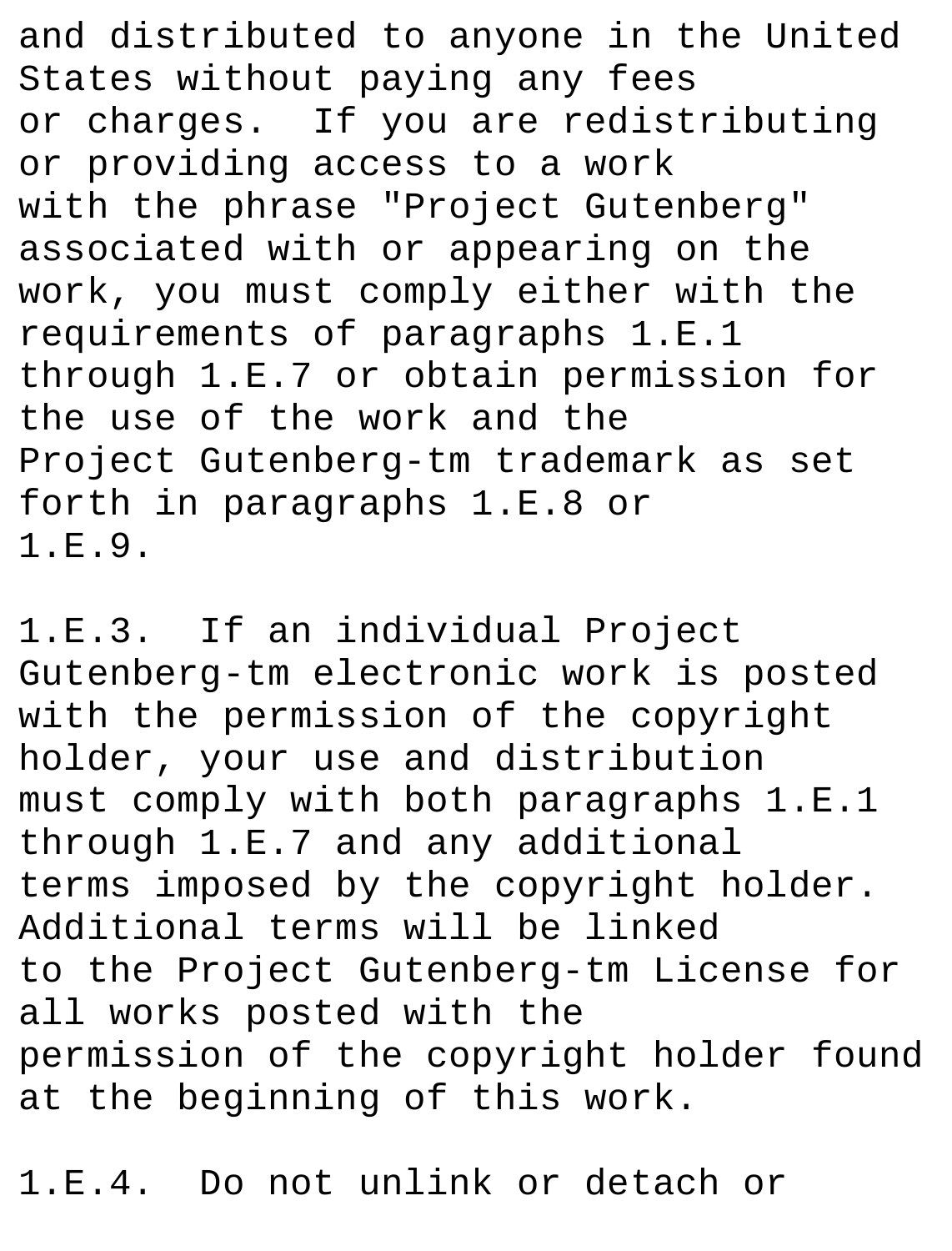remove the full Project Gutenberg-tm License terms from this work, or any files containing a part of this work or any other work associated with Project Gutenberg-tm.

1.E.5. Do not copy, display, perform, distribute or redistribute this electronic work, or any part of this electronic work, without prominently displaying the sentence set forth in paragraph 1.E.1 with active links or immediate access to the full terms of the Project Gutenberg-tm License.

1.E.6. You may convert to and distribute this work in any binary, compressed, marked up, nonproprietary or proprietary form, including any word processing or hypertext form. However, if you provide access to or distribute copies of a Project Gutenberg-tm work in a format other than "Plain Vanilla ASCII" or other format used in the official version posted on the official Project Gutenberg-tm web site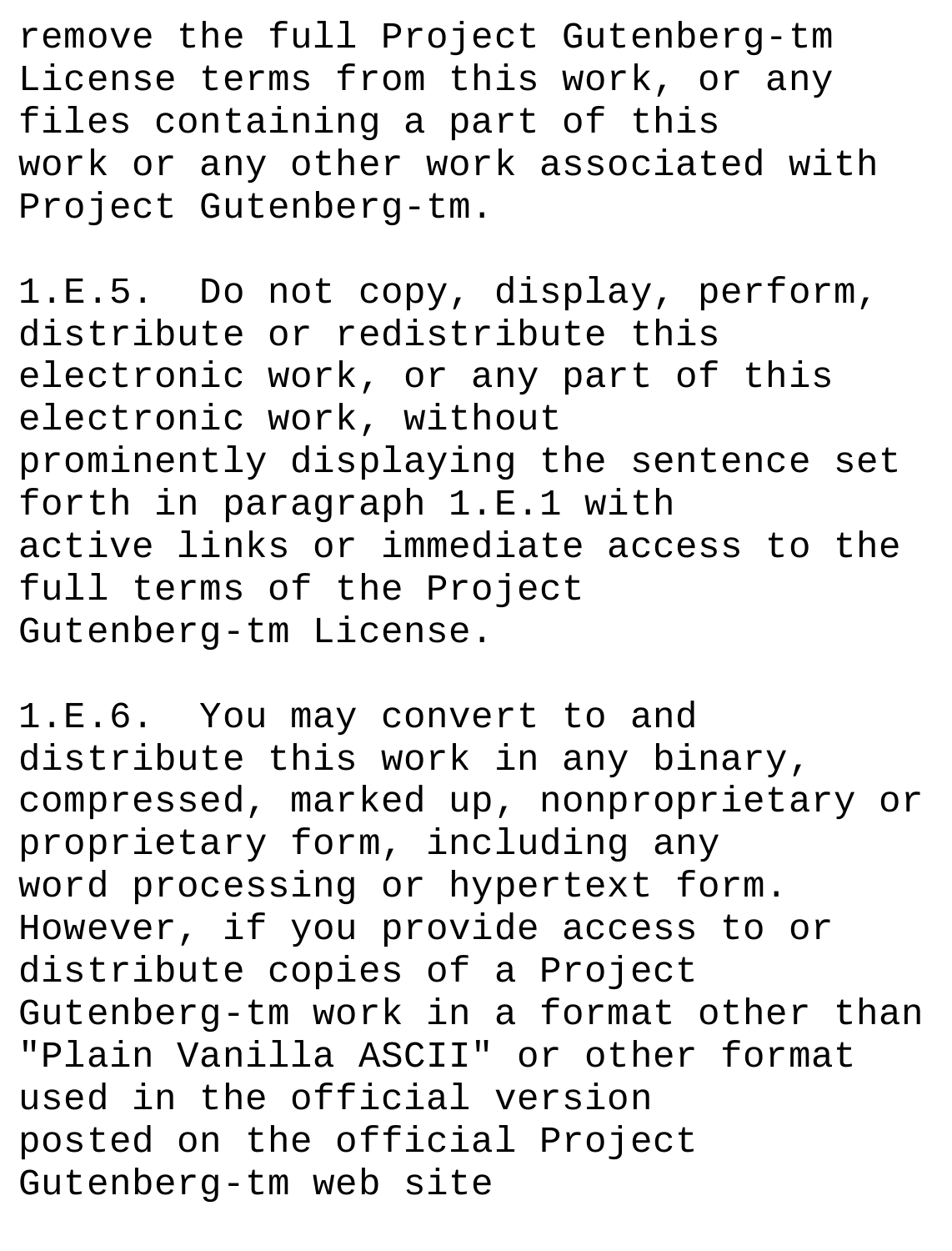(www.gutenberg.org), you must, at no additional cost, fee or expense to the user, provide a copy, a means of exporting a copy, or a means of obtaining a copy upon request, of the work in its original "Plain Vanilla ASCII" or other form. Any alternate format must include the full Project Gutenberg-tm License as specified in paragraph 1.E.1.

1.E.7. Do not charge a fee for access to, viewing, displaying, performing, copying or distributing any Project Gutenberg-tm works unless you comply with paragraph 1.E.8 or 1.E.9.

1.E.8. You may charge a reasonable fee for copies of or providing access to or distributing Project Gutenberg-tm electronic works provided that

- You pay a royalty fee of 20% of the gross profits you derive from the use of Project Gutenberg-tm works calculated using the method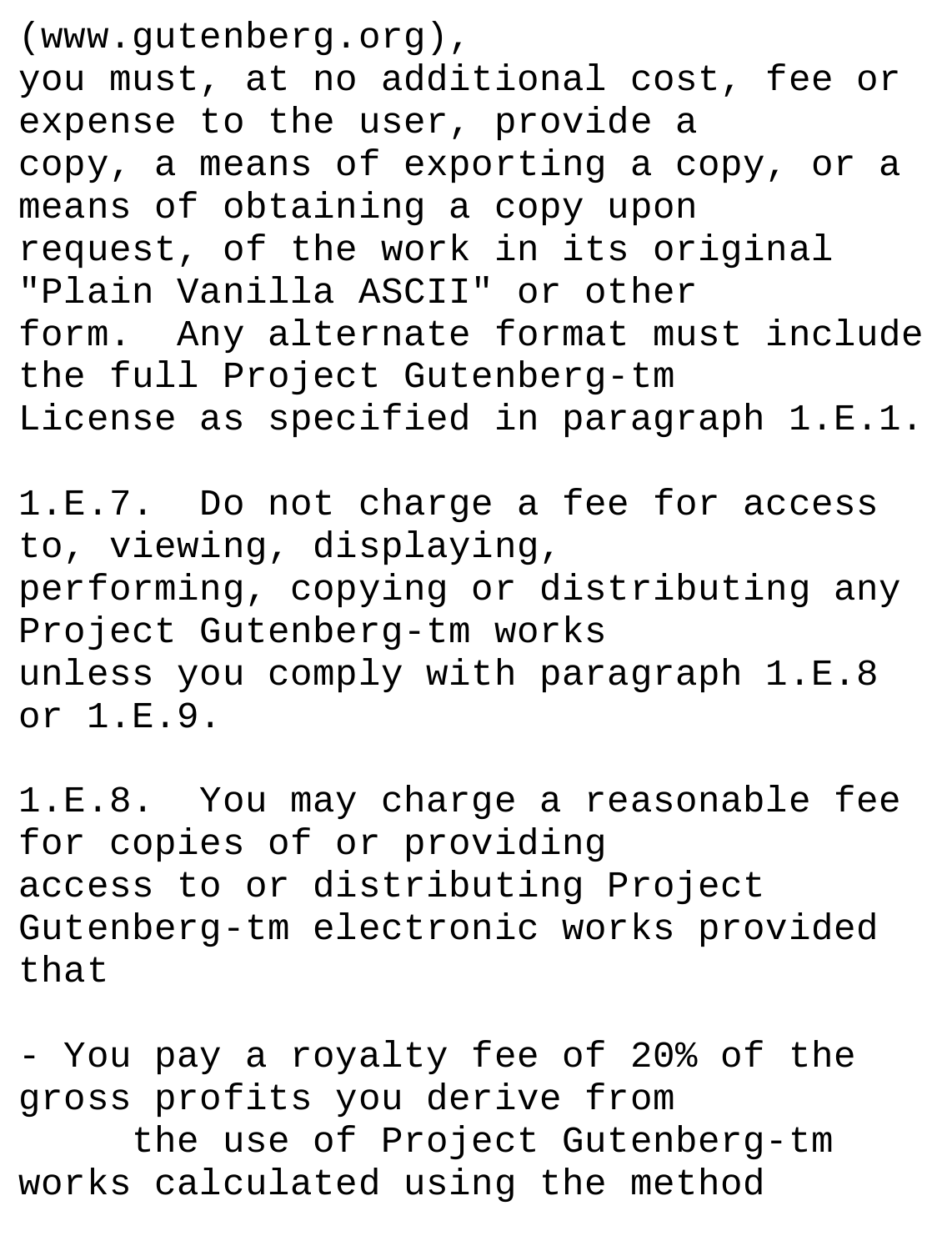you already use to calculate your applicable taxes. The fee is owed to the owner of the Project Gutenberg-tm trademark, but he has agreed to donate royalties under this paragraph to the Project Gutenberg Literary Archive Foundation. Royalty payments must be paid within 60 days following each date on which you prepare (or are legally required to prepare) your periodic tax returns. Royalty payments should be clearly marked as such and sent to the Project Gutenberg Literary Archive Foundation at the address specified in Section 4, "Information about donations to the Project Gutenberg Literary Archive Foundation."

- You provide a full refund of any money paid by a user who notifies you in writing (or by e-mail) within 30 days of receipt that s/he does not agree to the terms of the full Project Gutenberg-tm License. You must require such a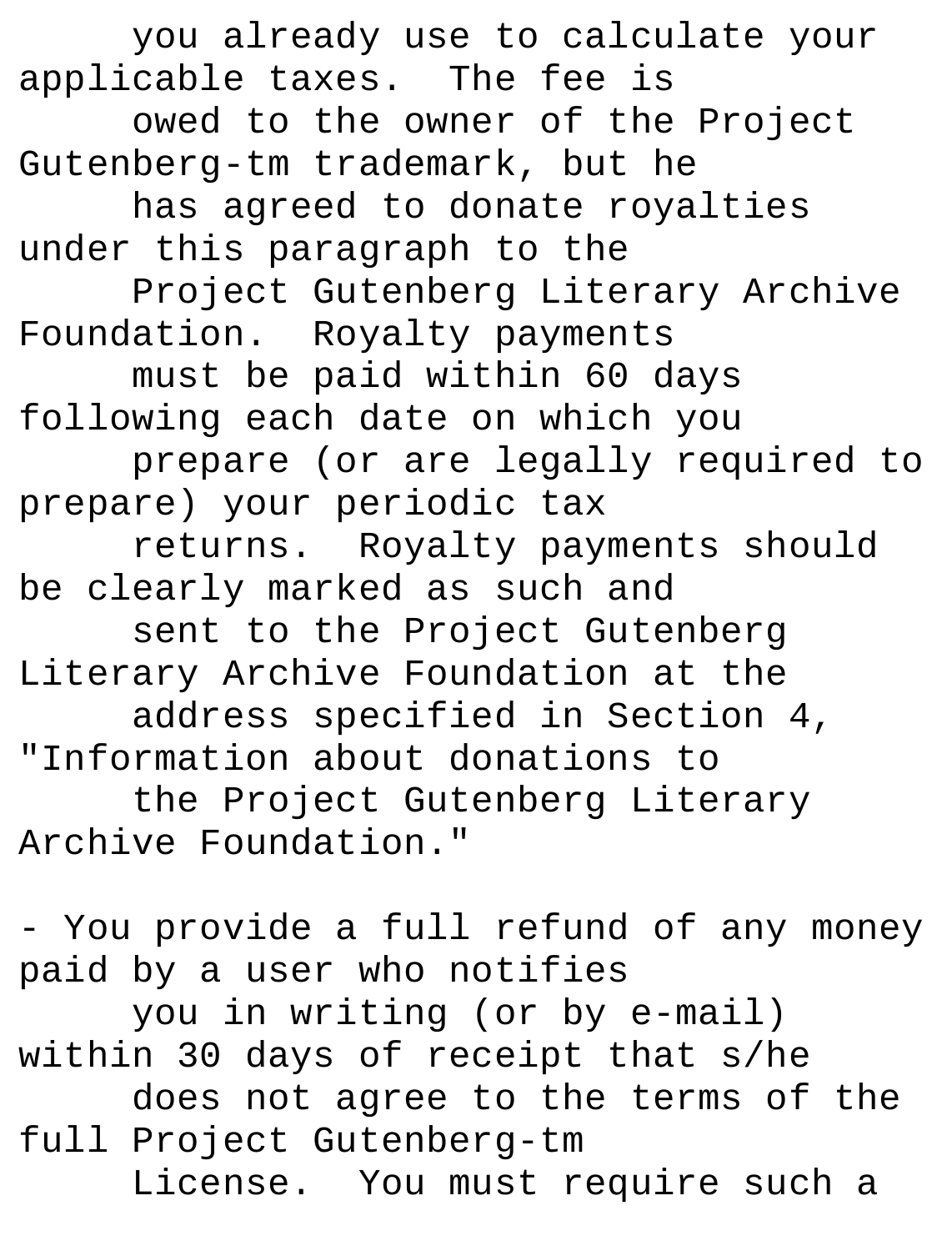user to return or destroy all copies of the works possessed in a physical medium and discontinue all use of and all access to other copies of Project Gutenberg-tm works.

- You provide, in accordance with paragraph 1.F.3, a full refund of any money paid for a work or a replacement copy, if a defect in the electronic work is discovered and reported to you within 90 days of receipt of the work.

- You comply with all other terms of this agreement for free

distribution of Project Gutenbergtm works.

1.E.9. If you wish to charge a fee or distribute a Project Gutenberg-tm electronic work or group of works on different terms than are set forth in this agreement, you must obtain permission in writing from both the Project Gutenberg Literary Archive Foundation and Michael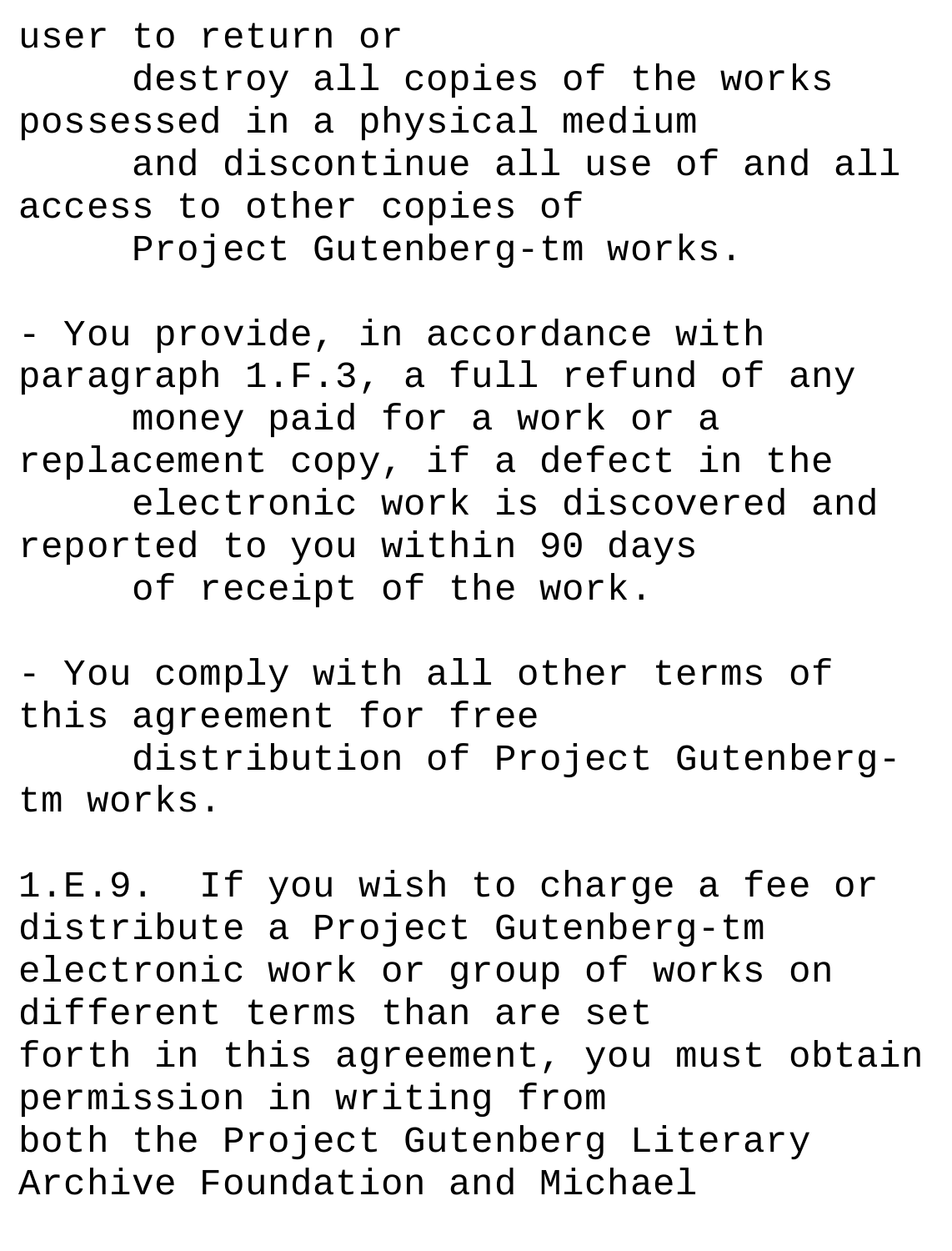Hart, the owner of the Project Gutenberg-tm trademark. Contact the Foundation as set forth in Section 3 below.

1.F.

1.F.1. Project Gutenberg volunteers and employees expend considerable effort to identify, do copyright research on, transcribe and proofread public domain works in creating the Project Gutenberg-tm collection. Despite these efforts, Project Gutenberg-tm electronic works, and the medium on which they may be stored, may contain "Defects," such as, but not limited to, incomplete, inaccurate or corrupt data, transcription errors, a copyright or other intellectual property infringement, a defective or damaged disk or other medium, a computer virus, or computer codes that damage or cannot be read by your equipment.

1.F.2. LIMITED WARRANTY, DISCLAIMER OF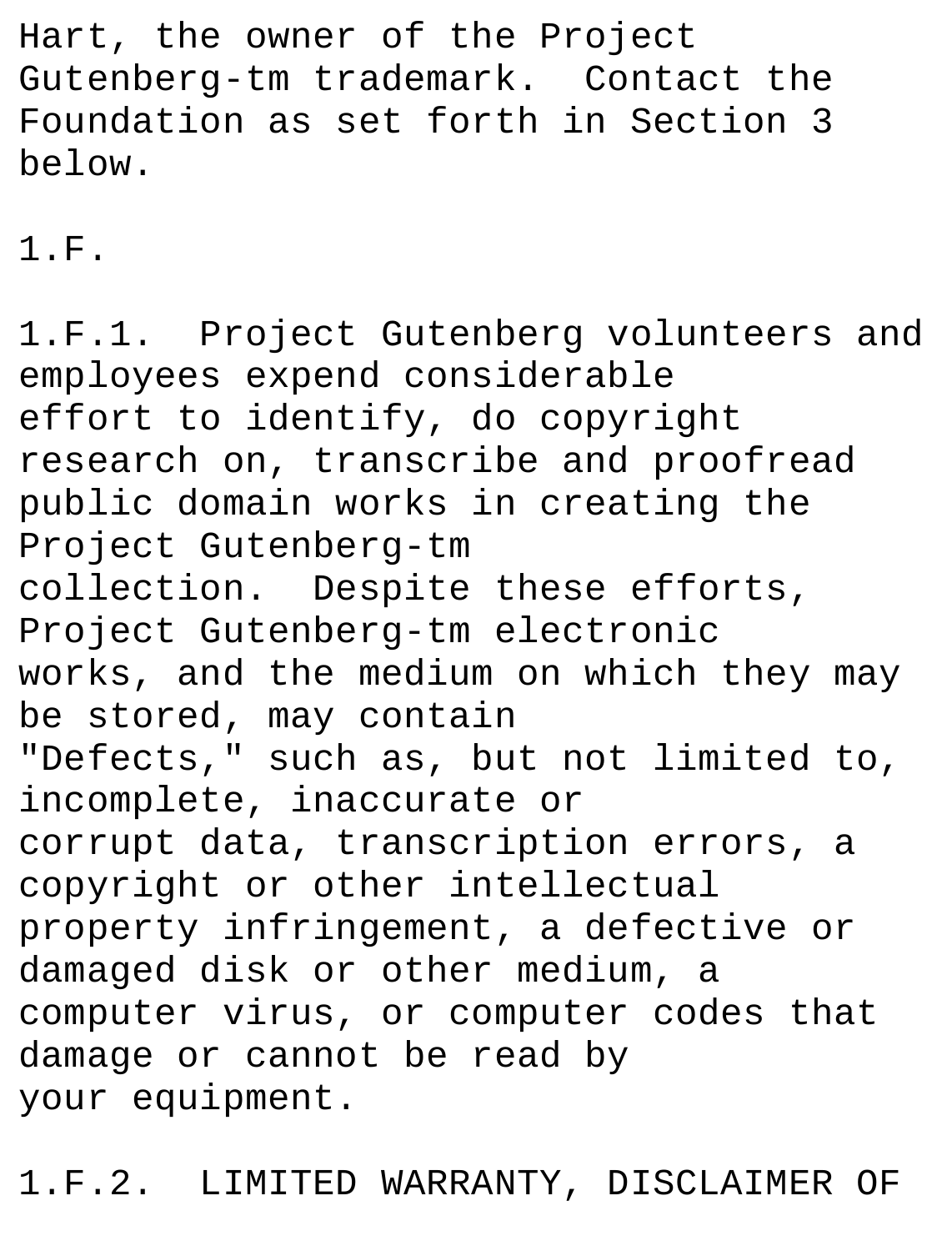DAMAGES - Except for the "Right of Replacement or Refund" described in paragraph 1.F.3, the Project Gutenberg Literary Archive Foundation, the owner of the Project Gutenberg-tm trademark, and any other party distributing a Project Gutenberg-tm electronic work under this agreement, disclaim all liability to you for damages, costs and expenses, including legal fees. YOU AGREE THAT YOU HAVE NO REMEDIES FOR NEGLIGENCE, STRICT LIABILITY, BREACH OF WARRANTY OR BREACH OF CONTRACT EXCEPT THOSE PROVIDED IN PARAGRAPH 1.F.3. YOU AGREE THAT THE FOUNDATION, THE TRADEMARK OWNER, AND ANY DISTRIBUTOR UNDER THIS AGREEMENT WILL NOT BE LIABLE TO YOU FOR ACTUAL, DIRECT, INDIRECT, CONSEQUENTIAL, PUNITIVE OR INCIDENTAL DAMAGES EVEN IF YOU GIVE NOTICE OF THE POSSIBILITY OF SUCH DAMAGE.

1.F.3. LIMITED RIGHT OF REPLACEMENT OR REFUND - If you discover a defect in this electronic work within 90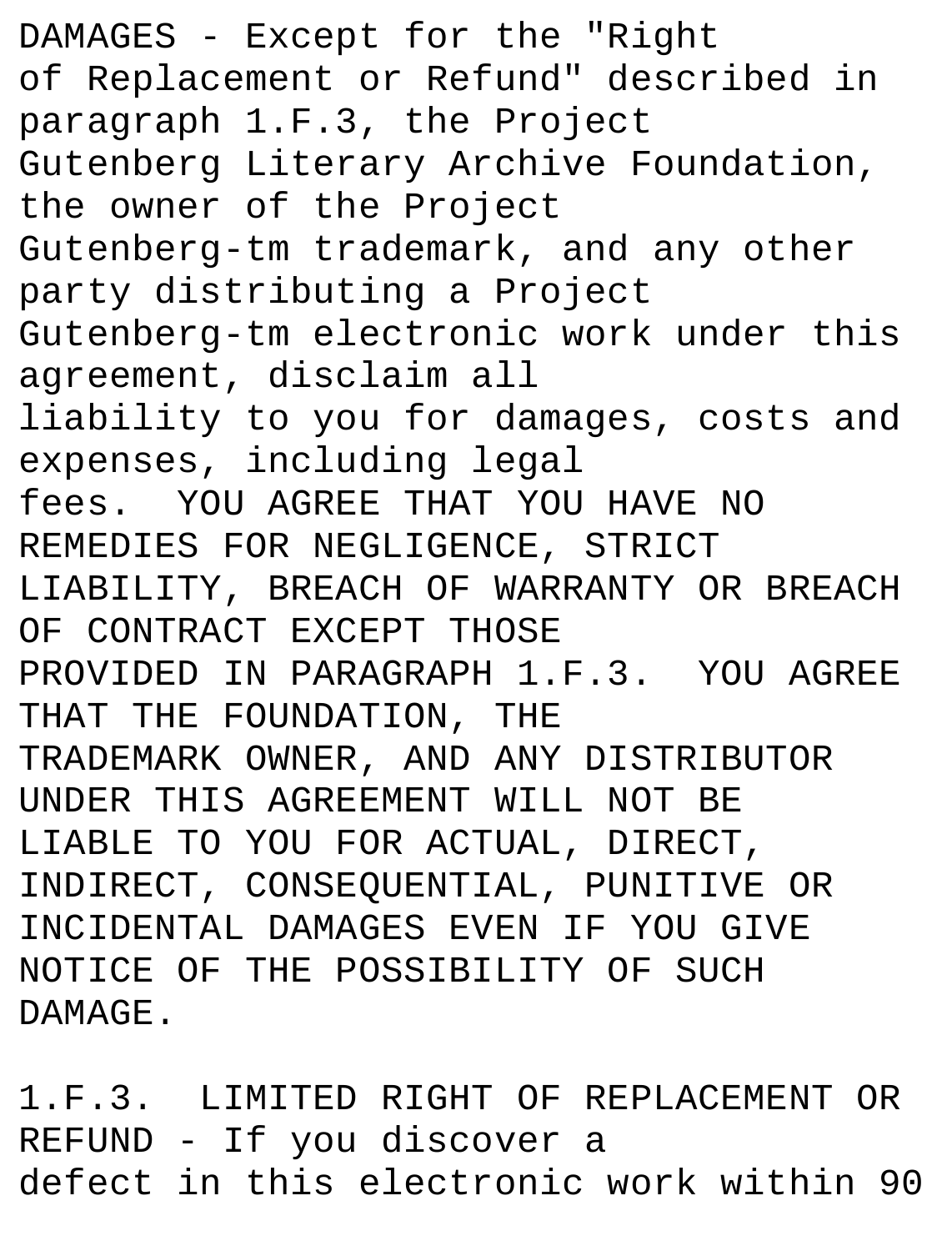days of receiving it, you can receive a refund of the money (if any) you paid for it by sending a written explanation to the person you received the work from. If you received the work on a physical medium, you must return the medium with your written explanation. The person or entity that provided you with the defective work may elect to provide a replacement copy in lieu of a refund. If you received the work electronically, the person or entity providing it to you may choose to give you a second opportunity to receive the work electronically in lieu of a refund. If the second copy is also defective, you may demand a refund in writing without further opportunities to fix the problem.

1.F.4. Except for the limited right of replacement or refund set forth in paragraph 1.F.3, this work is provided to you 'AS-IS', WITH NO OTHER WARRANTIES OF ANY KIND, EXPRESS OR IMPLIED, INCLUDING BUT NOT LIMITED TO WARRANTIES OF MERCHANTABILITY OR FITNESS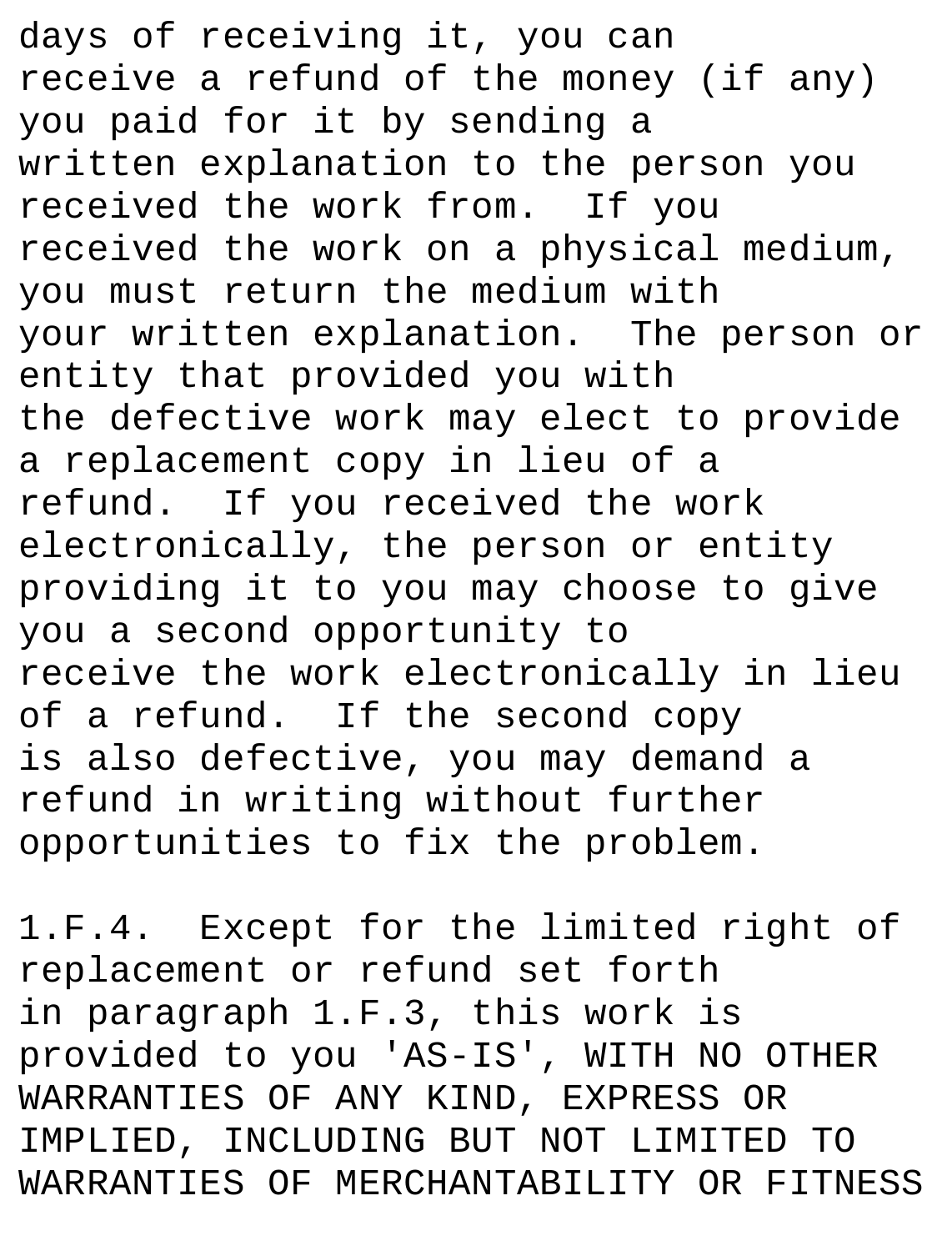FOR ANY PURPOSE.

1.F.5. Some states do not allow disclaimers of certain implied warranties or the exclusion or limitation of certain types of damages. If any disclaimer or limitation set forth in this agreement violates the law of the state applicable to this agreement, the agreement shall be interpreted to make the maximum disclaimer or limitation permitted by the applicable state law. The invalidity or unenforceability of any provision of this agreement shall not void the remaining provisions.

1.F.6. INDEMNITY - You agree to indemnify and hold the Foundation, the trademark owner, any agent or employee of the Foundation, anyone providing copies of Project Gutenberg-tm electronic works in accordance with this agreement, and any volunteers associated with the production, promotion and distribution of Project Gutenberg-tm electronic works, harmless from all liability, costs and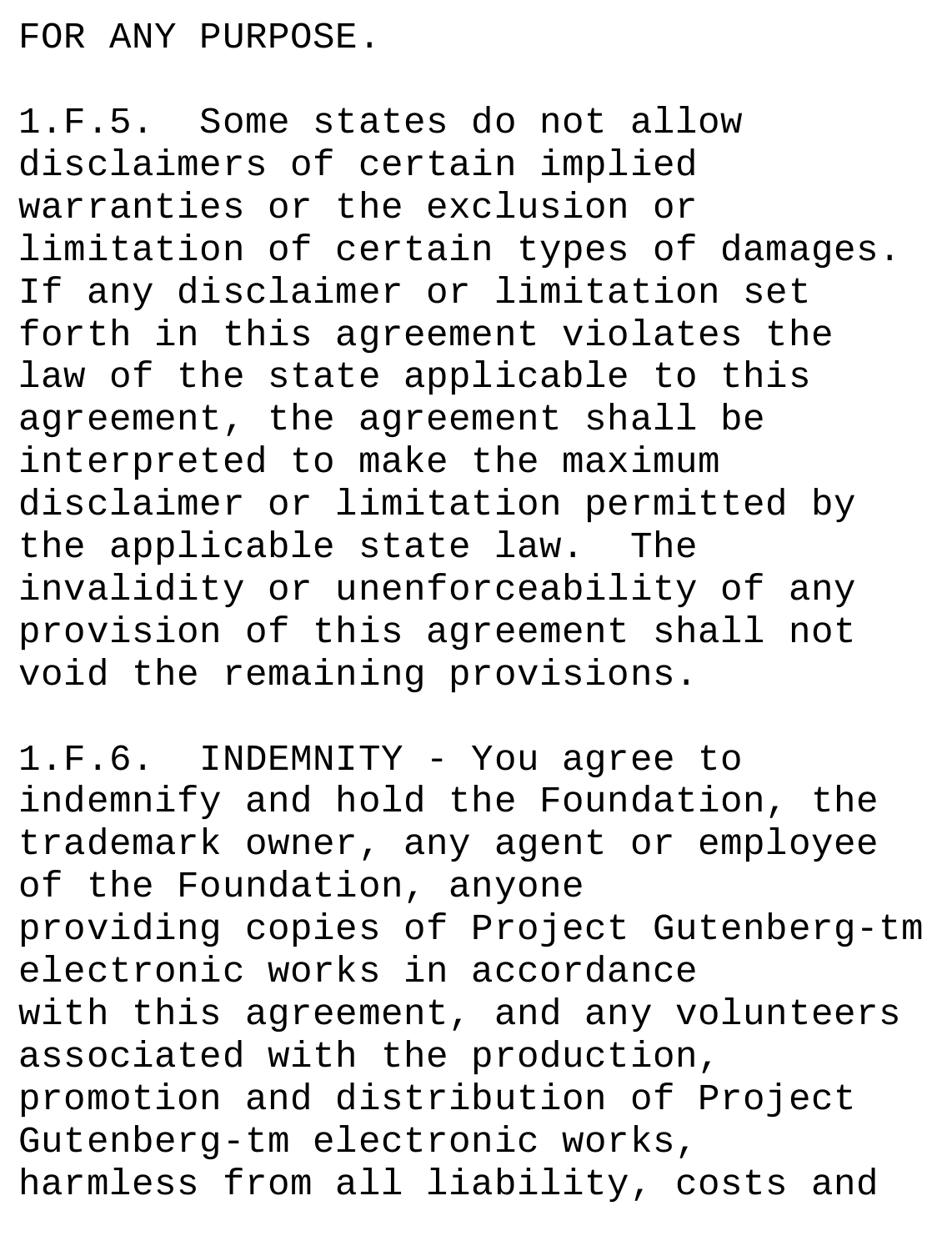expenses, including legal fees, that arise directly or indirectly from any of the following which you do or cause to occur: (a) distribution of this or any Project Gutenberg-tm work, (b) alteration, modification, or additions or deletions to any Project Gutenberg-tm work, and (c) any Defect you cause.

Section 2. Information about the Mission of Project Gutenberg-tm

Project Gutenberg-tm is synonymous with the free distribution of electronic works in formats readable by the widest variety of computers including obsolete, old, middle-aged and new computers. It exists because of the efforts of hundreds of volunteers and donations from people in all walks of life.

Volunteers and financial support to provide volunteers with the assistance they need are critical to reaching Project Gutenberg-tm's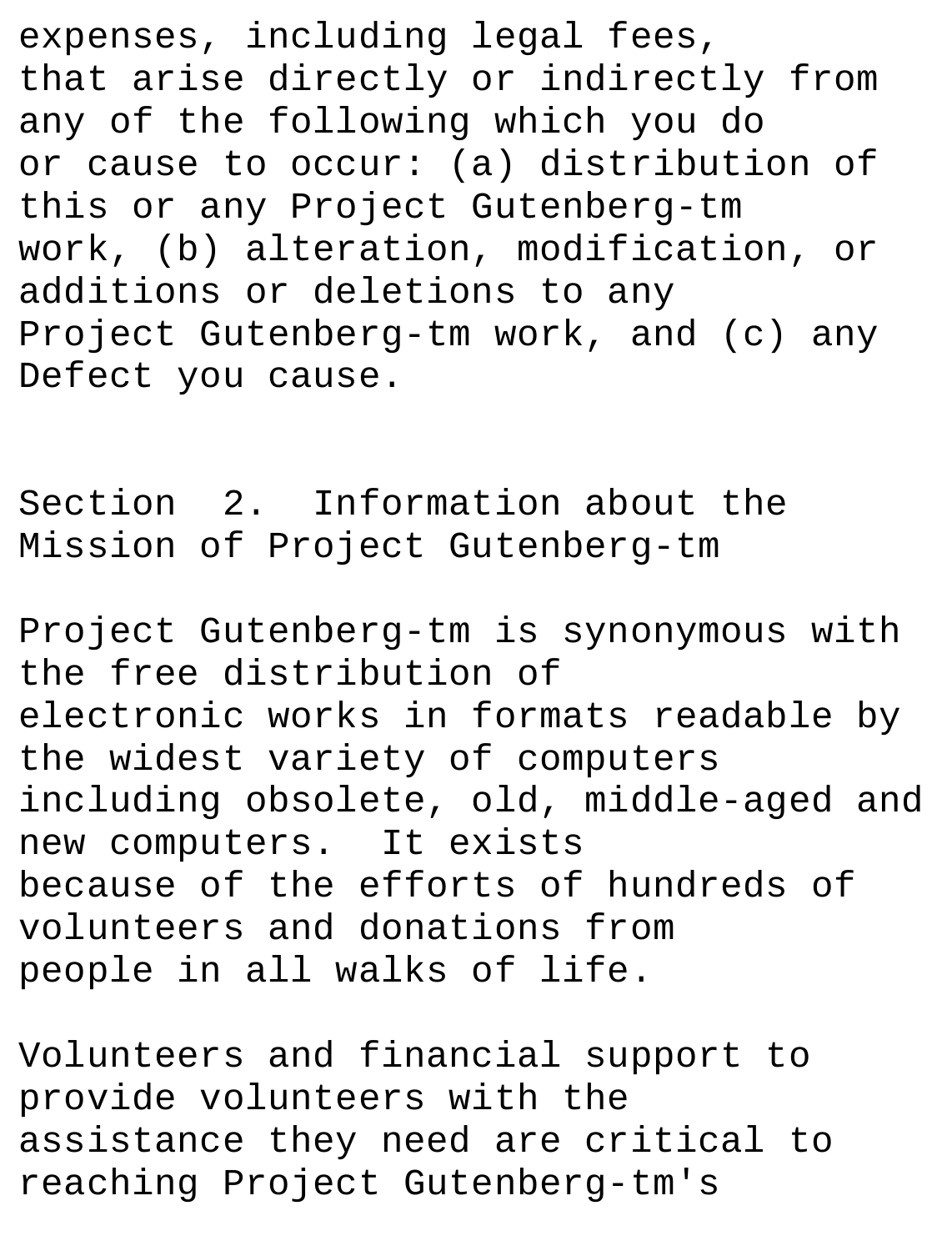goals and ensuring that the Project Gutenberg-tm collection will remain freely available for generations to come. In 2001, the Project Gutenberg Literary Archive Foundation was created to provide a secure and permanent future for Project Gutenberg-tm and future generations. To learn more about the Project Gutenberg Literary Archive Foundation and how your efforts and donations can help, see Sections 3 and 4 and the Foundation information page at www.gutenberg.org

Section 3. Information about the Project Gutenberg Literary Archive Foundation

The Project Gutenberg Literary Archive Foundation is a non profit 501(c)(3) educational corporation organized under the laws of the state of Mississippi and granted tax exempt status by the Internal Revenue Service. The Foundation's EIN or federal tax identification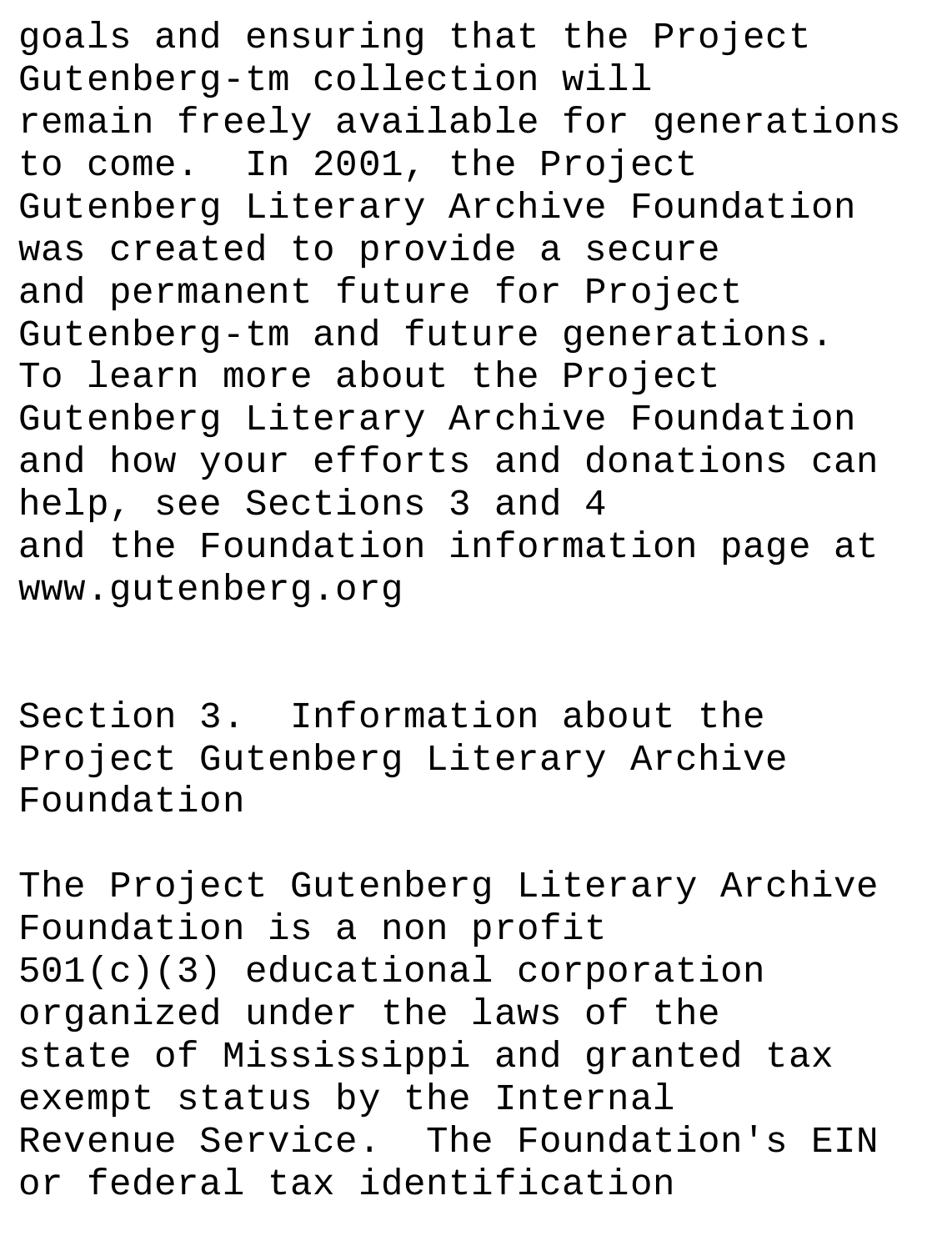number is 64-6221541. Contributions to the Project Gutenberg Literary Archive Foundation are tax deductible to the full extent permitted by U.S. federal laws and your state's laws.

The Foundation's principal office is located at 4557 Melan Dr. S. Fairbanks, AK, 99712., but its volunteers and employees are scattered throughout numerous locations. Its business office is located at 809 North 1500 West, Salt Lake City, UT 84116, (801) 596-1887. Email contact links and up to date contact information can be found at the Foundation's web site and official page at www.gutenberg.org/contact

For additional contact information: Dr. Gregory B. Newby Chief Executive and Director gbnewby@pglaf.org

Section 4. Information about Donations to the Project Gutenberg Literary Archive Foundation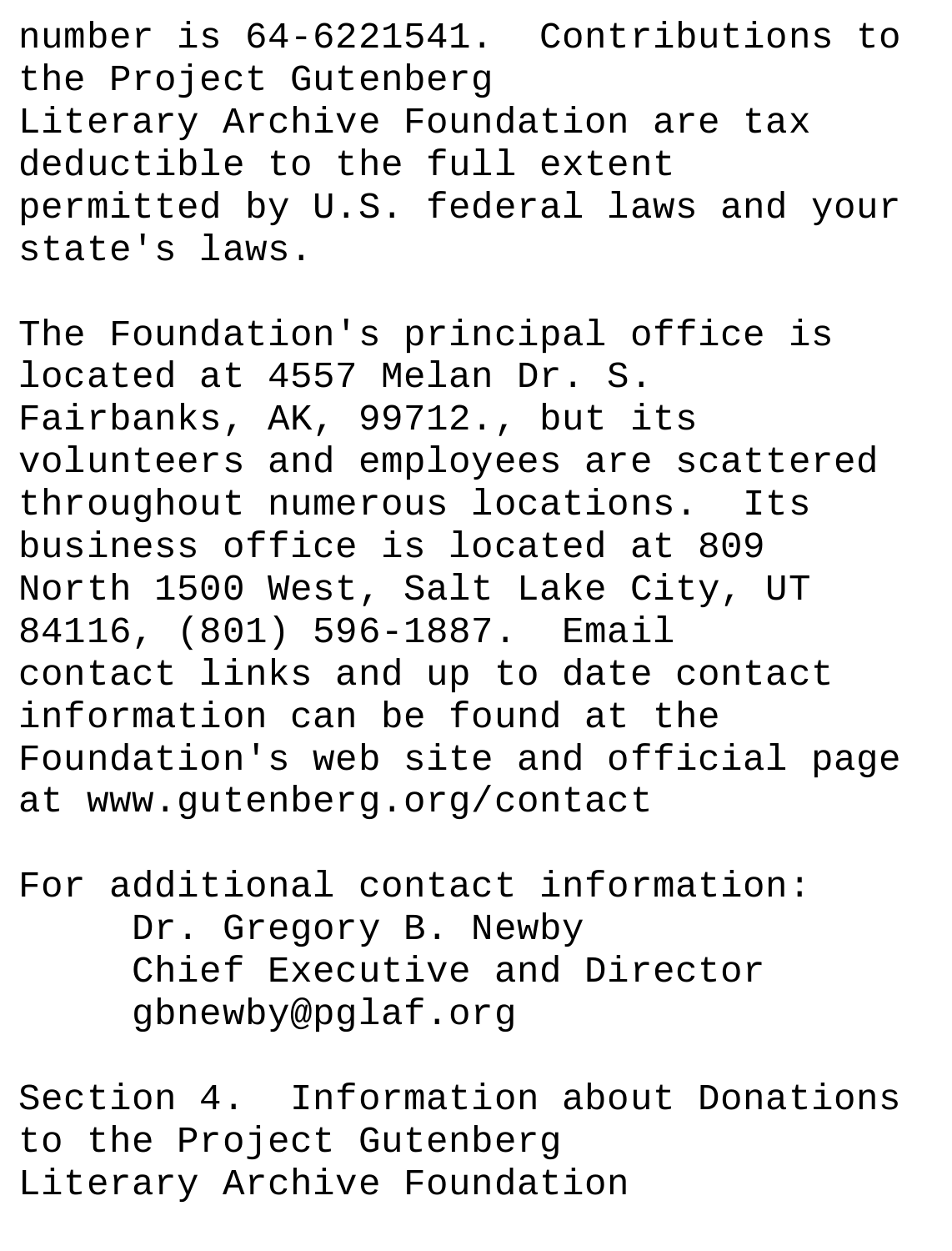Project Gutenberg-tm depends upon and cannot survive without wide spread public support and donations to carry out its mission of increasing the number of public domain and licensed works that can be freely distributed in machine readable form accessible by the widest array of equipment including outdated equipment. Many small donations (\$1 to \$5,000) are particularly important to maintaining tax exempt status with the IRS.

The Foundation is committed to complying with the laws regulating charities and charitable donations in all 50 states of the United States. Compliance requirements are not uniform and it takes a considerable effort, much paperwork and many fees to meet and keep up with these requirements. We do not solicit donations in locations where we have not received written confirmation of compliance. To SEND DONATIONS or determine the status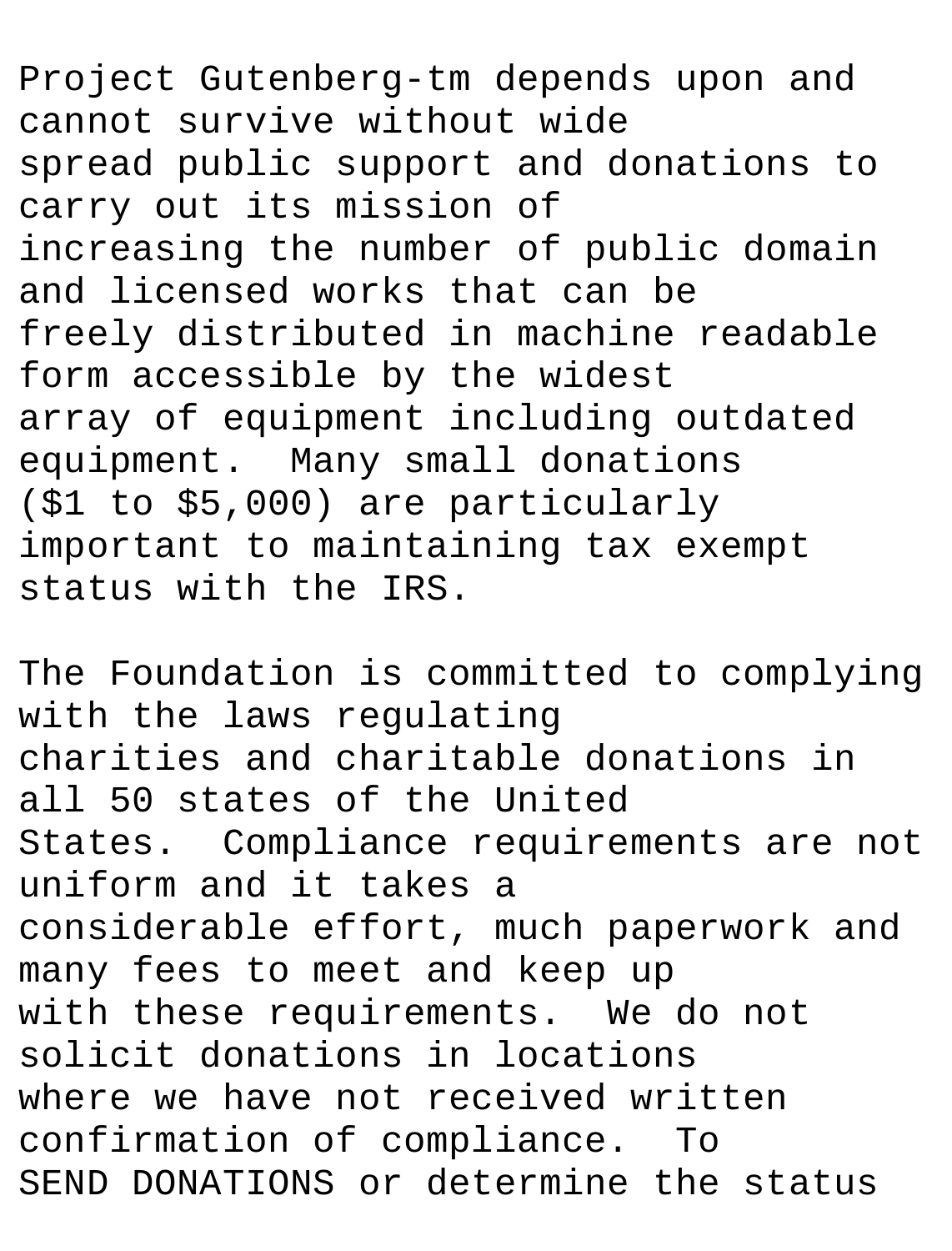of compliance for any particular state visit www.gutenberg.org/donate

While we cannot and do not solicit contributions from states where we have not met the solicitation requirements, we know of no prohibition against accepting unsolicited donations from donors in such states who approach us with offers to donate.

International donations are gratefully accepted, but we cannot make any statements concerning tax treatment of donations received from outside the United States. U.S. laws alone swamp our small staff.

Please check the Project Gutenberg Web pages for current donation methods and addresses. Donations are accepted in a number of other ways including checks, online payments and credit card donations. To donate, please visit: www.gutenberg.org/donate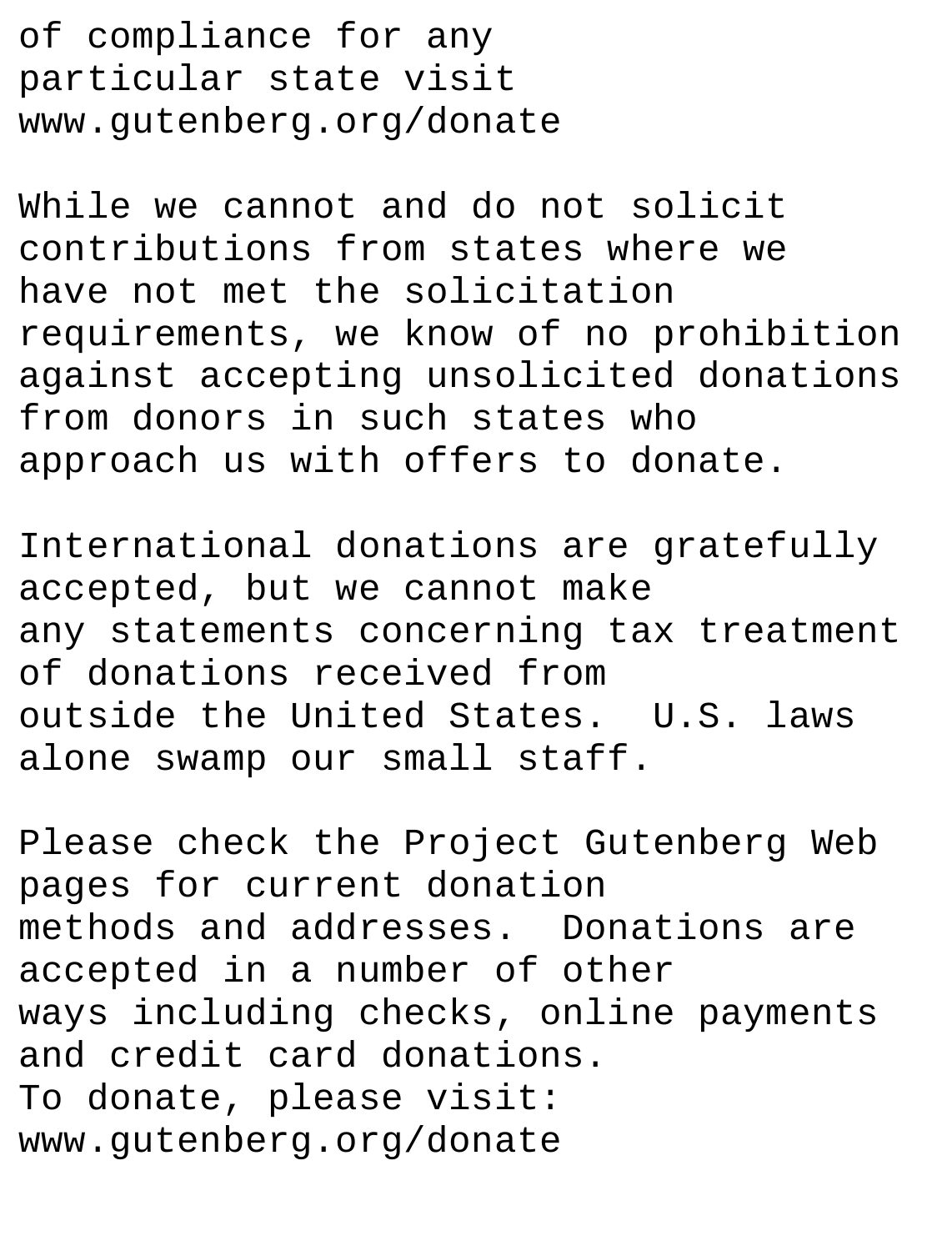Section 5. General Information About Project Gutenberg-tm electronic works.

Professor Michael S. Hart was the originator of the Project Gutenberg-tm concept of a library of electronic works that could be freely shared with anyone. For forty years, he produced and distributed Project Gutenberg-tm eBooks with only a loose network of volunteer support.

Project Gutenberg-tm eBooks are often created from several printed editions, all of which are confirmed as Public Domain in the U.S. unless a copyright notice is included. Thus, we do not necessarily keep eBooks in compliance with any particular paper edition.

Most people start at our Web site which has the main PG search facility:

www.gutenberg.org